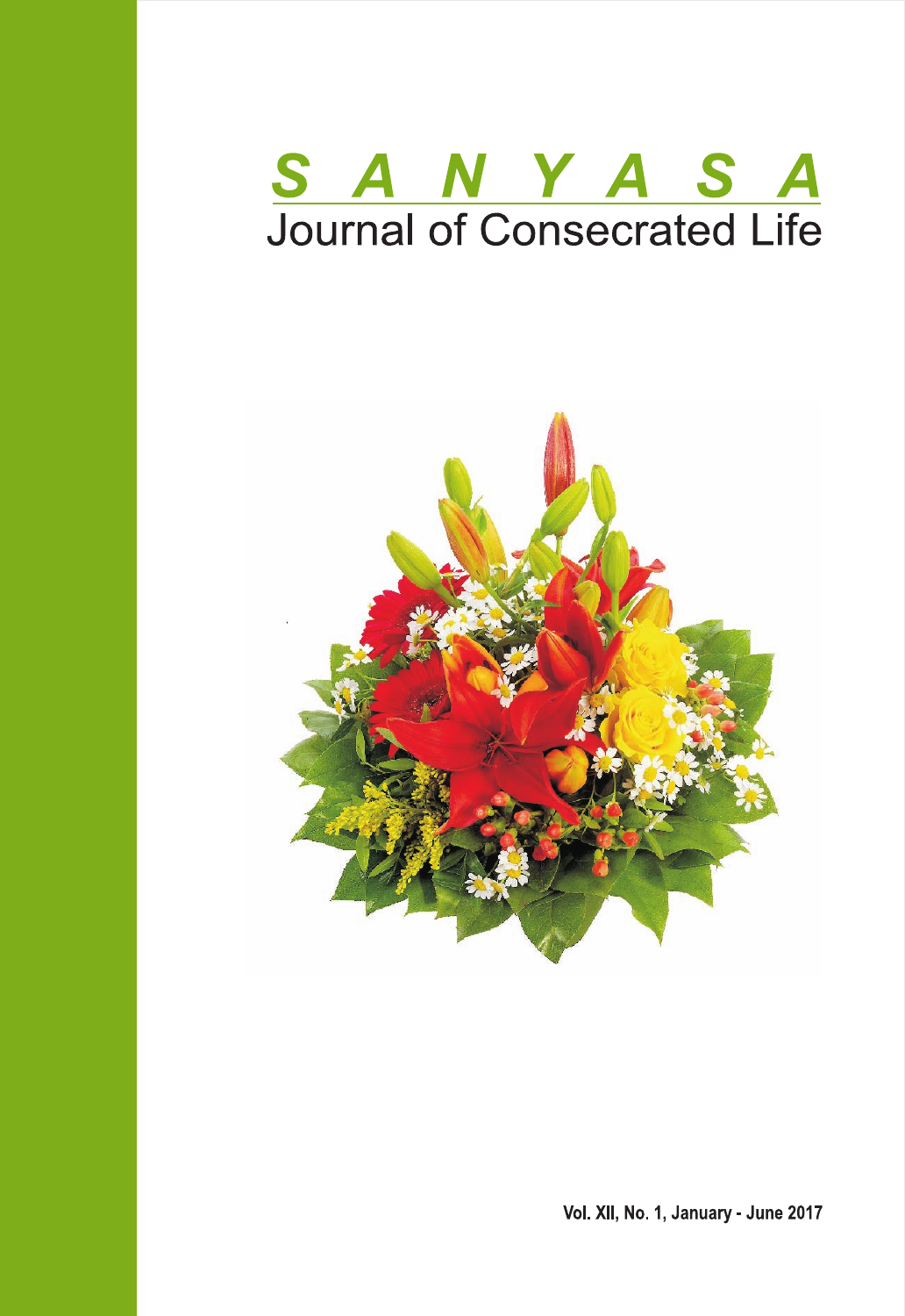## SANYASA **JOURNAL OF CONSECRATED LIFE**

**Vol. XII, No. 1 January – June 2017**

#### **Sanyasa Institute of Consecrated Life** Carmelaram Post, Bangalore – 560 035, Karnataka, India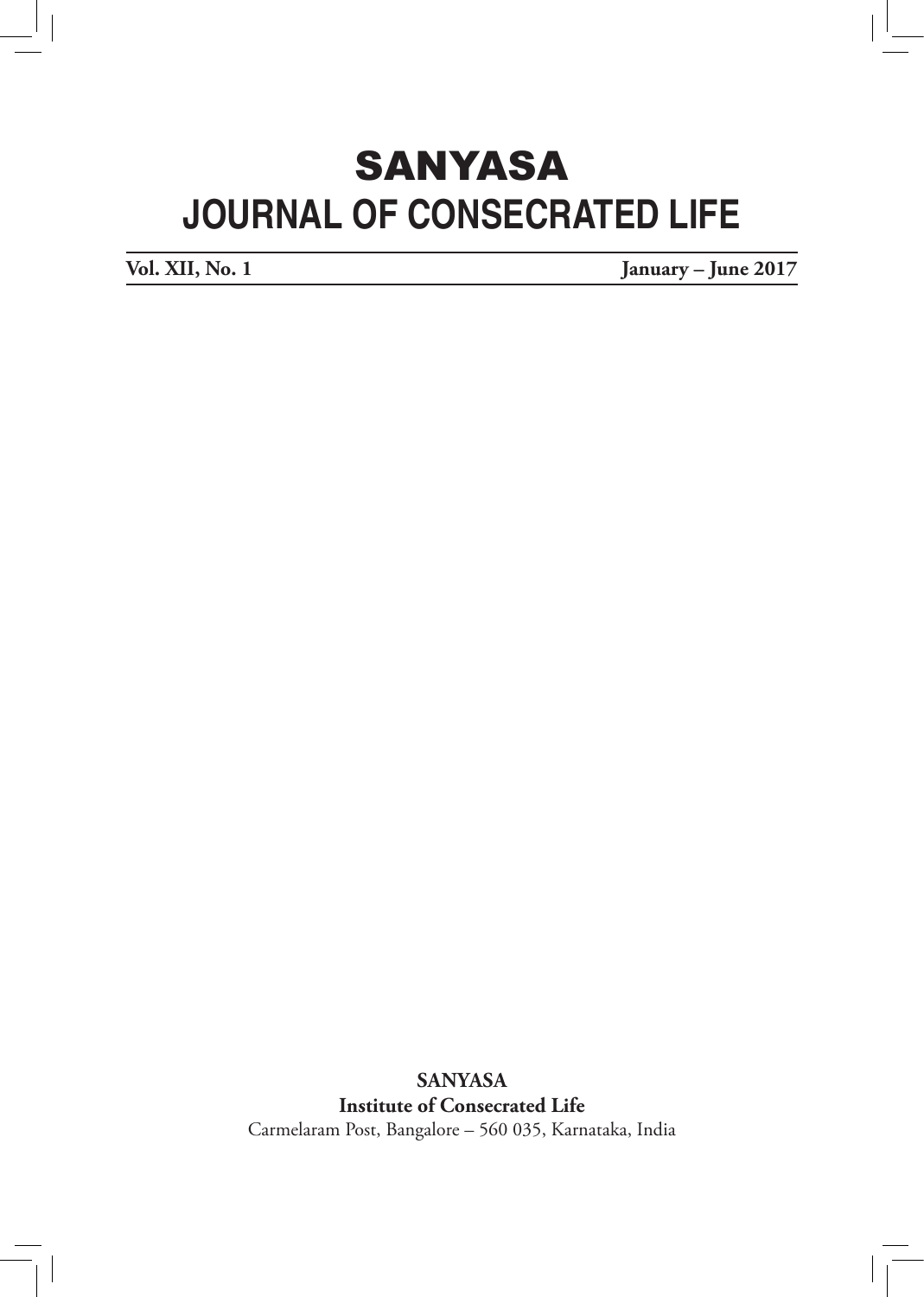#### Sanyasa *Journal of Consecrated Life*

A biannual published by Sanyasa: Institute for Consecrated Life, Bangalore, managed by the Claretian Missionaries, in view of fostering theological reflection on the life and mission of consecrated life in all its aspects, and in its essential relationship with other forms of Christian life in the Church, with specific reference to the Indian and Asian Reality.

#### **Chief Editor**

Arul Jesu Robin, CMF

#### **Executive Editor**

Martin George, CMF

#### **Advisory Board**

Felix Toppo, SJ *(Bishop, Jamshadpur)* Jose Cristo Rey Garcia Paredes, CMF *(Professor, ITVR, Madrid)* Diarmuid O'Murchu, MSC *(Author and Lecturer, London)* Joe Mannath, SDB *(Executive Secretary, National CRI, Delhi)* Joseph Mattam, SJ *(Professor Emeritus, Gujarat Vidya Deep, Ahmedabad)* Shanthi, SAB *(Superior General, Sisters of St. Anne of Bangalore)* Serena, MSA *(Principal, Sophia College, Ajmeer)* V. Lawrence, CMF *(Delegate Superior, Kolkatta Delegation, Kolkatta)*

#### **Editorial Board**

Xavier E. Manavath, CMF Paulson Veliyannoor, CMF S. Devadoss, CMF Jacob Arakkal, CMF George Lanithottam, CMF Pushpa Joseph, FMM Samuel Canilang, CMF

#### **Review Editor**

George Panthalany, CMF

#### **Circulation Manager**

Mathew Moothedam, CMF

Manuscripts for publication, books for review should be addressed to: **The Executive Editor**, and business communications (correspondence, subscription, change of address) to: **The Circulation Manager**

SANYASA: JOURNAL OF CONSECRATED LIFE Sanyasa, Carmelaram Post Bangalore – 560 035, Karnataka, India Tel: 080 – 28439259; 28439944; Mobile: 099 6416 1332 E-mail: sjbancmf@gmail.com; sanyasac@gmail.com Web: www.sanyasa.com

*Published by SANYASA: Institute of Consecrated Life, Bangalore in collaboration with Claretian Publications, Bangalore, India*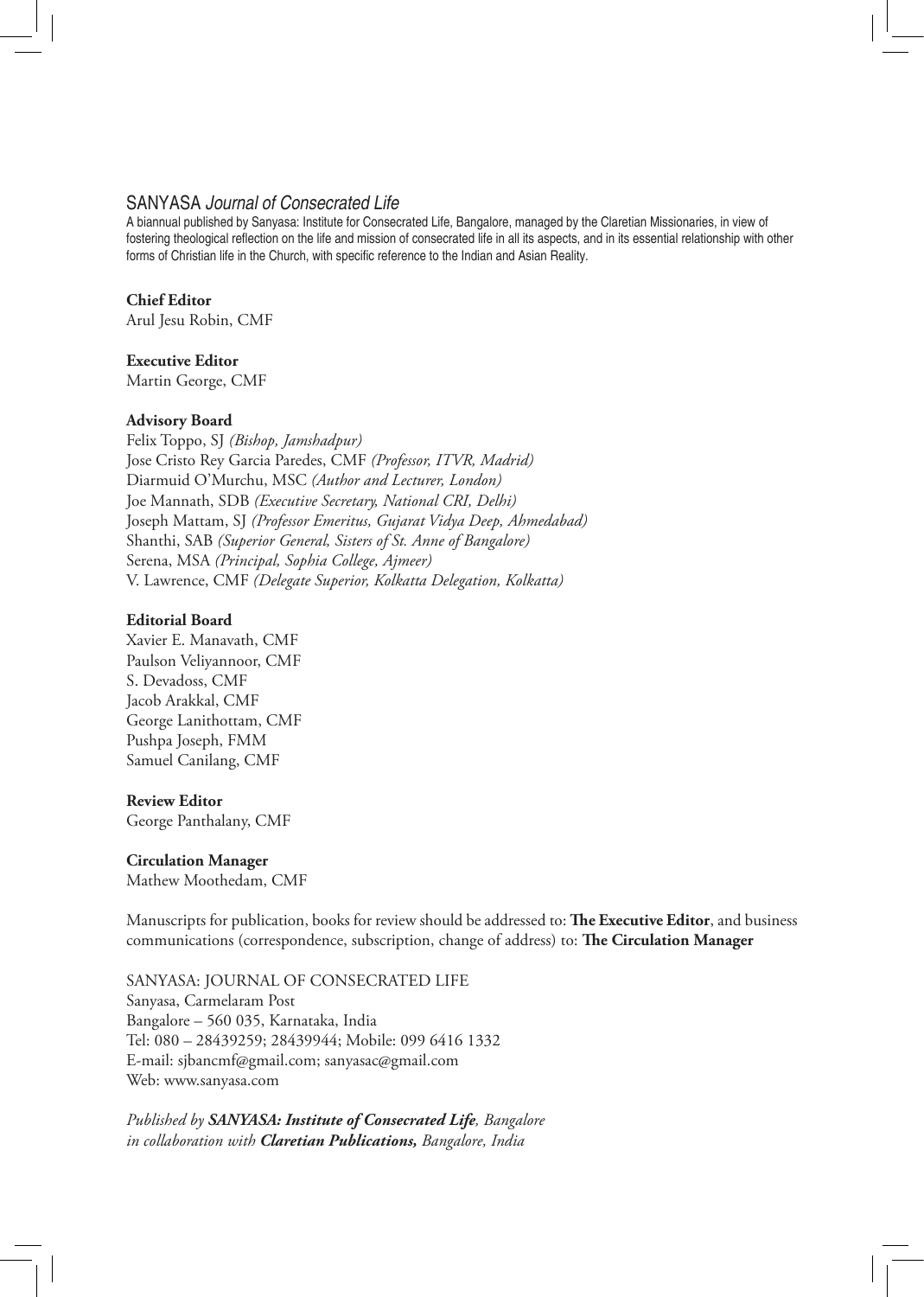## **CONTENTS**

| Paulson Veliyannoor, CMF<br>Consecrated Life as Eucharistic Corrective to Culture 11           |
|------------------------------------------------------------------------------------------------|
| Babu Sebastian, CMF<br>Being in Truth and Untruth: a Psychodynamic                             |
| Joseph Mattam, SJ<br>Prophets and Mystics: Reflections on the Consecrated Life  51             |
| Arul Jesu Robin, CMF                                                                           |
| M. Sahaya Sangitha Rani, FMA                                                                   |
| Santhiyagu Jansi, CSA<br>Accompaniment: an Essential Tool in the Formation of the Religious 97 |
|                                                                                                |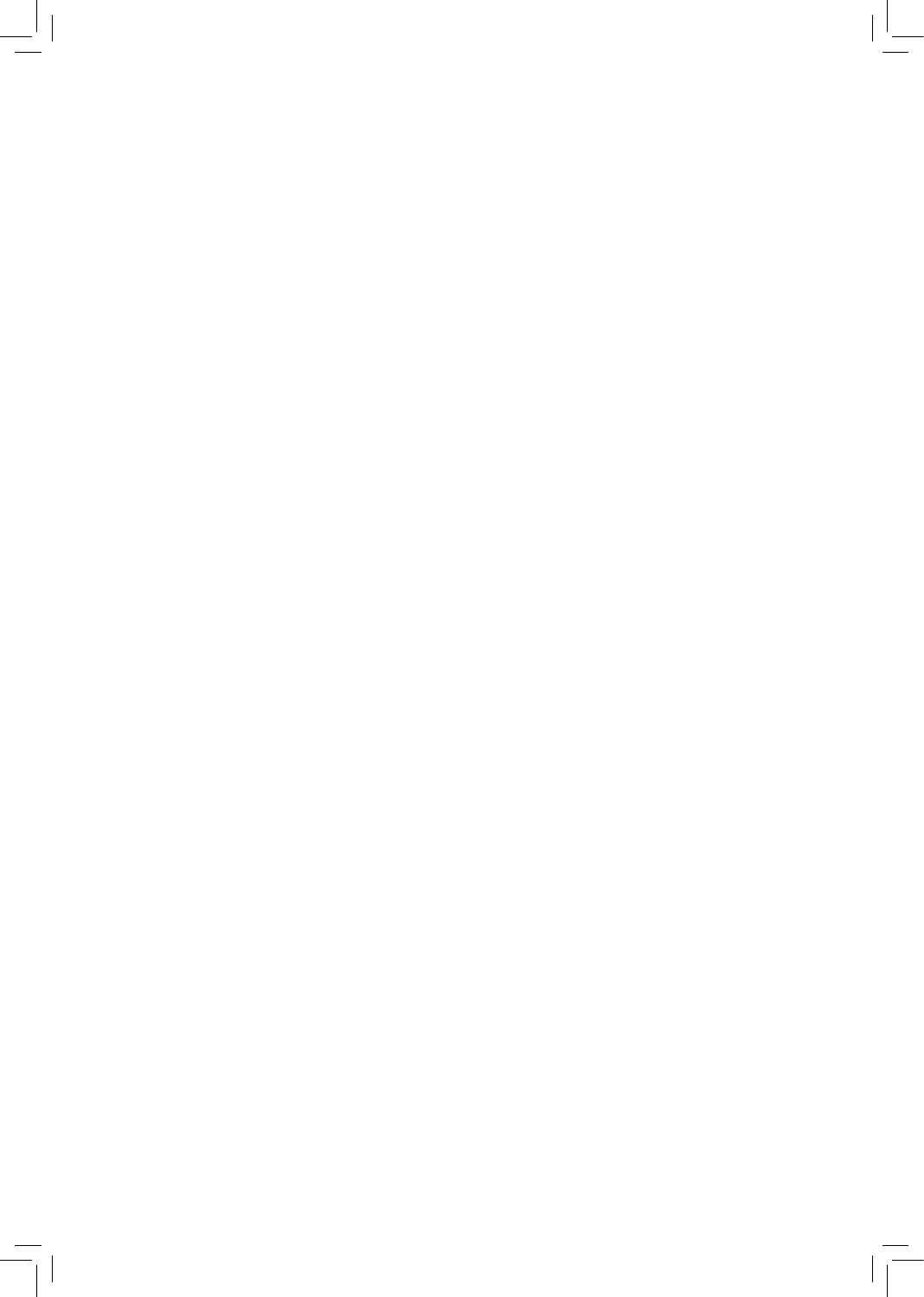## Editorial

The extra ordinary Jubilee year of Mercy has just come to an end. The Holy door (*Porta Sancta*) at St. Peter's Basilica, Rome was closed on 20th November 2016 by merciful extra-ordinary Pope Francis which marked the formal end of the Jubilee of Mercy. For the first time in the history of the Church, holy doors were opened across the world deviating from the standard practice of opening holy doors only in the major basilicas of Rome namely Archbasilica of St. John Lateran, St. Peter's Basilica, the Basilica of St. Paul Outside the Walls, and the Basilica of Santa Maria Maggiore. According to Vatican estimation, there were more than 12,000 holy doors across the world including some that were never envisioned as part of the formal programme. Following a series of earthquakes that struck central Italy earlier in the year, several historic churches were forced to close, denying pilgrims the opportunity to walk through the holy door for the jubilee. As a result, local bishops put up makeshift "holy doors" in the tent camps. Again, for the first time in the history of jubilees that the spiritual fruits of walking through a holy door were available not just in churches but in places such as a kitchen for the homeless, which every day distributes more than 500 free meals.

In his homily at the mass marking the end of the liturgical year and the extra ordinary Jubilee year of Mercy on the solemnity of Christ the King on 20th November 2016, Pope Francis made some interesting observations which have greater significance for the consecrated persons of today. He preached of a God who is ready to completely and forever cancel our sins, a God who does not record evil that has been done and keep score of injustices experienced and a God who is willing to forgive human beings even well after the curtains come down on the theatre of jubilee. He presented a God who does not have the memory of sin but remembers each one of us. What type of God are we presenting to our brothers and sisters?

Pope Francis wants a Church of the poor and a Church for the poor. He appealed to all the Christians yet again from the pulpit to reject the trappings of "power" and "glory", the comforts and certainties offered by the world and to embrace happily a life that is free, faithful, poor in means but rich in love. He urged us to give up the habits and practices which are contrary to serving the Kingdom of God but to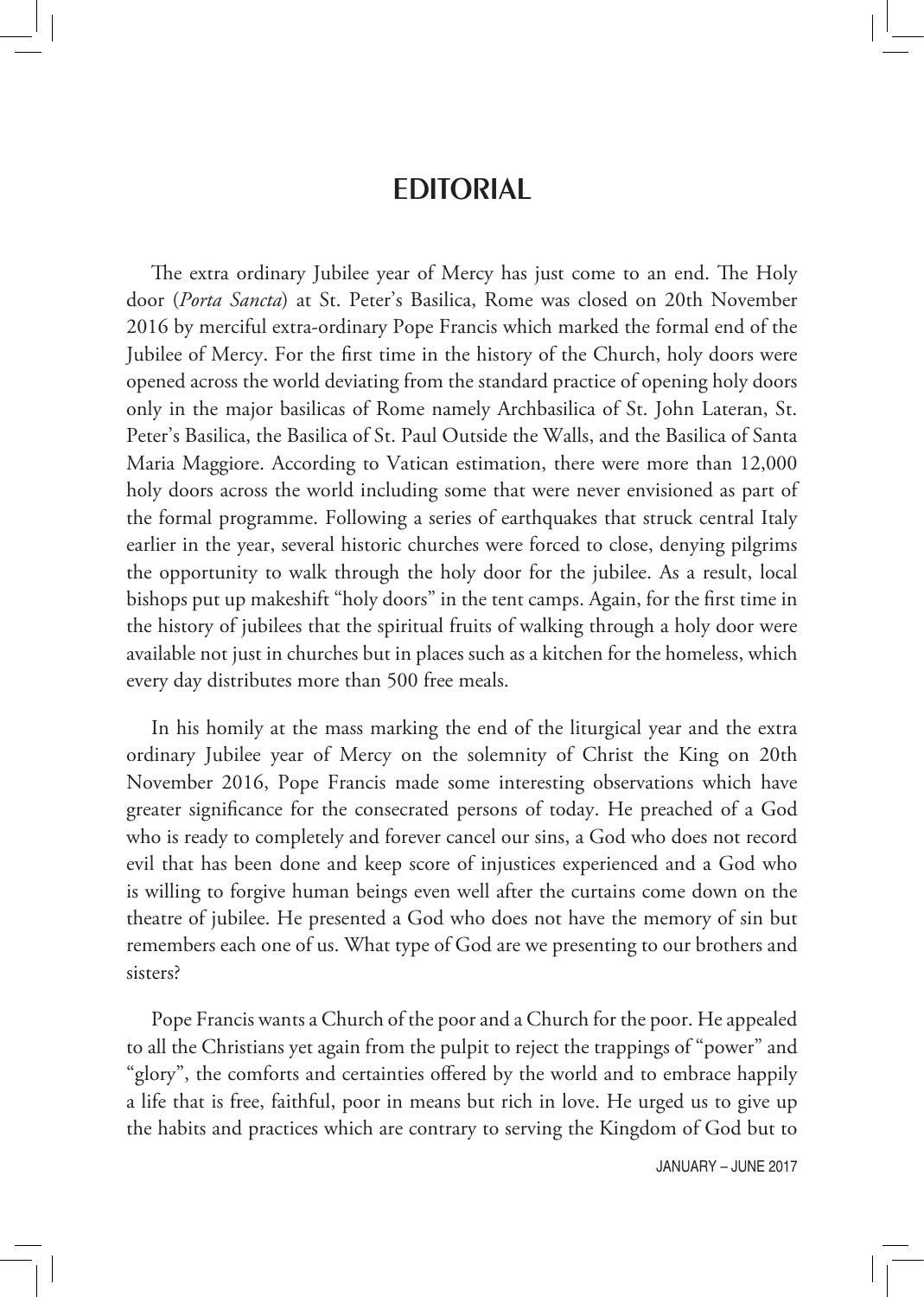orient ourselves only in the perennial and humble kingship of Jesus. This is the type of life that would be the real legacy of Pope Francis' Year of Mercy. How true these words are for the consecrated persons of today!

Pope Francis also reiterated that even if the Holy Door closes, the true door of mercy, which is the heart of Christ, always remains open wide for people. There is no full stop for starting anew, to stand up and begin a new life. Presenting the Gospel scene of Jesus Christ on the Cross, Pope Francis spoke of those who mocked Jesus by insisting that if he was genuinely a king, then he should use his power and save himself. Even at the height of this provocation and attack on his very way of being, Jesus did not speak, did not react, did not defend himself, did not mount a defence of his kingship but he loved; he forgave and lived that moment of trial according to the Father's will, certain that love will bear fruit. What an inspiration for those consecrated persons undergoing the same experience of utter humiliations, false accusations, unjust criticisms, awful mental torture and terrible agony! As consecrated persons, let us ask for the grace of never closing the doors of reconciliation and pardon, but rather of knowing how to go beyond evil and differences, opening every possible pathway of hope.

At the end of the extraordinary Jubilee of Mercy, Pope Francis signed an apostolic letter imploring us to continue being merciful, called *Misericordia et misera* (mercy with misery). It was a phrase used by St. Augustine in recounting the mercy granted by Jesus to the woman caught in adultery (cf. Jn 8:1-11). It is worth recalling the salient features of this apostolic letter as they are very relevant for the life and mission of consecrated persons.

For Pope Francis, "mercy cannot become a mere parenthesis in the life of the Church; it constitutes her very existence, through which the profound truths of the Gospel are made manifest and tangible. Everything is revealed in mercy; everything is resolved in the merciful love of the Father." *Forgiveness* is the most visible sign of the Father's love, which Jesus revealed by his life. Gospel is marked by this imperative of a love, a love that forgives. We have no right to make forgiveness conditional. Mercy gives us joy. So we should put aside all sadness and put on joy by living in God. Pope Francis suggests a conversion of the Church's ministry to more openness and outreach (pastoral conversion) which is shaped daily by the renewing force of mercy as part of the new evangelization. He invites us to *celebrate* mercy everyday by four ways: 1) Eucharistic celebration; 2) Hearing the word of God; 3) The Bible and 4) The Sacrament of Penance and Reconciliation.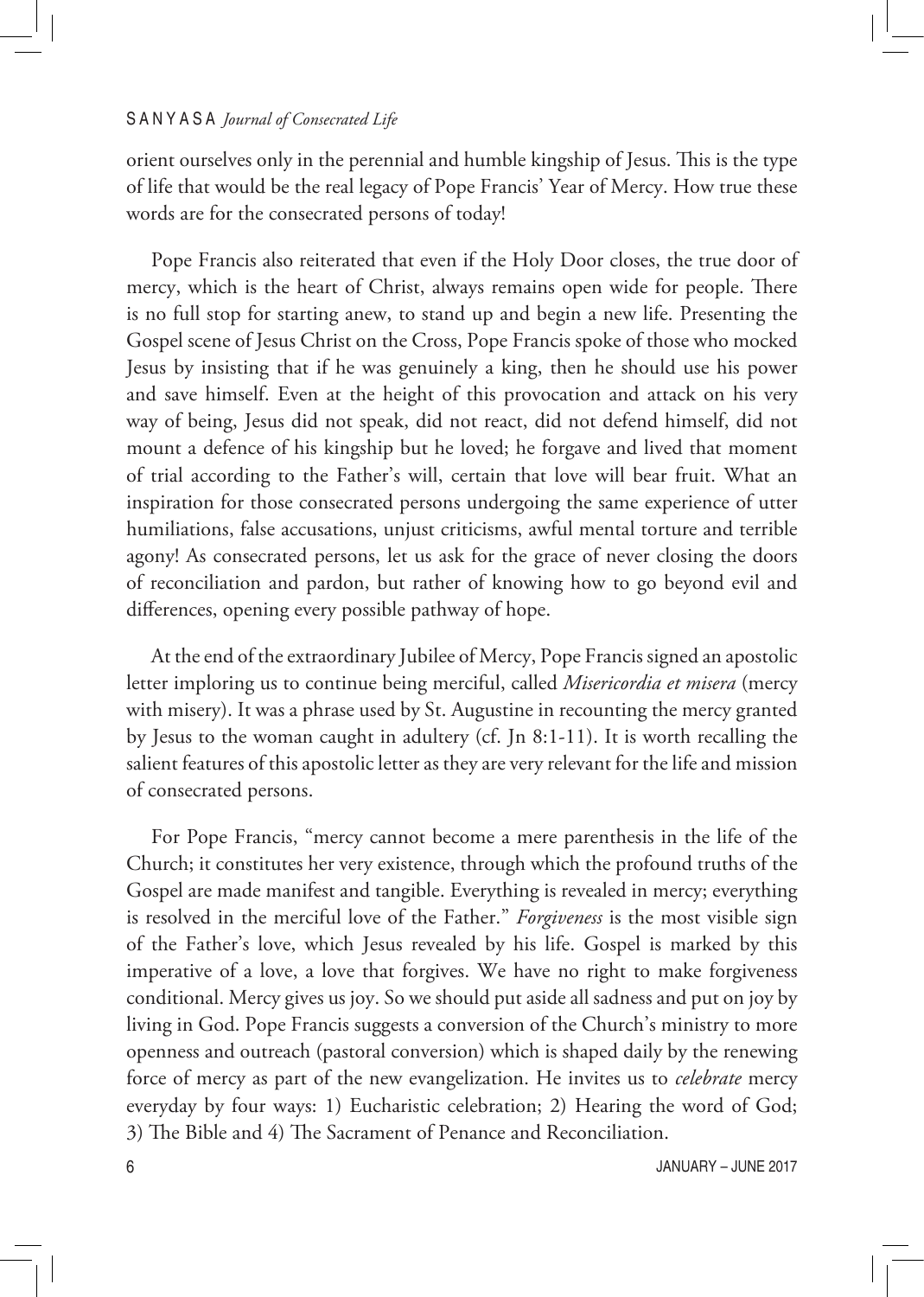Interestingly, Pope Francis lists the attributes a priest should have in hearing confessions: "I ask you to be *welcoming* to all, *witnesses* of fatherly love whatever the gravity of the sin involved, *attentive* in helping penitents to reflect on the evil they have done, *clear* in presenting moral principles, *willing* to walk patiently beside the faithful on their penitential journey, *far-sighted* in discerning individual cases and *generous* in dispensing God's forgiveness." "No law or precept can prevent God from once more embracing the son who returns to him, admitting that he has done wrong but intending to start his life anew."

Importantly, Pope Francis, through this apostolic letter extends two dispensations. First, all priests can forgive the sin of abortion. All sin separates us from God, but some sins are also crimes; and the removal of crimes is reserved to bishops or the Pope, and those they delegate. In most US and Canadian dioceses for years, forgiving the crime associated with abortion has been delegated to all priests, and now the pope makes this permanent and worldwide. The second disposition is extended faculties for confession to the priests of the Society of St. Pius X "until further provisions are made."

Contemporary culture often tends to trivialize death but Pope Francis highlights mercy in how the Church has always experienced this dramatic passage in the light of Christ's resurrection, which opened the way to the certainty of the life to come. Mercy is to be seen in interpersonal relationship. "It is an encounter between two hearts: the heart of God who comes to meet us and a human heart. The latter is warmed and healed by the former." Pope also exhorts us to continue in practicing the corporal and spiritual works of mercy but in new ways taking into considerations the pathetic situation of the world with so much of poverty, migration, deadly diseases, inhumane living conditions in prisons, illiteracy and the culture of extreme individualism. Many people have no experience of God and this is the greatest poverty of today and the major obstacle in recognizing the inviolable dignity of human life.

Through this apostolic letter, Pope Francis reminds priests how they should care for those who want to return to the life of faith, but are divorced and have remarried or live a delicate personal situation. It is a matter of exercising "a careful, profound and far-sighted spiritual discernment, so that everyone, none excluded, can feel accepted by God, participate actively in the life of the community and be part of that People of God which journeys tirelessly towards the fullness of his kingdom of justice, love, forgiveness and mercy."

JANUARY – JUNE 2017 7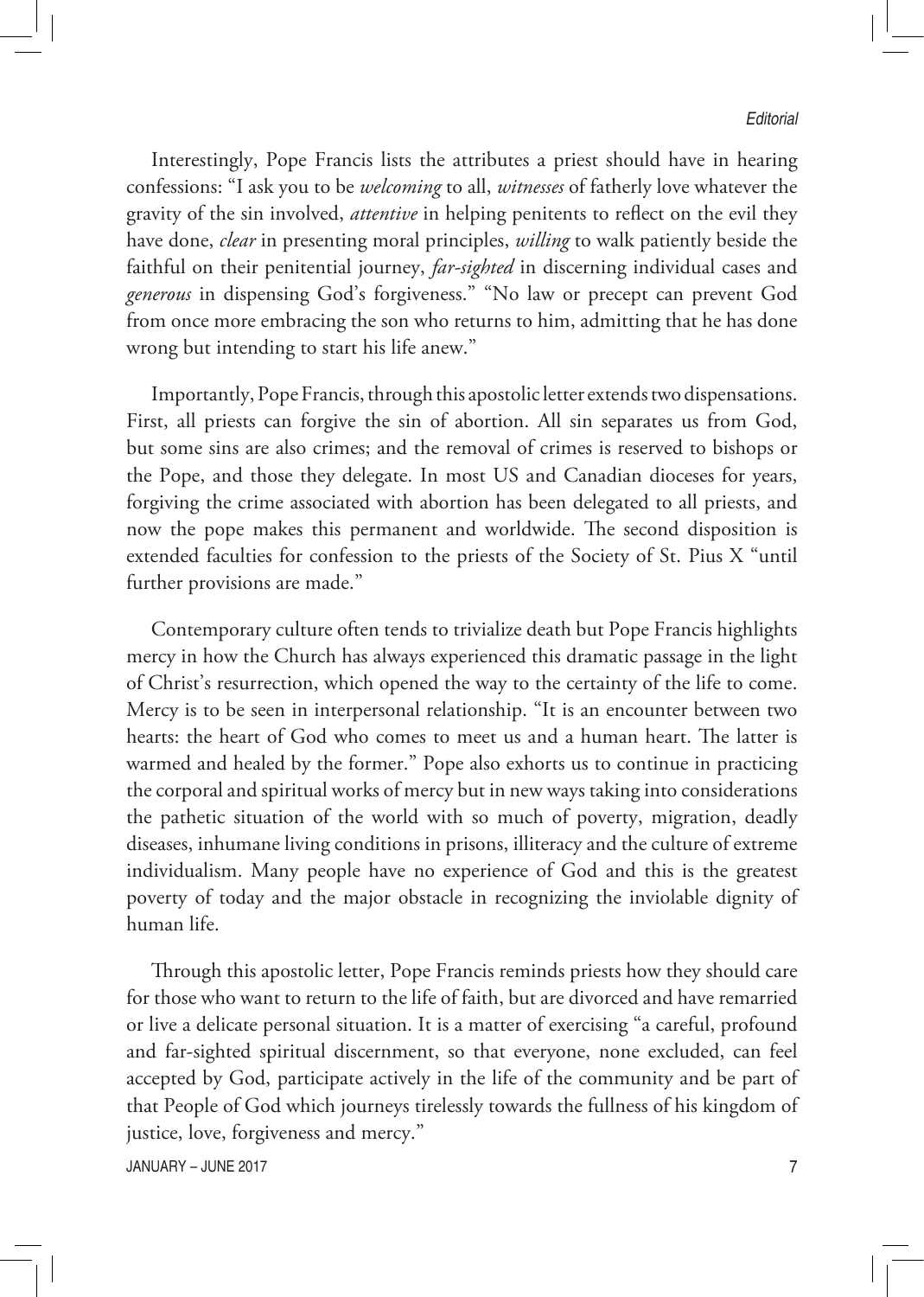It is important to devise specific and insightful ways of practicing charity and the works of mercy. The social character of mercy demands that we banish indifference and hypocrisy. Pope Francis calls for "a culture of mercy" which is "based on the rediscovery of encounter with others, a culture in which no one looks at another with indifference or turns away from the suffering of our brothers and sisters. The works of mercy are *handcrafted*, in the sense that none of them is alike. Pope Francis concludes with a concrete suggestion for charity and mercy that the entire Church celebrates, on the Thirty-Third Sunday of Ordinary Time, the World Day of the Poor. As a conclusion to the Year of Mercy, Pope Francis exhorts us, "The Jubilee now ends and the Holy Door is closed. But the door of mercy of our heart continues to remain wide open."

The present issue of *Sanyasa Journal of Consecrated Life* consists of six articles dealing some important components of consecrated life. Paulson Veliyannoor, the author of first article "Consecrated Life as Eucharistic Corrective to Culture" introduces the theme with some provocative questions: is consecrated life in existential crisis? Is this form of consecrated life dying? Then, he goes on explaining that consecrated life will go on even if the present form of consecrated life dies. But he believes that for this to happen, the foundations of consecrated life should be strong. And he proposes *Eucharist* as one of those indispensable foundations. After explaining three major terms *Consecrated Life, Eucharist* and *Culture* in reverse order, he believes that having nourished by the Eucharist, the consecrated persons can walk into the world to recreate the world in the eucharistic mode. Consecrated life, being a call to be a foretaste of life in the Kingdom of God, only Eucharist can offer us the grace to become witnesses to Jesus and to his Kingdom. Yes, only Eucharist can touch and transform the natural culture marked with mimetic rivalries and violence to new Kingdom of God foundations of love, forgiveness and inclusiveness.

Then, we have the second article by Babu Sebastian on "Being in Truth and Untruth: A Psychodynamic Reading on the Lives of the Consecrated". The author looks at the inconsistencies found in the lives of consecrated persons between the ideal self and the real self; between truth and untruth from a psychological point of view. Being an in-depth psychologist, the author takes a close look at the dividedself experience of consecrated persons who live contemporaneously in two worlds (good and bad) that are mutually contradictory from the point of view of the moral and religious values which they profess. From the psychodynamic perspective, the author explains how split lives (an acceptable good life and an unacceptable life)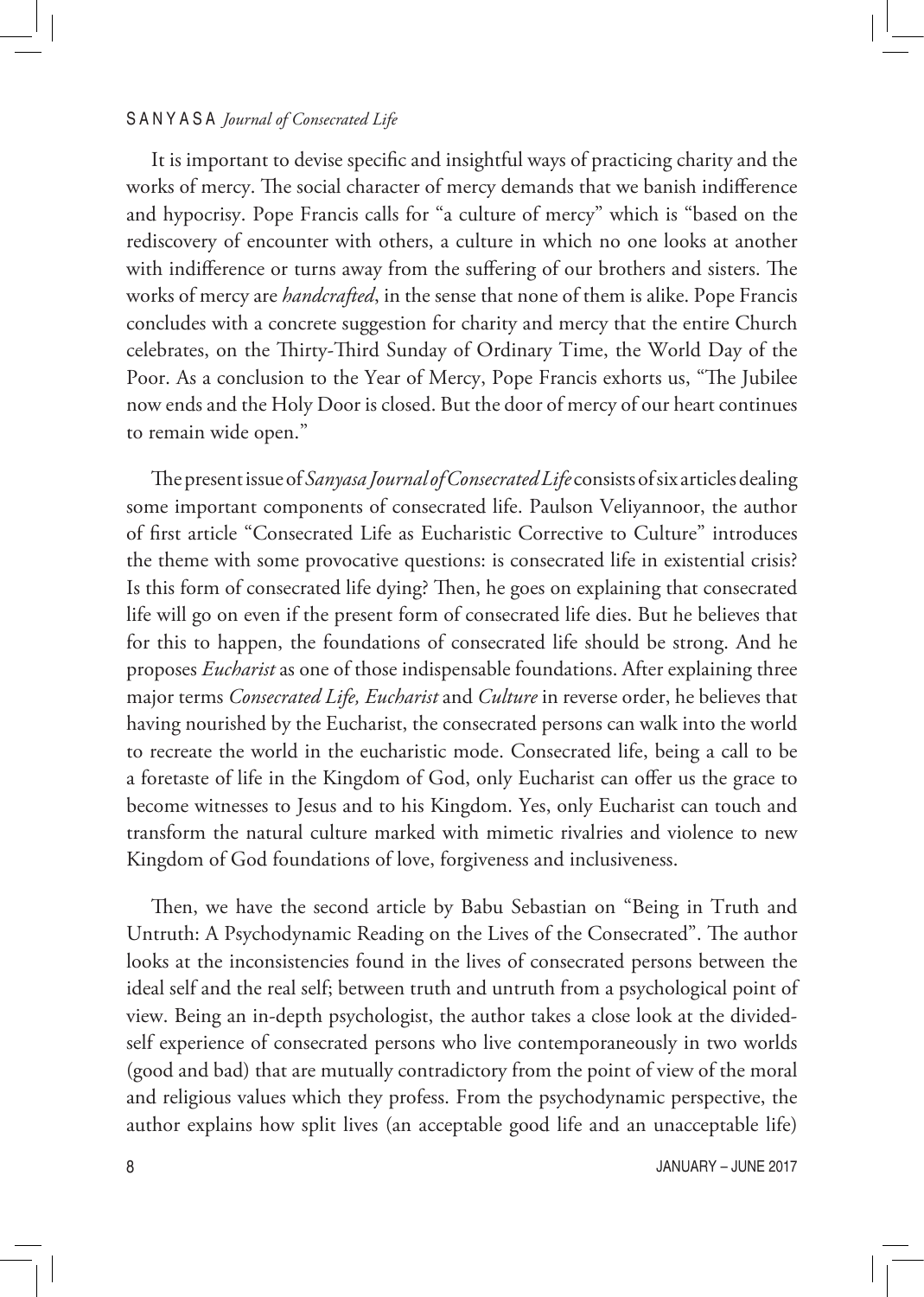possibly originate, develop and maintain itself within individuals and what may be done to help them eventually to achieve a level of inner harmony and integration.

Consecrated persons are called for mission. *Koinonia* (communion) in consecrated life should naturally lead to *diakonia* (service – mission). The next three articles deal with the mission of the consecrated persons in different perspectives. Joseph Mattmam, in his article "Prophets and Mystics: Reflections on the Consecrated Life" highlights the prophetic aspect of the mission of the consecrated person. He begins his presentation with the prophetic dimension of religious vocation asserting that religious life is a prophetic charism in the church, a charism of protest, of radical love and freedom. Consecrated person live their prophetic vocation in different levels: at the level of the Church, of the congregation and of the community. Then, looking deeply at different levels, he suggests practical ways in which consecrated persons can exercise their prophetic vocation and mission. He also explains how consecrated persons can exercise their prophetic mission in the world governed by earthly values like pride, jealousy, hatred, fear, etc. by challenging them and creating a new world with Kingdom values. He affirms that the three vows that the religious promise to follow are also prophetic.

Arul Jesu Robin extensively presents the mission of the consecrated person in his article "Mission – the Core of Consecrated Person". Quoting Is 52:7, he rejoices at the feet of the missionaries who renounce personal comforts for the preaching the Gospel. The article explains different meanings of mission and affirms that mission is the core of consecrated life with quotes from different Church documents. Different missionary terms like *ad-gentes, inter-gentes* and *trans-* are well clarified before enumerating the challenges to mission from the Indian perspective. The author affirms that the mission of the consecrated person is ultimately sharing Jesus whom they have experienced first so intensively in their lives. Then, the author proposes different ways of sharing Jesus with others giving prime importance to life witness. Proclamation of the Gospel which is Jesus Christ himself should be done in words and deeds with utmost importance to charity and social works. The Scripture and the Church documents are widely quoted by the author in establishing his viewpoints.

 Exceptional Pope Francis is a man of joy. He bears joyful witness to the Gospel with all his simplicity and humility like Francis of Assisi. Through his apostolic exhortation *Evangelii Gaudium,* he calls every Christian to be a joyful witness of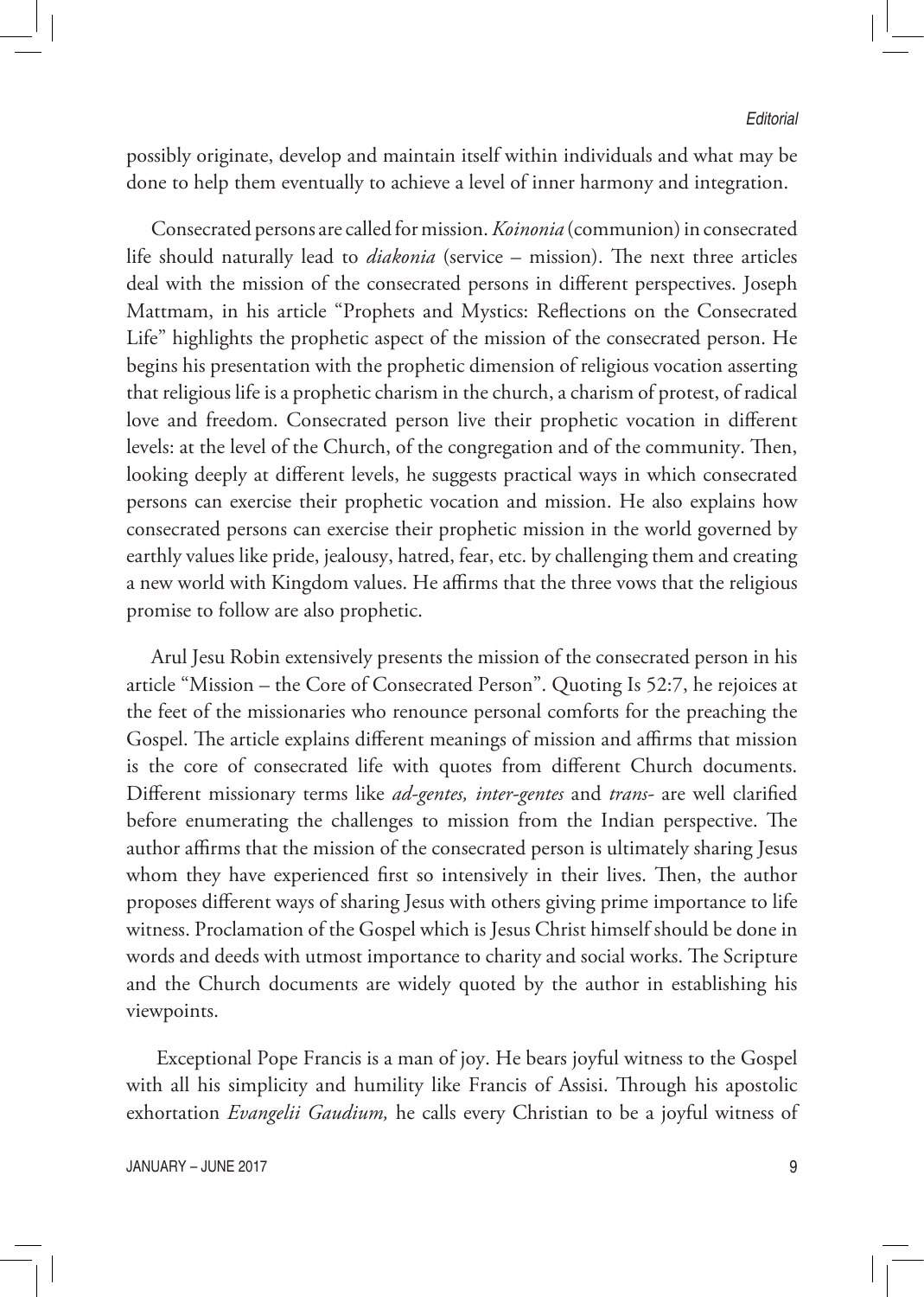the Gospel. Whenever he addresses consecrated persons, he takes up invariably the theme of joy. He wants to experience joy wherever consecrated persons are there. "This the beauty of consecration: it is joy, joy" affirms Holy Father. Sahaya Sangitha Rani in her article "Joyful Missionaries of the Gospel" elucidates the importance of joy for the missionaries. After clarifying the terms "joy" and "missionaries", she presents the challenges for the life and mission of the consecrated persons. Finally she brings out biblically and theologically different components which are vital for the consecrated persons to be joy missionaries.

Formation of consecrated persons, be it initial or permanent is very essential for consecrated life. The quality of consecrated life and mission depends upon the quality of formation imparted and received with all openness and disposition. There are different aspects in formation. Accompaniment is one of them. Jansi Rani Santhiyagu in her article "Accompaniment: An Essential Tool in the Formation of the Religious" brings out the importance and the salient features of accompaniment in the journey of formation. Presenting Jesus as an ideal formator, the author concludes with life witness of the formators as another essential element of formation.

We place on record our sincere gratitude to Fr. Xavier E. Manavath, CMF who had been the chief editor of *Sanyasa Journal of Consecrated Life* for the last six years. Indeed, with his vast experience and intellectual calibre, he enhanced the quality of the journal. He will continue to inspire, guide and contribute for the growth of this journal as a member of editorial board.

> **Arul Jesu Robin, CMF** (Chief Editor)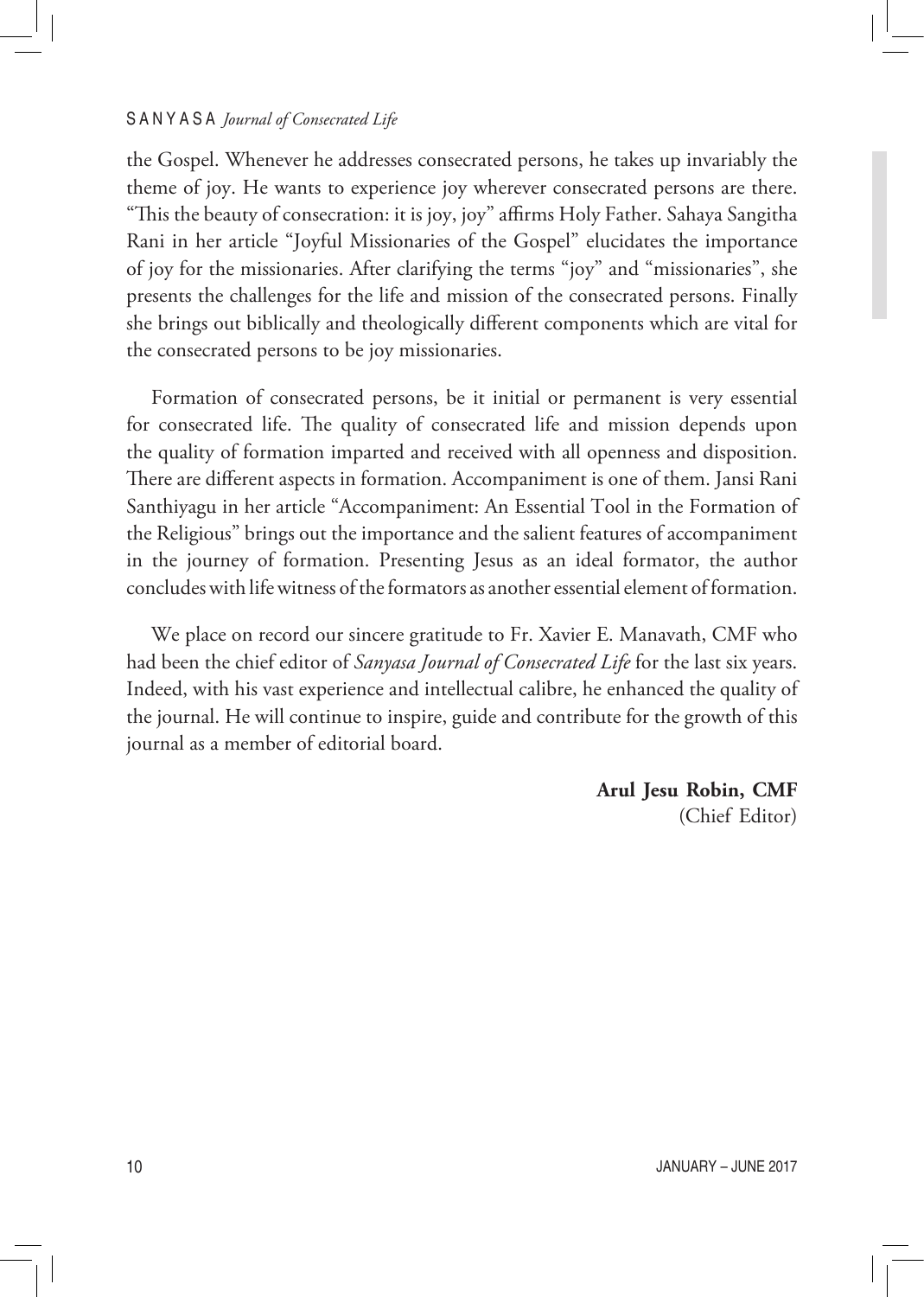## CONSECRATED LIFE AS EUCHARISTIC CORRECTIVE TO CULTURE\*

#### **Paulson Veliyannoor, CMF**

#### **INTRODUCTION**

Is consecrated life in existential crisis? Are we worried that this form of life is dying? From the evidence of discussions at various fora and articles in theological journals, one definitely gets such an impression.1 Perhaps the very declaration of the Year of Consecrated Life is an acknowledgement of the crisis in consecrated life, and our desire to rediscover its relevance.

But, honestly, we simply do not and cannot know what will become of consecrated life in future. We don't even know how the world is going to be in future! Some fifteen years ago, we had no idea about the Internet or smart phones, and here we are now, and they have reshaped our present lives, and how! As an aside, but on similar lines, one cannot but wonder what we do in our educational institutions. A child who enters class one this year will graduate in 2030, and we are educating to equip him or her for the future, i.e., for 2030s, when we have no idea how the world will be in 2020s! So, there is no much good in going overboard with planning too much or worrying too much about a future that is virtually unknown.

Yet, if the foundations are reasonably well understood and proper foundational life skills are imparted and lived, be it of education or of consecrated life, we can reasonably hope that our wards will survive in the years ahead of them. With regards religious life, even if it dies in the present form, there is hope: For a Christian, death is not after all too bad, for at the end of the death is resurrection, not necessarily

<sup>\*</sup> This article is a revised version of the text of a lecture given at the Northeast India Regional Pastoral Conference (NEIRPC) on the theme *"Consecrated Life in the Church in North East India,"* at the North-East Diocesan Social Forum, Guwahati, on September 8, 2015.

Paulson V. Veliyannoor, CMF holds a Master's degree in clinical psychology from Bangalore University and a doctorate in clinical psychology from Pacifica Graduate Institute, California. He currently serves as principal of Saint Claret College, Ziro (Arunachal Pradesh). His research interests are Eucharistic psychology, depth phenomenology, mimetic theory and formative dynamics in consecrated life and priesthood. Correspondence regarding this article must be sent *to: frpaulson@gmail.com*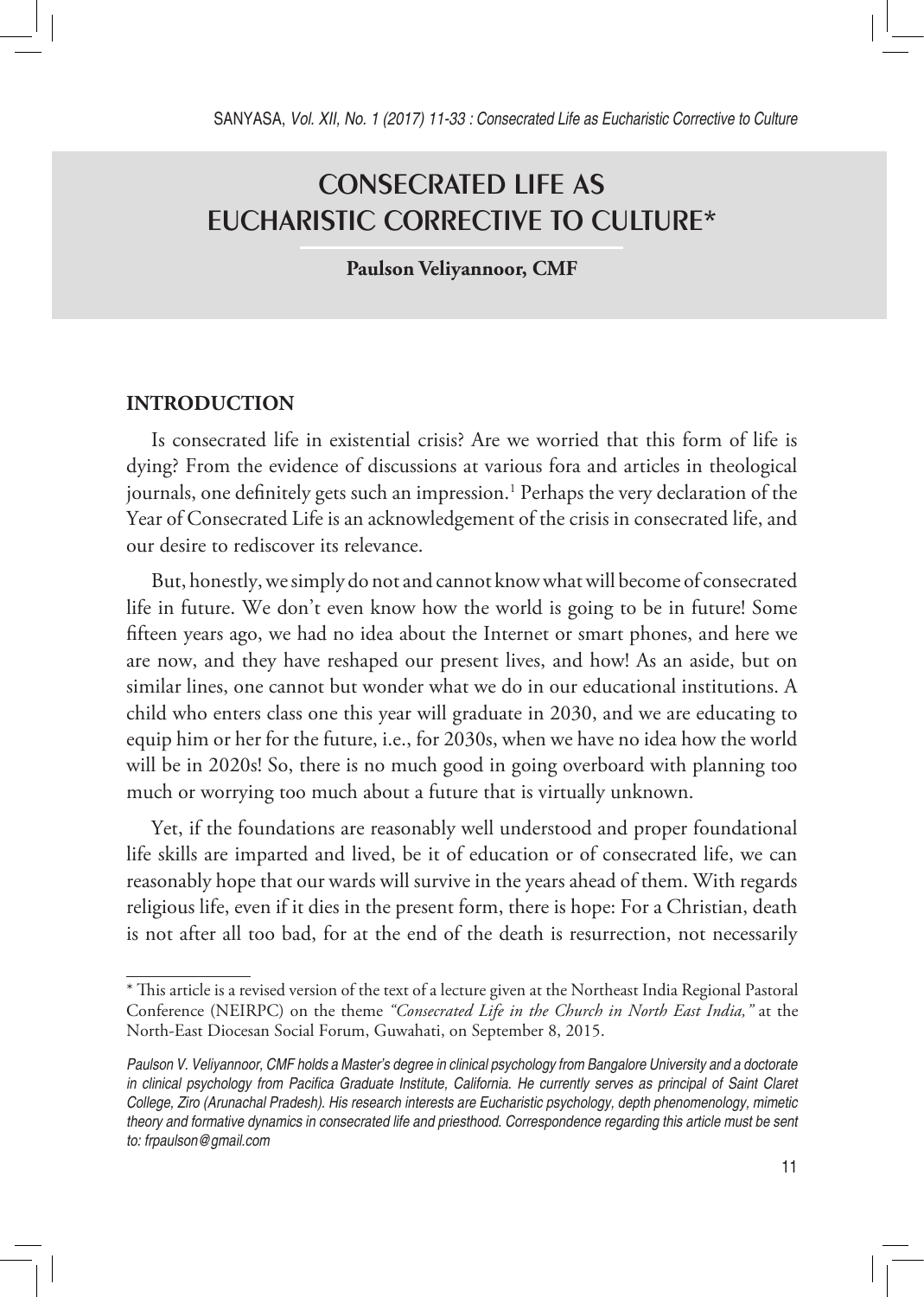in expected forms though, but definitely in forms that can be pleasantly surprising. Our future is held in the hands of the one who can create everything anew. One of the foundations of consecrated life that needs to be understood, passed on, and lived out is, I believe, consecrated life being eucharistic and thereby serving as a corrective to culture.

The theme I have chosen is anything but novel. But I would like to approach it in a novelistic manner, and hopefully help you reflect differently, in a newer light. I have phrased the title as "Consecrated life as eucharistic corrective to culture." There are three major terms in it: *Consecrated Life, Eucharist, Culture.* I would like to focus on each of them and I will proceed in the reverse of the order in which I have stated it in the title. And so, I begin with culture.

#### **CULTURE AND ITS ORIGINS**

Everyone knows what culture is, until asked to define it. There are several definitions of culture. For a sample, I will go by the one given by E. B. Taylor: Culture is "that complex whole which includes knowledge, belief, art, morals, law, custom and any other capabilities and habits acquired by man as a member of society" (p. 1).<sup>2</sup> Unlike other species, it is human beings who are capable of creating, sustaining, and advancing culture. Perhaps one can even claim that hominization happened—the hominoids became human beings—in and through the possibility of culture.3

But how did culture become possible? What is the foundational narrative and sustaining principle of culture? In other words, what is the quintessential aspect of human culture? To answer this question, I will follow the thought of Rene Girard (1923-2015),<sup>4</sup> one of the 40 *immortels* of *<u>Académie Française</u>*, a historian, literary critic, and cultural anthropologist. I must confess that his theory, while being extraordinarily insightful and explanatory of cultural phenomena, has been the subject of much criticism as well. However, over the years, his theory has only grown in relevance and application value so much so he has been referred to as the "new Darwin of the human sciences."5 Over the years, I have more and more come to value his theory in understanding *homo religiosus* and his culture, and of course, my own religion.

According to Girard, culture is founded on what he calls "scapegoat mechanism." In other words, culture rises as a tomb over the victim, whom we eliminate in order to build our peaceful lives and society. In fact, according to Girard, tomb is the first cultural symbol.<sup>6</sup> Now, to understand this argument, we must look at how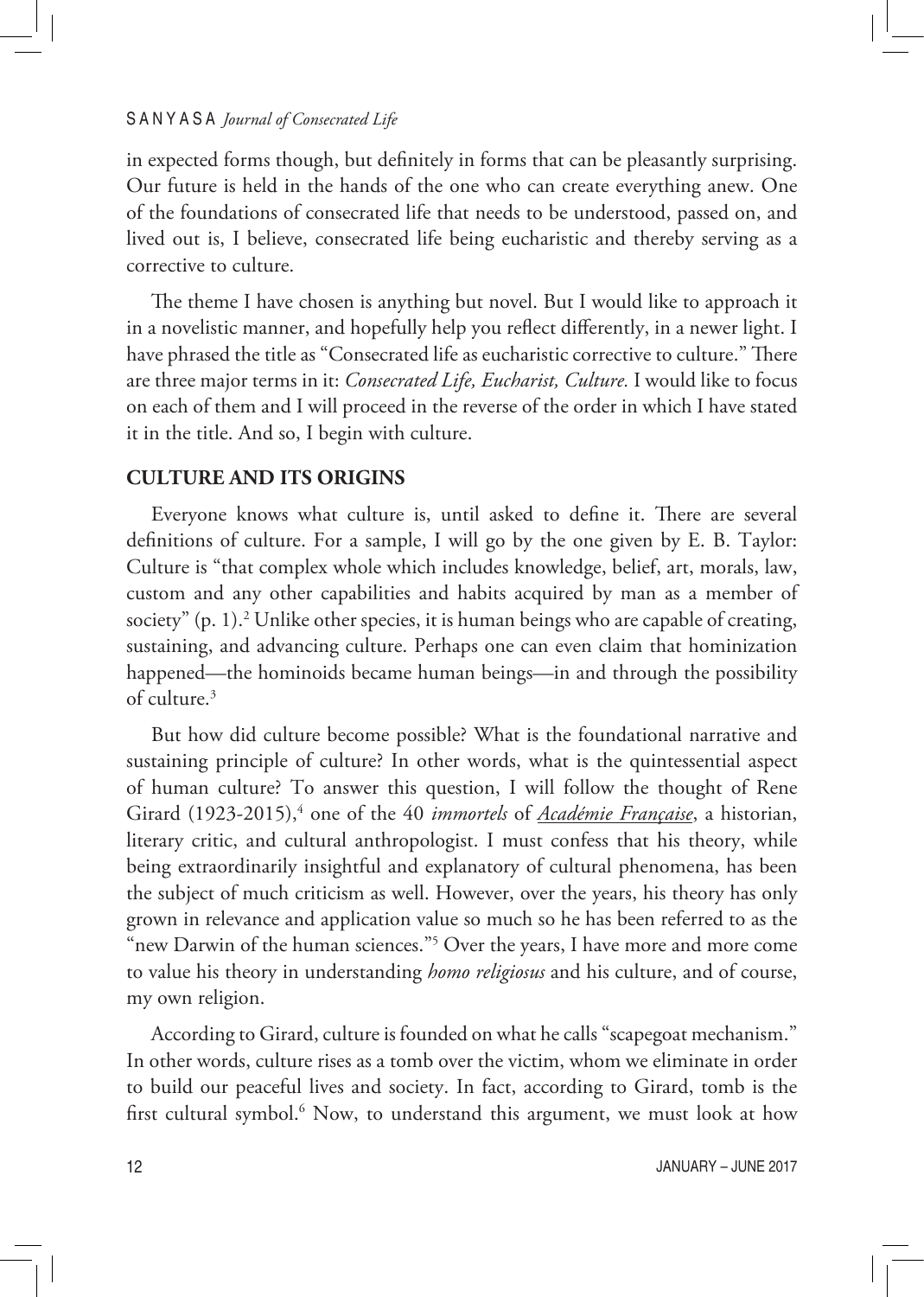Girard understands human nature and its dynamics. According to him, human nature is extremely mimetic: we imitate the other. And this mimeticism applies to what is most fundamentally constitutive of us: *desire*. Several philosophers and psychologists have argued that it is desire that constitutes us. The difference that Girard brings into this argument is that *our desires are not original*. We do not know what to desire, hence we look at the other and desire what he or she desires. The other becomes my model. However, because he or she possesses what I do not possess but desire to possess, he or she becomes my rival as well. Because we are all mimetic, my desiring what the other desires intensifies the other's desire. Thus, I become his or her model and rival as well. We become fascinated and repelled by the other and become engaged in a recurrent cycle of obsession and envy. To make matters worse, my desire is not simply acquisitive desire, but is metaphysical desire: that is, it is not even the thing that the other has that I desire, but *what the other is.* In other words, *I desire the being of the other*, "personal significance understood as substantial being."7 We all suffer from certain existential lack and sense of inferiority; and we look at the other and believe he or she has what we lack. And we think that by possessing what he has or does, I can become like him or her. (This is the psychological logic that operates in advertisement.) But such metaphysical desiring leaves us oscillating between obsession and loathing. Sooner than later, we find ourselves engaged in violence. It is no surprise that such emotional conflict affects intimate relationships and neighbors, as people who are contiguous in space and time are most susceptible to such mimetic dynamics (think of couples, family members, members of a religious community, neighboring families and states, etc.)

Does it sound too naïve or untrue? Here is a classic, universal example: Imagine a child playing in a room. There are ten different toys in the room and this child is playing with toy number one. It is not interested in any other toy at all. And then in walks another child, and it approaches the toys and picks up, say, toy number seven. The moment the first child sees that the second one is interested in toy number seven, it becomes interested in that toy. The fact that the first child is now eyeing toy number seven fans the interest of the second child in the toy which the latter had, initially, picked up with no special reason. Now, both of them are fighting for toy number seven. None of the other nine toys is of interest to them. This is a simple case of mimetic desire and rivalry that leads to violence.

Now, do you think this is limited to children alone? Look at this adult example: I have a book on my shelf. In fact, it has been there for ages, and I haven't had any interest in reading it. And then you walk in. Your eyes fall on this book, and you say, "Hey, I have been wanting to read this book. Can I borrow it for a week?"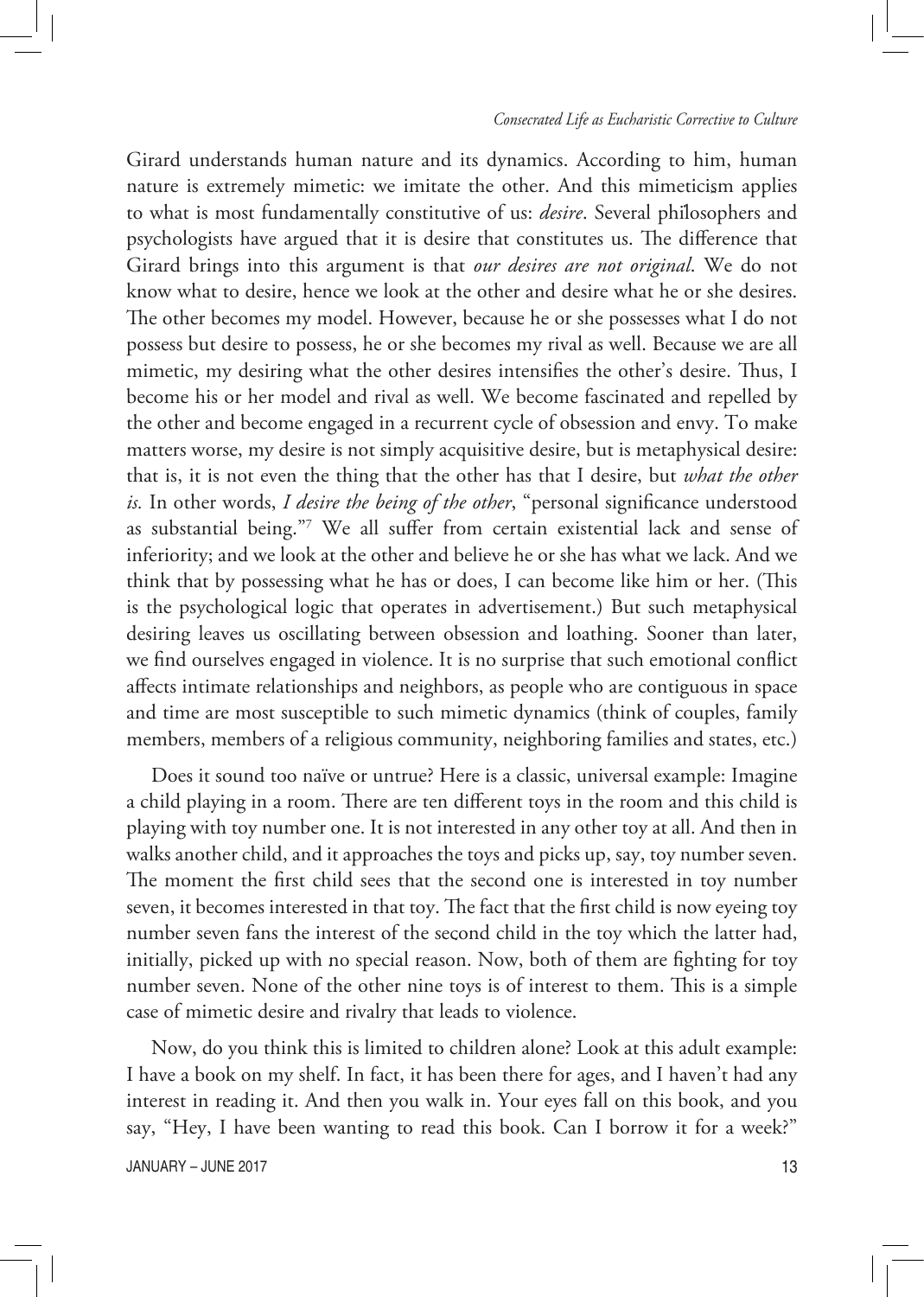Suddenly, my desire for the book shoots up and I find it quite difficult to part with it (unless of course you are a person who has spiritually evolved beyond ordinary standards) and I say, "Hmm… In fact, I was planning to read it in the coming weeks. Shall I give it to you after I finish?" Or think of a husband who has no interest in his wife; but the moment he sees another man getting interested in his wife, his desire for his wife shoots up. Or a person who has a reasonably good car and is perfectly satisfied with it – only to feel miserable and lose interest in it the moment he realizes that his brother has bought a car of far greater luxury than his. Ordinarily, we are such terribly mimetic creatures, from birth till death, unless of course, we are able to transcend it through a new dispensation.

Now, how do we get from mimetic desire to cultural foundations? Girard argues that the mimetic desire is contagious and so is the violence that results out of it. The riots in Gujarat or Mumbai or Delhi are classic examples as to how violence can be contagious and tsunamic. In primitive societies where life was always delicately balanced and under constant threat without many safety valve, and where everyone was at the face of everybody else, such violence spread very rapidly and the entire society was consumed in crisis. It became what Thomas Hobbes called "war of all against all." Such mimetic crisis threatens the very existence of the community, and anthropological literature attests to the disappearance of several such primitive societies. How does a society manage to survive such large scale crisis? According to Girard, it is through an unconscious, spontaneous mechanism that has the highest possibility of occurrence at such moments: scapegoat mechanism or victimary resolution. The mob, almost randomly and by sheer accident, recognizes one unit or individual to be responsible for the entire crisis that threatened the community. The moment such a victim is identified, the uncontrolled violence that was erupting all over now gets a focused target, and the entire community as one believes this individual to be the cause of the crisis. Now, the all against all phenomena become *all against one* phenomenon. This victim is not guilty, but is taken to be so, hence a "scapegoat." This scapegoat who has no defense becomes the target for the focused mob violence that is now unleashed against him. He is stoned or lynched to death. Now, the violence has been released, energies spent, blood lust is over, and calmness descends on the mob. Such stunning silence, internal and external, the calm after the storm, is so intense and shocking that the mob realizes that the crisis is resolved, there is no more rivalries, and peace has descended. This is a sacred moment, the moment of the birth of gods. They look at the one whom they have pierced or stoned and wonder if he were special: didn't he cause the crisis, but hasn't he also given us its resolution and a greater peace and bonding? He must be somebody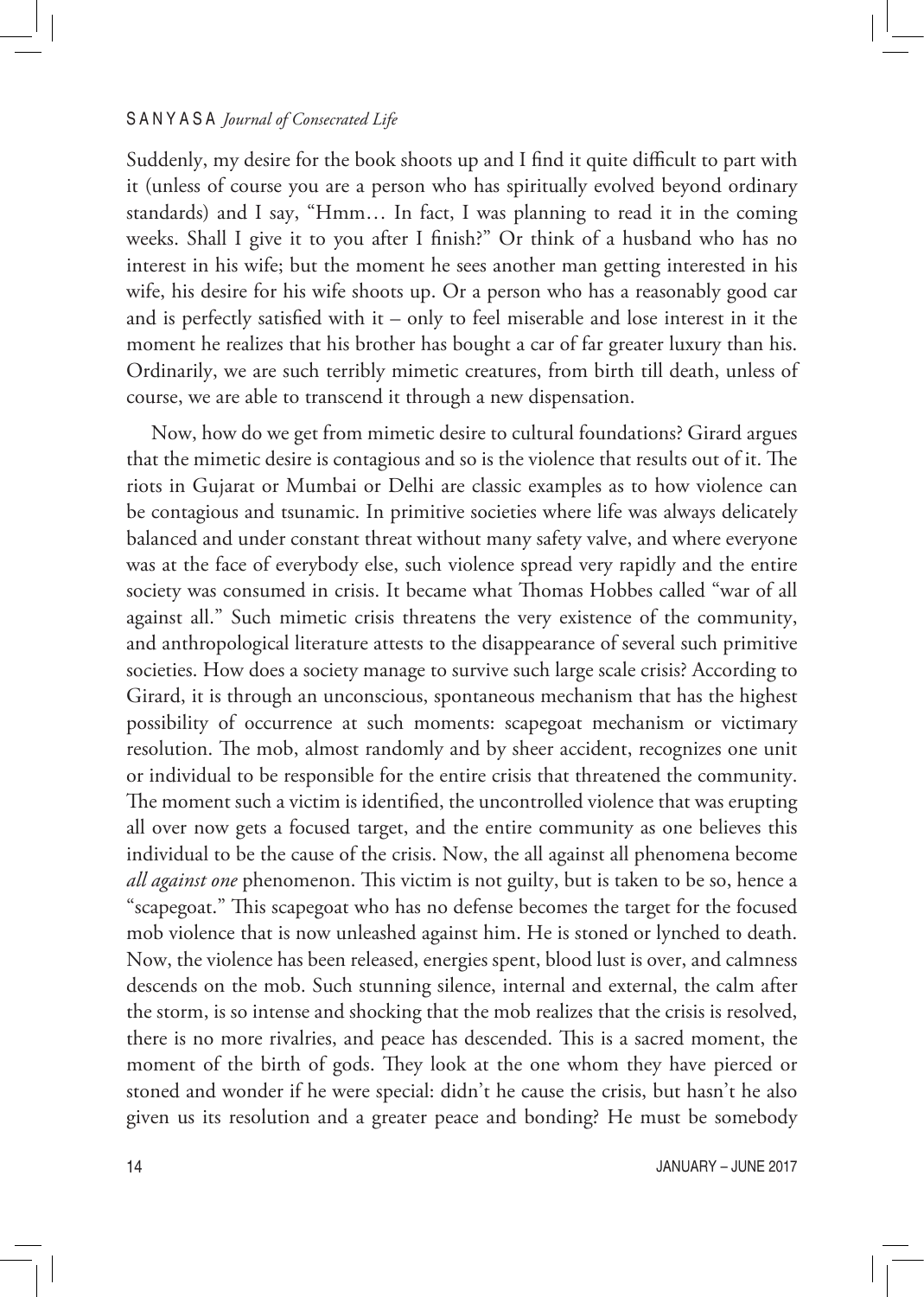from outside our realm. He must be a god! According to Girard, this moment is the birth of gods and goddesses, the birth of the sacred, the originator of sacrifice which becomes the first ritual and cultural foundation. Now, this experience, which might have repeated several times (because human desires and their rivalries do not simply go away, but get repeated), gets burned into human consciousness that next time a real or imagined crisis looms, the community has a template for solution. It actively prevents the massive explosion of violence by sacrifice of a chosen victim and by communal participation in it. The "god" who is now repeating the crisis must be pleased by a sacrificial act. Thus, they identify a victim who becomes a sacred representative of the original victim and is sacrificed. The Caiaphasian wisdom was not original – it has been the wisdom of the ages: that it is better that one man dies for the people than that the whole nation perishes (John 11:50). It has been the wisdom of the sacrifice. Not only would they sacrifice a special victim, but they would eat him too, for this victim had divine powers that they wanted to assimilate into themselves, in fulfilment of their metaphysical desires. Cannibalism did not originate as a recreational activity; it was a sacred ritual act of great importance. Gradually, the human communities would substitute animals for humans, but the logic of the sacrifice remained the same. According to Girard, domestication of animals did not start with agricultural purposes, but with sacrificial purposes. The use of such animals for agricultural work was merely putting them to good use during the intervals between sacrificial rituals. It was a secondary benefit, not the primary one.<sup>8</sup>

There is nothing original in Girard suggesting sacrifice as the foundational ritual of human culture. Several thinkers had said that before. Scholars such as Henry and Mauss, Sigmund Freud, Mircea Eliade, and Robertson Smith have spoken the same in different ways. The *Vedas* speak of creation from the sacrifice of the primordial man. In the Bible, the very first reference to the founding of a "city" (symbol of civilization) follows Cain's murder of Abel. However, the originality of Girard comes in identifying *why* the sacrifice, taking it further as well as applying the scapegoat dynamics to modern culture. For Girard, religion and every other cultural system emanates from scapegoat mechanism. The un-differentiation caused by the mimetic crisis gave way to peace and social order, thanks to sacrifice, and development of social and cultural institutions became possible. It must be made very clear that sacrifice was a medicinal act for the purpose of ensuring peace. It was the controlled use of violence, within highly ritually prescribed and thereby contained logistics, in order to prevent the explosion of uncontrolled violence. It ensured societal conditions conducive for order, differentiation, and growth.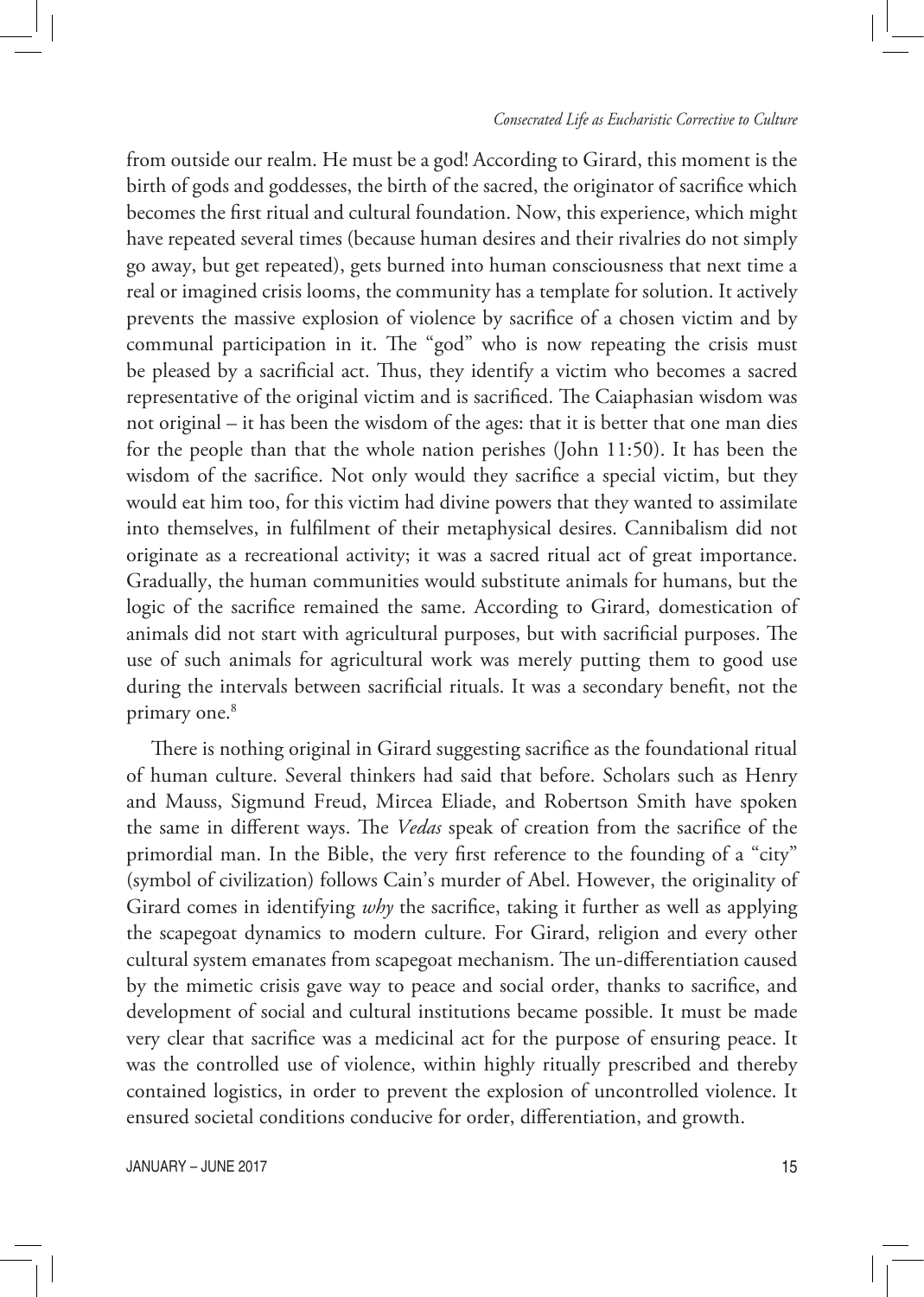For such scapegoat mechanism—sacrificial system—to be effective, the truth of the innocence of the victim and the guilt of the collective must remain hidden. It is here the myths take over. Myths, in their typical mythical fashion, provide a deceptive narrative which discusses the crisis, but divinizes or glorifies the "god" who did "extraordinary acts" to save the world, and thereby leaving the majority not responsible for their heinous crimes. These myths become the foundational narrative of a tribe or any group. Girard analyzes scores of myths and recognizes similar patterns.<sup>9</sup> Myths thus protect the collective from its own guilt. Moreover, ritual prescriptions and proscriptions ensure that the entire community as one participates in the sacrifice and there are no dissenting voices. Unanimity was essential and the victim must be defenseless.

In summary, culture, along with its religious dos and don'ts, behavioral prescriptions and prohibitions, and its many institutions, emerges out of a spontaneous resolution of a mimetic crisis that threatened the survival of the collective, through an involuntary scapegoating by which the collective identifies a victim as responsible for the crisis whose seemingly willing annihilation provides the resolution and peaceful bonding of the community. This wonderful mechanism is then preserved as a ritual that is resorted to by the community who repeats it through human sacrifice initially and later through sacrificial substitution in order to prevent or cure a crisis. In other words, controlled use of violence is applied to prevent uncontrolled explosion of violence within a community. The purpose of sacrificial rituals was to keep violence outside the community, thereby protecting it from its own violence. However, for this sacrificial mechanism to remain effective, the truth of the scapegoating mechanism must remain unconscious, leaving the majority to believe in the guilt of the victim and the innocence of the collective. Myths do this job effectively.

This perspective has helped Girard explain many strange practices across primitive cultures, some of which had been left inexplicable by previous anthropologists. I do not intend to list them here, and the reader is directed to Girard's writings especially *Violence and the Sacred*10 where he discusses such practices. I shall only refer to a couple of them here: The existence of sacrifice across cultures is undeniable. The practice of pre-selecting the *pharmakos* in ancient Greece and parading them through the streets during a crisis in order to absorb the evil in the community and then sacrificing them outside the city gates becomes intelligible in the light of this theory. The myth of Oedipus, the King, who is held responsible for the plague is a myth built on a potential lie. The sacred monarchy and ritual slaughter of kings in ancient Africa is yet another example. That the ritual sacrifice is always done in liminal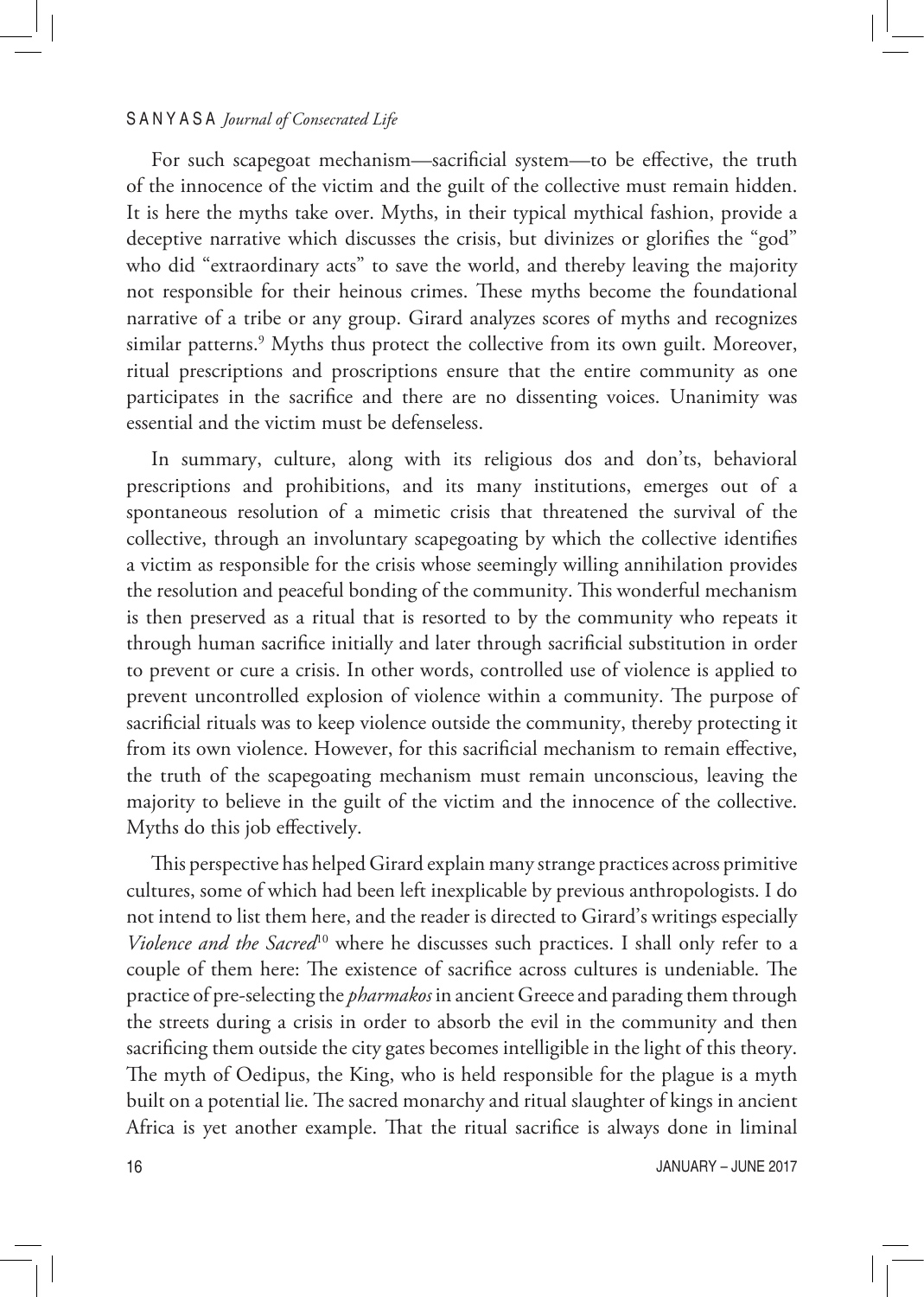spaces or outside the city walls is a safety mechanism to keep violence outside the community and to avoid being polluted by it. There are societies where the birth of twins was feared to be a harbinger of destruction of the society and therefore left to die, for being twins there was always the danger of both being exact doubles of each other with same desires which would lead to catastrophic violence. Chinua Achebe's *Things Fall Apart*<sup>11</sup> has references to such practices in his tribe. A mimetic reading of Joshua 7:1-26 wherein Achan is sacrificed along with his entire household is a wonderful, but tragic application of this scapegoat or victimary mechanism.<sup>12</sup>

It is to be noted that such victims are almost always people on the margins, the minority which carries a mark of difference from the majority. Thus, it is the handicapped, the widowed, the orphaned, the sick, children, the stranger, etc. who become victims of such mechanism. And if they are total strangers, some tribes allowed them enough time to get acclimatized with their own culture and traditions, to make them reasonably similar to them yet different enough to sacrifice – in other words, to make them sacrificeable – before they sacrificed them. Achebe's *Things Fall Apart* narrates how the boy *Ikemefuna* from the Mbaino tribe who was offered as ransom to avoid intertribal war with the Igbos, and was entrusted to Okonkwo to be domesticated by the Igbos for three years before he was sacrificed. The movie *How Tasty Was My Little Frenchman*13 depicts the same phenomenon.

That the scapegoat mechanism or victimary resolution unites us and gives us peace is relevant in today's world too. When an internal crisis threatens a nation, there is nothing that unites the people better than declaring war against an external enemy. How many families find peace by uniting against one member and declaring him or her the cause of all problems and therefore, anathema! Similar dynamics work pretty well within religious communities as well. There is nothing that bonds a group of troubled religious than verbally slaughtering the provincial or for that matter a group of disgruntled clergy, than speaking ill of the bishop. It does not even have to be troubled or disgruntled people—gossiping and humor that "cuts others to size" is a common phenomenon among ordinary people like you and me. It is an act of verbal sacrifice, psychic expulsion, and it has a cannibalistic flavor too: when we do so, doesn't it feel like so very filling, as if we have had a meal? Indeed, every sacrifice is followed by totem meal, and it is filling and invigorating. Humanity knows no way to make peace other than sacrificially expelling a member, victimizing the dispensable. We build our little and big civilizations on such victimary mechanism. It is not without logic or reason that in many of our societies, we have a belief that when bridges and towers are built, it is necessary to shed the blood of a child or a laborer, to kill and bury him with the foundations, for the bridge or the tower to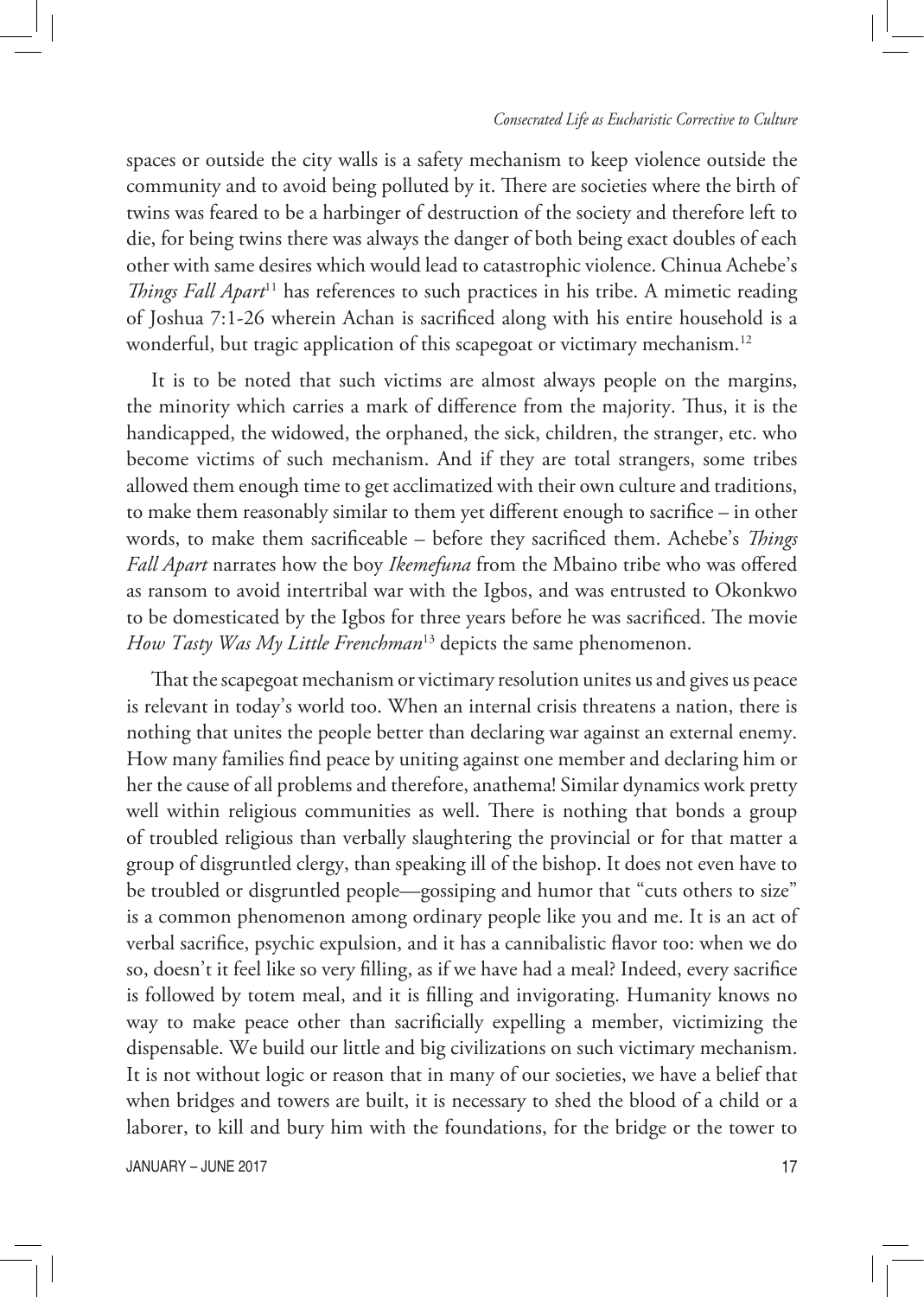remain strong for ever. That such stories, while being false, do find some leverage in human mythical imagination, is an indication that they are more than mere metaphor and emerge from the collective unconscious of humanity.

Girard found the same pattern in all religions across cultures but only until he hit upon the Judeo-Christian Scripture. In the Judeo-Christian faith, Girard was stunned to see the unraveling of the victimary mechanism for the first time. The "revelation" began in the Old Testament, though not perfectly, but culminated in the Passion and Death of Christ, the Universal Victim. In the Bible, for the first time, one finds a divinity that is not shaped out of the image and likeness of human victim—*biblical victims are not deified*. Instead, one finds a totally different God, from outside human realm, that takes the side of the victim, upholding the victim's innocence and declaring the majority guilty. God's question to Cain, "where is your brother?" (Gen 4:9) is a thunderous unveiling of the scapegoat victimization. And the God of the Bible continues to do it, instructing his people to care for the widows, the orphans, and the strangers, all those categories who are on the peripheries of the society and therefore, eminently sacrificeable. Through the Judges, the Prophets, and the Wisdom literature, the Bible continuously unravels the hitherto unconscious mechanism of scapegoating. In fact the word "scapegoating" originated from the Hebrew scripture. The Talmud finds unanimity suspect when it declares: "If an entire community finds a person guilty, release him. For he must be innocent." Patriarch Joseph, whose story is simply similar to that of King Oedipus, breaks the cycle of violence and retribution by offering forgiveness to his brothers, very much unlike Oedipus who leaves cursing the entire land.<sup>14</sup>

Jesus declares that he has come to "reveal things hidden since the foundation of the world" (Matthew 13:35), and in Girardian perspective, the thing hidden since the foundation of the world is the victimary mechanism that operated unconsciously to sustain culture. The highest and perfect revelation of the scapegoat mechanism is in the Gospels, especially in the Passion of Christ, where Christ willingly undergoes the victimary process in which everyone including the disciples participate, "not knowing what they do." It was the re-enactment of the sacrifices from Abel till then; but Christ willingly underwent it, but all the way proclaiming his own innocence and holding a mirror to the guilt of the collective, yet all the while forgiving them and thereby breaking the eternal cyclic return of violence and its mimeticism. The Gospels, unlike myths, refuse to play along with the victimary mechanism and uphold the innocence of Christ, who is a stand-in for all victims from the beginnings of the world. He becomes a "collective victim."15 Through the act of Christ and the witness of the Gospel, what had been unconscious once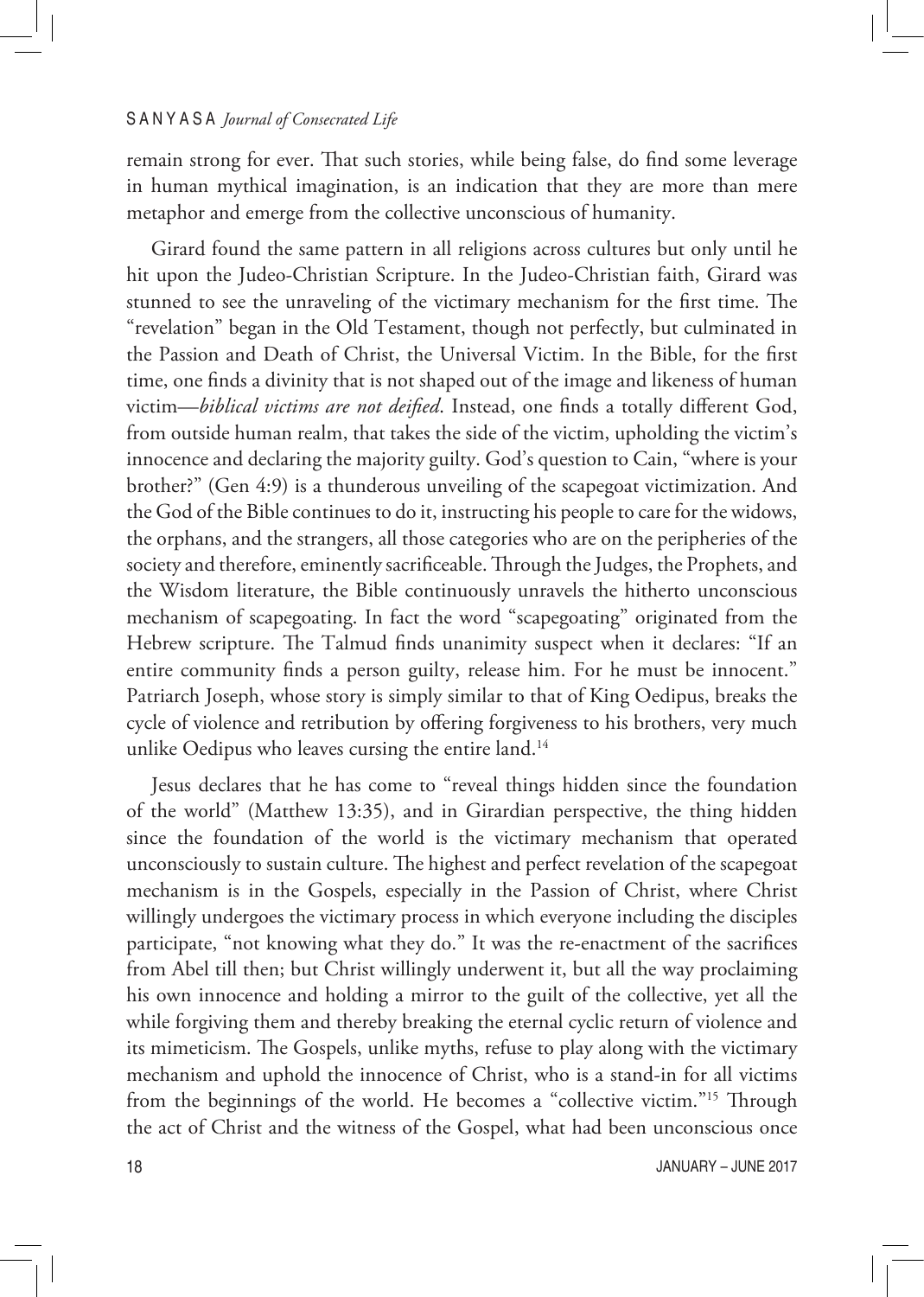became conscious forever, and thereby leaving the sacrificial system and religious rituals ineffective. In this sense, Christianity ended religion as the world knew it. As protestant theologian Schmemann observed, "Christianity, . . . is in a profound sense the *end of all religion.*"16 Christ not only showed us our guilt, but also taught us a way out of scapegoat mechanism and rivalrous desires, by showing the way of forgiveness and love which alone can arrest the spread of violence. "I give you peace," he said, "but not as the world gives" (John 14:27), because the world can only give peace built upon scapegoating and victimary mechanism. It can only give us peace built on nuclear deterrence. It can only heal violence by the pharmacological use of violence. But Christ gives peace that goes beyond human understanding, peace that emanates from a forgiving heart which is truly foreign to violence and is rooted in a love that compassionately reaches out to the victimizers whom it recognizes as operating out of fear and ignorance. He also gives us a solution out of mimetic desire and rivalry. Desire, unlike the call of Buddhist imagination, cannot be wished away. Cessation of desire contradicts our very essence, for desire is constitutive of us. But by presenting himself as the model which knows no rivalry and whose being is available to us inexhaustibly, whom we can metaphysically desire and eternally own, filling the spaces of lack in our being, he removes the scandal from our midst and makes us brothers and sisters to one another. He makes us member of his own body. And this leads us to the Eucharist.

#### **EUCHARIST AS ANTI-RITUALISTIC REVERSAL OF VICTIMARY MECHANISM**

After having decided to do my doctoral research on the psychodynamics of the Eucharist, I was looking around for an expert external reader for my thesis. My Chair then suggested Dr. James Grotstein, a Jewish psychoanalyst in his eighties who had also been the president of the International Psychoanalytic Association. I went to Dr. Grotstein, introduced myself, and told him about my research into the Eucharist. Dr. Grotstein was so excited and said,

I am so delighted you have chosen this topic. See, I am not Catholic. I am not even a practicing Jew. But I know that the Eucharist carries the most profound mystery of the human psyche. Unfortunately, even many Catholics do not get it. $17$ 

JANUARY – JUNE 2017 19 Perhaps we are so very familiar with the Eucharist that many of us Catholics fail to see the layers of mystical depth of the Eucharist. Carl Jung, a prominent protestant psychiatrist of the 19<sup>th</sup> century, was so fascinated by the transformative dynamics within the catholic sacrament of the Eucharist that he went on to write a 94-page thesis on it. In it, he observes: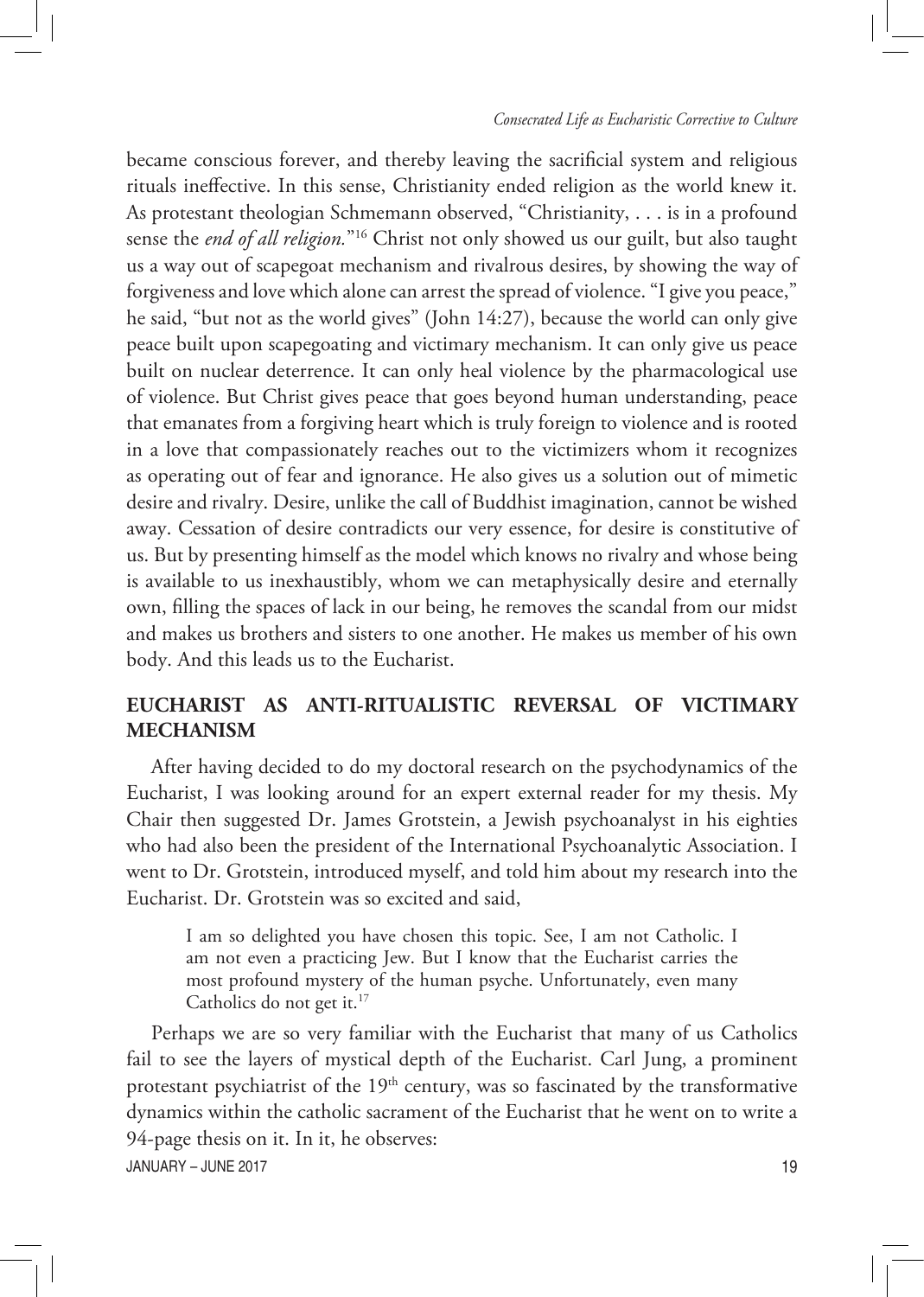In Christ's sacrifice and the Communion one of the deepest chords in the human psyche is struck: human sacrifice and ritual anthropophagy . . . . The symbols of the Mass penetrate into the deepest layers of the psyche and its history.18

What makes the Eucharist so universal that many critics of the Christian revelation see nothing unique or different in the Eucharist compared to the sacrificial rituals of other religions? And, indeed, what makes the Eucharist, while being universal, so distinctively unique and anti-ritual, that it recreates new humanity on new foundations? While providing continuity with other rituals, what is the differential that the Eucharist brings into the culture?

*1. The Eucharist affirms and honours the fundamental psychic needs*. Let me refer back to the quote from Carl Jung mentioned above. According to Jung, two fundamental and primitive needs of human psyche are *thysia* (sacrifice) and *deipnon* (meal – eating what is sacrificed). It is our psychic need to kill and eat: to sacrifice and to consume the sacrificed. In the background of our discussion on cultural origins, we now know why. And it is this psychic imperative that the Eucharist fulfils for us. We are nurtured on a sacrifice. Sacrifice is inevitable. Girard affirms this: "Primitive cannibalism is religion, and the Eucharist recapitulates this history from alpha to omega."19

*2. The Eucharist upholds sacrifice as foundational to human culture.* Girard, in his exploration into sacrifice, recognized its victimary origins and initially thought that it was necessary for humanity to get rid of sacrifice. Therefore, in his magnum opus, *Things Hidden Since the Foundation of the World,* he criticized sacrificial Christianity and the Letter to the Hebrews which upheld sacrifice as necessary. However, partly due to the influence of his good friend and a theologian Raymund Schwager,<sup>20</sup> and partly due to his own openness to self-critique and correction, it dawned on him that sacrifice cannot be done away with: one has to sacrifice the other, or embrace selfsacrifice in order to give life to the world. Hence, in his later writing, he corrected himself.<sup>21</sup> Sacrifice is necessary to sustain the world. The Eucharistic sacrifice affirms this foundational reality.

However, the similarity of the Eucharist with other sacrifices ends there. From there begins the uniquely counter-cultural dynamics of the Eucharist. If forced sacrifice of a victim by the collective was foundational to human culture, what we truly require to re-build our culture after the heavenly Kingdom, is a voluntary selfgiving of oneself for the life of the world. And this is what the Eucharist upholds. The Eucharist provides a new model by keeping memory of the model of Christ, for creating the new heavens and the new earth: a joyful giving up of one's own life to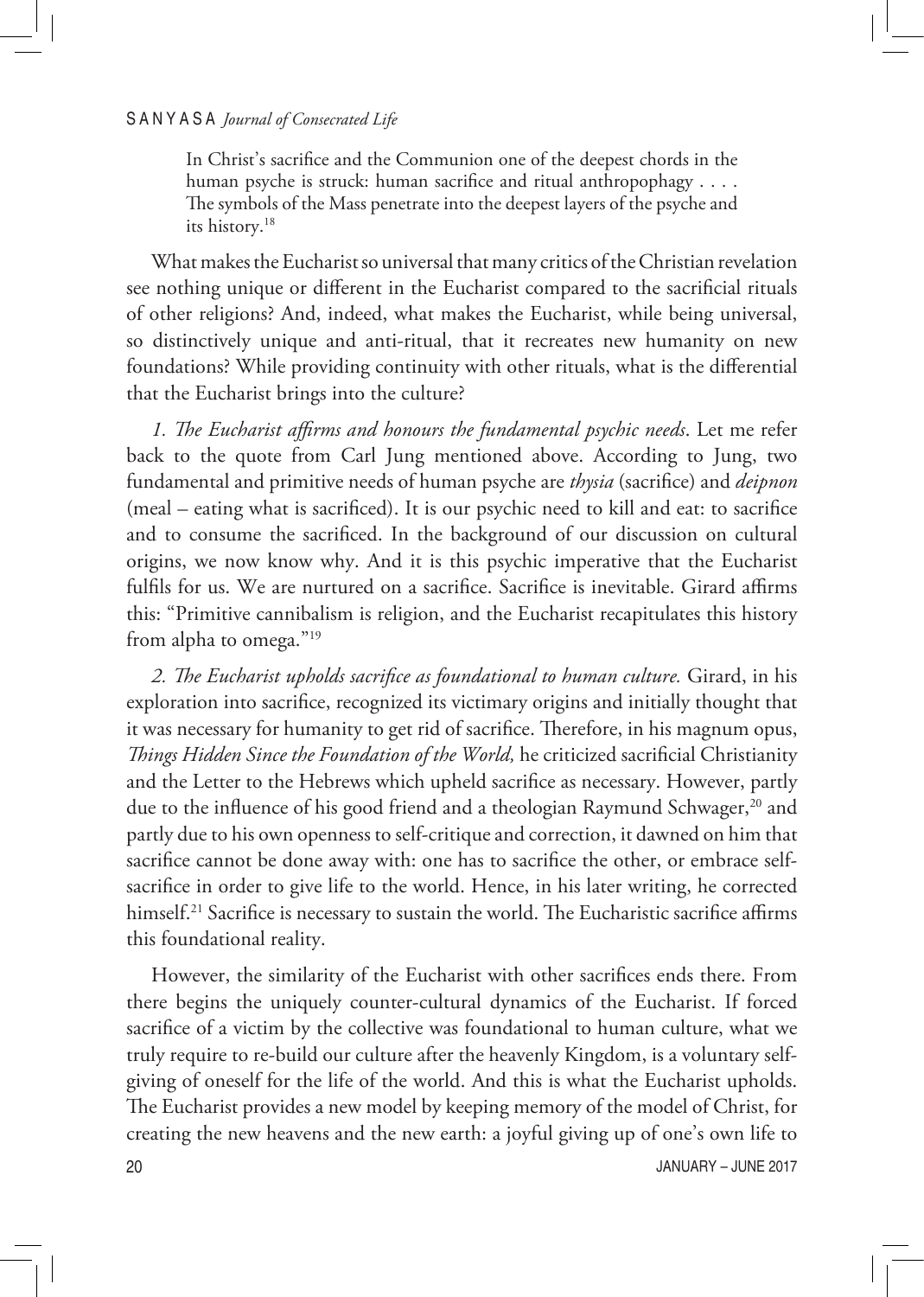nurture the life of the other and the collective. Thus the Eucharist is anti-ritual, as it serves as a corrective to culture.

*3. The Eucharist honors the victim, revealing his innocence and identity.* The ritual repeats the foundational murder and with the help of the mythical narrative, hides the truth of the innocence of the victim and ensures the sacred guilt of the victim. In its modern version, the political State (which has now taken over the sacrificial functions) engages in torture of those whom it judges to be guilty, leading to the disappearance of individual bodies and thereby dismantling of social bodies. Discussing this modern phenomenon, Cavanaugh declares torture as an anti-liturgy that atomizes and silences the individual human beings, leading to the disintegration of human communities and conversely, strengthening of the State machinery.<sup>22</sup> According to him, what can effectively counter such torture is the Eucharist. For, the Eucharist reveals and honors the Victim par excellence and declares his innocence and invites the collective to own up its guilt. The Eucharistic prayers mention Christ as *the Victim*, who stands in for all victims. The Roman Canon has a triple declaration of Christ as "the pure victim, the holy victim, the spotless victim." In and through the person of Christ, the Eucharist makes the tortured body of all victims of the society visible and demands a re-membering of this dismembered individual and social bodies. [I would encourage the reader to explore Cavanaugh's exquisite exposition of this theme in the backdrop of the Chilian church's Eucharist-centered resistance to the State-sponsored torture of the citizens, in his book *Torture and Eucharist*.]

*4. The Eucharist bars creation of further victims—No More Sacrifice:* While affirming the centrality of the sacrifice in sustaining culture, the Eucharist puts an end to creation of sacrificial victims. Christ's sacrifice was "holy and perfect," and no further sacrifice is necessary. There shall no more be victims or blood sacrifices and that everyone shall be respectable and beloved members of the one body. Inclusive love, and not victimary violence, shall be the new foundations. If the tomb formed by the stoning of the first victims was the first cultural symbol, $^{23}$  the empty tomb (John 20) shall be the eucharistic symbol.

JANUARY – JUNE 2017 21 *5. The Eucharist provides a willing victim who would substitute himself for all victims of all times.* The Victims of human civilizations were randomly chosen unfortunates on the margins, whose consent was not sought, whose curses and wailings were drowned in the frenzy of the ritual, who didn't have a choice. In Christ, the paradigm changes. He willingly becomes the victim, surrendering himself to the violence of the crowd, thereby substituting himself for all victims of all ages, the past, the present, and the future ones as well. And this willingness makes the transition from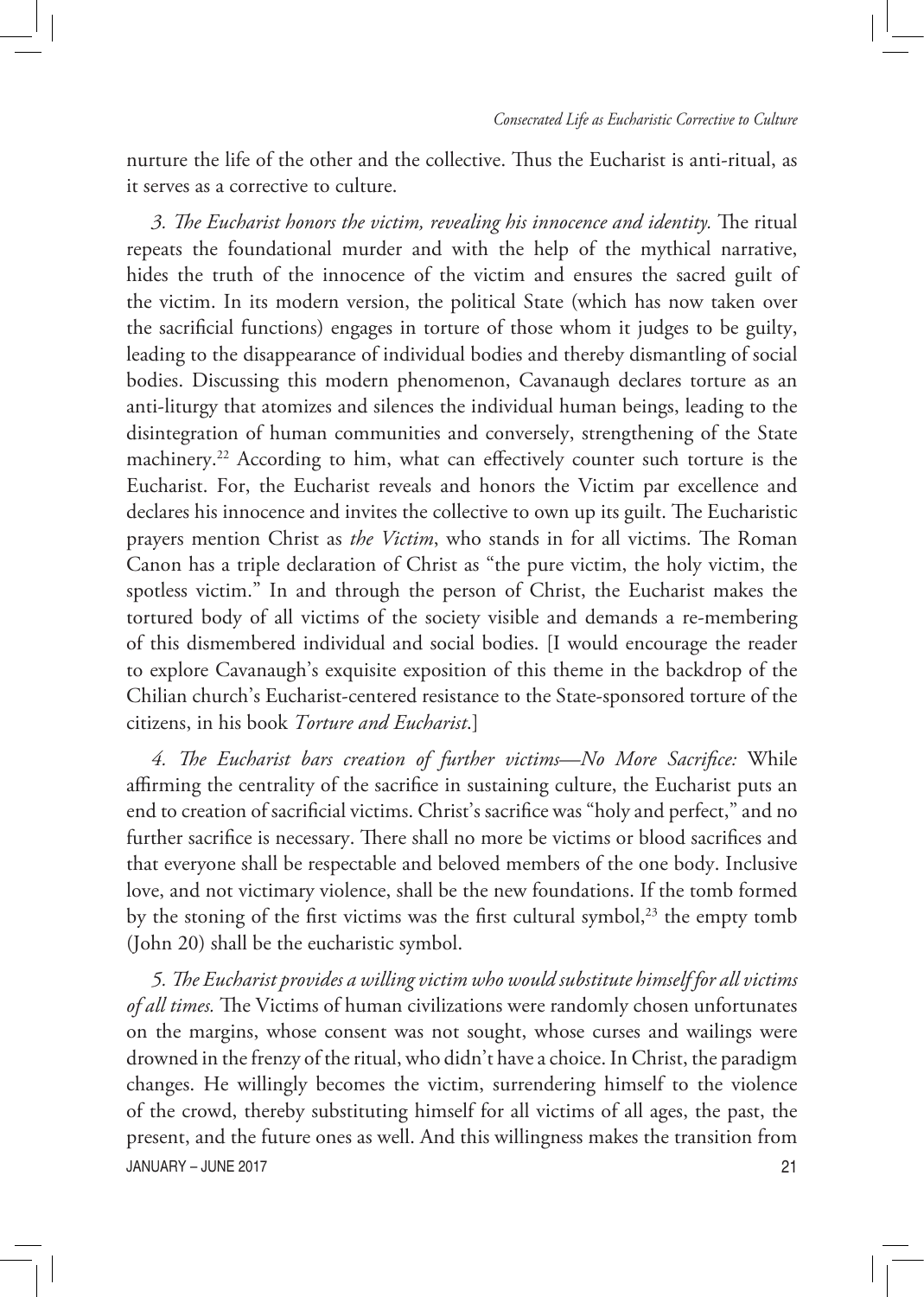forced sacrifice to a love-induced voluntary self-giving for the life of the world, the new paradigm for human culture. We call the Eucharist as "anamnesis" and we often refer it to mean keeping memory of the act of Jesus in the past; but as John Zizioulas (points out, anamnesis is an act of keeping "memory of the future" (p.  $180$ ) as well,<sup>24</sup> a future that is free of rivalrous relations and victimary mechanisms, a future that is made possible by Christ and present already, though not yet.

*6. The Eucharist demands reflective action and actionized reflection*. Unlike other rituals, the Eucharist is not a mindless repetition of chants or acts: The Eucharist is a whole person act. Both critical reflection and courageous action are equally important. Whereas other rituals sought to maintain the status quo and avoid disruptions of the social order, the Eucharist confronts us the collective and impels us to examine and critique the status quo and recognize our ways and acts of scapegoating, and leads us to repentance and conversion. What is conversion other than recognition and acknowledgement of our own disordered affections and subtle and gross ways of rivalries and scapegoating?

Conversion means to become aware that we are persecutors. It means choosing Christ or Christlike individual as a model for our desires. It also means seeing oneself as being in the process of imitating from the very beginning. Conversion is the discovery that we have always, without being aware of it, been imitating the wrong kind of models who lead us into the vicious circle of scandals and perpetual frustration.25

22 JANUARY – JUNE 2017 *7. The Eucharist is inclusive and honors differences while affirming unity.* The ancient rituals were acts of exclusion or more accurately, expulsion. The victims were people selected from dispensable, sacrificeable groups. In the Eucharist, everyone is invited to the banquet, especially the people on the margins. They are invited as "members of the body of Christ," integrally integrated to the body. At this juncture it is necessary to take up the concepts of the mystical body of Christ and the true body of Christ. The patristic and early medieval traditions identified threefold distinction of Christ's body – the historical body, the sacramental body in the Eucharist, and the ecclesial body in the Church. We must remember that the sacramental body was the *corpus mysticum* – the mystical body of Christ; and the Church, the ecclesial body, was the *corpus verum*, the true body. Basing himself on the study by Henri de Lubac, Cavanaugh argues that in an inversion of meaning in the  $12<sup>th</sup>$  century, these images got interchanged, unfortunately: the Eucharist became the true body and the Church became the mystical body, turning the Church invisible.26 As Louis Bouyer observed, in the term "mystical" body, "the adjective has swamped the noun."27 What we need to redeem is the understanding that the Eucharist is the mystical body, and the Church – the people of God – is the true body, and both are the real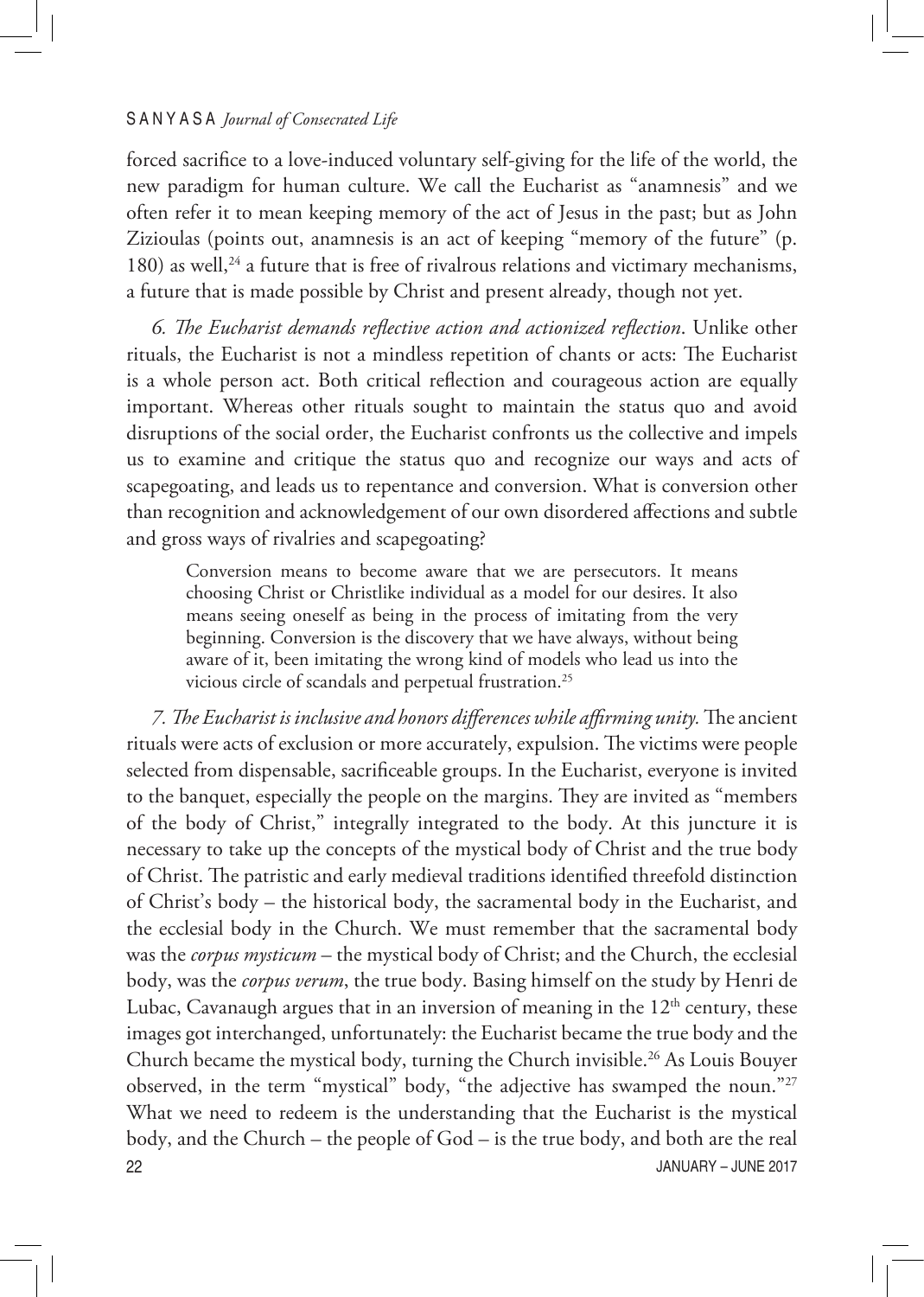presence of Christ. This understanding of the human bodies as the true body of Christ made so through the doing of the Eucharist is necessary to understand the Eucharist as re-membering of the body of Christ. In and through the Eucharist, every member, without exception or expulsion, is re-membered into Christ's body, establishing a new world order. The choice is on the invitee to accept or not, not on the host.

*8. The Table Eucharist ends with the Towel Economy:* The converted assembly is dismissed at the end to go and *be* the Eucharist in our living spaces. As Cantalamessa exclaimed, "The Eucharist makes the Church by making the Church Eucharist!"28 Having listened to the Word and consumed the Body, we are commanded to go out and wash the feet. This explains why John, the evangelist, possibly the beloved disciple who leaned onto the chest of Jesus and saw every act of his from the closest quarters does not speak of the "institution" of the Eucharist unlike other evangelists, but substitutes it with the event of the washing of the feet. John Paul II writes:

There is one other point which I would like to emphasize, since it significantly affects the authenticity of our communal sharing in the Eucharist. It is the impulse which the Eucharist gives to the community for *a practical commitment to building a more just and fraternal society*... It is not by chance that the Gospel of John contains no account of the institution of the Eucharist, but instead relates the "washing of feet" (cf. *Jn*  13:1-20): by bending down to wash the feet of his disciples, Jesus explains the meaning of the Eucharist unequivocally.29

One cannot but wonder if in this act of washing the feet is a healing corrective to the collective stamping of the victims in the myths and rituals of the Dinkas, the Ceram Islanders, and the Ngadju-Dayaks of Borneo.<sup>30</sup>

*9. The Eucharist provides us with an unrivalistic model for our desires*. We must remember, from our earlier reflection, that the sacrifice was necessitated by the disorders of desire. So, the Eucharist not only dismantles the old sacrificial dispensation with a freer, self-giving sacrifice based on love and forgiveness, but it re-orders and heals our desires as well, helping us bypass conflicts. Buddhism got it right when it proclaimed that desire was the root of misery. For desire leads us to rivalry and violence. However, the solution it gave – that we get rid of desire – is nothing other than robbing us of our very essence. For, desire is very constitutive of us, and getting rid of it would be annihilating ourselves. What the Eucharist does is an affirmation of our constitutive desire and intensifying it in the direction of the right subject. The Eucharist which captures the Christ-event cleanses our desires and presents before us the true and unrivalistic object of our desires – God in Christ, in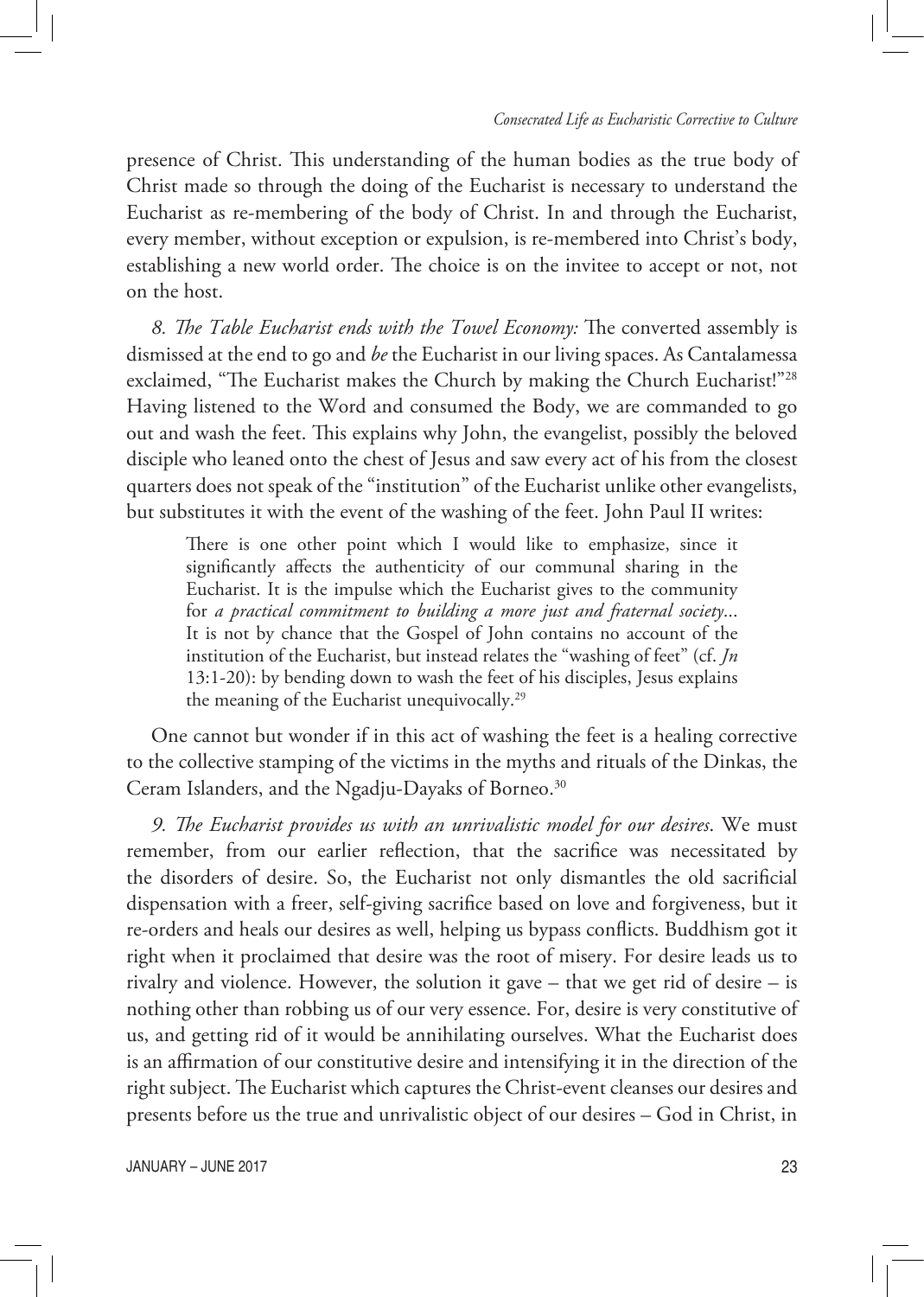whom there is no rivalry and whose being is inexhaustibly available for us to take in and become. This is exactly what Adam and Eve desired, but they followed the wrong lead and left humanity with a bad model to imitate. Christ, the new Adam, offers us the corrective. The Eucharist addresses our seemingly incurable "lack" and sense of inferiority, by opening us up to the divine plenitude, waiting to be taken in and made our own, without being threatened by the danger of the other getting it first or exhausting it. "Eucharistic devotion points the subject towards the divine plenitude of God's love."31 Eating him and thereby possessing him unrivalrously, we become like him and develop the capacity to offer ourselves up joyfully for the life of the world.

*10. The Eucharist transforms us from a scapegoating crowd to a community of disciples.*  If the sacrificial crisis created an undifferentiated mob throbbing with violence who resolved the crisis by creating victims through scapegoating mechanism, the Eucharist produces a community of disciples who become members of the body of Christ and who are conscious and penitent of their own victimary tendencies and actively seek, with the grace of Christ, to become witnesses to a new cultural order of inclusive loving that embraces others as brothers and sisters.

#### **CONSECRATED LIFE AS EUCHARISTIC CORRECTIVE**

So, where does Consecrated Life fit into this scheme of things? The document *Consecrated Person & Their Mission in School* by the Congregation of Catholic Education defines the Mission of the Consecrated as to be the *epiphany of the love of God in the world, recognizable signs of reconciled humanity.*<sup>32</sup>

This epiphany of God's love and inclusive reconciliation is revealed in and through the person of Christ who is made visible in the Eucharist. The foundation of such a world order is in the eucharistic sacrifice. However, as a sacrament, the Eucharist is enacted within the confines of a chapel, participated in by a community of disciples. But this Eucharist needs to be made visible and taken into the market place and lived in the alleys of the world for the world to behold, imitate, and realize. We must "do" the Eucharist in the market places. Whereas the entire true body of Christ is called to be witnesses to such a civilization of love, the Consecrated are called upon to be the exemplars of the same. They are to be radical witnesses to the inclusive and forgiving love of God. They are to be signs of a reconciled humanity that can be instantaneously recognized by the people who meet with them. This is the calling of the Consecrated: To be the e*ucharistic differential* in the world, so that the world can mimetically follow our example. The new way of being, or being eucharistic, must be modelled for the world. It is the Consecrated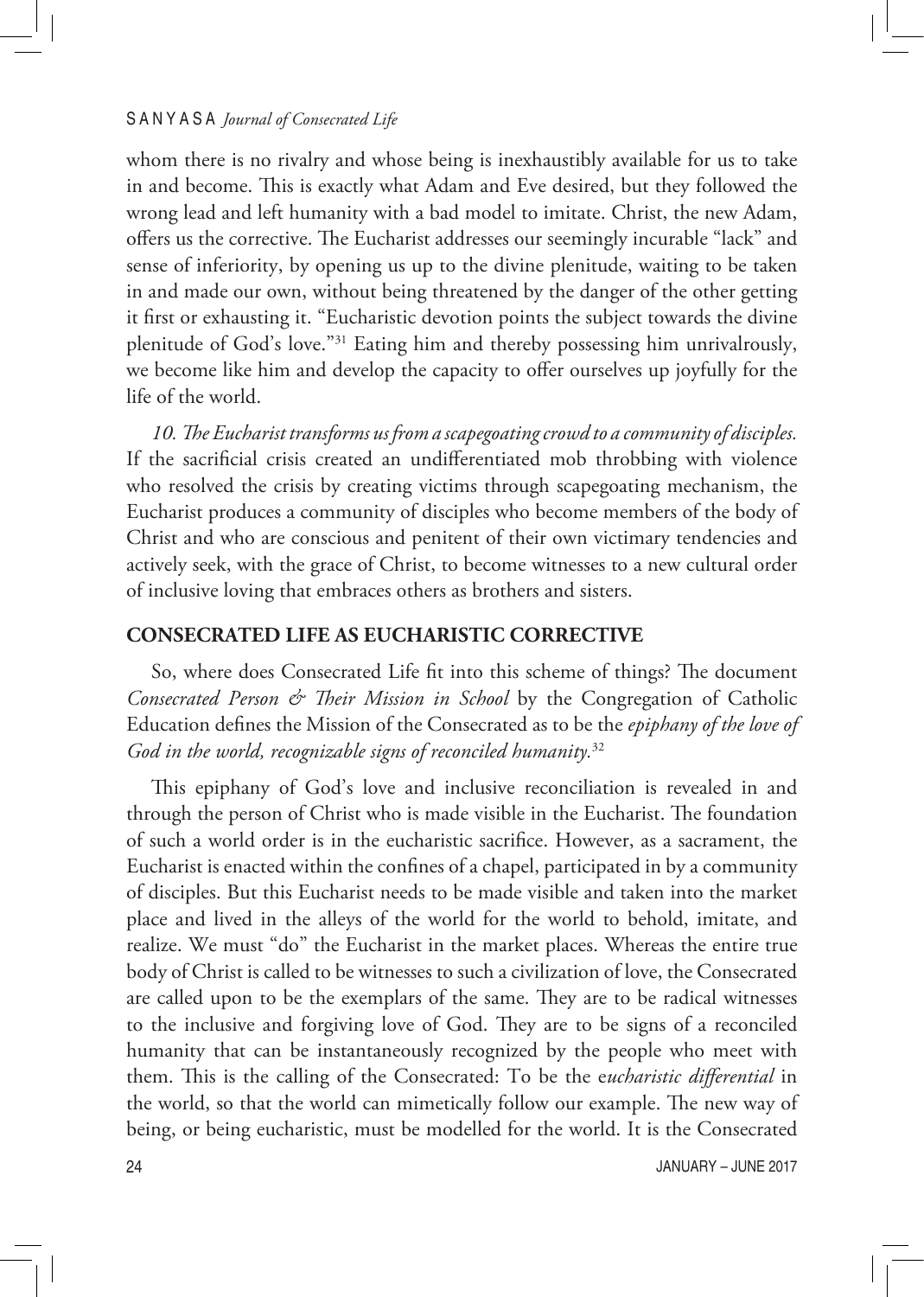who have received the special calling to be so eucharistic. This is an ideal, of course, and the actual does not always match up to the ideal. But this is our calling, and the ideal is the horizon we march towards.

One of the ways the Consecrated does it is by making the Eucharist the center of their lives. Moreover, this centering on Eucharist is essential for the Consecrated in order to have the strength and resource to create or facilitate a new cultural order out in the world. It is such centrality that *Vita Consecrata* upholds:

An indispensable means of effectively sustaining communion with Christ is assuredly *the Sacred Liturgy*, and especially the celebration of the Eucharist and the Liturgy of the Hours. In the first place, the *Eucharist* contains the Church's entire spiritual wealth, that is, Christ himself, our Passover and living bread, who, through his very flesh, made vital and vitalizing by the Holy Spirit, offers life to the human family. This is the heart of the Church's life, and also of the consecrated life. How can those who are called, through the profession of the evangelical counsels, to choose Christ as the only meaning of their lives, not desire to establish an ever more profound communion with him by sharing daily in the Sacrament which makes him present, in the sacrifice which actualizes the gift of his love on Golgotha, the banquet which nourishes and sustains God's pilgrim people? By its very nature the Eucharist is at the centre of the consecrated life, both for individuals and for communities. It is the daily viaticum and source of the spiritual life for the individual and for the Institute. By means of the Eucharist all consecrated persons are called to live Christ's Paschal Mystery, uniting themselves to him by offering their own lives to the Father through the Holy Spirit. Frequent and prolonged adoration of Christ present in the Eucharist enables us in some way to relive Peter's experience at the Transfiguration: "It is well that we are here". In the celebration of the mystery of the Lord's Body and Blood, the unity and charity of those who have consecrated their lives to God are strengthened and increased.<sup>33</sup>

Having nourished themselves on the Eucharist, the Consecrated walk into the world to recreate the world in the eucharistic mode. Pope Francis' call to the religious, which has also become the mantra of the Year of Consecrated Life – "Wake Up the World"34 – is precisely this. But what do we wake the world up from? The Consecrated have the prophetic duty to wake the world up from its sacrificial foundations, victimary mechanisms, and exclusionary dynamics. The Consecrated have the prophetic task to reveal things hidden since the foundation of the world, the sacrificial underbelly of the cultural edifice. The gospels, especially the Johannine version, posit two worlds of contrasting nature: the "world" of earthly dynamics and the Kingdom of God. Jesus repeatedly exposes and disapproves of the ways of the world and warns the disciples that the world would hate them for challenging its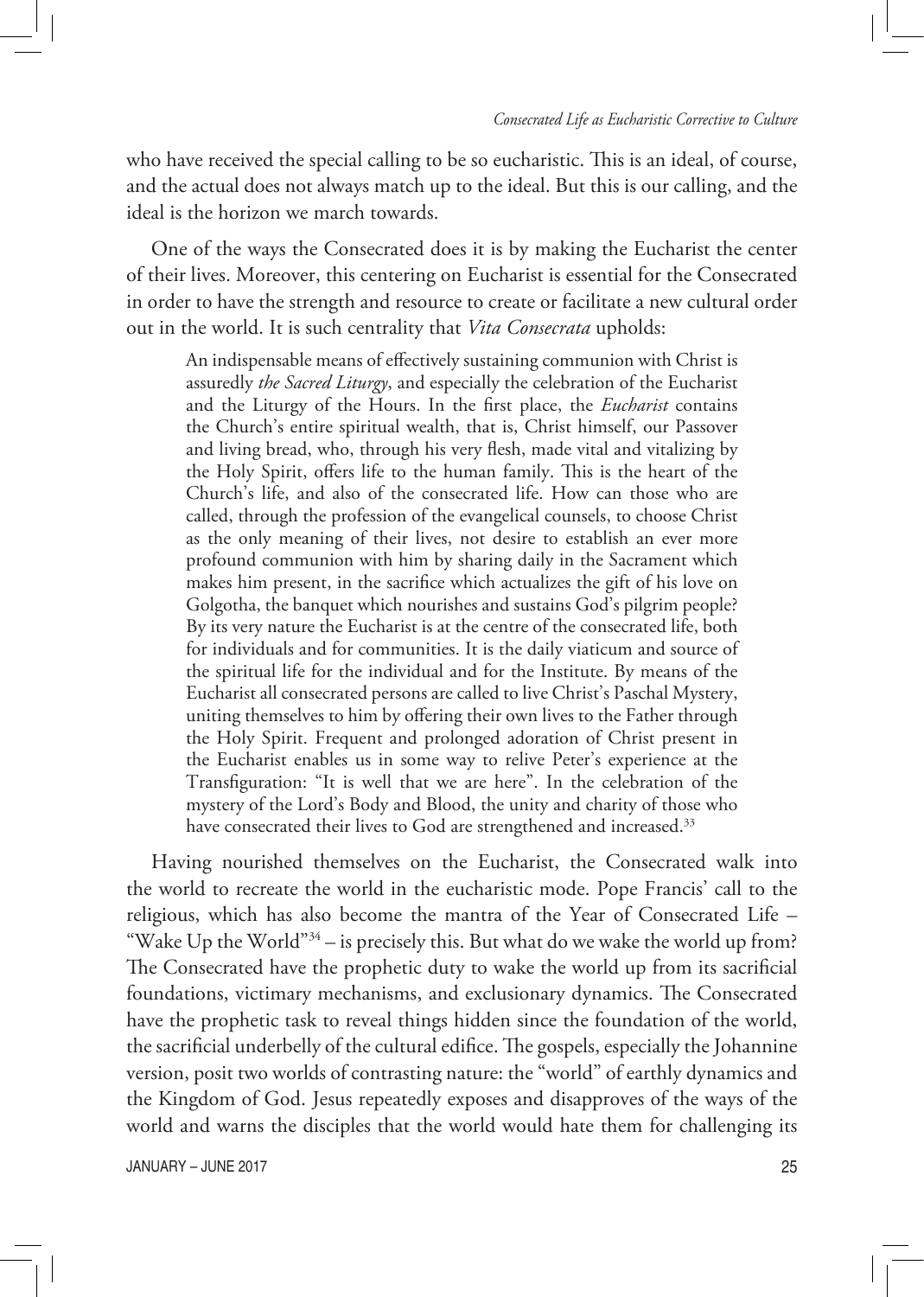set ways. This world Jesus refers to is the human culture and civilization born of victimary mechanism.

What do we wake the world up to? The religious are to wake the world up to the realization of its own violence and scapegoating, and consequently to conversion and renunciation of such ways. The religious does so by living the ways of the Kingdom. Violence creates victims. Eucharist creates martyrs = witnesses: witnesses to the new earth and new heavens, based on a civilization of love where there are no victims, but everyone is our brother or sister; a community of forgiveness and inclusive loving; a world wherein we own up our own evil, take back our victimary projections, and are not threatened by the other. In other words, it is the realization of the Kingdom of God here on earth. Pope Francis invites us:

Be men and women of communion! Have the courage to be present in the midst of conflict and tension, as a credible sign of the presence of the Spirit who inspires in human hearts a passion for all to be one (cf. Jn 17:21). Live the *mysticism of encounter*, which entails "the ability to hear, to listen to other people; the ability to seek together ways and means". Live in the light of the loving relationship of the three divine Persons (cf. 1 Jn 4:8), the model for all interpersonal relationships.35

"Encounter" and "communion" are two strong words in Francis' letter. They are no new terms, though. Pope John Paul II was a prophet of the spirituality of communion. The words "encounter" and "communion" are rich in its eucharistic connotations. And they are antithetical to the sacrificial cultural dynamics—encounter is the reverse of expulsion and communion, the reverse of dismemberment. In the Eucharist, breaking of the bread, we encounter Christ and enter into communion with him. In the alternate spaces as well as the "existential peripheries of the world" from where the world callously picks up the potential victims for slaughter, the Consecrated are called upon to "encounter" the other, recognize their membership in the true body of Christ, thus *re-member* the body of Christ, and enter into communion with them. Thus, the Consecrated makes the world into a Eucharist, a true, cosmic body of Christ, where all will be one in Him.

Allen of Lille ( $12<sup>th</sup>$  century) famously wrote: "God is an intelligent sphere whose center is everywhere and the circumference is nowhere." Perhaps the Kingdom of God is also a sphere which has only centers, and no peripheries. Hence, it is not enough to work merely in the existential peripheries of the world, but we need to convert the peripheries into the new center of the world, even doing away with the peripheries so that everyone is at the center. It is worth noting that oftentimes when Jesus healed people on the margins, the potential victims, he would make them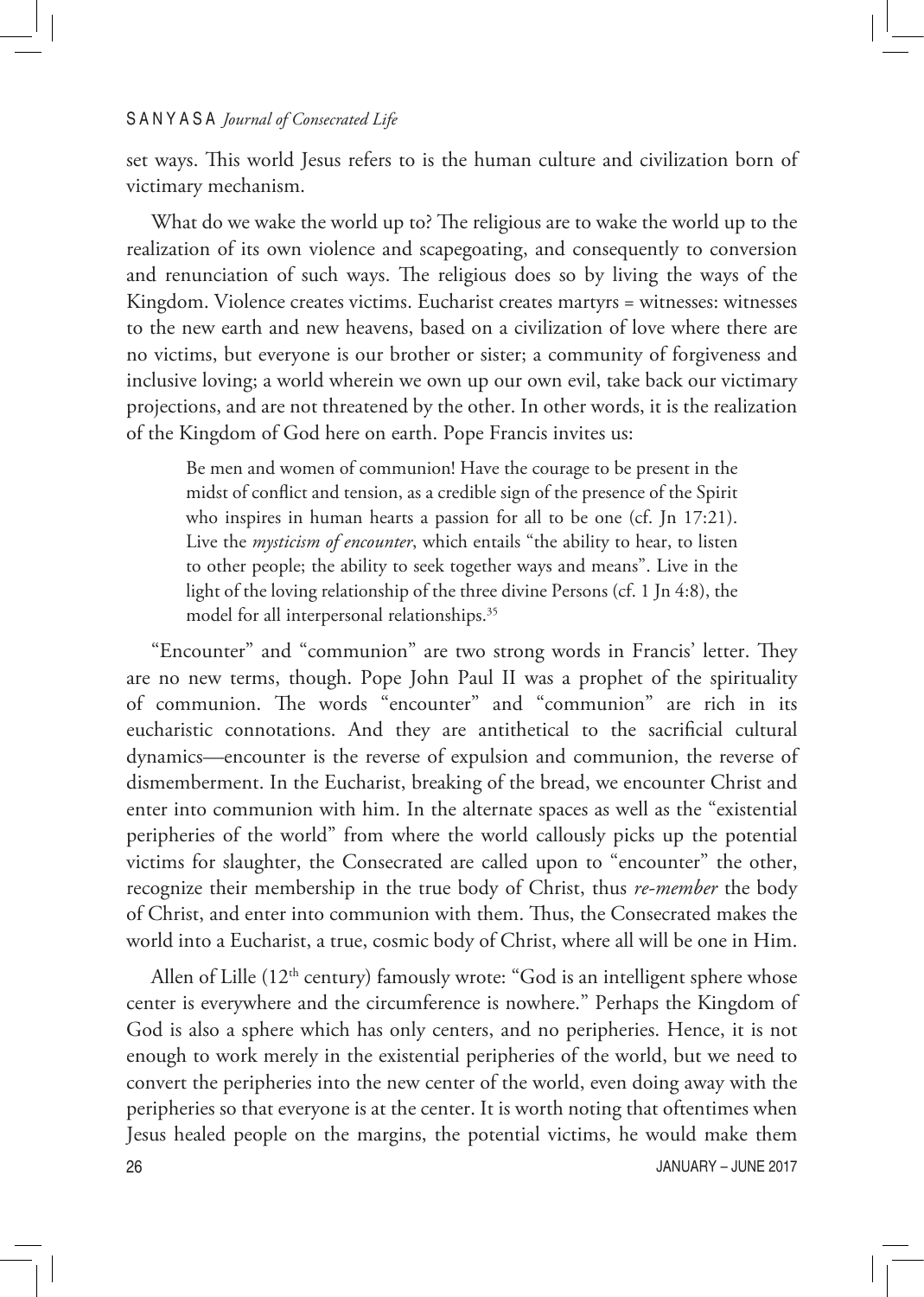stand at the center. These centering is also the creation of the " 'alternate spaces' where the Gospel approach of self-giving, fraternity, embracing differences, and love of one another can thrive."36

From the discussion of the mimetic theory and the dynamics of the Eucharist we saw how necessary it is for us not to deny the constitutive dimension at the level of our being – the imperative of desire. What the consecrated life does in and through the profession of vows is a modeling of singular love of God in Christ, an intense living of the constitutive desire in the direction of the person of Christ in whom is the fulfilment of all desires, and who does not evoke rivalry. As St. Augustine realized, our hearts are made for God and shall find perfect resting in God alone. As St. Therese of Avila remarked, "God alone suffices." The vow of chastity is an expression of this singular love for Christ. Poverty expresses renunciation of every other desire for the sake of possessing Christ. Obedience is a virginal openness to completely align one's life with the desire of the beloved. In and through such consecration through vows, we naturally confess the Trinitarian community dynamics which we seek to imitate: The Father, the Son, and the Holy Spirit in a life of perfect love, communion, and self-giving, becomes also the blueprint for the new eucharistic foundations of culture. Thus, the Consecrated life becomes an anamnesis, keeping memory of the future, to apply Zizioulas's term. As Pope John Paul II (1996) writes:

The deepest meaning of the evangelical counsels is revealed when they are viewed in relation to the Holy Trinity, the source of holiness. They are in fact an expression of the love of the Son for the Father in the unity of the Holy Spirit. By practicing the evangelical counsels, the consecrated person lives with particular intensity the Trinitarian and Christological dimension which marks the whole of Christian life.… The consecrated life thus becomes a confession and a sign of the Trinity, whose mystery is held up to the Church as the model and source of every form of Christian life.<sup>37</sup>

Such singular love for God fills consecrated men and women with irrepressible joy, a characteristic trait that Pope Francis never fails to remind us about.<sup>38</sup> They can contentedly live their past with gratitude, the present with joy, and the future with hope. Being joyful is being eucharistic. A pervasive sense of joyful gratitude is a eucharistic antidote to a culture that is caught up the disorders of desire that leave them permanently frustrated and unable to get out of the feeling of lack which makes it impossible for them to be grateful for the blessings of the past or the present or the possibilities of the future.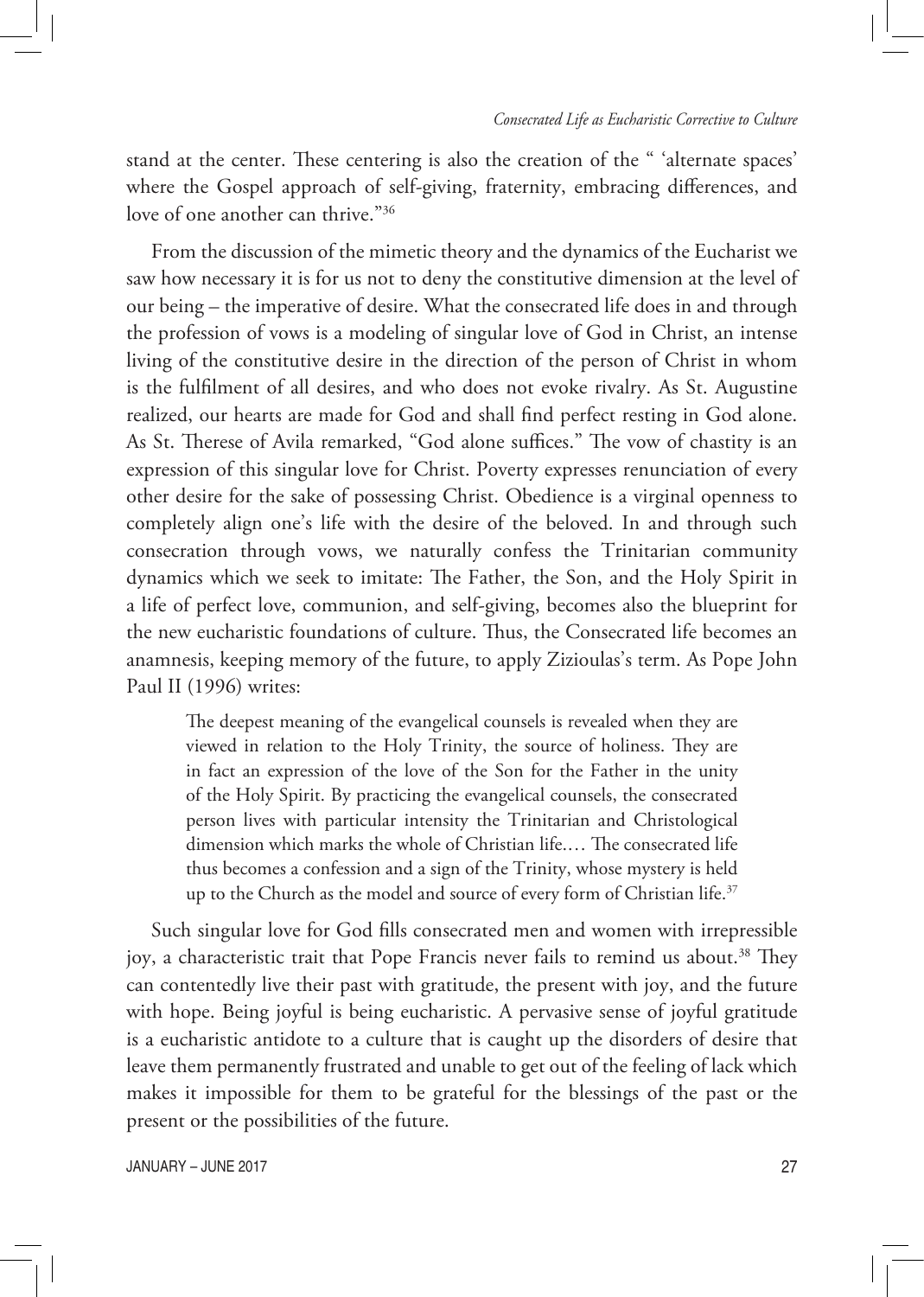It is only a logical consequence that such joyous love will pour out itself in expressions of communion and mission that embraces everyone at the left, right, and center of our lives, without considerations of distinctions, without even considerations of goodness, for everyone carries the image of God and hence, is welcome to the new family of God. It realizes the mandatory eucharistic movement from the table economy to the towel economy. One of my favorite moments in the Holy Week is the time after Holy Thursday liturgy until the Easter liturgy: the tabernacle is thrown wide open and left empty, shorn of all decorations. The Victim is no more here, but is out there, in the Galilees of the world, among the living: exactly the words that the angel tells the distressed women in the wee hours of the Sunday morning after crucifixion: "He has gone before you to Galilee. Seek him there" (Mark 16:6-7). This is also a corrective reminder to our eucharistic practices. As Cavanaugh observes, "the increased localization of the sacred in the eucharistic host in effect secularized all that lay beyond it."39 The Paschal Triduum practice corrects this wrongful tendency and invites us to see the Eucharist in the true body of Christ; and the consecrated men and women have the duty and privilege to model this new vision. In the process, they show prophetic courage to challenge the victimary structures of the society in which they live, but they shall do so without a sense of violence or hatred, but with a heart full of compassion, that seeks the good of the victim and the victimizer, for all are to be re-membered into the body of Christ.

#### **Differential between the Ideal and the Actual**

Having said this, a question remains, if we are truly honest with ourselves: Are we living the consecrated life this way? Is our consecrated living eucharistic? One must confess that often enough there is a gap between the ideal and the actual. One may never reach the perfection of the ideal in this side of life, but that shall never discourage us from approximating the ideal and doing our very best to reduce the gap. Hence the above reflection shall lead us to the following questions which, if taken up in a spirit of honest introspection, can lead us to conversion and rekindle the fire of consecration within us. Here are a few questions that can be helpful towards introspection, individually and collectively in our communities:

- 1. What are some of the victimary (scapegoat) mechanisms that plague my life as a religious as well as the life of my religious community?
- 2. Do we approach the Eucharist as the *sine qua non* of our consecrated living?
- 28 JANUARY JUNE 2017 3. Do I suffer from disorders of desire? How mimetic am I in my relationships?<sup>40</sup>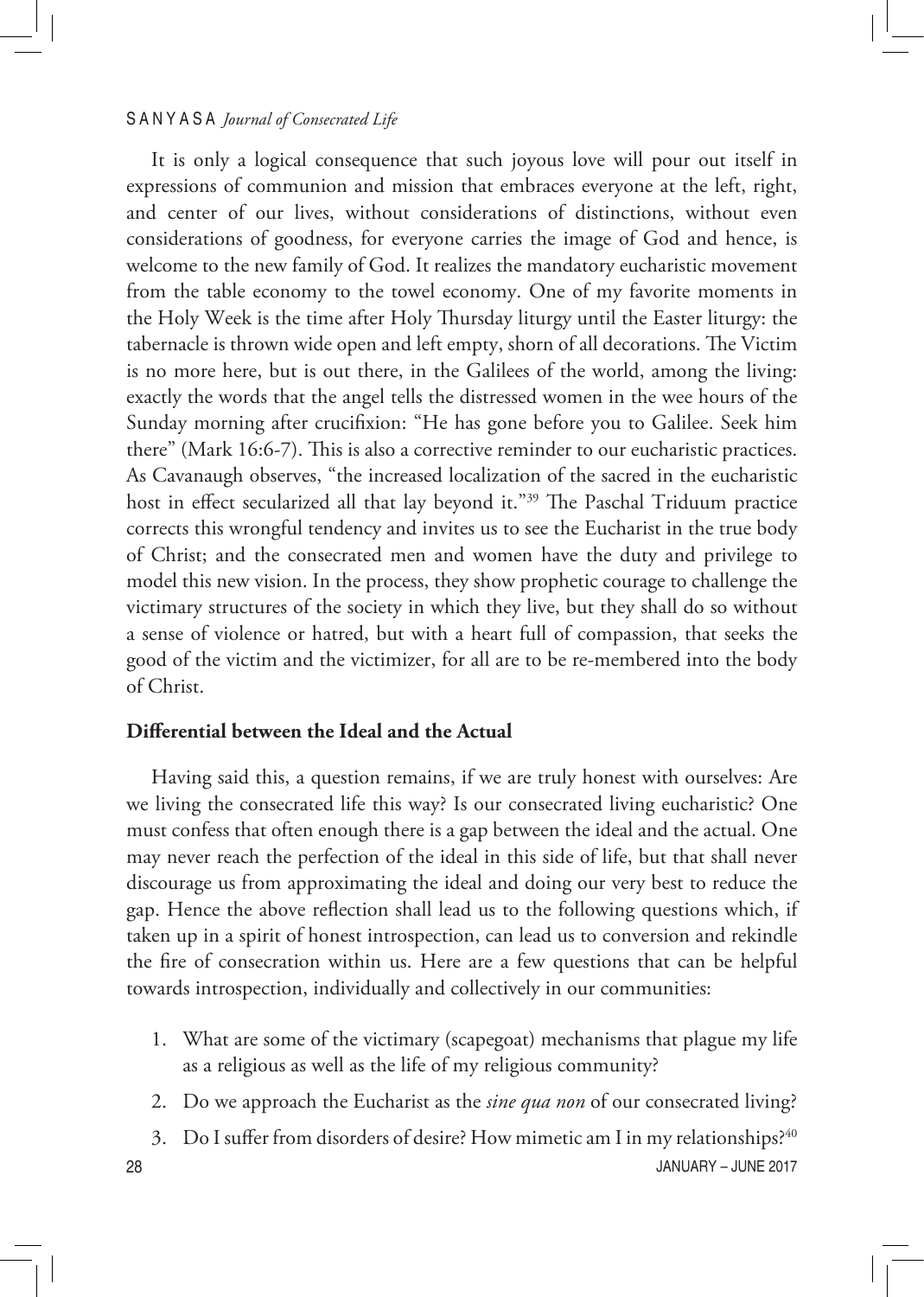- 4. How similar or different is my religious community from the communities out there in the world in terms of being eucharistic? Do we model a new way of being human in the society in which we live?
- 5. In the ministries I engage, how careful am I to care for and be inclusive of the people on the margins? (e.g., in parish administration, liturgy, inclusion of the laity, school admission processes, developmental projects, etc.)
- 6. Am I /Is my religious community prophetic enough to denounce compassionately the victimary structures of the society with the purpose of healing them?
- 7. Community is the first act of Mission. Leading community life joyously and without being victimary and exclusionary can go a long way in attracting new vocations. What concrete steps can be taken in this regard?

#### **In the Context of the Ministries**

As ministers of a new world order, it is good to reflect on how the consecrated men and women could be eucharistic and hence, relevant in the ministries we take up. Evangelization pure and simple is not in increasing the headcount of baptized Catholics, but in infusing the culture with Christian values and thereby christianizing the culture so as to make it approximate the Kingdom of God that is built on the new foundations of forgiveness and inclusive loving. In the light of the mimetic theory, we recognize why and how violence and war seep through social fabric without the ancient ritualistic containers. There is much injustice and discriminatory expulsion that takes place on a regular basis. In such scenario, we the consecrated have a eucharistic mandate to be prophetic and heal the divisions. Hence, it is necessary that we ask the following questions to ourselves, in the context of our ministries:

- 1. What are the different subtle and gross ways the victimary (scapegoat) mechanism works in our civil societies? How can the religious prophetically confront the victimary structures of the society with the purpose of compassionately healing them?
- 2. What concrete measures can we take up to end corruption (which is an exclusionary mechanism) in our society?
- 3. What are some concrete strategies we can implement in our educational institutions to help the youth build a new culture along eucharistic foundations of love, forgiveness, and inclusivity?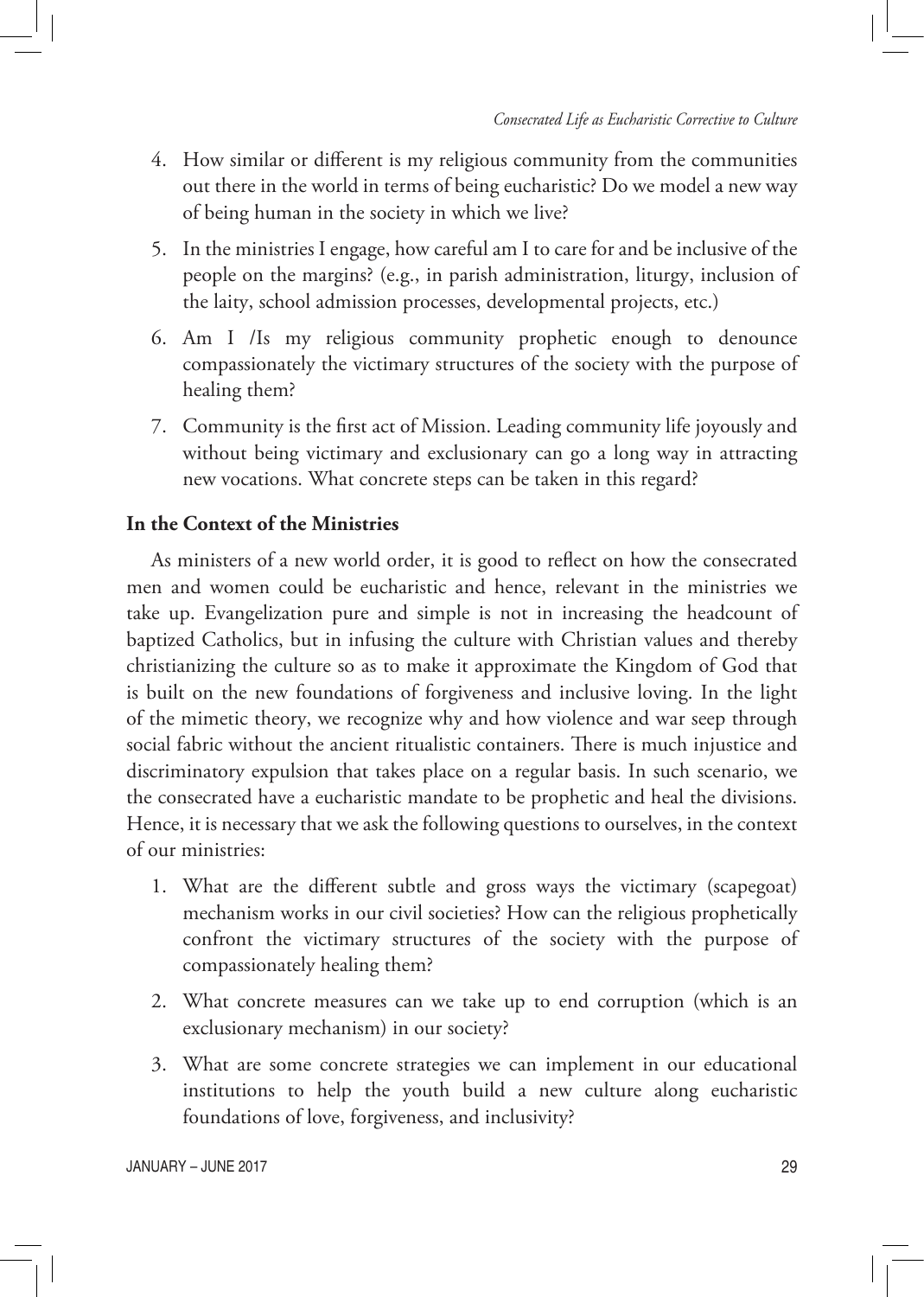4. How can we engage in shared mission (with other religious orders, diocesan clergy, Christian denominations, governmental and non-governmental organizations) to respond to the needs of the people? Such work in shared mission can be a good model for areas affected by inter-group intolerance and conflicts.

#### **CONCLUSION**

Consecrated life is no natural form of living. But it is not meant to be the ordinary form of living, for the "natural" way of life is marked with mimetic rivalries and violence. That is the way of the "world." Consecrated life is a call to be a foretaste of life in the Kingdom of God, a foretaste in flesh and blood that is meant to wake the world up to this possibility. To the extent we approximate it, consecrated life will remain alive and healthy. It is no easy task, but nothing is impossible with God. In and through the Eucharist, Christ offers us the grace to become witnesses to him and his Kingdom.

*Of Gods and Men*<sup>41</sup> is a movie that poignantly expresses this reality. The movie is loosely based on the 1996 martyrdom of eight Cistersian monks of Algeria during the terrorism unleashed by a fundamentalist Muslim fraternity. Being French nationals living in an erstwhile French colony, they were easy targets, and hence, were given the option to leave the country. But they refused to leave and decided to stay in the Muslim village where their monastery was situated, for they realized that the people didn't have the option to leave and hence they shouldn't leave either. They were captured, tortured, and beheaded. What the movie beautifully captures is how they drew strength and inspiration from one another and the eucharistic celebration that punctuated their daily life. They used the liturgical practice to resist the violence that threatened them. The last supper following the eucharistic celebration on the eve of their abduction beautifully captures, without a single word being uttered in the scene, how their lives had become truly eucharistic. We must consciously widen the geography of the Eucharist to resist similar victimary cultural practices. Recalling Bishop Oscar Romero's use of the Eucharist celebration to defy the torture and victimization by the State regime that led to the death of hundreds including his own priest, Cavanaugh talks of the ability to see the world in a wafer and respond.<sup>42</sup>

Bernadette Roberts, who had the mystical experience of self falling away, writing about the spiritual journey and human transformation, comments about the ideal final state of life: "All that is left now is the Eucharist; everything else is sheer burden. . . . [W] hat remains is only the 'Eucharistic state'."<sup>43</sup> How wonderful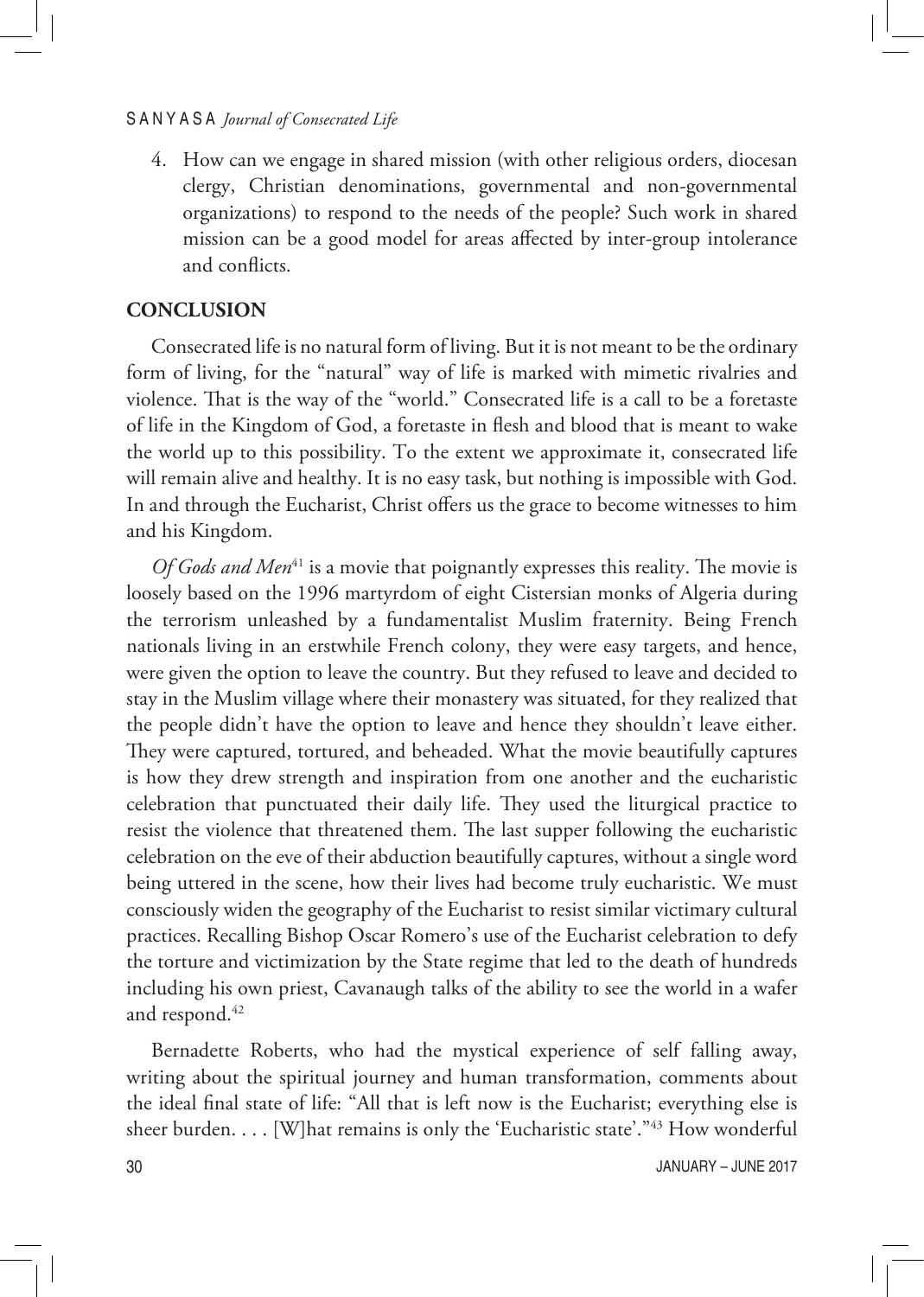would it be if consecrated men and women can become so: that all that is left in them is the Eucharist and they remain in the eucharistic state. When we are in a eucharistic state, that is what we are able to do: See the world in the wafer of the Eucharist and respond. Then our lives will touch and transform the culture on the new foundations of love, forgiveness, and inclusiveness.

#### **End Notes**

<sup>1</sup> Paulson V. Veliyannoor, "Passion for Christ, Passion for Humanity: A Girardian Reading of Consecrated Life, and its Formative Implications," *Sanyasa: Journal of Consecrated Life,* 5/1 (2010), 9-34.

2 E.B. Taylor, *Primitive Culture: Researches into the Development of Mythology, Philosophy, Religion, Art, and Custom* (New York: Gordon Press, 1974), 1.

3 Rene Girard, P. Antonello & J.C.d.C. Rocha, *Evolution and Conversion: Dialogues on the Origins of Culture* (New York: Continuum, 2007).

4 For what follows in this section, I base myself primarily on Girard's own works listed in this section. Hence, I will avoid too frequent citation of Girard in the next few pages. However, any other source referred to for Girardian ideas will be cited specifically.

5 A.J. McKenna, *Darwin and Girard: Natural and Human Science* (2014)*.* Retrieved from https:// www.ravenfoundation.org/wp-content/uploads/2014/03/In-the-Garden-essay-AMcK.pdf, 3.

6 Rene Girard, *Things Hidden Since the Foundation of the World* (Stanford, CA: Stanford University Press, 1987), 83.

7 R. Hamerton, and Kelly, "A Tribute to René Girard on his 70th Birthday," *Contagion,* 1 (1994): ix.

8 Rene Girard, P. Antonello, J.C.d.C. Rocha, *Evolution and Conversion*.

9 Rene Girard, *Violence and the Sacred* (Baltimore: Johns Hopkins University Press, 1977).

<sup>10</sup> *ibid.*

11 Chinua Achebe, *Things Fall Apart* (London, UK: William Heinemann, 1958).

<sup>12</sup> James Alison, *Jesus, the Forgiving Victim: Listening for the Unheard Voices* (Glenview, IL: Doers Publishing, 2013).

13 N.P. Dos Santos, *How Tasty was my Little Frenchman* [Motion picture], (Brazil: Condor Films, 1971).

14 Rene Girard, *Things Hidden*.

15 Rene Girard, I *saw Satan Fall Like Lightning* (Maryknoll, NY: Orbis, 2008), 121.

16 Alexander Schmemann, *For the Life of the World: Sacraments and Orthodoxy,* (Crestwood, NY: St. Vladimir's Seminary Press, 1973), 19.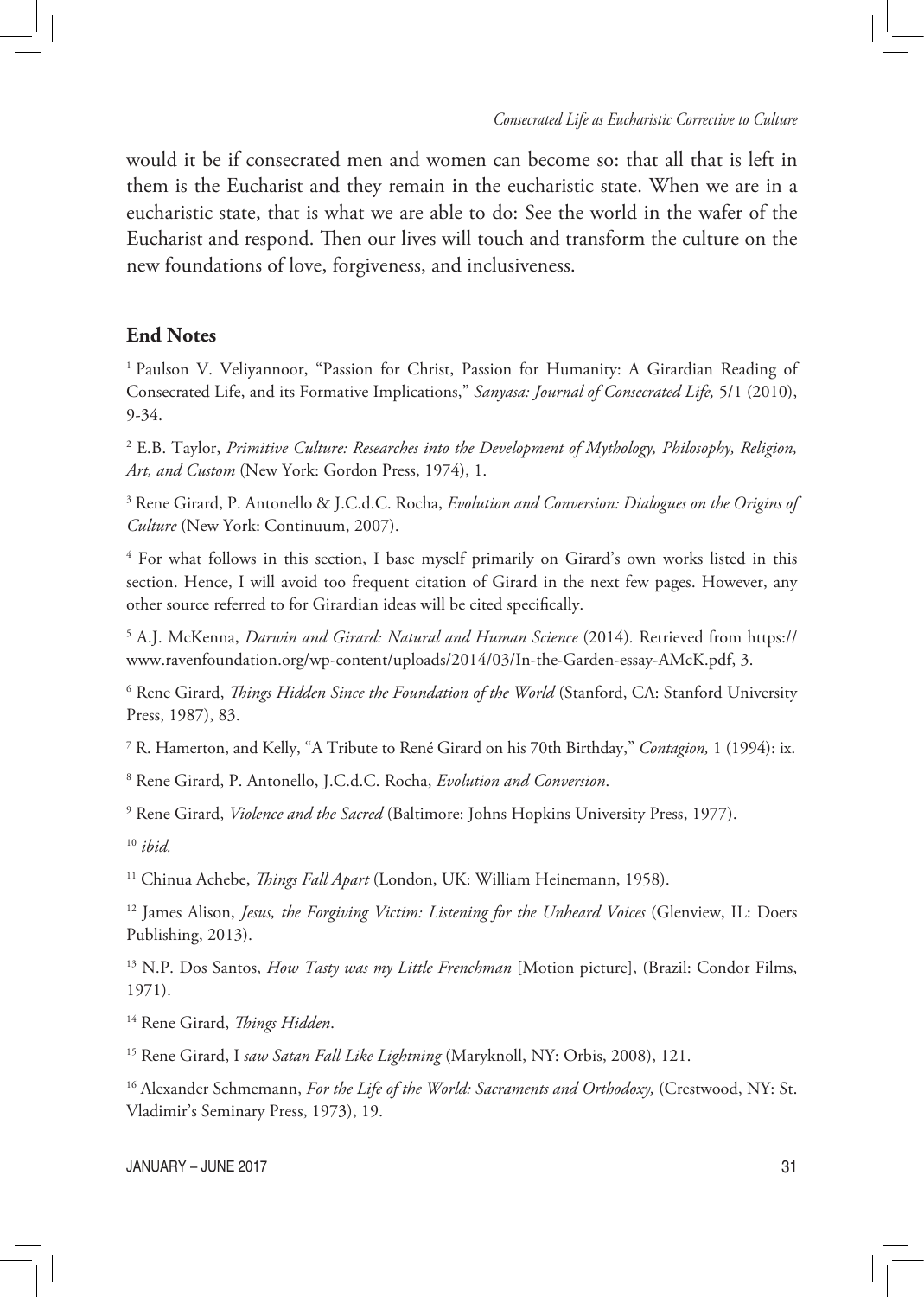<sup>17</sup> James Grotstein, Personal communication, 2010.

18 Carl G. Jung, "Transformation symbolism in the Mass," *The Collected Works of C.G.Jung,* 2nd ed., Vol. 11 (Princeton, NJ: Princeton University Press, 1969), p. 222 [*CW* 11, para. 339]).

19 Rene Girard, P. Antonello & J.C.d.C. Rocha., *Evolution and Conversion*, 217.

20 M. Moosbrugger, "Raymund Schwager's Maieutics: 'Mimesis and Freedom' and the Transformation of Rene Girard", *Contagion: Journal of Violence, Mimesis, and Culture, 21* (2014): 55-65.

21 Rene Girard, P. Antonello & J.C.d.C. Rocha, *Evolution and Conversion.*

<sup>22</sup> William T. Cavanaugh, *Torture and Eucharist: Theology, Politics, and the Body of Christ* (Malden, MA: Blackwell, 1998).

23 Rene Girard, *Things Hidden,* 83.

24 John Zizioulas, *Being as Communion* (Crestwood, NY: St. Vladimir's Seminary Press, 1985), 180.

25 Rene Girard, P. Antonello and J.C.d.C. Rocha, *Evolution and Conversion*, 223.

26 William T. Cavanaugh, *Torture and Eucharist*

27 As quoted in *ibid*, 210.

28 R. Cantalamessa, *The Eucharist: Our Sanctification* (Collegeville, MN: The Liturgical Press, 1993), 21.

29 Pope John Paul II, *Mane Nobiscum Domine* (2004). Retrieved from http:// www.vatican.va /holy\_ father/john\_paul\_ii/apost\_letters/documents/hf\_jpii\_apl\_20041008\_mane-nobiscum-domine\_ en.html, ¶ 28.

30 Rene Girard, *Violence and the Sacred*

31 Marcus Pound, *Theology, Psychoanalysis and Trauma* (London: SCM, 2007), 155.

32 Congregation for Catholic Education, *Consecrated Persons and Their Mission in Schools.* Retrieved from http://www.vatican.va/roman\_curia/congregations/ccatheduc/documents/rc\_con\_ccatheduc\_ doc\_20021028\_consecrated-persons\_en.html

33 Pope John Paul II, *Vita Consecrata* (1996)*.* Retrieved from http://w2.vatican.va/content/johnpaul-ii/en /apost\_exhortations/documents/hf\_jp-ii\_exh\_25031996\_vita-consecrata.html, §95.

34 Pope Francis, *Apostolic Letter of his Holiness Pope Francis to all Consecrated People on the Occasion of the Year of Consecrated Life* (2014)*.* Retrieved from https://w2.vatican.va/content /francesco/en/ apost\_letters /documents/papa-francesco\_lettera-ap\_20141121\_lettera-consacrati.html

<sup>35</sup> *Ibid.*

<sup>36</sup> *Ibid.*

37 Pope John Paul II, *Vita Consecrata,* §21.

38 Congregation for Institutes of Consecrated Life and Societies of Apostolic Life, *Rejoice! A letter to consecrated men and women* (Rome: Libreria Editrice Vaticana, 2014); Pope Francis, *Apostolic Letter*.

39 William T. Cavanaugh, *Torture and Eucharist*, 214.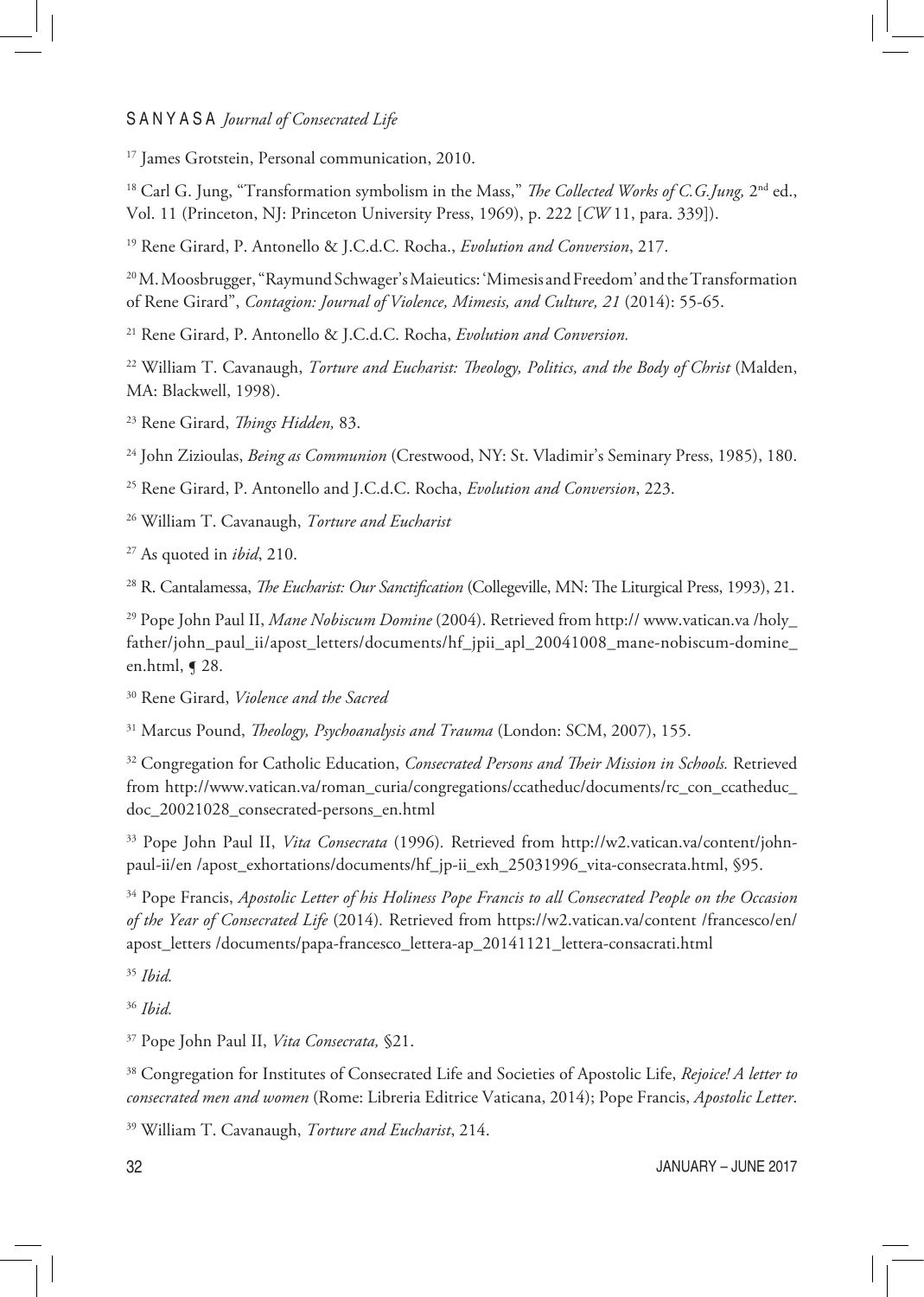$40$  Here, what is implied is the negative mimesis. Mimesis can be positive as well. When we imitate Christ and other Christ-like models (for example, saints and other good role models), we are engaging in positive mimesis.

41 X. Beauvois, *Of Gods and Men* [Motion picture] (France: Sony Pictures, 2010).

 $42$  William T. Cavanaugh, "The World in a Wafer: A Geography of the Eucharist as Resistance to Globalization," *Modern Theology,* 15/2, (1999): 181-196. See also William T. Cavanaugh, "Dying for the Eucharist or Being Killed by It? Romero's Challenge to First-World Christians," *Theology Today,* 58/2, (2001): 177-189.

43 Bernadette Roberts, *What is Self? A Study of the Spiritual Journey in Terms of Consciousness* (Boulder, CO: Sentient, 2005), 191.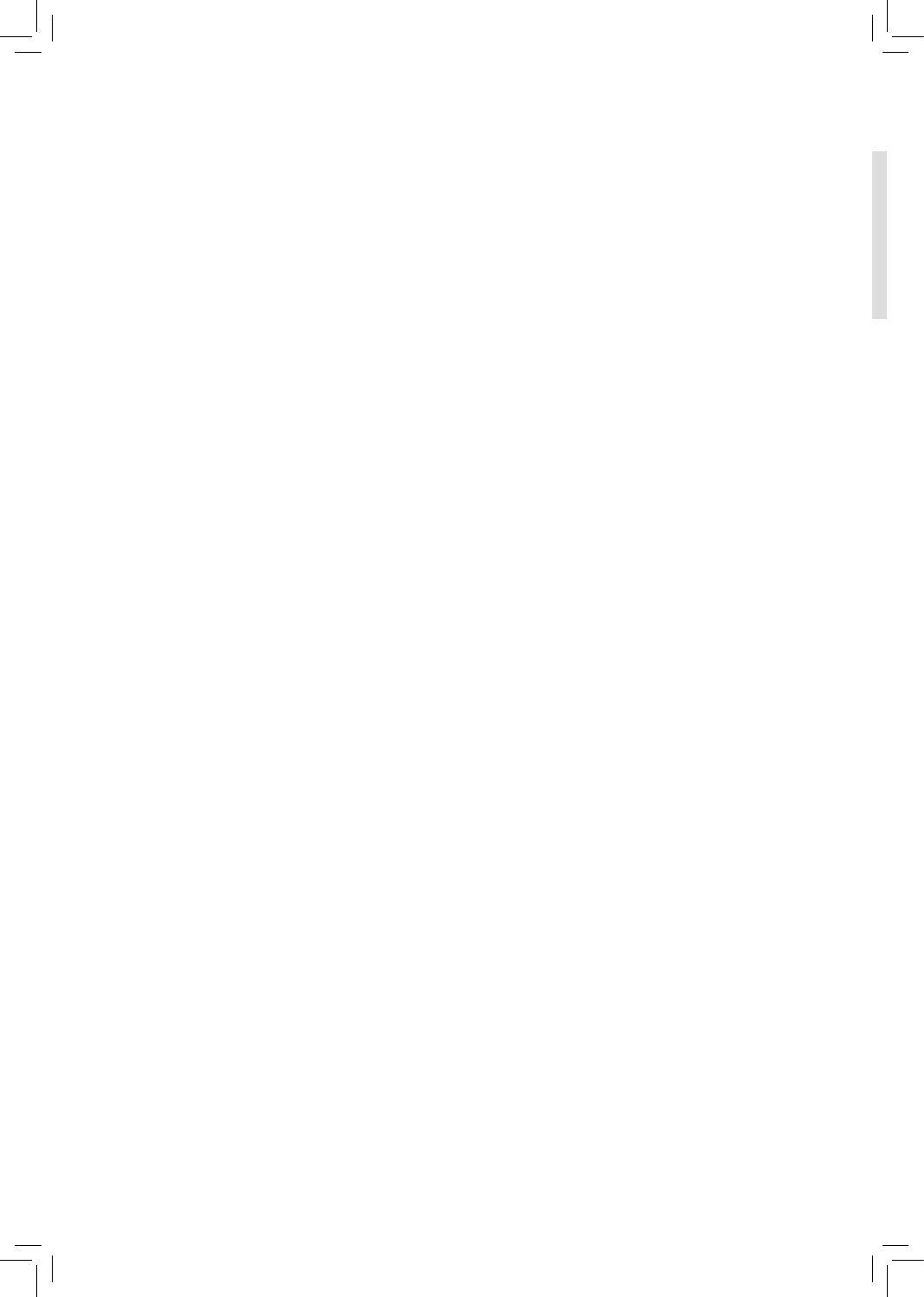## BEING IN TRUTH AND UNTRUTH: A PSYCHODYNAMIC READING ON THE DIVIDED LIVES OF THE CONSECRATED

**Babu Sebastian, CMF**

The fact that the goddess of truth who leads Parmenides places him before two paths, that of discovering and that of concealment, signifies nothing other than Dasein is always already both in the truth and untruth. The path of discovering is gained only in […] distinguishing between them understandingly and in deciding for the one rather than the other.<sup>1</sup>

– *Martin Heidegger*

There is often a sense of shock, disbelief and moral indignation among the faithful when highly respected and admired individuals, who hold positions of authority in the Church and in religious life and who are hailed for their prophetic vision and works, are found guilty of offences such as sexual abuse, committing grave financial irregularities, and involvement in dirty games of politics to stay in power at any cost. Some of them could even be very charismatic founders of religious orders, who have started great apostolic and missionary initiatives. While such high profile individuals who cause scandal and consternation are perhaps a few in number, there are others among the consecrated and Church personnel who carry on living a double life in a disguised manner without causing major scandals. One begins to wonder how it was even possible for someone so apparently well-behaved and admired to act in such a scandalous manner. In many cases, we hear of persons who do seem to have secret or unwholesome 'other' lives, contrary to their 'public' selves that people percieve.

This article makes an attempt to take a close look at the divided-self experience of such consecrated persons, which makes them live contemporaneously in two worlds

Fr. Babu Sebastian CMF, is a Claretian missionary priest from Kerala (India) presently working in Rome. He has several years of experience of teaching and working in the area of psychology and formation. He holds Licentiate and Doctoral degrees in Depth Psychology from the Institute of Psychology of the Pontifical Gregorian University, Rome. At present, he is part of the teaching faculty of the Institute of Psychology and of St. Peter Favre Centre of the Gregorian University, and of Claretianum - Institute of Theology of Consecrated Life of the Pontifical Lateran University in Rome. He may be *contacted at babucmf@gmail.com*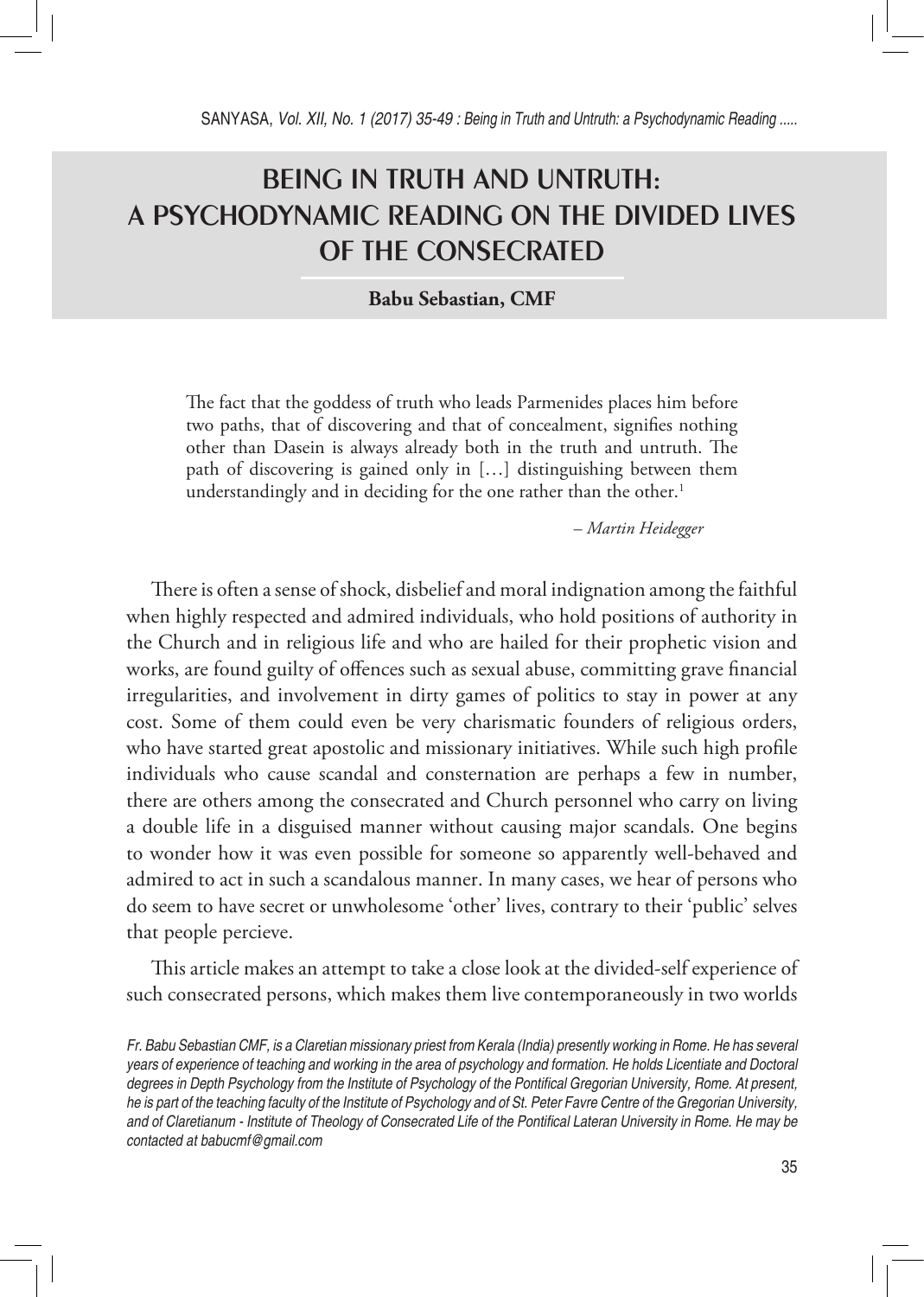that are mutually contradictory from the point of view of the moral and religious values which they profess. We try to examine the phenomenon of the split lives of such persons from a psychodynamic perspective, looking at how it may originate, develop and maintain itself within individuals and what may be done to help them eventually to achieve a level of inner harmony and integration so that they can live joyful and wholesome lives.

# **LIVING CONTEMPORANEOUSLY IN TWO WORLDS**

Many consecrated persons living such scandalous lives reveal a remarkable division or split in their personalities, a sort of 'vertical split' in which two or more selves seem to exist side by side contemporaneously within the same person. The word 'split' here refers to a "significant division of the organization of the personality into a divided pair."2 The experience of inner division can at times reach such levels that a person can have a part of himself operating in direct opposition to his more preferred self representation. Such persons lacking integrity of character and revealing an inconsistency between their public and private selves often cause much scandal and consternation.

How do we understand the experience of inner division in such religious who lead scandalous lives hidden from the eyes of the public? It may be interesting to note that such individuals, when they are exposed, often react with indignation and disbelief, as though the heinous and shameful acts they are accused of were committed by someone else, a different, split off person so unknown to themselves. Sometimes such persons initially go into a denial mode but then later reluctantly admit these other secret parts of themselves, while claiming that they do not know why they do what they have done. One need not hasten to classify such individuals as suffering from any major psychopathology such as psychosis, dissociative identity disorder, and the like. The fact is that although they distort reality to some extent to lessen the severity of negative emotions such as shame and guilt, there are no gross cognitive distortions. They may try to minimize or deny the adverse impact of their behaviour, which helps them lessen the feelings of shame, guilt and anxiety which may initially accompany their scandalous conduct. While psychopaths may also engage in similar behaviour, persons we are describing here are apparently normal individuals who are often worried about how their behaviour may be perceived and interpreted by others. A part of their self experience is at rebellion with their morally incongruent behaviour and they may even wish to eliminate the errant part of their selves.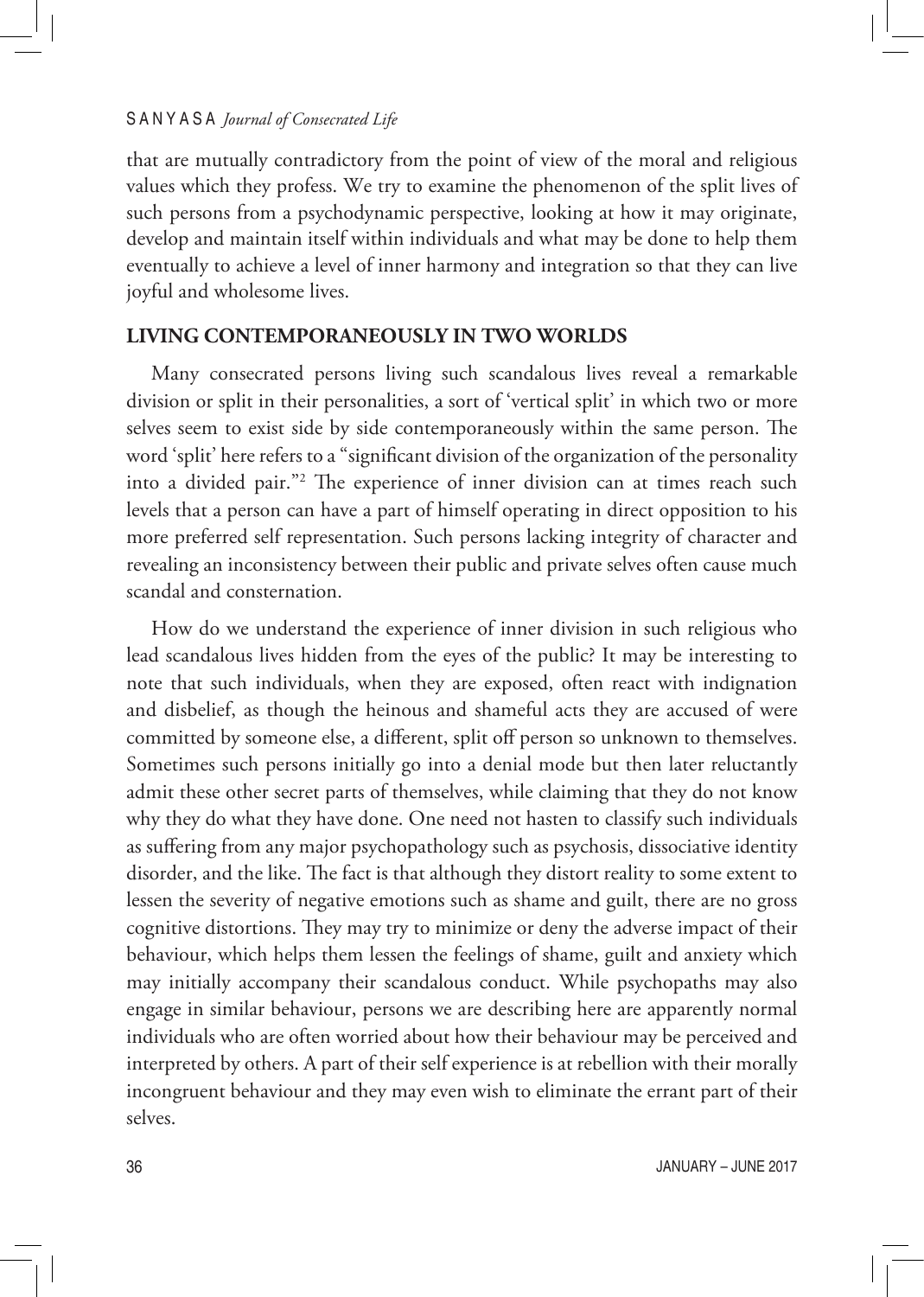#### **THE PHENOMENOLOGY OF INNER DIVISION IN THE SELF**

Almost every one of us has had moments of being of "two minds" regarding a certain issue, in which coexisting feelings live within us, moments when we clearly want to make both of the mutually opposing choices. Eventually, we decide for one, by silencing the appeal of the other choice that appears equally attractive. A person who overeats often has to constantly deny the voice of that part of him which says he must not. This opens the path for disavowal or denial to become part of daily living. Such experiences of inner divisions are not very serious in nature. They form part of the basic dialectic of human heart that feels simultaneously attracted by the world of self-transcendent values and by the world of egocentric needs. Many of us have grappled with inner divisions due to lack of clarity regarding goals, leading to an inner struggle with divergent aims such as yielding to the pleasure of the moment or staying committed to one's long-term goals in life . The temporary split in us is resolved by the winning side claiming victory over the entire self and the losing side taking a backseat. It begins to be a problem when neither side of the self is willing to lose.

The phenomenon of experiencing a division within oneself as if one lived two or more distinct selves so apart from one another is not an isolated case which one may find in books of psychiatry. In fact, there are many people out there in modern society who lack moral integrity and show a marked discrepancy between their public and private selves. While it may be quite commonplace to change the way we present ourselves before others in order to meet the expectations of good behaviour in a given situation, there are others among us who actually undergo on a constant basis the reality of living an inner division in the experience of their functioning self. Such an experience of inner division in the self is found in varying levels and intensities. Some religious who present a social self that is morally upright, wellbehaved, admired and respected by everyone else, struggle to keep from the eyes of everyone else a private self that is perverse, corrupt, compulsive and less likeable. Some aspects of their self operate in isolation from and in opposition to the other more agreeable part of their self. The more they succeed in keeping the two selves apart from each other and from the eyes of other persons who they live with, the more the experience of inner division is bound to intensify. Concealing from public eye the contradiction and division in their selves comes at a huge cost and great risk to such persons. They need to spend a lot of psychic energy in maintaining the inner division intact so that the two worlds do not meet each other and this can often lead to difficulties in their significant relationships, jobs and career and above all to a sense of spiritual depletion. The psyche of the person with serious inner division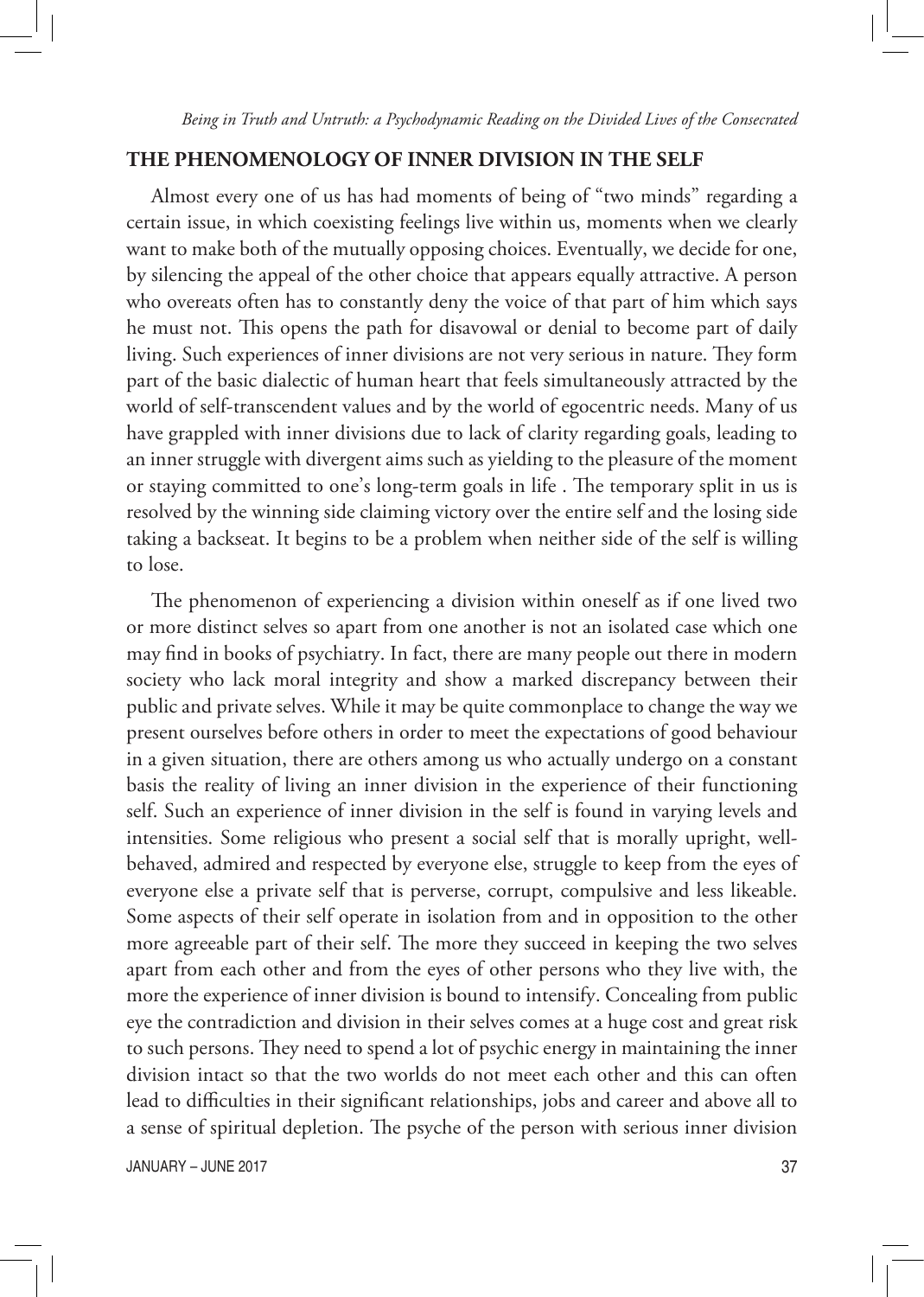seems to move back and forth from one reality to another, letting him live in two worlds either simultaneously or sequentially.

#### **THE HORIZONTAL SPLIT AND THE VERTICAL SPLIT IN THE MIND**

In order to understand the experience of inner division of such persons better, it is useful to draw help from two notions found in psychoanalysis. The notion of a horizontal split in the psyche derives from Freudian psychoanalysis which proposes that there is a mental region in addition to the conscious that is not only not conscious but also has greater control of the psyche and conducts its affairs according to different set of rules, existing in a split off manner from the conscious part of the psyche.3 This horizontal split among the structures of the mind is often illustrated by a horizontal line known as the 'repression barrier' that keeps ideational material or psychological contents of the unconscious actively withheld from consciousness, when the mental defence mechanism of repression is active. As a result, the contents of the unconscious are normally not accessible to the conscious mind and the unconscious communicates and connects with the conscious in dreams, slips of tongue and transference. The notion of a vertical split in the mind was first proposed by psychoanalyst and self psychologist Heinz Kohut in 1971, in his analysis of narcissistic personality disorders. According to Kohut, in the case of a vertical split in the psyche, we notice a "side-by-side, conscious existence of otherwise incompatible psychological attitudes in depth."4 The contents of the vertically split off parts of the self are not inaccessible unlike in the case of the horizontal split. Rather than being inaccessible, the vertically split off parts of the self are similar in form and they manifest an organization reflecting a more or less total personality with a life of its own. The most obvious example of a vertical split in personality is seen in the category of behaviour disorders, in which a single individual behaves in seemingly contradictory ways. The morally upright teacher who occasionally steals books he may never read, the faithful husband who regularly visits prostitutes and has sex with them, the highly respected and virtuous religious priest who sexually abuses persons, the married heterosexual woman who engages in furtive lesbian affairs are all examples of individuals who live the vertical split in their personality where two or more selves live side by side engaging in behaviours that are morally incongruent with each other.

Psychoanalysts are of the opinion that persons, who struggle with the constant and repeated presence of contradictory parts of themselves, develop over time an attitude of negative, tolerant or positive valence towards the emergence and maintenance of a vertical split in their person.<sup>5</sup> There is no predictable and regular reaction to the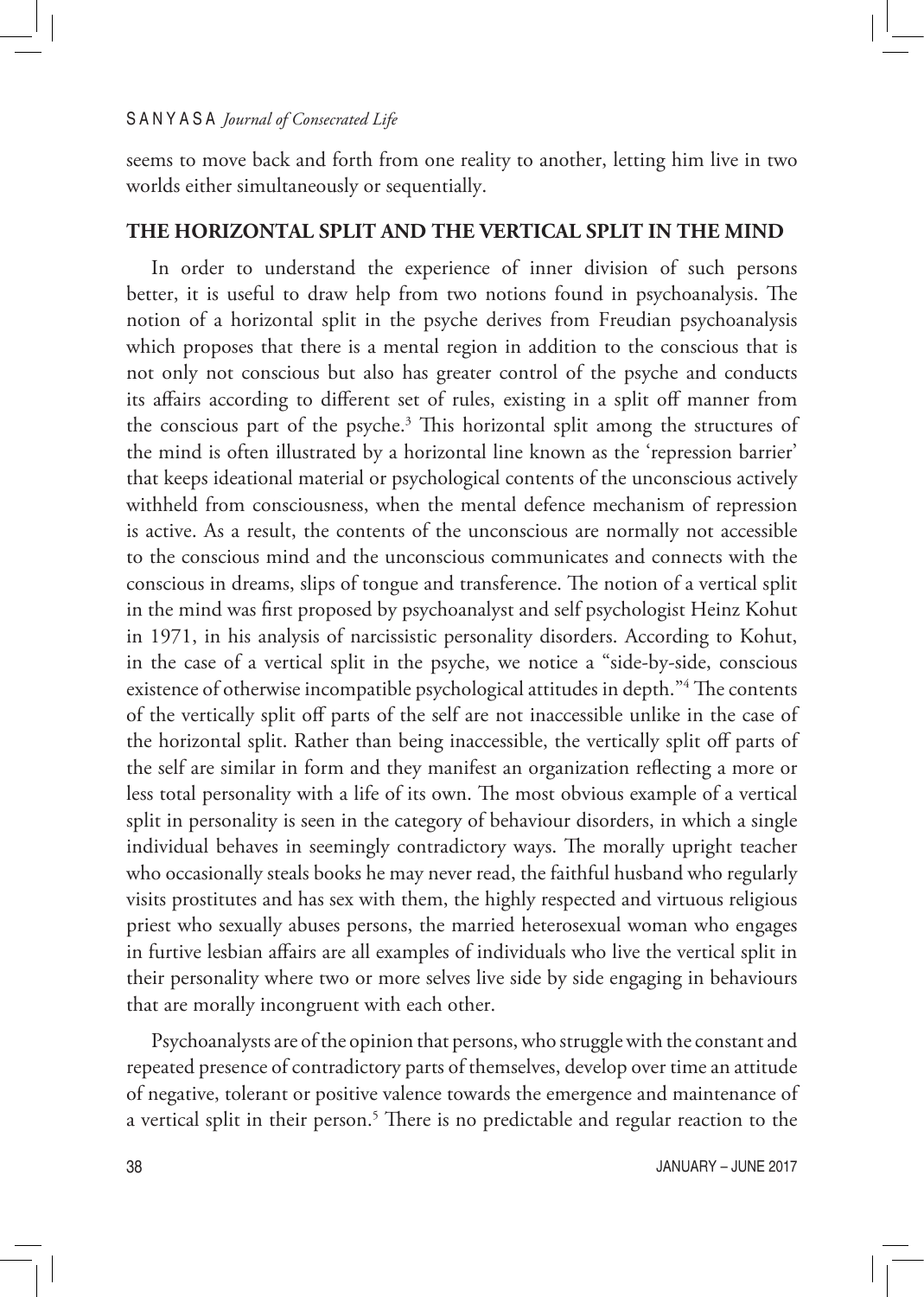split in the self. Sometimes, the philandering husband may abstain from sexual escapades and sometimes the highly virtuous religious may give in all too easily to what he dislikes doing. Psychiatrist R.D. Laing speaks of this inner division in terms of a false self system: "The reason I suggest that one speaks of a false-self system is that the 'personality', false self, mask, 'front', or persona that such individuals wear may consist in an amalgam of various part-selves, none of which is so fully developed as to have a comprehensive 'personality' of its own."6 Psychoanalyst and self psychology expert Arnold Goldberg explains the persistence of the split selves using the term sublation, referring to what is both abolished and preserved, what is concealed yet saved and kept aside at the same time. Persons who live split selves regularly embrace and discard a part of their self.7 Let us take the case of a religious priest who is well-appreciated for his moral uprightness and integrity of character. He, however, periodically navigates on pornographic sites on the internet and makes appointments for intimate encounters with strangers. The excitement and urgency of the deviant behaviour, however, overrides all considerations of moral uprightness at the moment of acting. After the event, he feels so ashamed and broken and he pledges to himself never to repeat that behaviour which is not consistent with his perception of himself as a chaste religious. He rejects the sexually deviant side of his self, yet as is typical of the dynamics of sublation, he retains the disliked deviant behaviour in a part of his self. The disowned behaviour of the divided self is both scorned and retained and never discarded even after much resolve, and is returned to periodically.

From a psychodynamic perspective, the aberrant behaviour of the divided self may be explained in the following manner: the person disavows a particular behaviour because it arouses a negative reaction from others as a result of which he is forced to split off his misbehaving self from his well-behaved self that is acceptable to everyone. The aberrant behaviour then is resorted to each time he has to manage painful affect states, which are short-circuited and are never permitted to be fully experienced by the self. The solution consists in the fact that a readily available yet unacknowledged other self is allowed to carry on an activity that helps manage a painful affect state such as shame or guilt. However, this misbehaving other self is not given ready acceptance within the psychological household of the person. It is disavowed and kept away, only to be turned to each time there arises an unmanageable affect state.<sup>8</sup> The mechanism of disavowal allows a separation in the mind that may be kept and used as the occasion demands. When the person uses the mechanism of disavowal, what is perceived, while denied, is still perceived. Many psychoanalysts are of the opinion that in the mechanism of disavowal what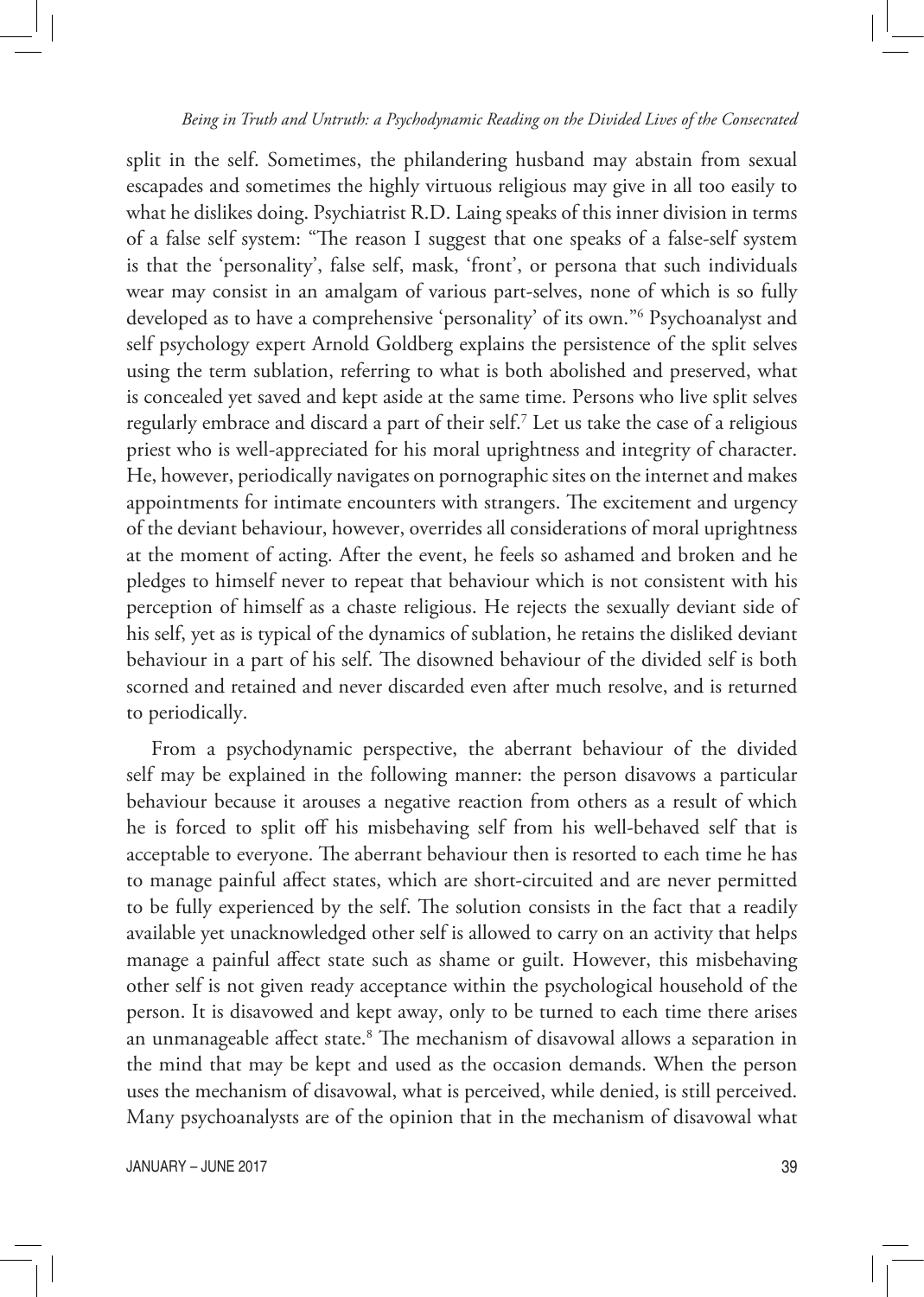is denied is not a perception of reality, but the meaning of what is perceived. In disavowal, the split manifests itself in the presence of opposing attitudes in regard to specific facts, but is not a split of personality.9 The maintenance of the vertical split allows for a rather happy compromise of an unholy alliance between the good and bad sides of the self.

Consider the case of a religious who is well respected and admired by everyone for his upright and edifying behaviour, yet finds himself sexually abusing the very persons who come to him for advice and help, or a religious who is reputed to be very honest and trustworthy and routinely siphons off for his private affairs the financial resources of the very religious institute he belongs to. He feels both compelled to do it and also horrified by the very same act. He would claim it is as if another person took hold of him and did it. Although the act is attributed to an 'alien' other, he is aware that it was he. Yet he can neither understand nor explain his apparently incoherent behaviour that allows the coexistence of the normal self alongside the deviant. The use of the mechanism of disavowal permits him to engage in a deviant behaviour, to remain aware of his action, and at the same to describe it as 'not me'. Disavowal also involves the tendency to conceal one's aberrant behaviour because of one's need to maintain a cohesive self-state. One may try to explain away his behaviour as part of his behavioural immaturity or weakness while continuing to deny his underlying need states. The role that guilt and shame plays within this dynamic depends on how best the person has managed to conceal his disavowed action. Often he does not let himself experience guilt or shame as these painful affect states are excluded from experience while the aberrant act is in progress. He may demonstrate shame and guilt only when his deviant behaviour stands exposed to public scrutiny. Even in such situations, which for most people are quite embarrassing, he may try to minimize the effect of his behaviour on self and others. The reason why he does not feel responsible for his deviant act is that his morally reprehensible act is not experienced as part of his intentional frame and as such he does not feel connected to the split off self and its action.<sup>10</sup> As a result, any shame or guilt that may be demonstrated upon public exposure of his deviant behaviour is not related to any honest acknowledgement of responsibility for inappropriate behaviour, such as abuse of minors, financial irregularities, other acts of infidelity to a vowed life in a religious, but because of the narcissistic injury to the self and due to the embarrassment of being exposed.

### **ROOTS OF THE DIVISION OF SELF**

The roots of the divided self-state may be traced to early developmental experiences which force the child to avoid or eliminate certain desires or needs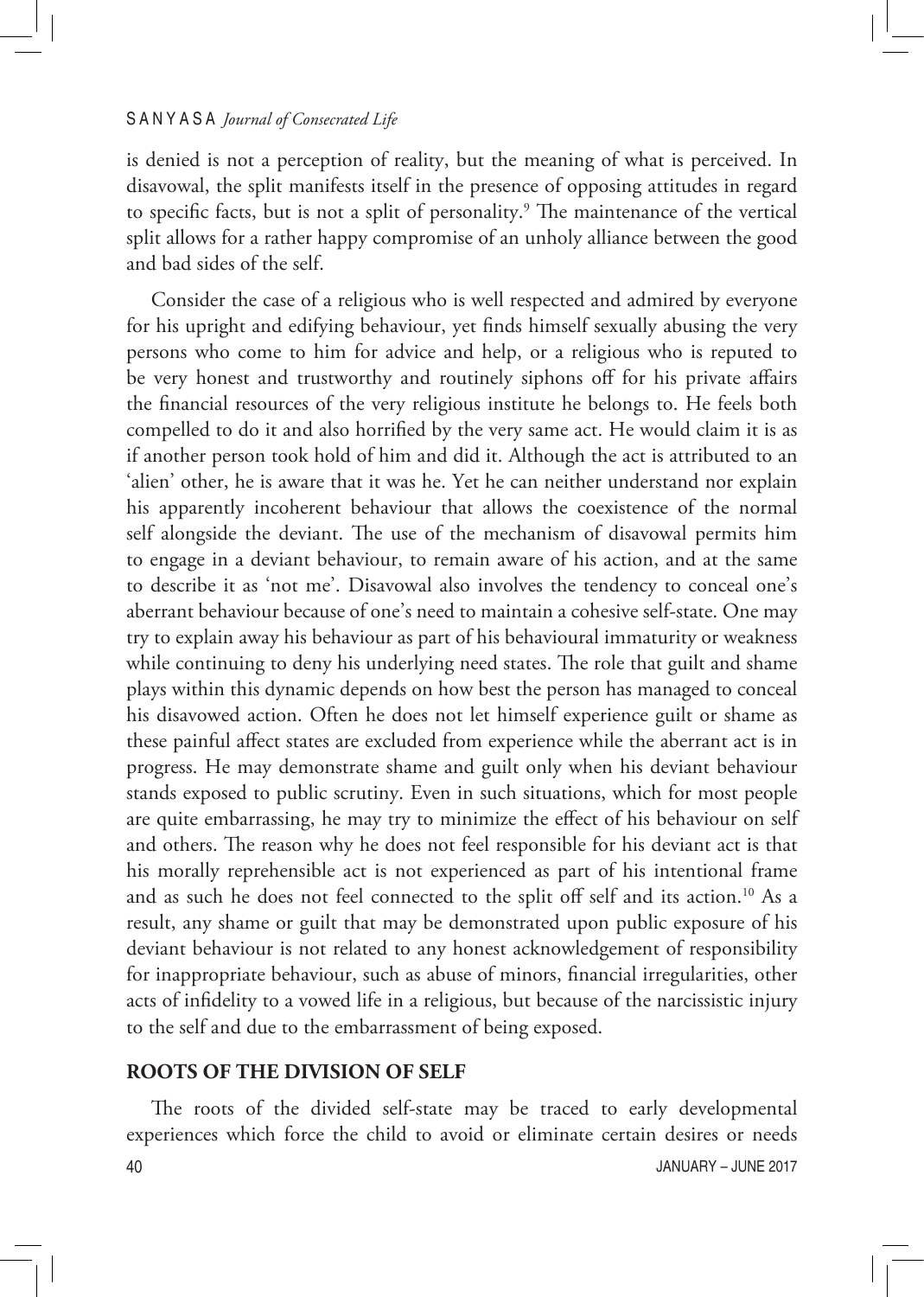considered unacceptable by parents and cultural norms. This may include certain self experiences such as states of strong emotions, self-indulgent or compulsive wishes or behaviour, sexual interests and fantasies which the caregivers may find objectionable and therefore may disaffirm. Unable to avail of empathic understanding and the security of parental temperance, the child remains helpless in his efforts to attain affect regulation and experience a cohesive self-state. The disaffirmed aspects of self experience present in bodily sensations of agitation, hunger, or sexual desire are then disavowed and removed from primary self-states. Such disowned behaviour and desires are not eliminated, rather they are hated and retained at the same time, to be returned to periodically. As a result, the person does not feel responsible at the level of intention for the disavowed behaviour, and he has neither the ability to exercise conscious control over it nor to bring the errant behaviour under the domain of his moral value system. This makes him also unable to fully understand or appreciate the end results of his aberrant behaviour.<sup>11</sup> Consequently, he does not experience genuine guilt.

The roots of the vertical split may also be found in some negative affective experience of the individual as a child. The capacity of the child to endure the experience of emotional distress is of crucial importance. If the likelihood of immediate relief or assistance is not there and the intensity of negative affect is high, two tendencies may ensue: disavowal and an activity that brings emotional relief. This building of a split off sector in personality that is involved in some form of aberrant behaviour becomes the hallmark of a separation that involves a new form of pleasure seeking for relief along with a changed set of values and goals. The aberrant behaviour engaged in to bring pleasure and relief necessitates an alteration and realignment of one's core personal values. Thus, the priest who abuses minors erases his anxiety while gaining sexual pleasure. However, he has to drastically realign his personal values to be both unfaithful and committed to his priestly vocation. A part of him begins to rationalize the cognitive inconsistency resulting from the errant behaviour and even begins to believe he is doing the right thing. Stephen J. Rosetti, while writing about pastoral counselling with those with sexual addictions, suggests that one of the reasons why some persons who are sexual addicts are so convincing in their efforts to deny the truth is that they themselves, at least on a conscious level, believe in what they are affirming. They manage to maintain the split in the psyche using disavowal, which allows them to consciously live in the 'good self' and banish from consciousness the errant part of their self.12 Disavowal banishes awareness of the anxiety which arises from the conflict of value systems pertaining to pleasure aims and religious ideals. Disavowal may be seen as a narcissistic defence in which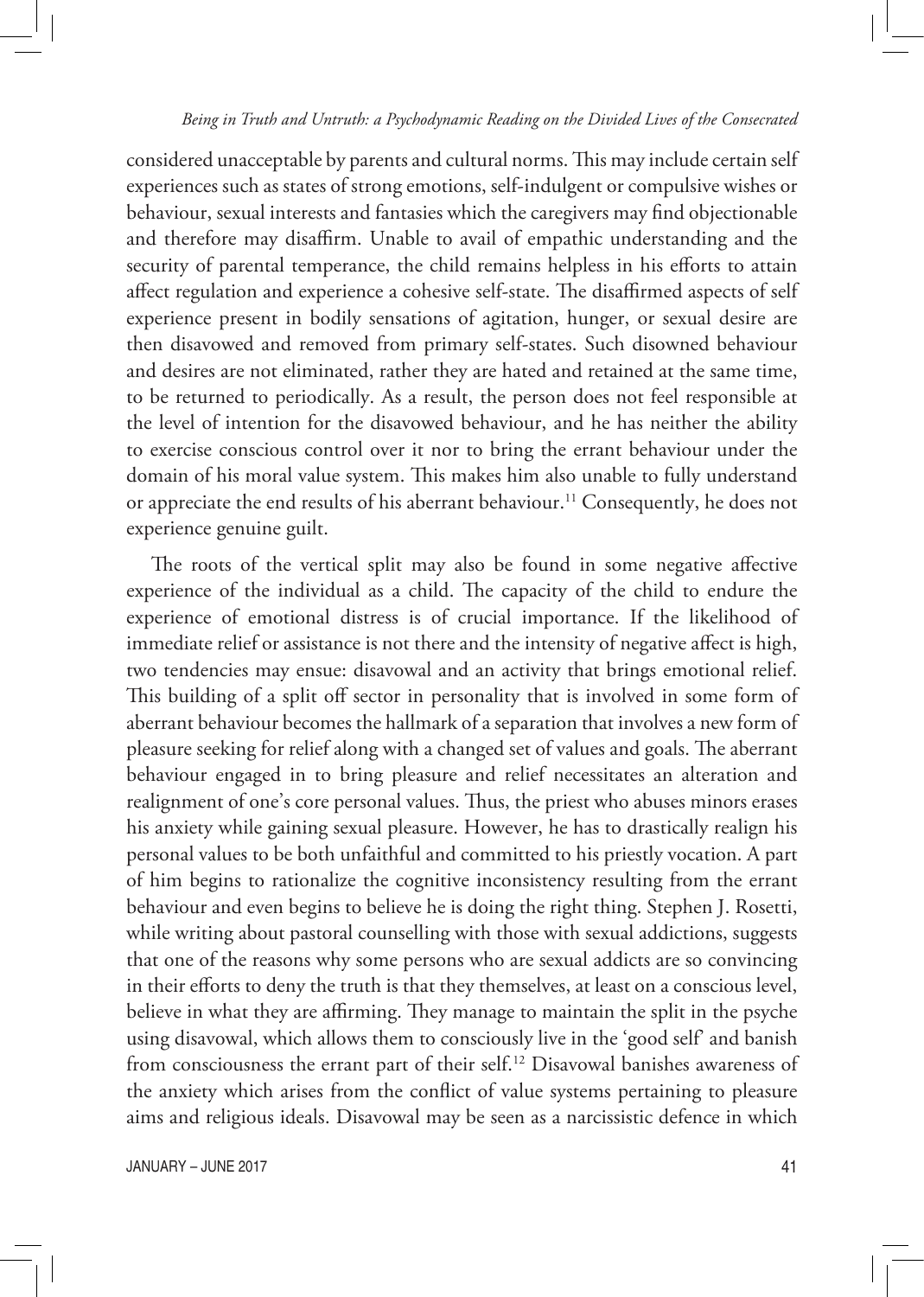the subject selectively keeps out of awareness unpleasant emotional states associated with a particular self experience, thus leading to the emergence of a divided self state.

Clinical history of individuals with a vertical split in the self show that their parents often subtly approved or encouraged their aberrant behaviour with comments such as: "He will grow out of it someday" or " I used to behave like that in my younger days", or "After all, it is not so serious as it seems". This does engender the emergence and maintenance of split in the self of the child where a part of him begins to approve the aberrant behaviour and another part of him disapproves and dislikes it. Adding to the dynamic is the perceived inconsistency in parents when they blatantly lie before the child while demanding truthfulness from him. The child may remain initially confused but will begin to learn that it is okay to lie and pretend to be saying the truth, just like his parents do. When a child says a lie for the first time, he is likely to suffer discomfort as he is yet to learn to deal with the cognitive inconsistency generated in him due to lying and his need to be honest. When he repeats the lying behaviour several times, there grows inside his mind a part that feels rather comfortable about the lying. It is like a part of him that believes in the lie. An old adage goes: "When someone does not live according to his conscience, he shapes his conscience according to his life." Slowly but surely, if the person does not make efforts to confront the reality of inconsistency arising from lack of truthfulness, there may develop a division within where one part of the self conforms to the norms and expectations of parents and society, while another split off part enjoys the deviant behaviour.

Persons with a divided self are great manipulators as they need to trick everyone into believing their version of the story. They may manipulate facts and even ingenuous persons to ensure the uninterrupted flow of their divided lives. At times their art of manipulation of reality can be so clever and subtle that only a very intelligent and discerning eye can tell it as it is. Such persons need to be confronted about their manipulative tendencies and be invited to embrace the truth. A very defensive posturing is likely to follow each time their clever games are exposed, yet in order to help them live in the truth it is necessary to confront their falsehood in a non-judgemental and empathic manner.

# **EXPERIENCE OF INNER DIVISION AND MORAL HYPOCRISY**

Until a few decades ago, psychoanalytic perspectives tried to explain such morally inconsistent behaviour as the result of a major failure in superego functioning or due to narcissistic pathology.<sup>13</sup> When the superego structures are weak, they are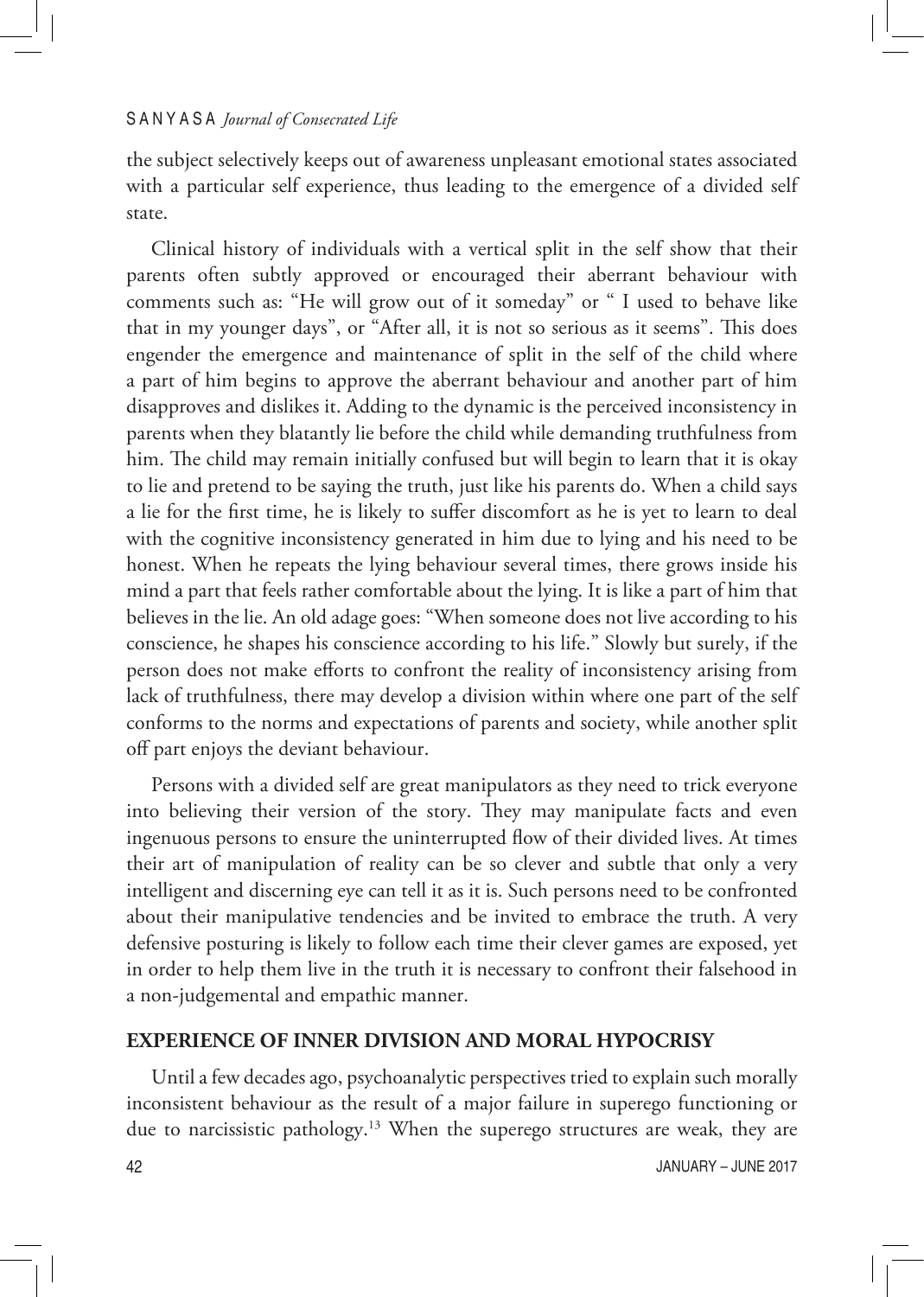likely to give way under the push of libidinal urges and narcissistic needs, eventually leading to a decrease in adherence to accepted moral norms and standards.<sup>14</sup> Within the mind of such persons, there happens a complex psychological process whereby moral norms are disavowed in a manner that allows them to maintain their moral values on the one hand and deny that their immoral behaviour deviates from their cherished moral standards on the other hand. These persons could be said to be practicing moral hypocrisy. Moral hypocrisy is a form of self deception, which, unlike pathological lying and antisocial behaviour, reflects the deceptive pursuit of self interest in which the person violates his moral standards in a subtle manner. One may recall here the strong words used by Jesus to describe the moral hypocrisy of the Pharisees and scribes when he calls them 'white-washed tombs' that are beautiful on the outside but full of filth inside. Moral hypocrisy represents a mode of perception in which contradictory moral imperatives exist side by side without generating psychological conflict and discomfort to the person having them.15 Recent psychoanalytic investigations into the emotion of shame indicate that the practice of moral hypocrisy is related to the pathology of shame, in the sense that avoidance of shame plays a critical role in the formation and maintenance of moral hypocrisy.16

We live in a culture that gives so much importance to the external appearance and to the need to maintain a good image. The need to maintain a good image before the public can eventually lead a religious to become part of the culture of hypocrisy around him. Sadly, at times, even if he wishes to face the truth of his false self, he is forced not to do it due to the pressure of expectations from a society that sees him as a model religious or priest. He does not want to let down those who have idealized him. As a result, he begins to stick to the role performance in order to give a semblance of stability and normalcy to his behaviour and to silence the inner turmoil that will provoke him to make his split selves meet each other.

# **EXPERIENCING A HEALTHY SENSE OF SHAME**

We have earlier mentioned that persons with divided selves do not let painful emotional states such as shame and guilt to be part of their whole self experience while they engage in the aberrant acts. They anaesthetize themselves to such painful emotional states when they act on their perverse desires. In fact, the capacity to feel a healthy sense of shame is important for living a life of virtue. Pope Francis often invites the faithful to experience this healthy sense of shame. On April 29, 2013, Pope Francis said in a homily to those attending mass at Casa Santa Marta: "But shame is a true Christian virtue, and even human ... the ability to be ashamed: I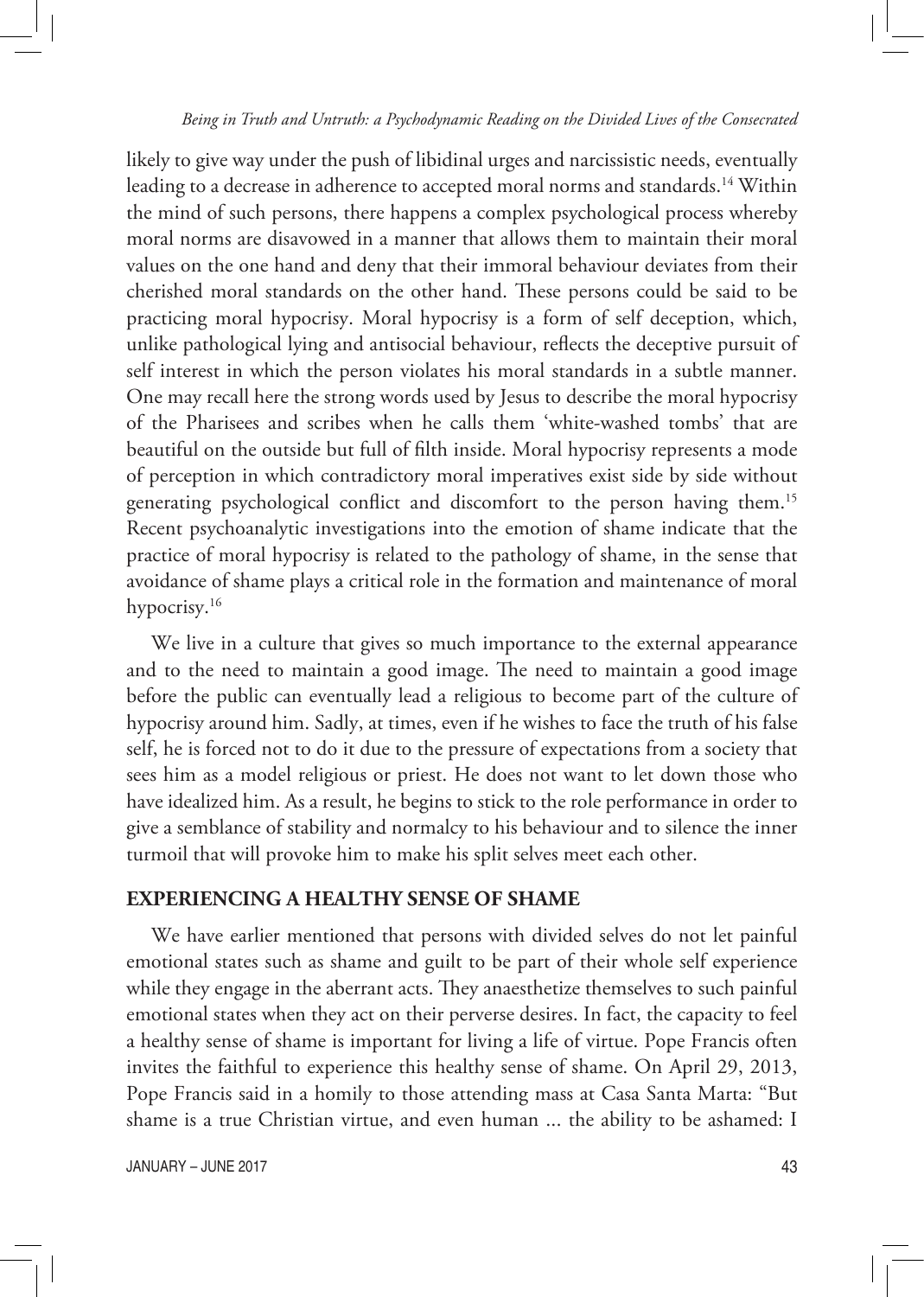do not know if there is a similar saying in Italian, but in our country those who are never ashamed are called sin vergüenza: this means 'the unashamed', because they are people who do not have the ability to be ashamed and to be ashamed is a virtue of the humble, of the man and the woman who are humble."17 More recently, Pope Francis drew attention to the need of priests to live the healthy tension between a dignified shame and shamed dignity when he spoke to priests and religious of the diocese of Rome on the occasion of the Chrism mass on Holy Thursday, in 2016.18 The Supreme Pontiff also makes a neat distinction between sin and corruption. In relation to corruption he suggests that corruption is a sin which, instead of being accepted for what it is, gets elevated instead into a system, a mental attitude, a style of living where one does not feel anymore the need for pardon and mercy but tries to justify oneself and own errant behaviour. The corrupt person is not humble nor does he retain himself in need of help, instead he goes on with his double life and moral hypocrisy. One does not become corrupt overnight; rather it is the end result of a progressive moral decline.19 In many ways consecrated persons with divided selves have let their self become corrupt and unauthentic and do not let themselves experience a healthy sense of shame or guilt.

Shame is an emotion that makes its experiencer self-conscious. The person who feels shame is acutely aware of being observed by himself or by others. The experience of shame brings an evaluation on oneself, on one's way of being and acting and in the end, to an implicit assumption of responsibility. Shame is related not much to what the person does but rather to what he is. More than any other emotion, it is painful due to its pervasive nature, because it involves the self in its entirety and not in isolated actions, leading to a sense of failure and insufficiency at the level of the entire self. Adding to this sense of self-reproach is the awareness of being exposed to public criticism and judgement. A person having a divided self does not let himself experience a healthy sense of shame which otherwise would have helped him reexamine his inner inconsistency and lead him to change and conversion of heart. In trying to reach out to such individuals spiritually and psychologically, one needs to help them examine their struggle with their inconsistencies and the consequences their behaviour leads to. Such persons will find it particularly hard to accept the apparent division in their selves without easily moving into self condemnation and reproach. In setting them onto the path of growth and change, an important role is played by helping them understand and accept that their undesirable behaviour stands disconnected from their intentional control and from what they believe to be morally right.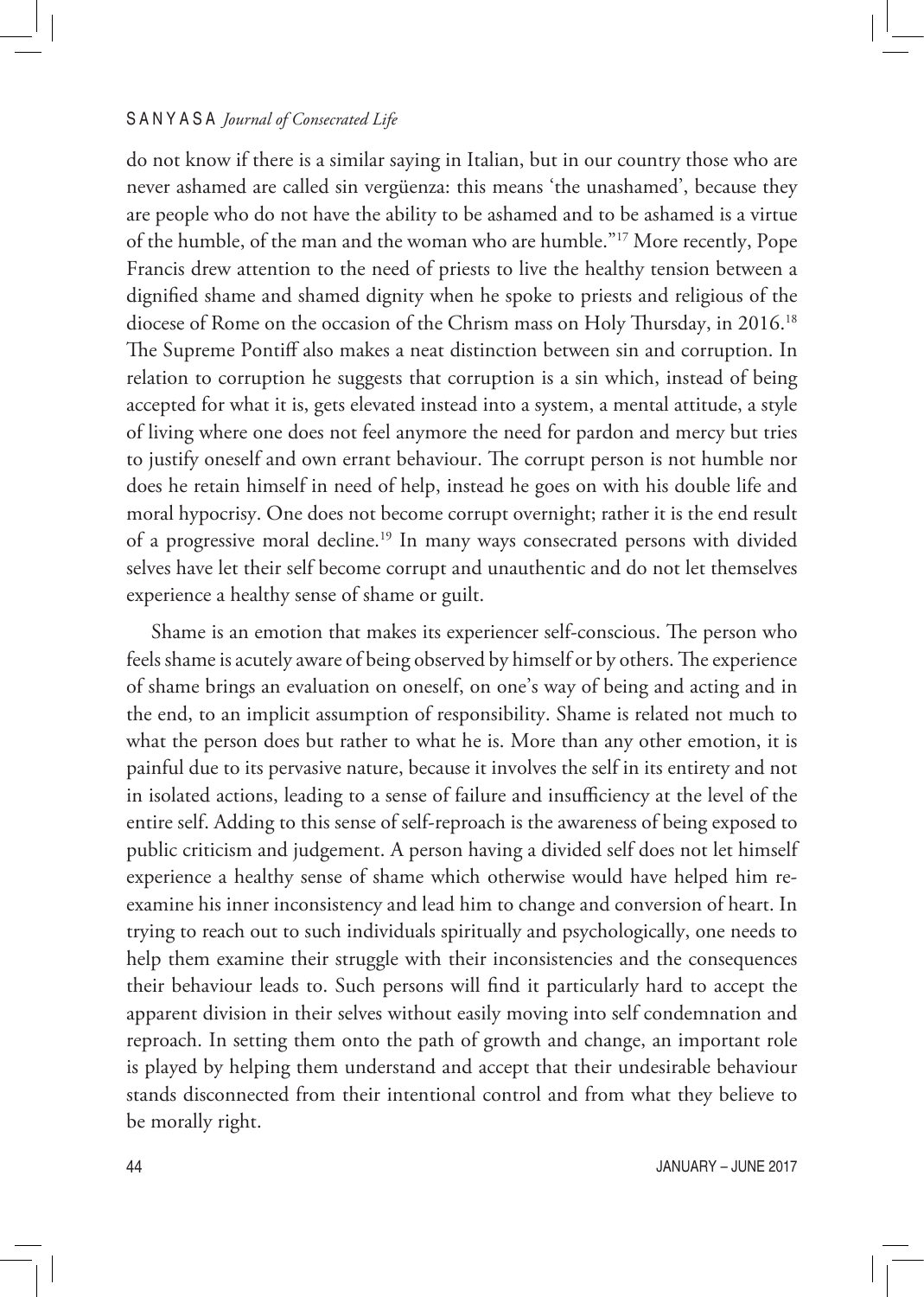#### **THE SPLIT-OFF IDEAL SENSE OF SELF**

In a person having a serious experience of inner division, we may also notice a split off ideal sense of self. Thus, he may not feel a complete sense of intentionality or control regarding the ideal versions of his own self experience. One may even be sorry for the sense of spiritual depletion, sense of hopelessness and may feel wearied by his inability to remain faithful to his cherished values and preferred sense of self. Often enough, he experiences an intense sense of alienation from his core self. The psychological alienation happens when the person tries to locate his acts of infidelity or dishonesty within his accepted framework of moral and Christian values or even within the realm of acceptable moral and ethical behaviour. The only way he can locate his errant behaviour within his Christian and moral value system is to see it as an aberration, a sin or as something alien to him that he wishes to eliminate. In order to let the division in the self persist, he will need to employ a host of psychological defences such as rationalization, denial and splitting so that he is able to tolerate and minimize the anxiety relating to his errant behaviour.

#### **RECEIVING UNCONDITIONAL ACCEPTANCE**

Receiving unconditional acceptance from the one who offers help is critical for one who is dealing with disavowed segments of his self experience. Seen from a psychogenetic point of view, as the roots of the divided self state lie in a environment that emphasizes 'do not be who you are', the only environment that can lead to change and growth from the self division is one of unconditional acceptance. One must avoid the temptation to agree with the suffering person that his unwanted behaviour is to be immediately eliminated. It may happen when both agree that it is a sin, an impulse, a weakness or a compulsion and try to chalk out strategies to eradicate the behaviour immediately. Such strategies will only have short term success until the feared behaviour resurfaces after a period of calm.

For a believing Christian, the experience of inner division in the self is also a psycho-spiritual phenomenon where desire, intention, impulse, restraint and belief system interact to give rise to complex emotional reactions. Just in the same way that psychological processes influence and mediate spiritual experiences, the practice of faith, whether at a personal or communitarian level, function as a framework to orient meaning where one comes to know his self experience as a believer. The fact that the person who needs help and the one who offers help are both Christians creates a space that is contextualized by what it means to be a Christian and religious, and faith concerns will automatically emerge implicitly or explicitly in the encounter and may profitably be used to help the process of change.<sup>20</sup>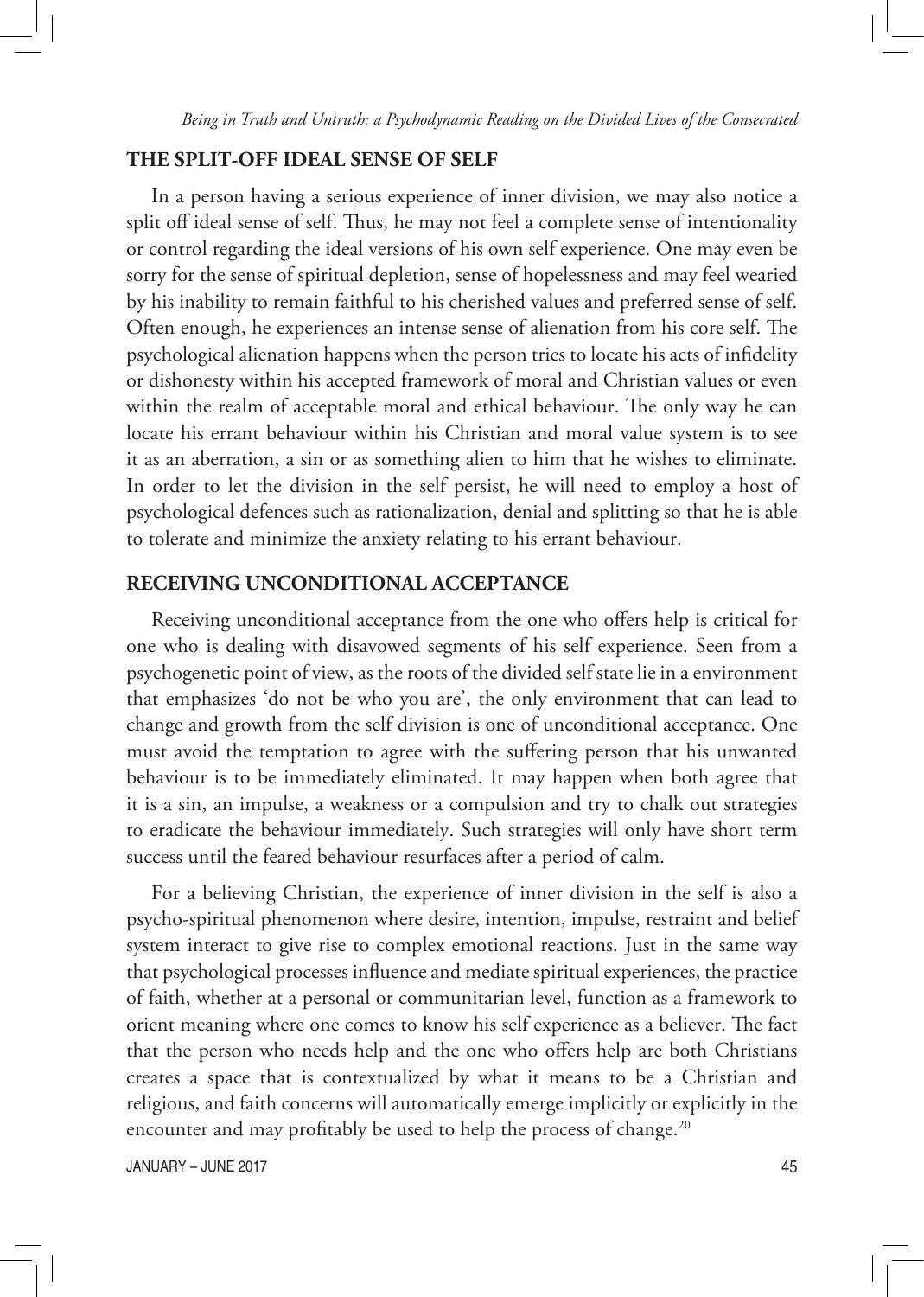People with divided selves look for a helper who believes change is possible despite the repetitive cycle of their disparate acts. Expressions of grace such as unconditional acceptance of the repetitive dysfunctional behaviour patterns, without the demand for immediate change can instil the idea that one can continue the struggle and face the concealed dichotomy while remaining acceptable. In such empathic context of non judgemental acceptance, the person becomes able to embrace a better vision of his self. St. Paul finds a solution in Christ to the dilemma of the tormenting experience of his self-division (Rom 7: 24-25). Similarly, the consecrated person struggling with inner division can find in a relational connection to Christ, who accepts him in full awareness of his struggle, the ability to experience a transformation of his inner struggle and embrace the genuine version of his self in truth and humility.

What may work more effectively is an approach that lets the person talk more comfortably about the split nature of his self where the discomfort about acknowledging the inner contradiction slowly disappears. One may also help explore the relational meanings associated with the undesired behaviour. This may help the person see his errant behaviour as a means rather than an end in itself and offer an increased sense of agency and volitional control over his behaviour. The person needs to be helped to acknowledge with courage the hidden part of his self as a misdirected expression of his true self and understand the distortion and denial of underlying emotions that his errant behaviour involves. Without adequate understanding and acceptance on the part of the person regarding the dynamics leading to the errant behaviour, all his efforts to deny or eliminate that part of the self will only reinforce the alienation from the true self.

#### **FROM A DIVIDED SELF TO AN INTEGRATED AND UNIFIED SELF**

One often hears people using the term integrity. The term integrity has many shades of meaning which run from honesty to wholeness of being. However, there is one element that links all these different meanings together, and that is truthfulness.21 Integrity, simply put, describes many ways of being true to the self or living in truth without inner divisions and is a fundamental virtue. In the absence of truthfulness, all other manifestations of virtues sound hollow. The core meaning of the term integrity is oneness or wholeness of self. A consecrated person with integrity is someone who has achieved an inner harmony in his being and constantly lives with an undivided heart. The consecrated person who lives a double life is a being in truth and untruth at the same time. If he is to become an integrated self, he needs to choose truth over falsehood and shed his masks.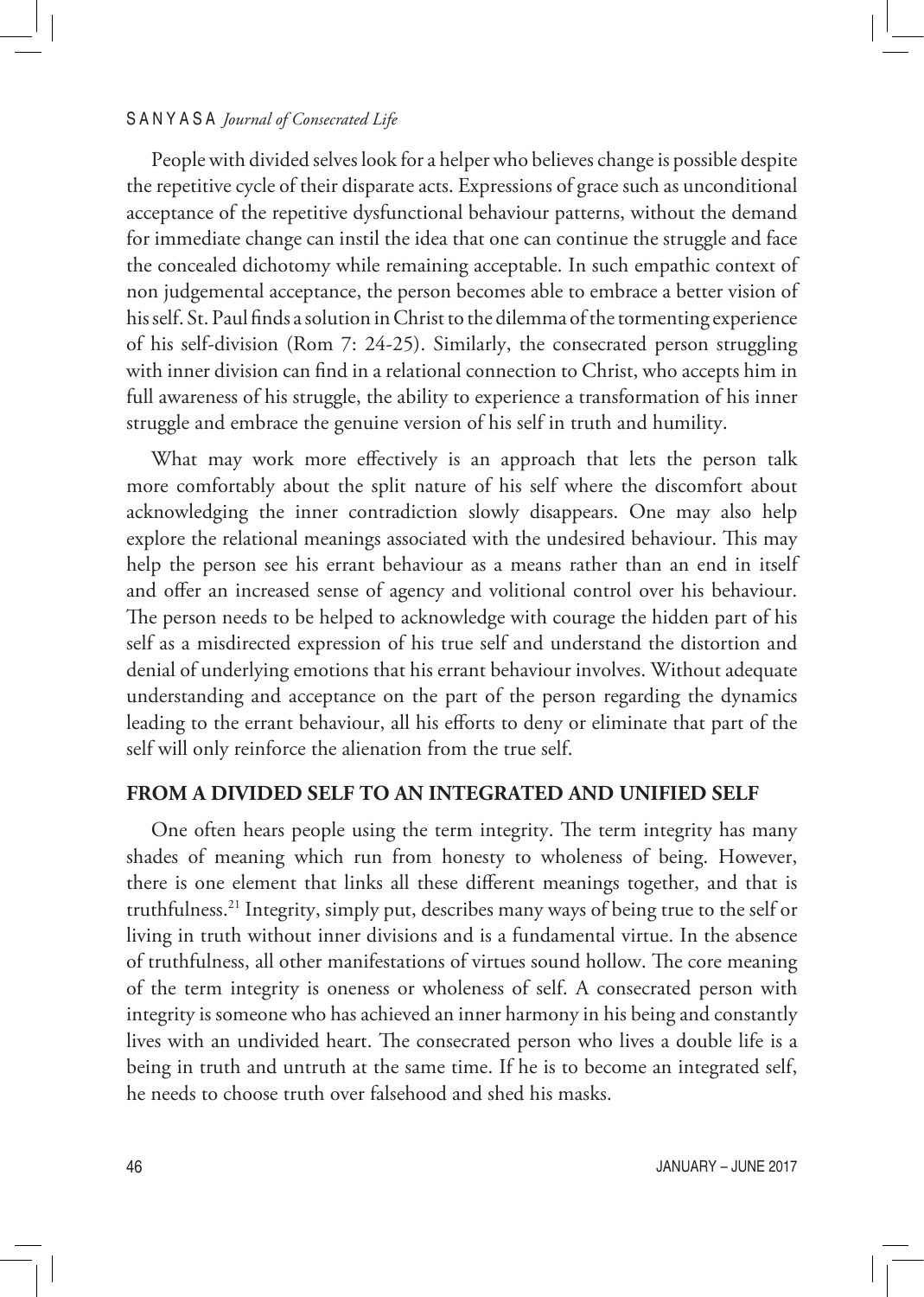We can speak of an integrated and unified self as a form of unity in diversity within the human mind. The unified and integrated self emerges when there is harmony among the three units of the psyche: reason, emotion and desire. According to the Greek philosopher Plato, the kind of integrity that leads one to act morally is present when reason prevails over and guides emotion and desires while respecting their proper roles.<sup>22</sup> Psychological integrity is unifying of our capabilities of knowing, loving, and willing. There needs to be a harmonious balance among the three capabilities of reason, emotion and desire or will. The lack of harmony in the integration of knowing, loving and willing can lead to psychological malfunctioning. Thus, if we overstress our ability to know at the cost of not integrating our ability to love with our knowledge, we risk becoming unempathic scholars who place the law above the spirit. Similarly, if we overemphasize the ability to love without moderating it with knowledge we risk becoming passionately foolish. Quite the same way, if we do not integrate the power of the will with our capacity to love and to know, we risk becoming lazy, and stagnated. On the other hand, if we overstress the will at the cost of minimizing our ability to love, we risk becoming ruthless tyrants.

While psychological integrity involves the integration of knowing, loving and willing, achievement of moral integrity involves the unification of knowing the good, loving the good and choosing or willing the good. Religious or spiritual integrity integrates knowing God, loving Him and choosing or willing His will as the supreme Good which causes us to become fully human and integrated persons who reflect God's image transparently.<sup>23</sup> People living divided selves have failed to achieve the inner harmony among their capacities for knowing, loving and willing at a psychological level. Similarly, they also lack moral and spiritual integrity as their choice of falsehood over truth makes them constantly avoid knowing, loving and choosing good and the greatest good of all: God.

The inner turmoil that one feels when there is a significant division in the self can result in greater wholeness if the person can be helped to make a conscious redirection of his inner resources to a coherent system of values and to his religious commitment. A religious who has achieved a reasonably integrated self transmits the sense of coherence and dependability as he lives in the truth of his being and knows, loves and chooses the good and the good always.

# **LEARNING TO WALK IN THE TRUTH OF THE SELF**

The internal division does not let the person mature in his psycho-spiritual journey as so much energy is spent in self deception and in keeping the two worlds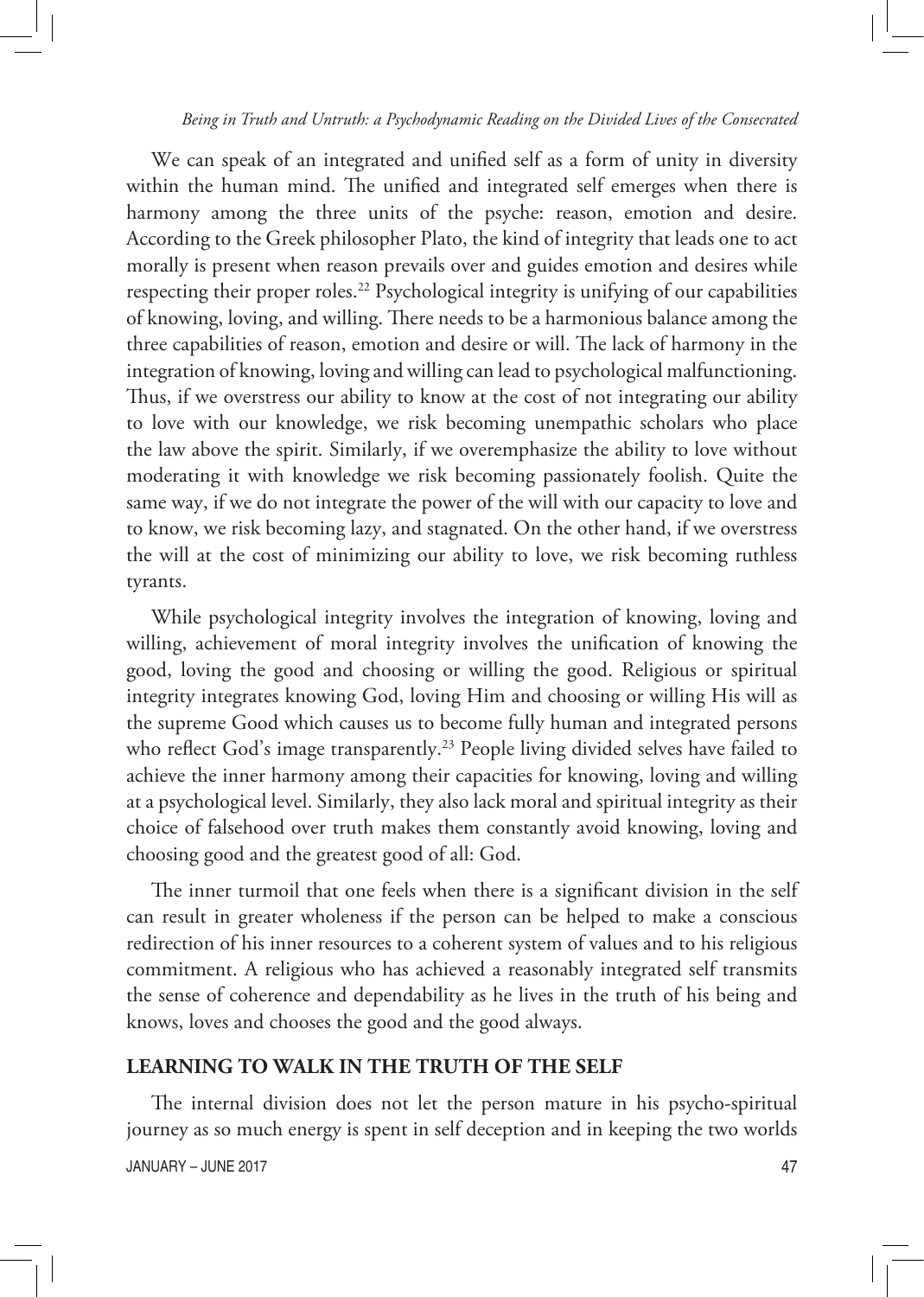from confronting each other. Even the feeling of guilt and remorse experienced after the deviant behaviour is likely to be self-referential in that one feels sorry for coming short of one's own ideal image of self and not for any real remorse in having offended God. As a result, even recourse to the sacrament of confession by the person runs the risk of becoming a routine act of self cleansing that does not involve any genuine remorse for having offended God by one's sinful conduct. A person cannot continue to live in truth and untruth simultaneously without causing significant emotional and spiritual harm to oneself and others. The internally divided religious needs to choose truth over untruth after having understood and accepted the inner division. Real conversion and change for the internally divided self comes about only when one confronts the reality of inner division with humility and is willing to let the two worlds meet, without having to hide or deceive oneself, while allowing the self to experience a healthy sense of shame and guilt for the aberrant behaviour and by letting the world of values and ideals guide his behaviour.

# **Endnotes**

<sup>1</sup> M. Heidegger, *Being and Time*, trans. J. Stambaugh Albany (New York: State University Press, 1966), 213-214.

2 A. Goldberg, *Being of Two Minds: The Vertical Split in Psychoanalysis and Psychotherapy* (New Jersey: The Analytic Press, 1999), 3.

3 Cf. H. Kohut, *The Analysis of the Self* (New York: International Universities Press, 1971), 79.

4 H. Kohut, *The Analysis of the Self*, 1971, 177.

5 Cf. E.D. Bland, "The Divided Self: Courage and Grace as Agents of Change", *Journal of Psychology and Christianity* 28/4 (2009), 326-337.

6 R.D. Laing, *The Divided Self: An Existential Study in Sanity and Madness* (New York: Routledge, 1990), 73.

7 Cf. A. Goldberg, *Being of Two Minds: The Vertical Split in Psychoanalysis and Psychotherapy*, 12.

8 Cf. A. Goldberg, *Being of Two Minds: The Vertical Split in Psychoanalysis and Psychotherapy*, 27.

9 Cf. R.B. Blass, "Conceptualizing Splitting: On the Different Meanings of Splitting and Their Implications for the Understanding of the Person and the Analytic Process", *The International Journal of Psychoanalysis* 96 (2015) 129.

10 Cf. E.D. Bland, "The Divided Self: Courage and Grace as Agents of Change", 328.

<sup>11</sup> Cf. E.D. Bland, "The Divided Self: Courage and Grace as Agents of Change", 328.

<sup>12</sup> Cf. Rosetti, S.J., "Pastoral Counseling with Those with Sexual Addictions", in R.J. Wicks – R.D. Parsons – D. Capps, eds., *Clinical Handbook of Pastoral Counseling*, Vol. 3 (New York: Paulist Press, 2003), 215.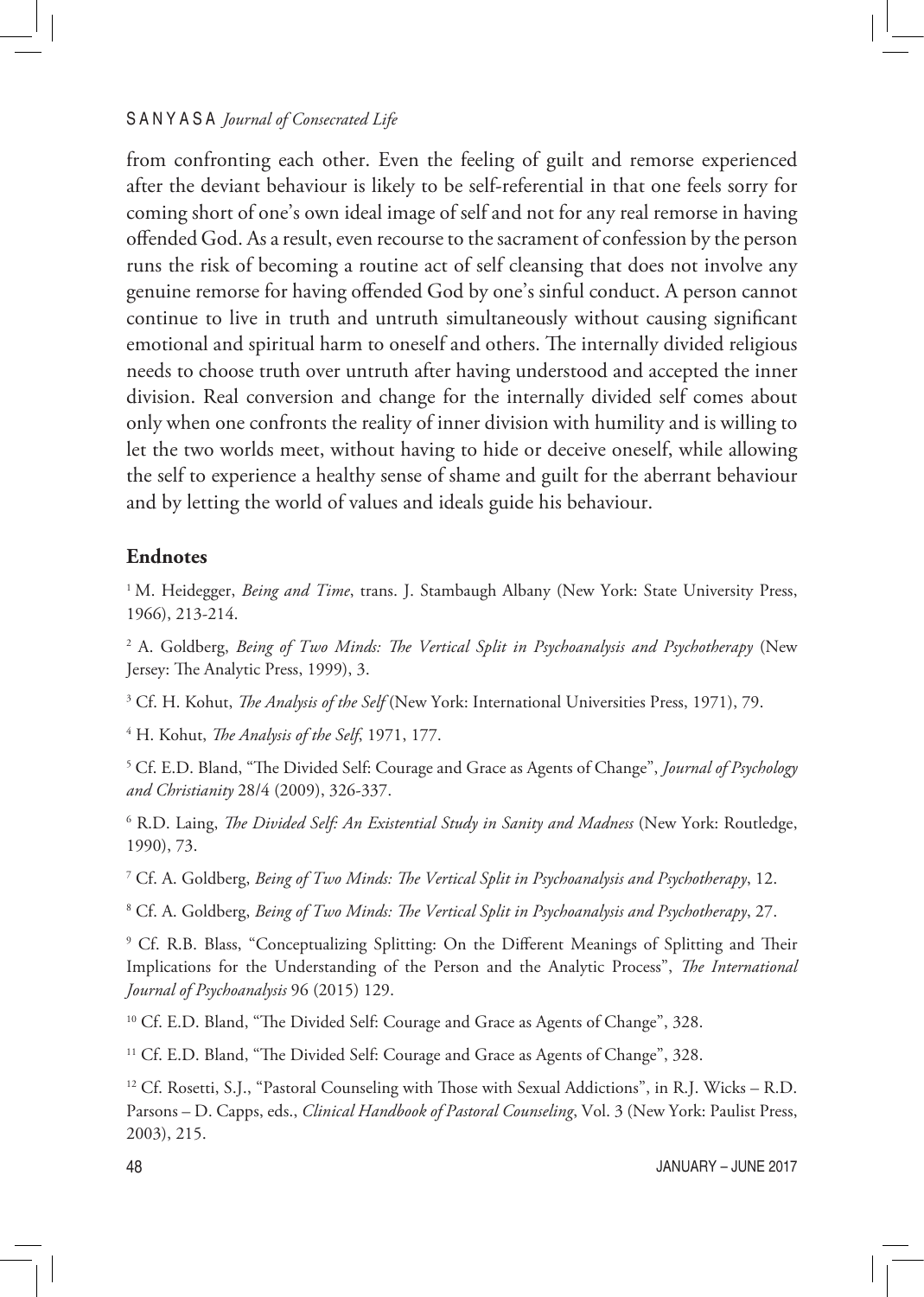*Being in Truth and Untruth: a Psychodynamic Reading on the Divided Lives of the Consecrated* 

13 Cf. H. Kohut, *The Analysis of the Self*; Kernberg, O.F. *Borderline Conditions and Pathological Narcissism* (New York: Jason Aronson, 1975).

<sup>14</sup> Cf. L. Rangell, "A Psychoanalytic Perspective Leading Currently to the Syndrome of the Compromise of Integrity", *International Journal of Psychoanalysis*, 55 (1974), 3-12.

<sup>15</sup> Cf. R.C. Naso, "Immoral Action in Otherwise Moral Individuals. Interrogating the Structure and Meaning of Moral Hypocrisy", *Psychoanalytic Psychology* 23 (2006), 475-479.

16 Cf. R.C. Naso, "Beneath the Mask. Hypocrisy and the Pathology of Shame", *Psychoanalytic Psycholog*y 24/1 (2007) 113-125.

<sup>17</sup> http://en.radiovaticana.va/storico/2013/04/29/pope shame is a true christian virtue/en1-687 330 (accessed on 01-03-16)

Cf. http://en.radiovaticana.va/news/2016/03/24/pope\_francis\_at\_chrism\_mass\_full\_text\_of\_ homily /1217718 (accessed on 25-03-16)

19 Cf. J.M.B. Francesco, – A. Tornielli, *Il nome di Dio è misericordia: una conversazione con Andrea Tornielli* (Milano: Edizione Piemme, 2016) 92-93.

<sup>20</sup> Cf. E.D. Bland, "The Divided Self: Courage and Grace as Agents of Change", 334.

21 Cf. M.J. Mananzan, "Integrity in Religious Life", *Review for Religious* 34/3 (1975), 366.

22 Cf. Plato, *The Republic*, in G.R.F. Ferrari, ed., *Cambridge Texts in the History of Political Thought*, tr. T. Griffith (Cambridge: Cambridge University Press, 2003), 111-143.

23 Cf. D. Rhett, "Integrity: Psychological, Moral and Spiritual", *Human Development* 28/3 (2007), 5-10.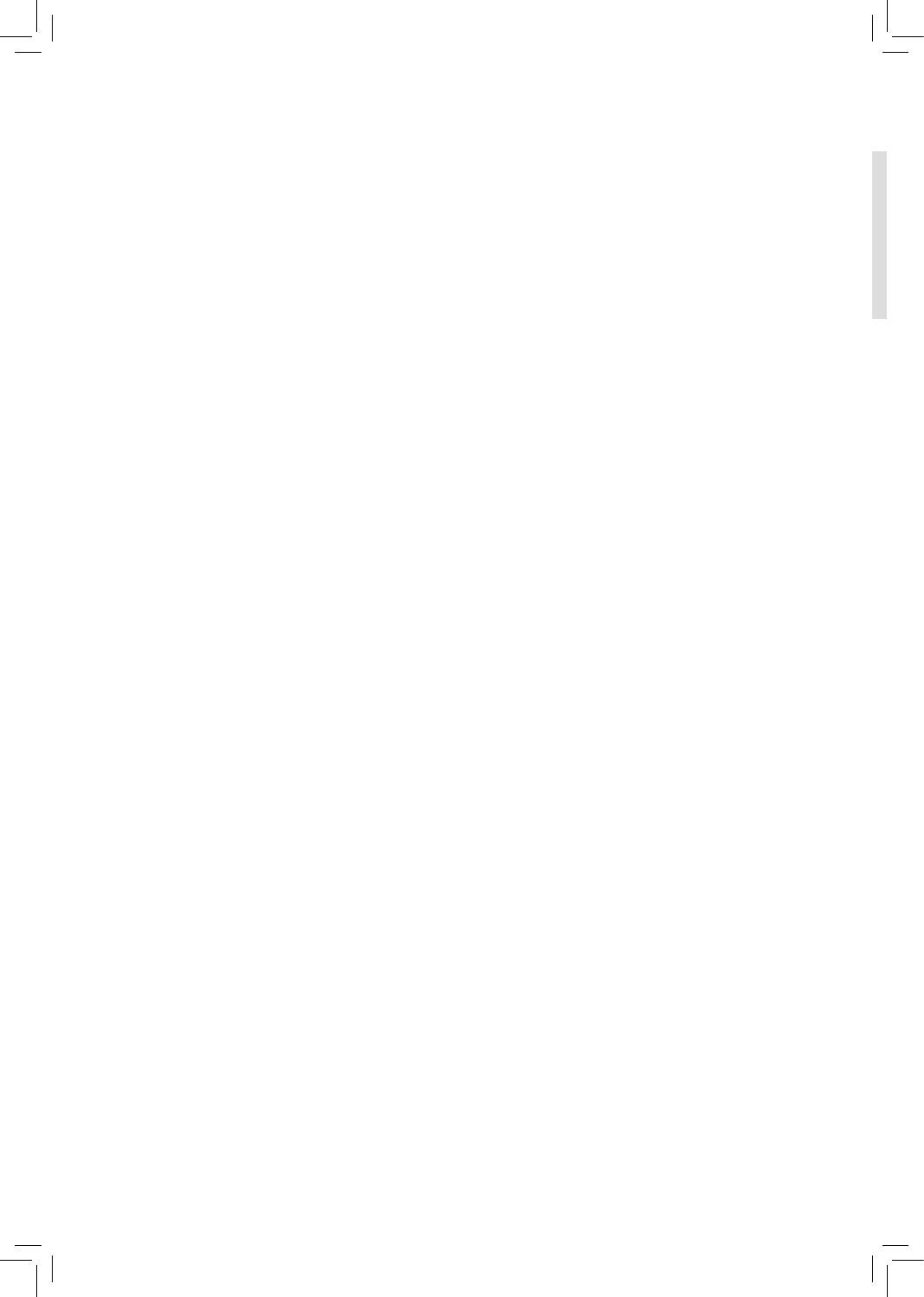# Prophets and Mystics: reflections on the Consecrated life

#### **Joseph Mattam, SJ**

In the year of consecrated life in the Church, Pope Francis specially invited the consecrated persons to look to the past with gratitude, to live the present with passion and to embrace the future with hope (Pope Francis: *Witnesses of Joy*). One of the major dimensions of religious life is its prophetic nature. Hence it is proper that we look at the prophetic dimension of this vocation within the Church. Religious life is a prophetic charism in the church, a charism of protest, of radical love and freedom. God calls/sends prophets to speak and act in God's name and with God's authority. From the time of the Hebrew Bible we see prophets active in the world; Jesus follows this tradition and he was himself a prophet. As Jeremiah expresses it, s/he has to "pluck up and to break down, to destroy and to overthrow, to build and to plant" (Jer 1:10). This prophetic trend is carried on now by the people who have consecrated themselves to Christ in the Religious life.

A profound God experience is the foundation of this vocation. We see this actualized in Jesus: his experience of God as an unconditionally loving Father/ Mother and himself as God's beloved child makes him the kind of person he is: free, loving with an option for the poor; he opposed whatever dehumanized humans, especially the legalism and ritualism of the Jews.

Though there is no specific biblical text as foundation for the religious life, Mark 3.14 could be considered a suitable text, as it says, Jesus calls those he wants *to be with him and to be sent out* (Mark 3:13ff). Responding to the invitation of God, the Religious opt to follow Jesus. In a world of distrust, violence, individualism and self-seeking, they promise to manifest the possibility of true happiness, true love and true selflessness by a life centred on God alone. They live this in communities.

Joseph Mattam is a Jesuit theologian and teaches Systematic Theology at different Theological Faculties and Institutes in India and Kenya. He is a visiting professor at Sanyasa, Institute of Consecrated Life. He has written more than 100 articles in a number of theological and missiological periodicals besides books. He conducts retreats and workshops for priests as well as religious.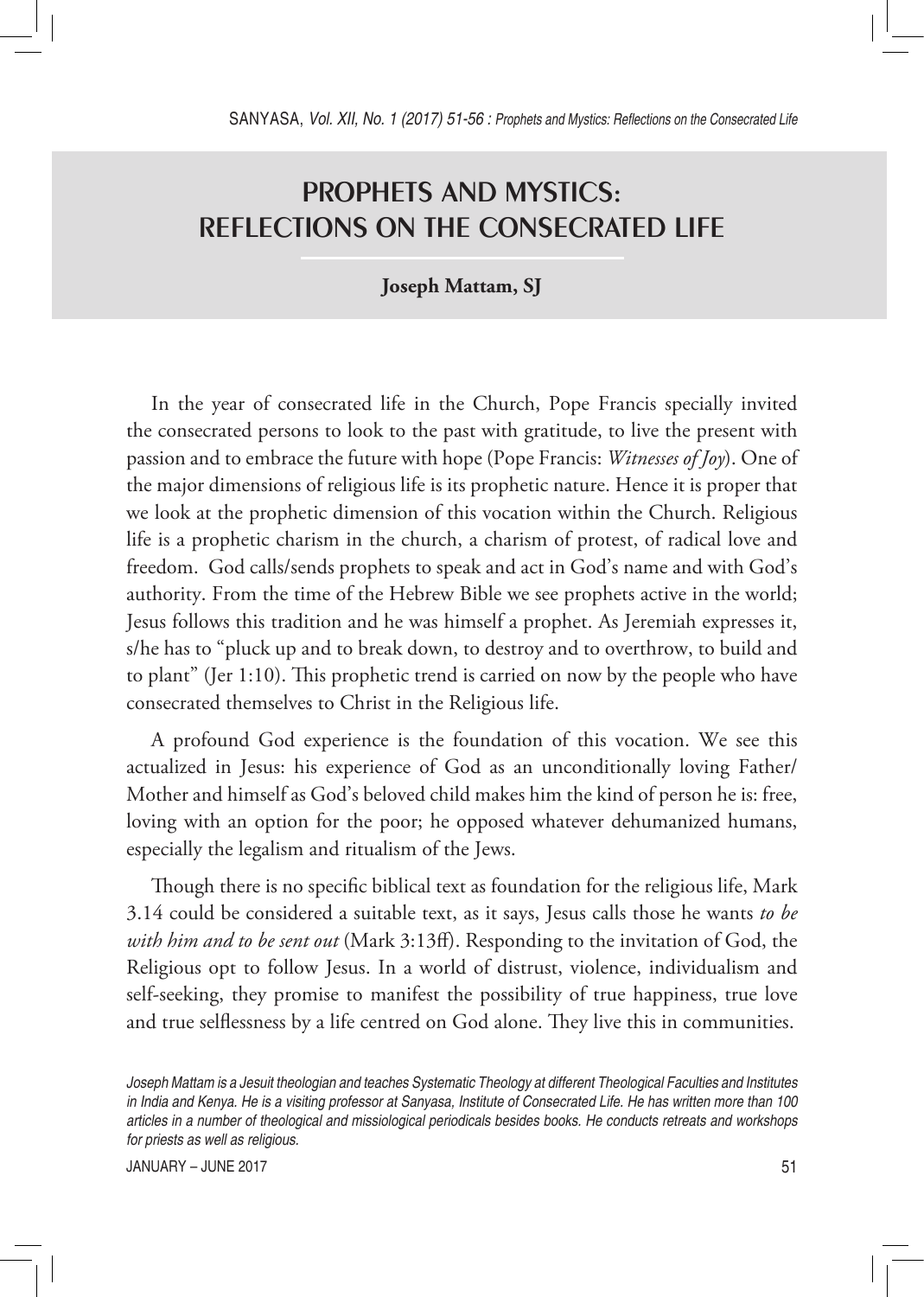*To be with Jesus* has primacy in the call to consecrated life. They are not called to a task, but "to be with him" (Mk 3.14), to be his friends. The intimate personal relation and commitment to Jesus is the core of this vocation. This means, their profession is not medicine, teaching, social work or any other, but they are followers of Jesus by profession. The profession of the Religious is being a religious; it is not the tasks s/he performs; the task is assigned by the congregation according to its needs. The Religious life is a life-long response to an invitation from God, to collaborate with God in realizing God's plan for humanity. Very often the consecrated persons themselves seem to forget this primacy and give importance only to their work.

This prophetic vocation is lived at various levels: at the level of the Church, of the congregation, of the community and of the world; the vows also have a prophetic dimension. In this short paper I shall briefly touch on these aspects.

### **1. Prophetic mission at the level of the Church**

Everybody agrees that the Religious have a prophetic task within the Church. If they are ready to remain faithful to their vocation as prophets, they have a future and a necessary role to play in the Church. For an example, take the area of leadership in the Church. Here is where, following the pattern of the imperial model of authority condemned by Jesus, the Church authorities have gone miles away from the ideals laid down by Jesus. They have turned away from the ways of Jesus and have adopted the ways of the empire, calling themselves Reverends, Lords, Eminences, Excellencies and Holiness and living as princes of the Church. This is diametrically opposed to what Jesus had envisaged for the leaders of his community; he had told them in very clear terms that they had to be different from the leaders in the world. "You know that the rulers of the Gentiles lord it over them, and their great men exercise authority over them. It shall not be so among you; but whoever would be great among you must be your servant, and whoever would be first among you must be your slave" (Matt 20:25ff). They are not even to be called father or master, but just 'brothers' (Matt 23:8ff). But in fact they chose to be called Reverends, Lords, Eminences, Excellencies and Holiness. This idea is repeated in all the Gospels; John gives also the story of the foot washing by Jesus as an example of the type of leaders Jesus had envisaged. In the light of Jesus' clear teaching and example, it is obvious that the leaders have simply ignored what Jesus had said and have followed the empire system of hierarchy. Hence pulling down the empire system and bringing the Church back to what Jesus wanted is one of the primary tasks of the prophets in the Church. Unfortunately this aspect is totally neglected by the Religious. Many are totally unaware of this dimension of their mission; this is not even mentioned in many formation programmes.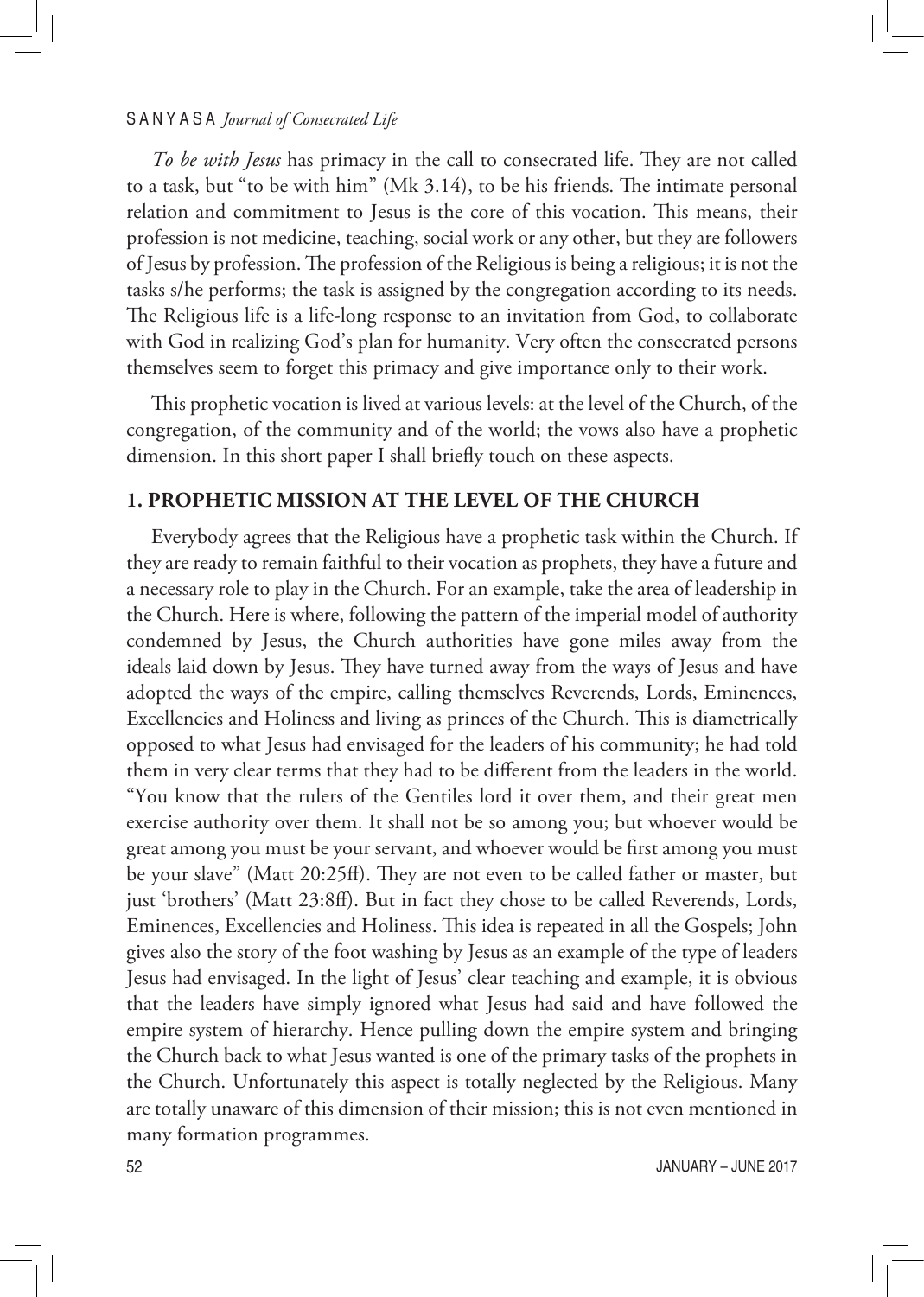Challenging the Church hierarchy is one aspect of the prophetic call. However, in the present Church where the hierarchy has taken control of all charisms, it is very unlikely that the Religious can fulfill this prophetic function. As the Church authorities claiming divine authority are so suppressive of any opinion which is different from theirs, by completely silencing dissident voices, this area of prophetic functioning seems to be closed. But can one ignore and forget this dimension? Some time ago in America a group of Franciscans had elected a brother as their provincial; the Vatican refused to approve it." That is the level of control that is exercised over the religious. Yet, I believe this mission may not be ignored by the Religious; they will have to discover ways and means of "pulling down" the empire system and returning to Jesus' dream for his community. This task can best be carried out by women religious and religious brothers as they are outside of this hierarchy.

# **2. The prophetic task at the level of the Congregation**

In a religious congregation, every professed member is a full authority; that means every professed member has the responsibility to protect, interpret and keep intact the charism of the Congregation. Every member has to see that the goal of the congregation is reached; it would mean very often a re-interpretation of the charism for our times and places. If a member sees that something is not going properly according to the charism, s/he has the obligation to intervene and rectify the situation. It is not proper to say that "that is the task of the superior"; every member has equal authority and responsibility, carried out differently by each member. Each one will have to keep eyes and ears open to see what more needs to be done at any given moment; situations and challenges change and hence the need to adapt to the new situation is the task of everyone. It is also the task of everyone to keep dreaming of new possibilities and new ventures, so that the Congregation remains alive and relevant to our time and place. This dimension is also often ignored by the religious and they think voting for the superiors is the only responsibility they have towards the congregation. If every member faithfully carries out her/his task in the congregation, it will remain relevant and full of life. In the past, due to the absence of such involvement by every member, some congregations became almost bankrupt. Everyone has to remain alert and attentive to what is going on in the congregation and what is being done by every member.

#### **3. Prophetic charism at the level of the community**

JANUARY – JUNE 2017 **53** This is very vital for the consecrated life. Hence we shall look at it at some length. It means, primarily a way of looking at the community. *The community is Jesus' gift to each member* whom he has called to belong to him. Jesus does not take those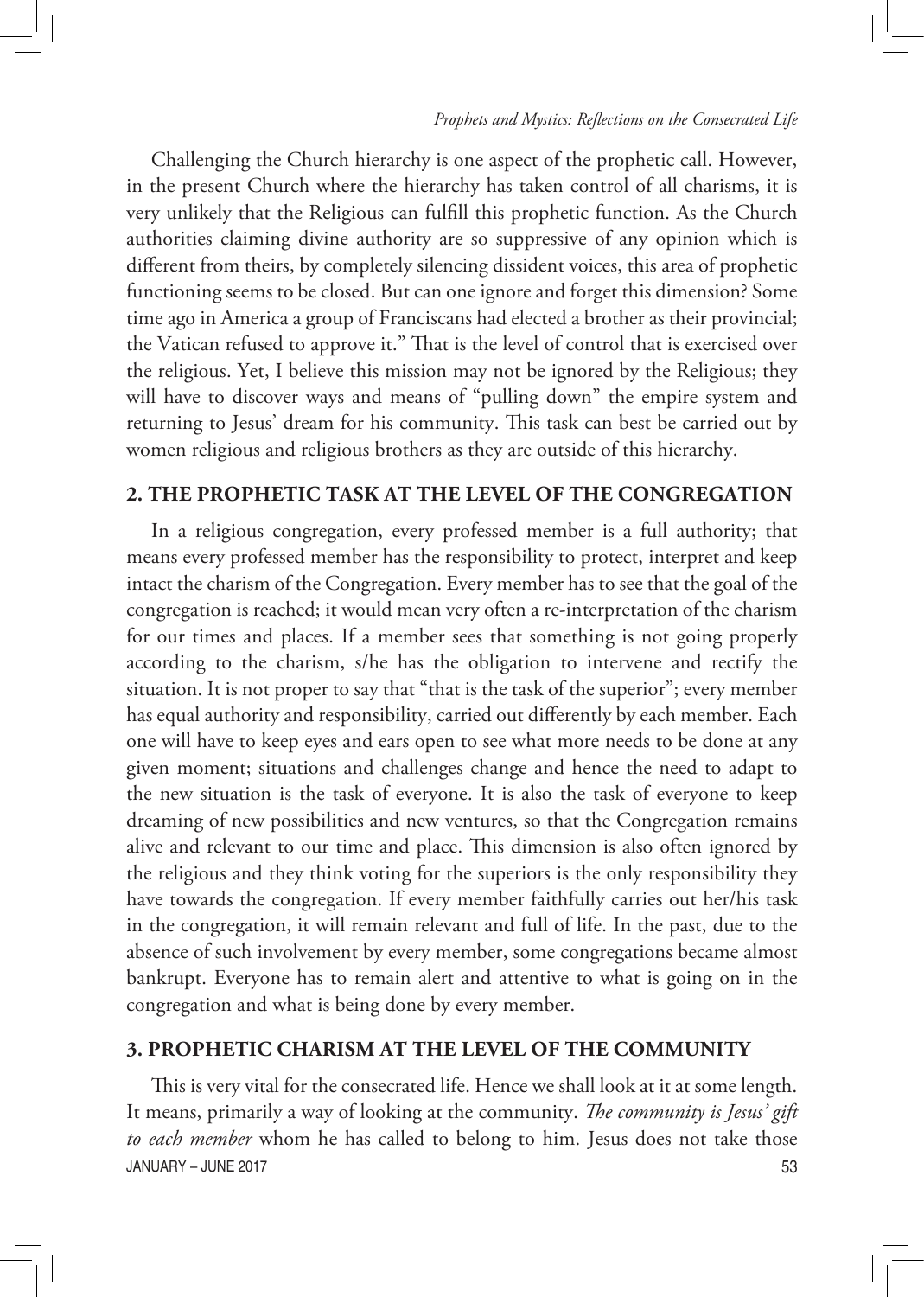he has called to a private place where they could meet him, but he puts all such persons along with others he has called. He seems to tell each one: "be to everyone in this community all that you want to be to me; and do for everyone all that you want to do for me, and all that you expect from me." This gift of the community is an important task for everyone; this means, each one will have to leave his/her own original home, culture, etc. and create a new family with those whom Jesus has given to him/her. Here each member is like a new born child who will have to come to know, accept and love everyone in the family, beginning with its mother; similarly in the community, every member will have to make a great effort to get to know, accept and love everyone.

*The religious community is patterned on the divine community of Father-Son-Spirit*; each religious community has to become an image of the Trinity. That means each member will have to become a truly other oriented person, as each person in the Trinity is other-oriented. The other oriented-ness is the very nature of each of the divine persons; similarly in the community of the religious, each will have to grow to this other oriented-ness; this is a lifelong task, as we do not grow into such a person over night. When all have grown to be such other-oriented persons, that community has become what God wants it to be.

*This community is centred on Jesus*. Being centred on Jesus is expressed primarily in spending quality time with Jesus in prayer and having the mind and heart of Jesus in us, his way of seeing everything and his way of loving. Spending time with Jesus in prayer is often neglected by many Religious. Following Jesus implies sharing in the life-style of Jesus and in his mission for the Kingdom. This would mean an important option that we make for the poor, as Jesus' mission was primarily bringing the good news to the poor. This is going to be one of the major challenges for most religious, as they have opted to care for the well-off and elite in society. Today there are so many groups of the poor, like migrant workers, child labourers, sex workers, street children, mentally ill. Being with Jesus would mean we make an option for these groups in society. In this context of empowering the weaker sections we need to focus our attention on the contribution of dalit saints in India, who were agents of social and spiritual liberation and renaissance. Most of them came from the lower strata of society and were in their own way revolutionaries. Their writings have to be brought to life again, their liberative potential has to be tapped, as they contain message of spiritual and social liberation.

54 JANUARY – JUNE 2017 *This community is also governed by the one charism of the congregation:* one goal for everybody; everybody is mutually accountable and responsible. Everyone is committed to the charism of the congregation; everyone helps others to remain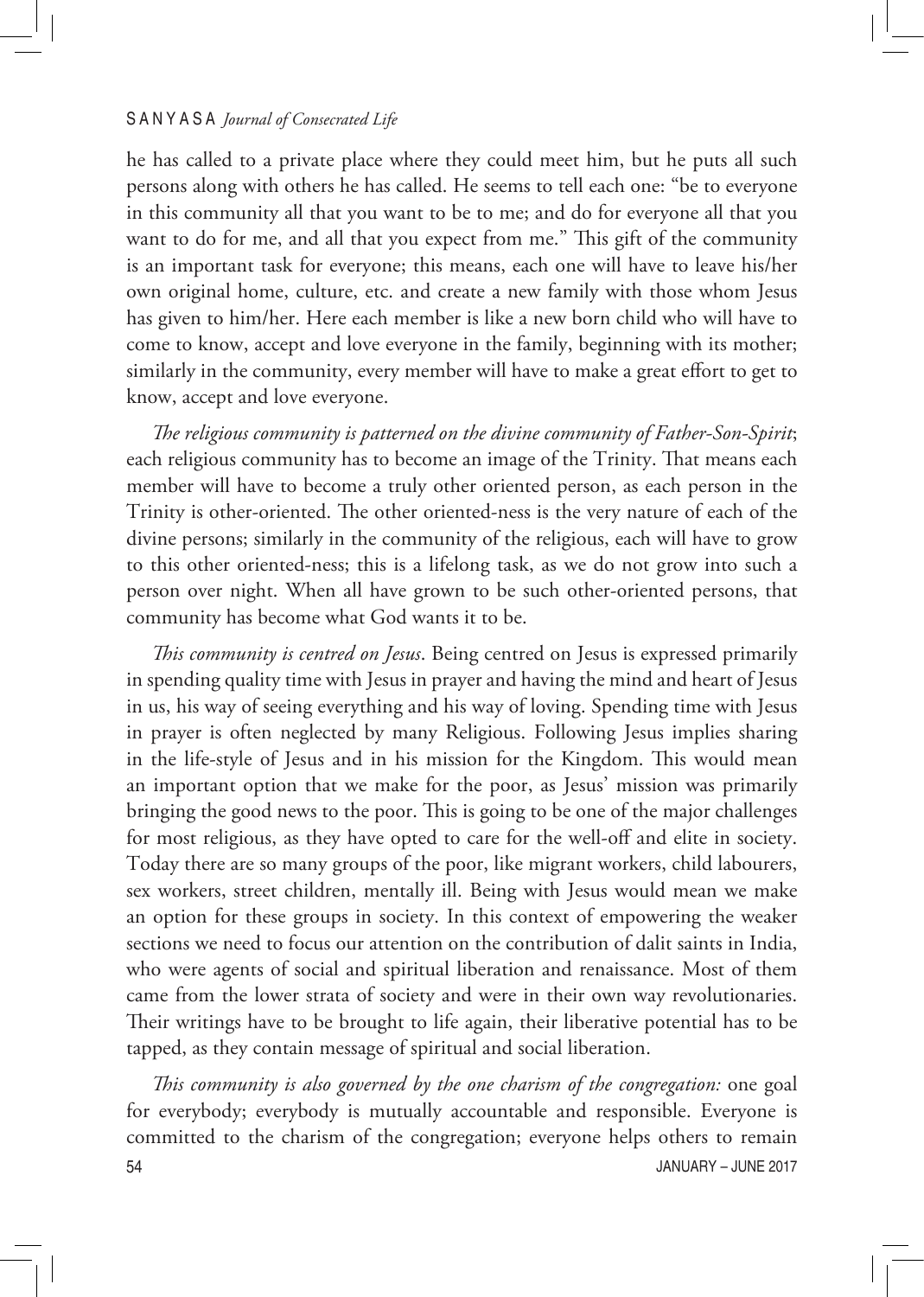faithful to it and to carry it out in each one's unique context. In today's growing spirit of individualism this is a corrective; no one is doing his/her own thing, but carries out the mission of the congregation. This spirit of mutual accountability is an important dimension of the community.

Living in community is truly a great challenge today. Persons coming from different cultural, linguistic and ethnic background, giving up their original affiliations, form a new family, promising to be truly *other-oriented*. This is a mighty witness to the power of God's love. "Called to witness in community" is the most believable gospel that the Religious can preach.

# **4. Prophetic dimension at the level of the world**

There is another and equally fundamental dimension: challenging the value system at work in the world which is opposed to the outlook of Jesus. At this level the religious have a role to play, namely, to show that the outlook of the world is foolish, against human dignity and the Gospel of Jesus. The value system at work in the world is one that equates persons with their possessions, positions, appearance, actions, and the group they belong to. This is a destructive value system as it leads to competition; which fosters pride, jealousy, hatred, fear, and opposition to one another, insecurity and ultimately a love-less life. Most religious are unaware of how much they are controlled by this value system and hence are truly unloving, un-free, governed by ambition, hatred, fear, anxiety, jealousy and narrow ethnicity. This narrow ethnicity manifests in so many areas in their life; I have seen the pull and push when the time comes for an election in the congregations, each one trying to put one's own man/woman at the top, as superior, provincial, etc. Once in a general chapter of a congregation which I was facilitating, one of the sisters asked me to lead them in prayer for two days before the election of the General. I told her: "why do you want me to waste my time? I can tell you just now who would be elected"; then I wrote a name and sealed it in an envelope and asked her to open it after the election. Just as I had suspected, within five minutes after the election started the person I had written down was chosen to be the general. In most congregations and dioceses ethnicity is at work, rather than the working of the Spirit or the concern for the well being of the congregation or diocese. They are unaffected by the outlook of Jesus. They need to look into their life, into the Church and the world and denounce what is contrary to Jesus and live the new outlook brought by him.

#### **5. The prophetic dimension of the Vows**

The three vows which the religious promise to follow are also prophetic. In a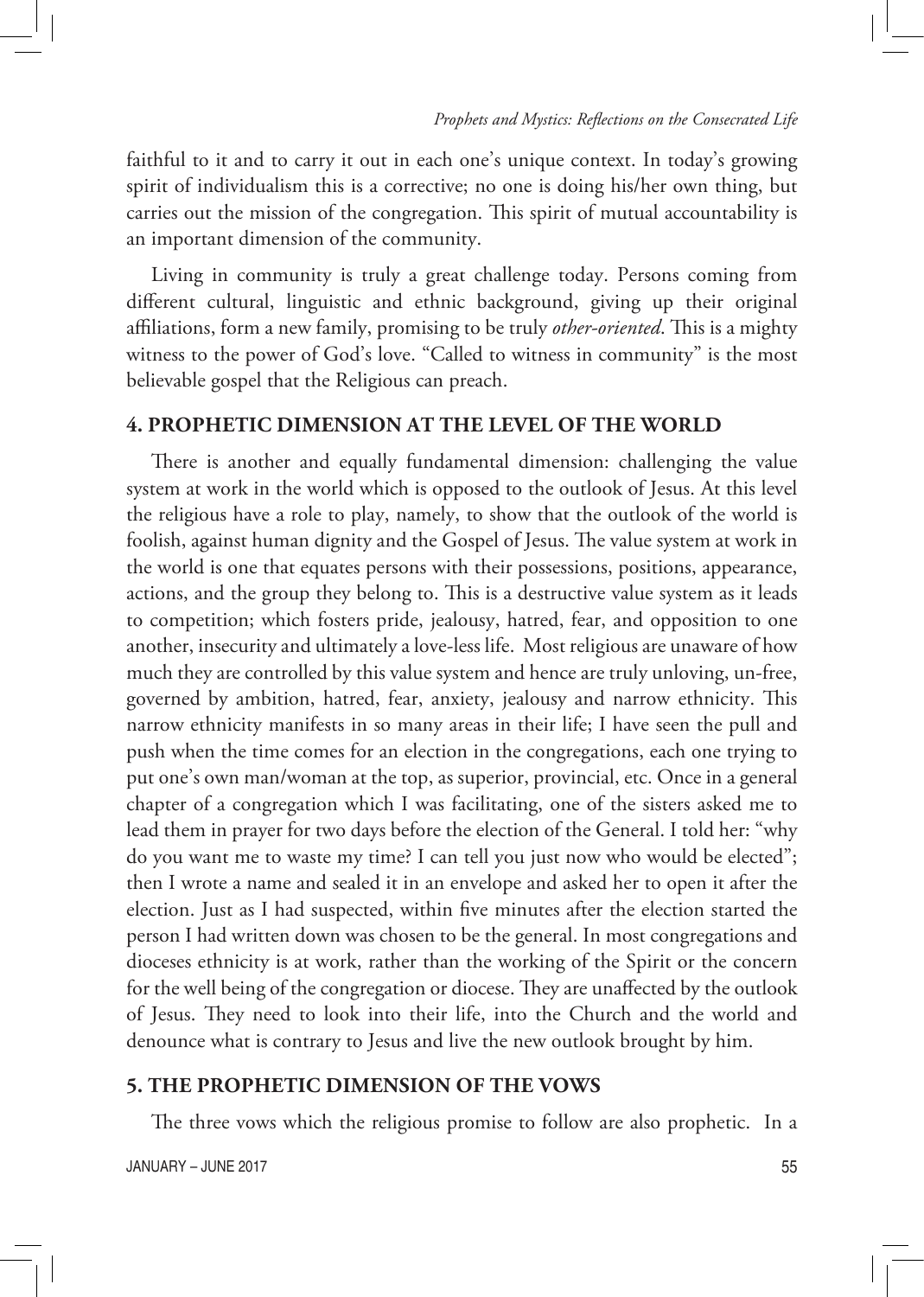world of materialism, consumerism, hedonism and where each one is mostly for self alone, through the vows the religious promise to follow another path, a path of true love for all, of non-possession and a life lived not for self but for all. The charism of consecrated virginity (Chastity) is to let oneself be 'personalized', and possessed by Christ, to let one's love-ability blossom limitlessly to be channels of God's love. Consecrated virginity is a beautiful and fulfilling virtue if based on one's love for Jesus expressed in a life of genuine love for all. In a world where what goes under the name of love is anything but love, the religious are called to witness to the possibility of true love, "Love as I have loved you" (Jn 14.12).

From this follows the non-possession of anything for self alone. The Religious choose to live in poverty/simplicity, following Christ poor and in solidarity with the poor of the world. This is counter cultural in a world of consumerism, where one is equated with one's possessions. Jesus' invitation here is to live a life of solidarity with the poor, practicing justice.

The vow of obedience is another expression of the freedom and of the counter cultural value system: it enables a person to live not for self, but for God's Kingdom, the greater goal for which a person can dedicate oneself and become a fuller human being. Obedience which is distinct from submissiveness is an expression of freedom: freely, knowingly a person surrenders self to Love and Truth, and hence it is liberating and enriching.

Thus the three vows are expressions of the promise to be free with regard to the three realms that make up our lives: the personal sphere (inter personal relationship), relation to things and relation to works. Following Micah (6:8) we may say that the call of the Religious is to love tenderly (chastity), act justly (poverty) and walk humbly with God (obedience). Such a life helps one to become truly prophetic and a mystic.

Thus, when we live this prophetic charism at various levels, we become witnesses to the joy of following Jesus and being his messengers. "Wherever consecrated people are, there is always joy. It is the joy of freshness, the joy of following Jesus; true joy is contagious, it impels one forward!" (Pope Francis). Joy ought to be the main characteristic of a Consecrated person, for as St. Paul says: "the fruit of the Spirit is love, joy, peace, patience…" (Gal 5:22). They are "called to wear God's smile" (Pope Francis) and radiate God's joy and thus become true prophets and mystics.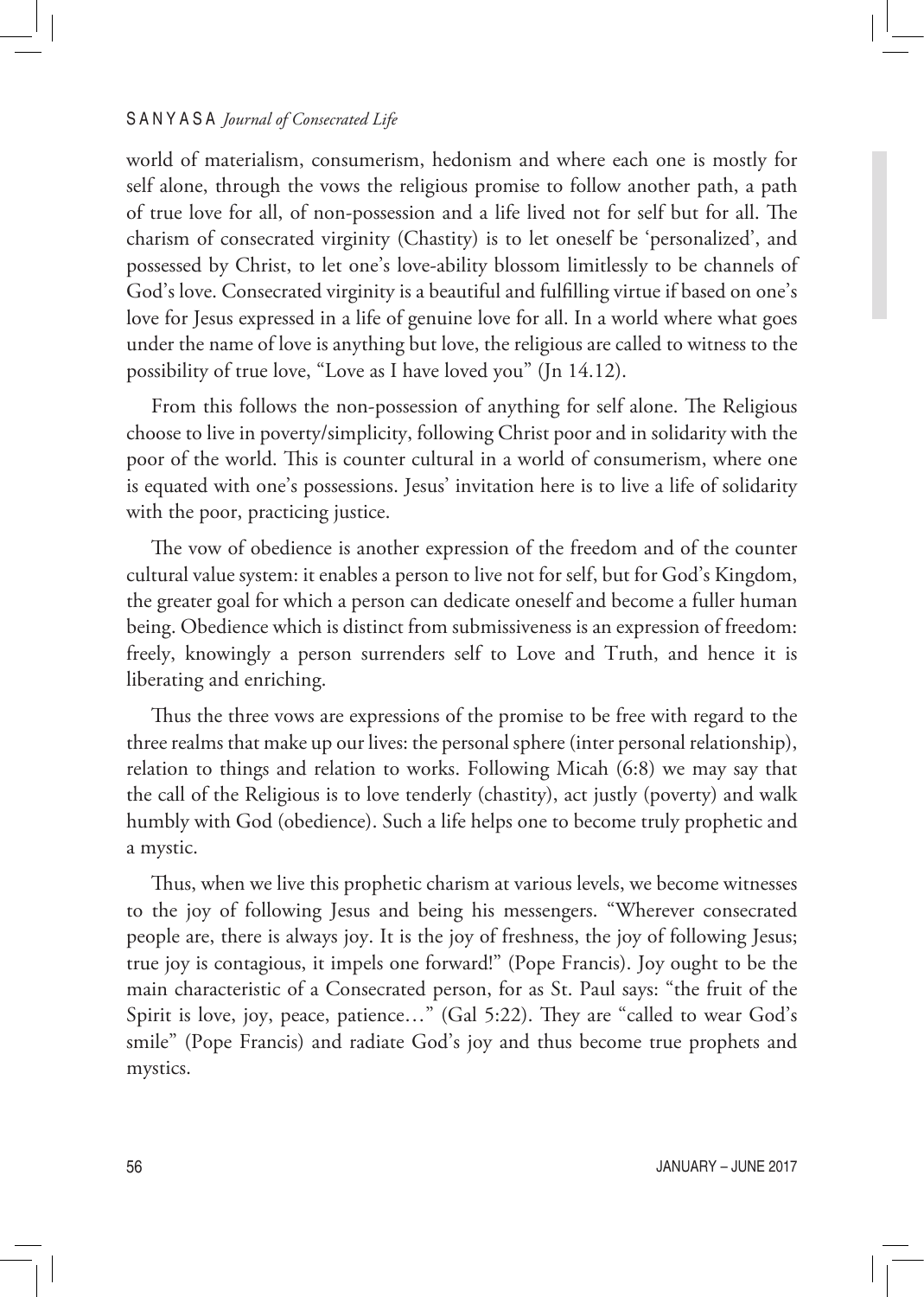# MISSION – THE CORE OF CONSECRATED LIFE

#### **Arul Jesu Robin, CMF**

It seems that in France not long ago, when the missionaries departed, they were sent with the following words: depart, heralds of the good news. There was also a kind of music march. Inspired by the image of Is 52:7, the assembly would sing, "Ah, how lovely are your feet, missionaries" and come up and kiss the feet of those departing. Paul himself cited this text of Isaiah and celebrated the "beautiful feet of those who announce Good news" (cf. Rm 10:15).

We have the final missionary saying of Jesus in Mk 16:15-16 and Mt 28:16-20. Farewell speeches are always important in our life. It is an emotional moments in our life and a time to speak from the heart. We know that the time that we have is very short and we know that we may not have another chance to share what we want to. So we make use of it maximum to express our emotions and also to share certain information that we feel as very important to them. Farewell speeches are something very special and significant in the OT. The patriarchs and the prophets gave farewell speeches. It is in this context that we have the mission commission of Jesus. So it is something that Jesus felt as very important and essential. In other words, he simply asks his disciples that his work continues even after his physical departure from this world.

The commission to preach his good news to the whole world was given only to the eleven apostles. But they represent all who in future will become Jesus' disciples. Hence it is a commission given to each one of us, to every baptised Christian and in a very special way to the consecrated persons since consecrated persons have dedicated their entire life for the mission of Jesus. As consecrated persons, we are basically missionaries.

Arul Jesu Robin is a Claretian Missionary. He holds a doctorate in Biblical Theology from the Gregorian University, Rome; a licentiate in Consecrated Life from Claretianum, - Institute of Theology of Consecrated Life of the Pontifical Lateran University in Rome and a diploma in Formative Psychology. He is involved in teaching and conducting seminars *and retreats in different institutes. After having served as the Provincial Councillor in charge of Apostolate in the*  Province of Chennai, he is currently the Director of Sanyasa. He may be contacted at ajrobin@yahoo.com.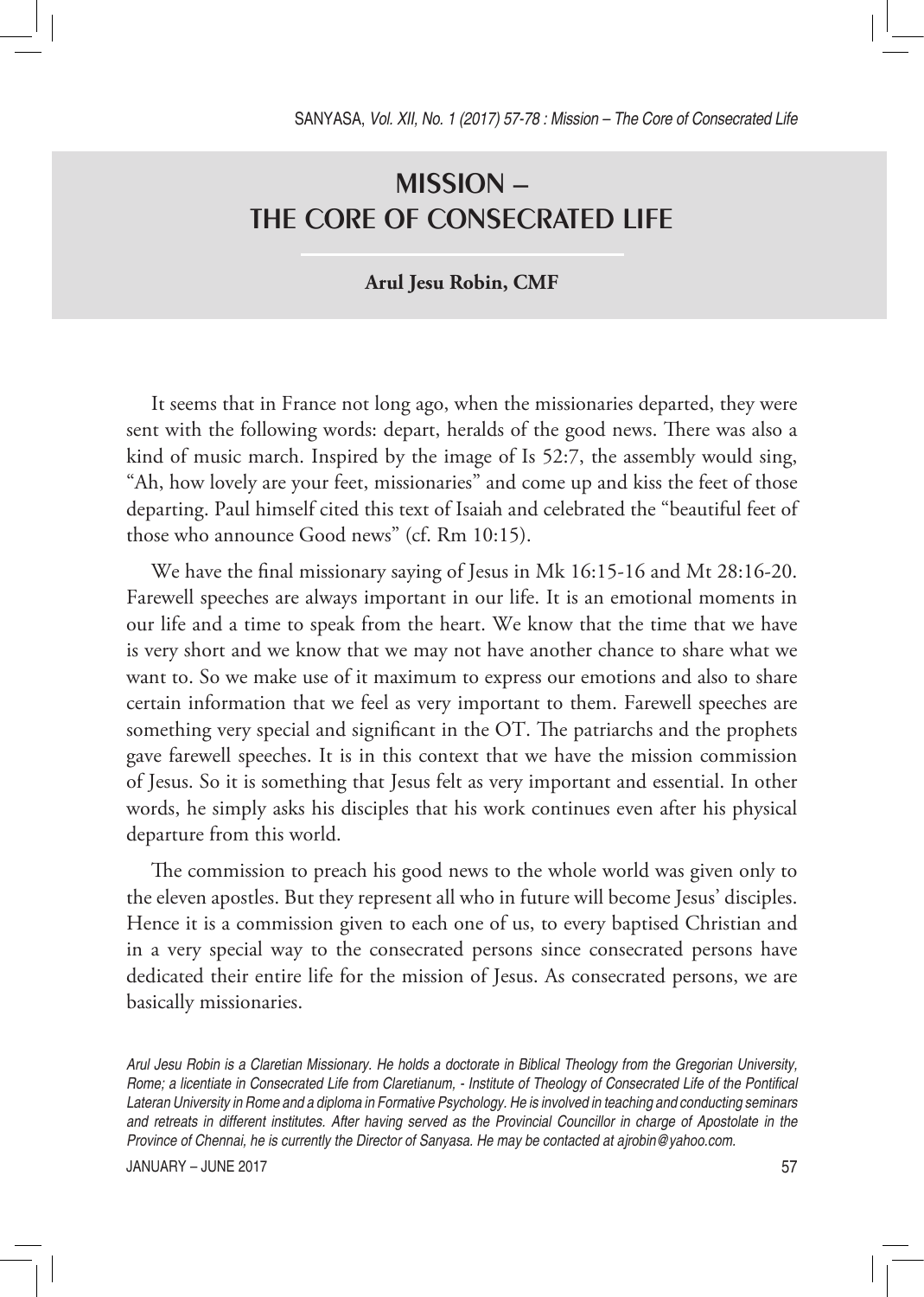# **Different Meanings of Mission**<sup>1</sup>

- For some, mission is hierarchical: it consists of being sent and being given an assignment. It is expressed as: "where my superiors send me", "sent by the community."
- For others, it is to be understood on a socio-political and revolutionary level: it is a call that comes from the exigencies of helping the poor, the excluded, those who do not have justice. It finds its expression as: "mission as an option on behalf of the poor, excluded and marginalized and their liberation."
- Some others stress at the religious and denominational level: expanding religion, faith, conveying their doctrine, inviting others to join the community of believers, creating communities, etc. The mission is described using adjectives like "religious", "evangelical", "sacramental", "liturgical" and "spiritual."2
- • Still others look at mission at a charismatic level: to them the Church's mission is to promote renewal in the Spirit and to heal through prayer and absolute confidence in the power of the Lord. They feel that the mission should be carried out spontaneously without structures guided by the reality of the time.
- • Finally, mission can be understood in terms of how it is done: *contra gentes*, *ad gentes*, *inter gentes* and trans-. We shall study about these concepts little  $\arctan^3$

# *The Meaning of Mission from the Revelation*

The word "mission" is derived from *missio* or *missus* which means "specific task that an individual accomplishes by the mandate from another person." So, mission implies obedience, dependence on another person. "Mission" in the Christian, theological sense, is one that comes from God. It is the task which God entrusts to human beings. So, mission must always respond to "the will of God" and to his plan. It is carrying out God's project by weak human beings. God's will is to be recognized in time and space. It has to be discovered in the signs of the times and places. God's mission has to be discerned in Revelation by fixing our gaze in space and time. The mission is first and foremost, *missio dei*, which means, mission has God as the main player, the first mover.

Jesus came to carry out *missio dei*. Jesus carried out *missio dei* with great dedication and commitment. But with his death on earth, his mission also came to an end: "It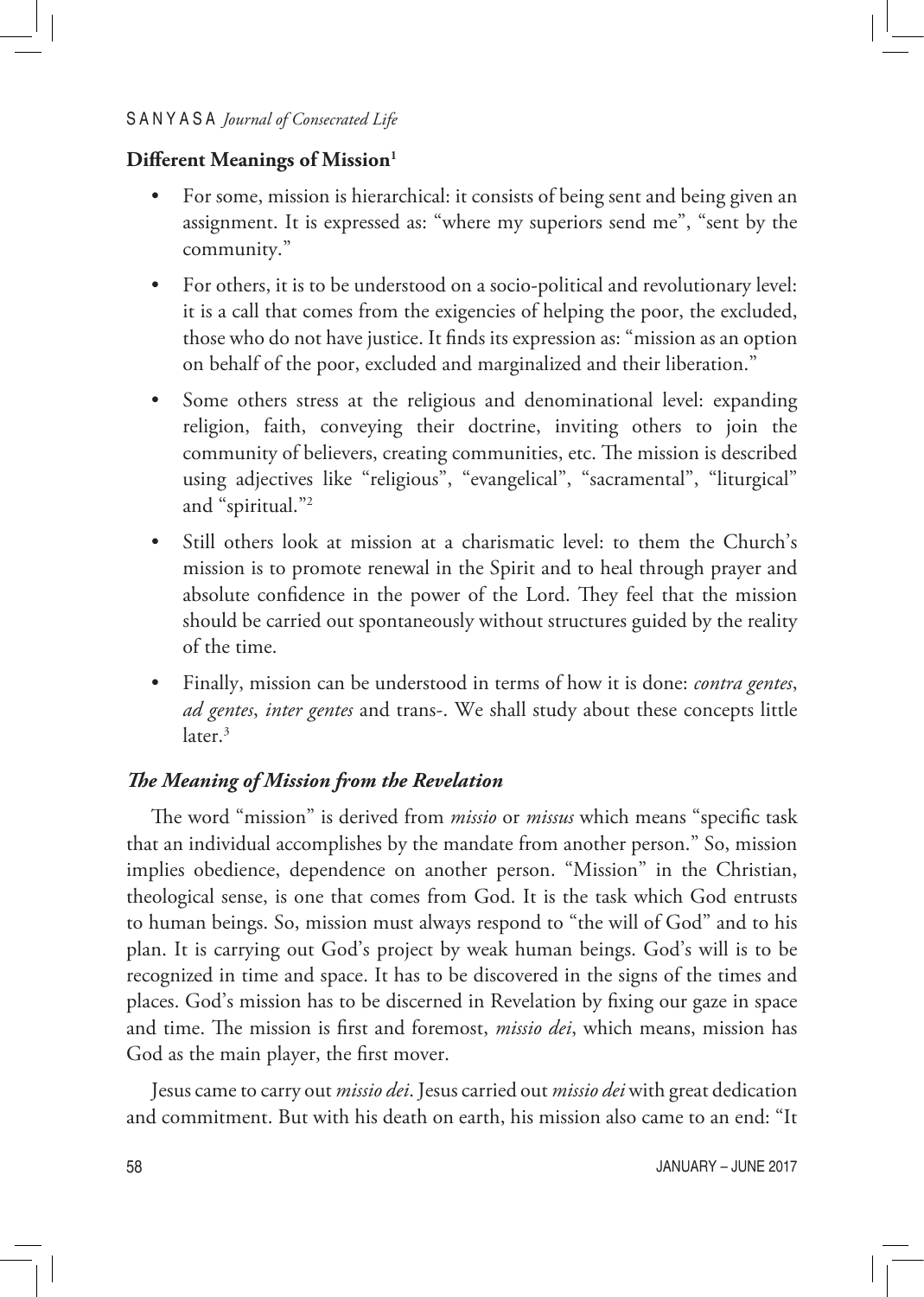is finished" (cf. Jn 19:30). On Good Friday, the mission of Jesus came to an end on earth. But it is not the end of *missio dei*. Jesus promised his disciples: "I will not leave you orphans, I will send the Spirit who proceeds from the Father" (cf. Jn 14:18). Jesus' death opens the way to the third person of Trinity, the Holy Spirit to be sent. As Jesus was ascending into heaven, the Spirit was sent to stay forever. The Holy Spirit is on permanent mission. It is not an alternative to the mission of Jesus. It reminds of Jesus' mission, leads it to fulfillment. Now we are at the time of the *missio spiritus*. The Spirit carries forward the *missio dei* and it is the soul, the great subject of the *missio ecclesiae*. 4 Everyone in the Church is called to participate in the mission of the Spirit, and becomes "epiphanic" in the charisms.

The mission of the Church is an extension of the mission of the Spirit. Through the Church, the body of Christ Jesus, the Spirit carries on the mission. So, the Holy Spirit gives each and every person gift and charisms to carry out the mission. The Holy Spirit does not restrict the number of his collaborators. He acts through so many human beings without any discrimination.

Sometime people give more importance to *missio ecclesiae* as well as *missio mundi* than *missio dei*. People forget the need for God in the mission and become autonomous and independent. People impose their own will and desire than seeking God's will and plan. "What I want" becomes more important than "what God wants". Mission is an agreement between God and man for mutual cooperation. When human beings take control of the mission instead of God the Sprit, it can become "idolatrous". It is important to be aware of this danger and depend on God and doing God's will and plan.

# **Mission – the Core of Consecrated Life**

Pope Benedict XVI while giving an audience to the Superior Generals in 2011 reminded them saying, "The mission is the route to being part of the Church and, through it, part of the consecrated life; it is an element of your identity." The task of devoting to "mission" is included in the very call of the Consecrated persons. A sense of mission is essential to every Institute of Consecreted life, not only those dedicated to the active apostolic life, but also those dedicated to the contemplative  $l$ ife. $5$ 

The International Congress of consecrated life held in Rome in 2004 too stresed mission as the core of consecrated life. It brought out this aspect beautifully with the phrase, "Passion for Christ, Passion for Humanity". This phrase expresses true missionary sense of consecrated life.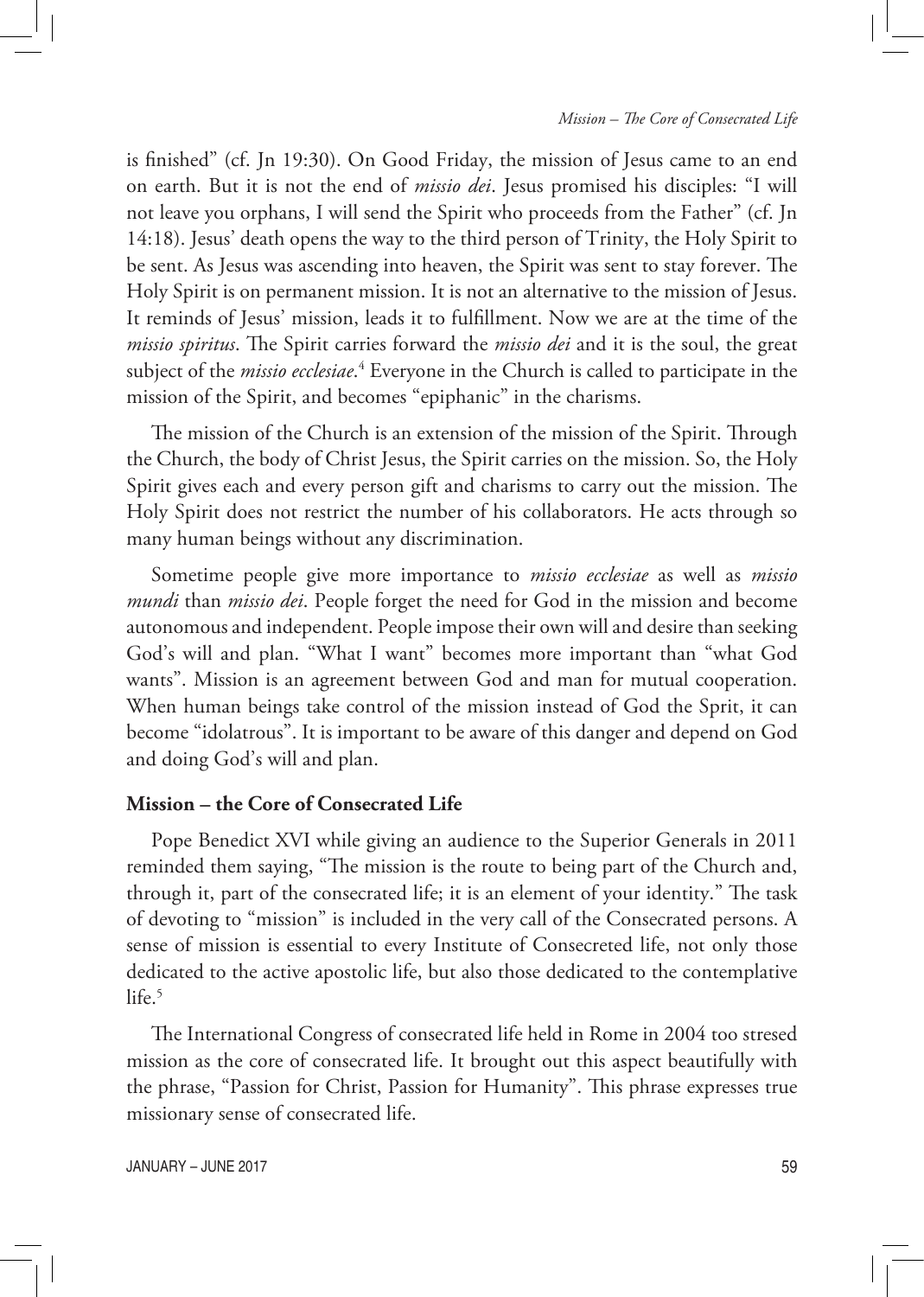The icons of the Samaritan woman who meet Jesus at the well's side and the Samaritan man who helped the wounded person he found on the road remain benchmarks for the life and mission of the consecrated persons. It is very important to create a dynamic harmony between contemplative mercy and committed contemplation. 6

For consecrated persons, *mission* is not mere apostolic activities. It is much more than that. The mission reaches further than specific apostolic ministries; it articulates different dimensions of our life as consecrated persons. It is a call to announce the newness of the Kingdom of God. Religious are basically missionaries. The mission is at the centre of the consecrated life and of the identity of each Institute. 7

The fundamental mission of the consecrated life is the mission of the Church, the only one that Jesus entrusted to his disciples. It is the mission of the Church which continues to announce the Gospel of the Kingdom to all people and serving the cause of those to whom it belongs: the poor, the peace makers, those who work for justice, those who suffer. It is the mission that Jesus entrusted to his disciples as recorded in the Gospels through different 'missionary mandates': to proclaim the Good News to all people (cf. Mt 28, 18; Mk 16, 15); to be witnesses to the Resurrection (cf. Lk 24, 46-48; Acts 1, 8); to be bearers of peace and reconciliation (cf. Jn 20, 21-23); to cure the sick and help those excluded (cf. Lk 10, 1-9); to be light to the world and salt of the earth (cf. Mt 5, 13-16); to love one another with the love with which Jesus himself loved (cf. Jn 13, 34-35); etc.. Luke presents the mission of Jesus which he himself presented through the words of the book of the prophet Isaiah: "The Spirit of the Lord is upon me. He has anointed me to bring Good News to the poor, to proclaim liberty to captives and new sight to the blind, to free the oppressed and to announce the Lord's year of mercy" (Lk 4, 18-19).

Scripture also speaks of the mission that God entrusted to the entire humanity to care for the Creation and to build a society of fraternity and solidarity, as we discover in the accounts of Creation and the preaching of the Prophets.

Finally, let us be clear that the mission of the consecrated persons should be shaped by two realities: the Word of God and the historical reality in which we live. These are the two realities which shaped the vocational experience and consequently the mission of the founders and founderesses of every Congregation.<sup>8</sup>

# **The Mission of the Church: "Ad-gentes", "Inter-gentes", Trans-9**

#### *Missio ad gentes – missio pauperes*

60 JANUARY – JUNE 2017 In his encyclical *Redemptoris Missio*, John Paul II defines the *missio ad gentes*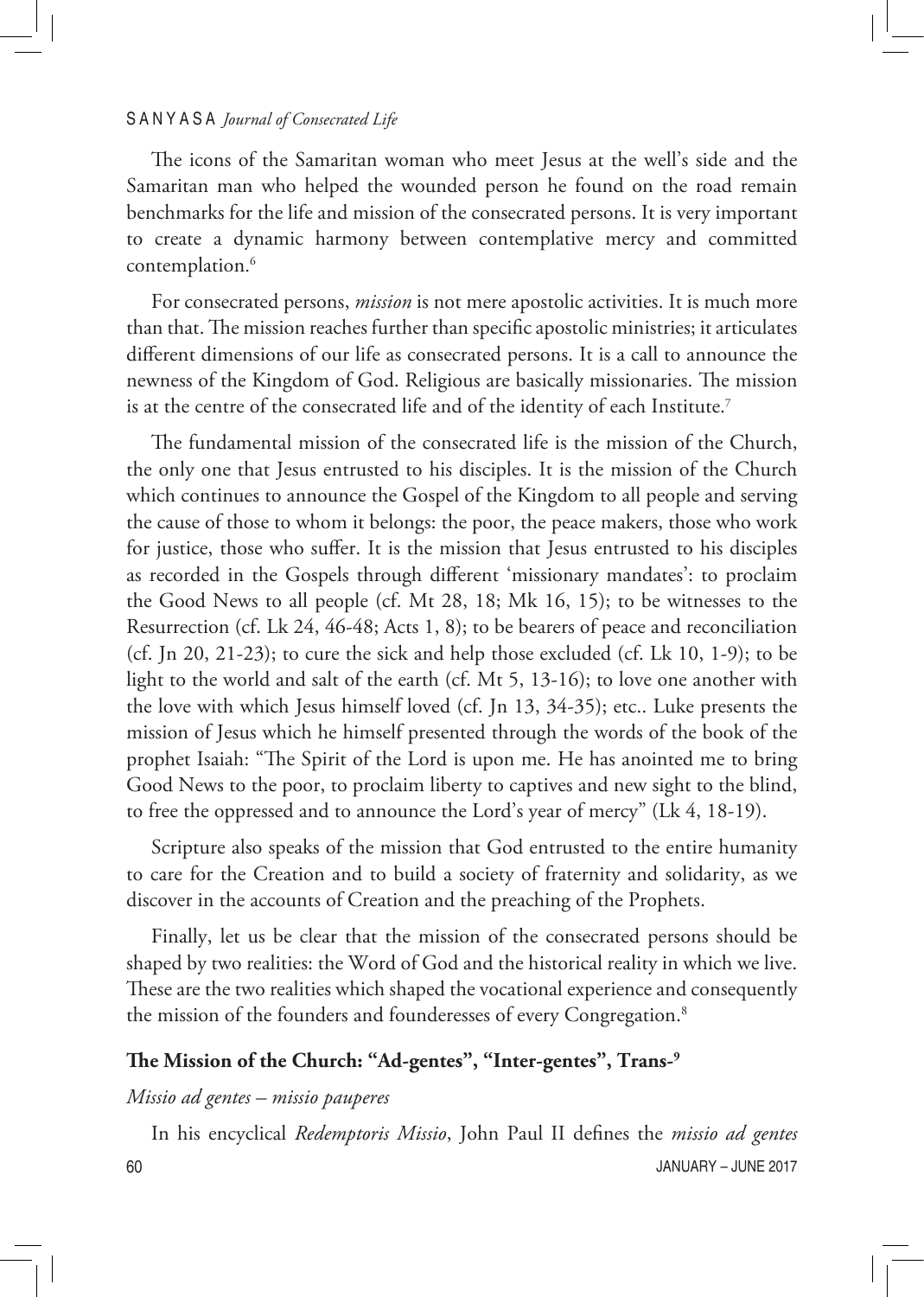as the mission directed to the people or groups who don't know Christ, who are distant from Him, or those whom the Church has not yet helped to establish their roots and those whose culture has not yet been touched by the Gospel.10 In other words, the *missio ad gentes* is directed towards non-Christians:

The special nature of this mission *ad gentes* is in the fact that it addresses the "non-Christians." Therefore, we must prevent this "mission specific way that Jesus entrusted and continues to daily entrust to His Church" from becoming a weak reality within the global mission of the People of God and therefore neglected or forgotten. Moreover, it is not easy to define the boundaries between pastoral care to the faithful, new evangelization and specific missionary activity, and it is unthinkable to create barriers or impregnable enclosures between them. However, it is necessary to keep alive the hunger for the message and the founding of new churches in villages and communities which do not yet exist, because this is the primary task of the Church, which has been sent to all peoples, even to the ends of the earth. Without the mission *ad gentes*, the same missionary dimension of the Church would be deprived of its essential meaning and its exemplary performance. 11

In this model, the proclamation of the Gospel and the works of charity is given importance. We might call it the *missio ad pauperes*. The *missio ad gentes* is identified with the mission to poor countries, considered as mission countries. Here the proclamation of the Gospel is closely linked with service to the poor and solidarity with their struggle for freedom. This model presents a Church of Christianity, whose quest is to make the entire society a Christian society.

# *Mission inter gentes*

In contrast with the "ad" model, the federation of the conferences of bishops from Asia aims to transcend the model of *missio ad gentes* to *missio inter gentes* (mission amongst nations) to provide a more incarnate model. It encourages recognition of religious pluralism. It is not as something to be fought against and overcome, but as a reality of Asia to be appreciated. It does not in any way renounce the proclamation of the Gospel but emphasizes solidarity and harmony with the people of Asia.

*Missio ad gentes* seems to disrespect religious sensibilities of people, imposing European socio-cultural mentality, suggesting Europe/Rome as the centre of Truth which has to be imposed throughout the world by missionary congregations and European missionaries. The *missio ad gentes* discourages religious pluralism asserting Christianity as the only religion that can meet all the aspirations of human beings. The *missio ad gentes* gives primacy to verbal proclamation as a vehicle for Christian mission.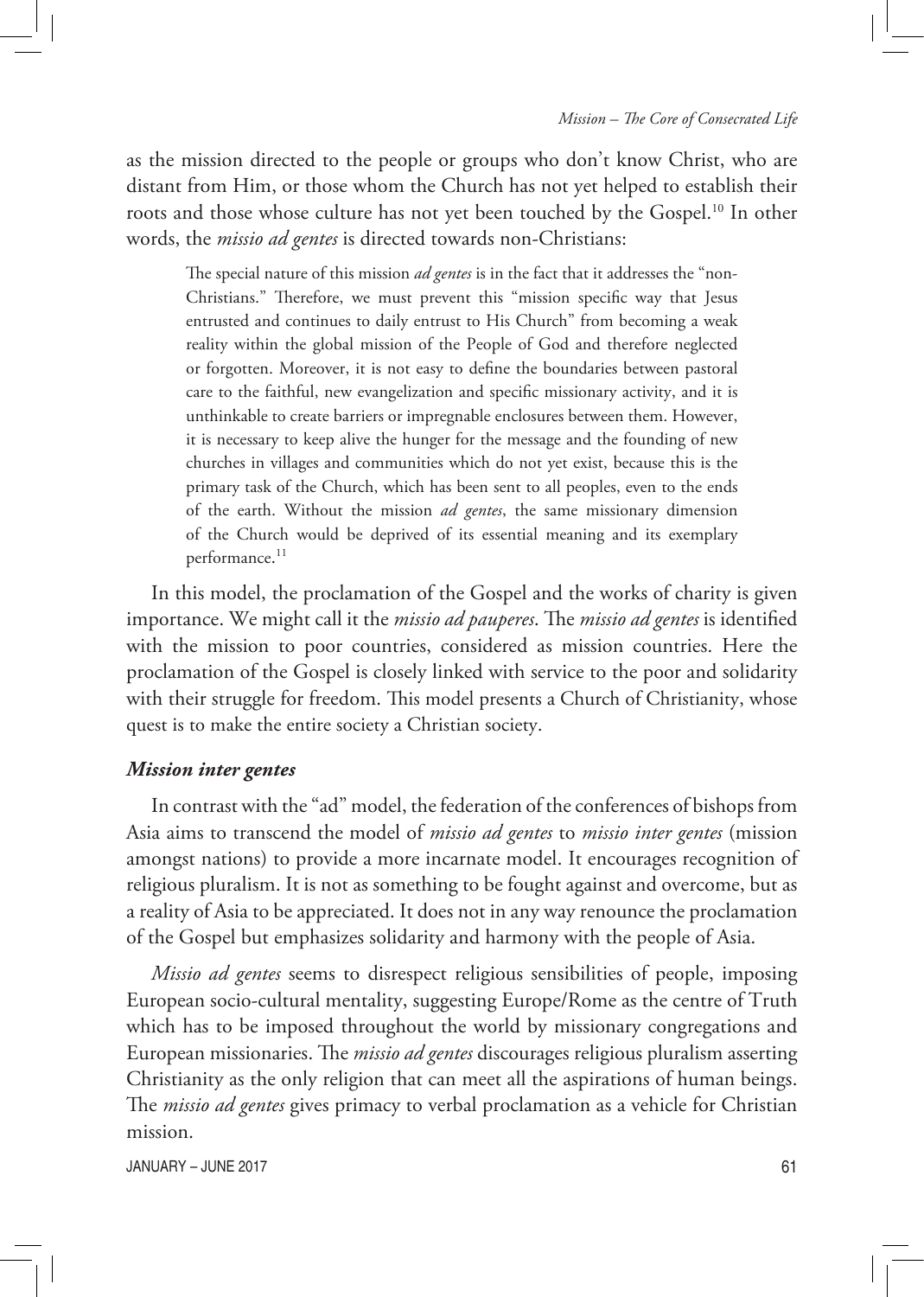Religious pluralism is a reality in Asia. In Asia, mission is not to be understood as confrontational but as a vehicle for relationships and the building of relationships, as dialogue, harmony and solidarity. Mission has to be seen as a three-way dialogue among cultures, religions and the poor. We need to be aware that there were shades of history of salvation in Asia before the arrival of Christianity. Asian mission discerns the hand of God in the aspirations, movements and initiatives already present before the coming of Christianity. In the Asian context, we need *missio inter gentes*. Our goal is neither self-interest nor the growth of the Church, but establishing kingdom of God, a society with kingdom values. Mission is to be seen not in terms of numbers in the Catholic Church but transformed good human beings in the world.<sup>12</sup>

# *The Utopian future: mission "trans-"*

The mission *inter gentes* is not the end of mission. The mission "inter" should blossom into the mission "trans." The goal of mission is not victory of one over the other, of one religion over another, of one culture over another, of one denomination over another. The mission should aim at "trans-": from which the fullness of the Kingdom of God, the New Jerusalem would emerge. A time will come when all the wealth of nations, of people and of individuals will come together. At this time of "trans-" nobody possess everything that comes from the Spirit of the Lord, but form a new identity in which all that is best has been brought together. When this state is attained, God will be everything in all things.

# **Challenges to Mission**<sup>13</sup>

The consecrated persons of today are facing real missionary challenges as they go out carrying out the *missio dei*. The present push button age of computer and technology pose enormous challenges. Let us list out only a few taking into consideration Indian missionary context alone.

- 1. India had never been so rich as well as so poor. It has oasis of richness in the ocean of poverty. There is continuous deficit of ethic and governance. What contributions can the consecrated persons make to alleviate these harsh contradictions? Which alternatives can the consecrated persons present to Indians confronted with widespread materialism, consumerism, and the idolatry of mammon?
- 2. How do consecrated persons respond to the revolution in the communication media which brings about far-reaching changes in socio political, ideological, cultural, religious and family life? How can the consecrated persons make use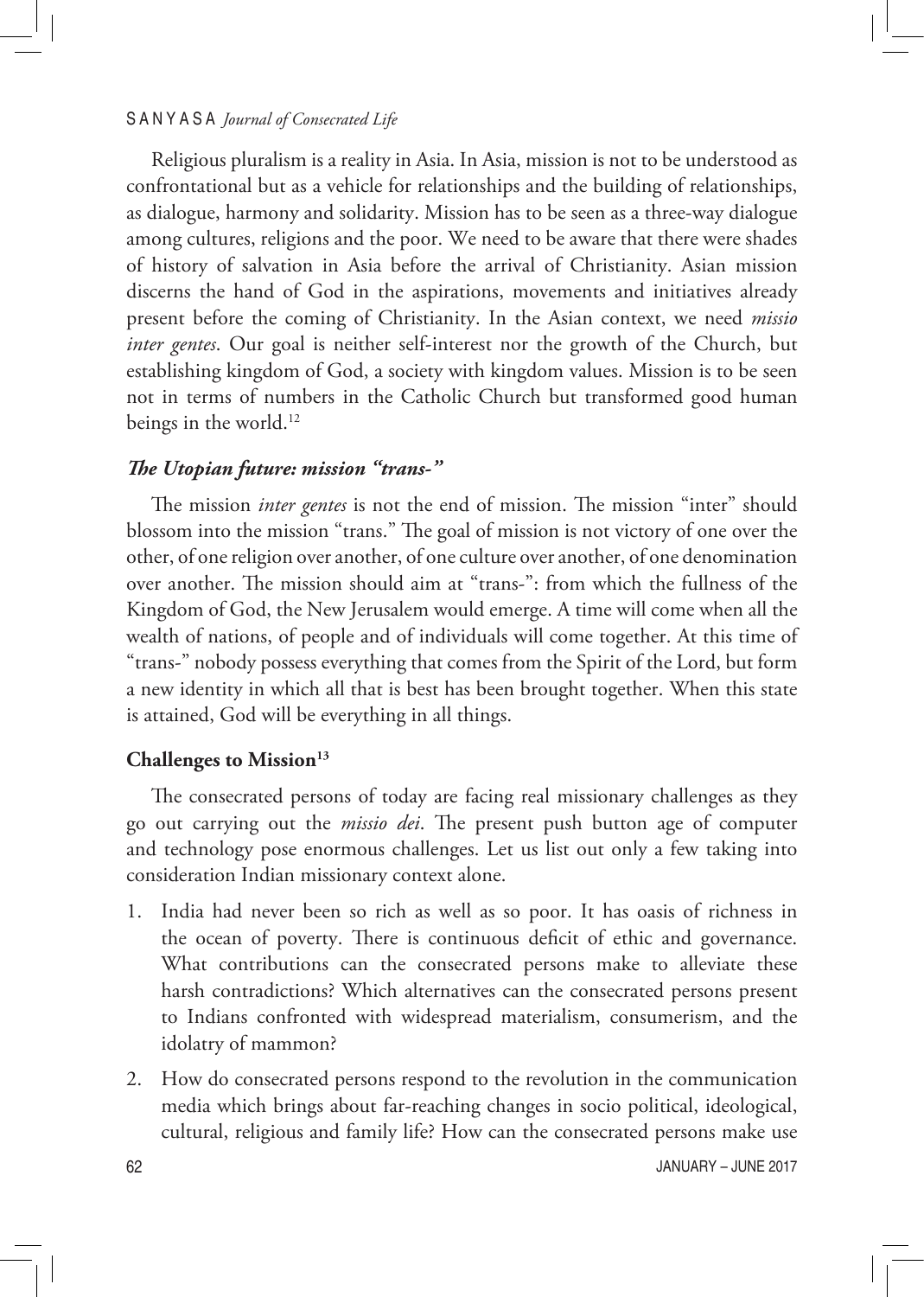of the opportunities provided by communication media and technology for evangelization?

- 3. How can the consecreted persons respond to the growing challenge of communalist and fundamentalist violence on the minorities and indigenous people?
- 4. In the name of inculturation, cosmetic cultural face lift had been given in the liturgy by adopting from the dominant cultures. How can the consecrated persons promote the marginalised culture and people, through subaltern theology and apostolate?
- 5. Evan after centuries, Christianity is perecived as a foreign and western religion. How can the consecrated persons work towards shedding the image of being "foreign implants"?
- 6. How can the consecrated persons promote inter-religious dialogue while holding on the position that salvation is only in and through Jesus? *Lumen Gentium* observes, "Those who, through no fault of their own, do not know the Gospel of Christ or his Church, but who nevertheless seek God with a sincere heart, and, moved by grace, try in their actions to do his will as they know it through the dictates of their conscience - those too may achieve eternal salvation".<sup>14</sup> According to this Catholic position, does it mean that Gandhi who knew the Christ and Church but did not become a Christian, Budha who did not know Christ but refused to believe in cannot gain salvation? It poses serious question in the area of inter-religious dialogue. From this stand point, how can consecreted persons engage in dialogue?
- 7. There are numerous pastors in pentecostal churches. Hence they are able to provide personal care and that is one of the factors for their growth. In this context, how can the hierarchical male dominated Catholic Church increase the number of its pastors and how can we keep the flock from being stolen by the neo pentecostal evangelical churches?
- 8. How can the consecrated persons create space for laity and women in the Church?
- 9. Indeed, rite differences in the Catholic church cause division and scandal. How can conscrated persons promote unity in plurality of rites?<sup>15</sup>
- 10. Globalization, cultural and religious pluralism, secularisation, fragmentation tendencies, etc too cause so many challenges which need to be addressed by the consecrated persons of today.16

JANUARY – JUNE 2017 63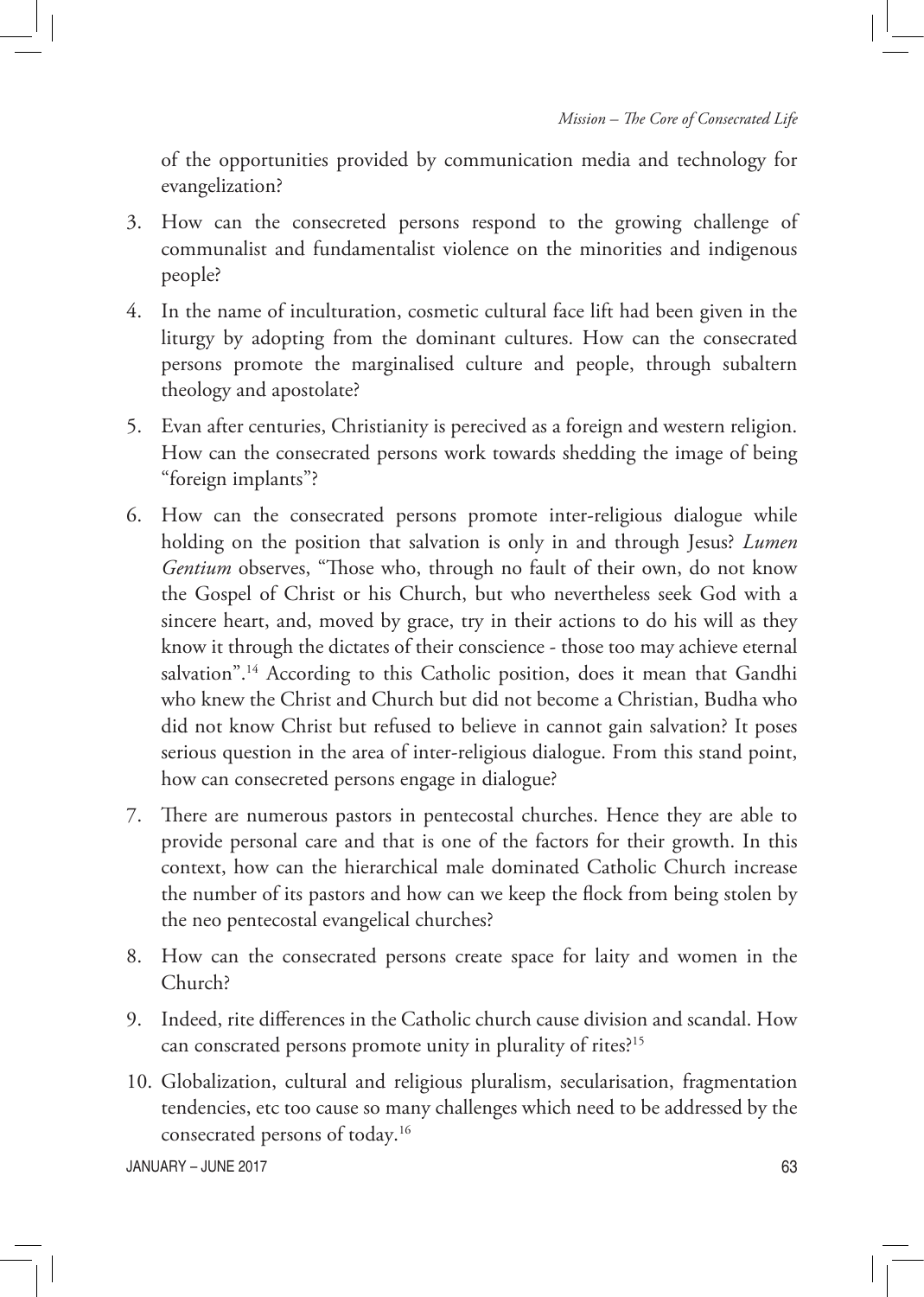# **Our Mission - Sharing Jesus with Others**

The mission of the consecrated persons is to share Jesus with others.17 This sharing is possible only when we have real encounter, deep rooted experience with Jesus, our master. Pope Benedict XVI, in his homily at the inaugural Eucharistic celebration of his Petrine ministry, said, "There is nothing more beautiful than to be surprised by the Gospel, by the encounter with Christ. There is nothing more beautiful than to know him and to speak to others of our friendship with him".18 The call that we have received to share Jesus to others is not an optional or supplementary element but it is fundamental and essential.<sup>19</sup>

There exists an intimate relationship between Eucharist and the mission of sharing Jesus with others. Pope Benedict XVI writes:

By its very nature it demands to be shared with all. What the world needs is God's love; it needs to encounter Christ and to believe in him. The Eucharist is thus the source and summit not only of the Church's life, but also of her mission: 'an authentically Eucharistic Church is a missionary Church.' We too must be able to tell our brothers and sisters with conviction: 'That which we have seen and heard we proclaim also to you, so that you may have fellowship with us' (1 Jn 1:3). Truly, nothing is more beautiful than to know Christ and to make him known to others. The institution of the Eucharist, for that matter, anticipates the very heart of Jesus' mission: he is the one sent by the Father for the redemption of the world (cf. Jn 3:16- 17; Rom 8:32). At the Last Supper, Jesus entrusts to his disciples the sacrament which makes present his self-sacrifice for the salvation of us all, in obedience to the Father's will. We cannot approach the Eucharistic table without being drawn into the mission which, beginning in the very heart of God, is meant to reach all people. Missionary outreach is thus an essential part of the Eucharistic form of the Christian life.<sup>20</sup>

Another aspect of Christian life that serves as a launch pad for mission is the Word of God. As Christians, we cannot keep just to ourselves the experience of Jesus. It is meant for everyone. The Apostolic exhortation *Verbum Domini* states:

The word of God has bestowed upon us the divine life which transfigures the face of the earth, making all things new (cf. Rev 21:5). His word engages us not only as hearers of divine revelation, but also as its heralds. The one whom the Father has sent to do his will (cf. Jn 5:36-38; 6:38-40; 7:16-18) draws us to himself and makes us part of his life and mission. The Church is missionary by her very nature. We cannot keep to ourselves the words of eternal life given to us in our encounter with Jesus Christ: they are meant for everyone, for every man and woman. Everyone today, whether he or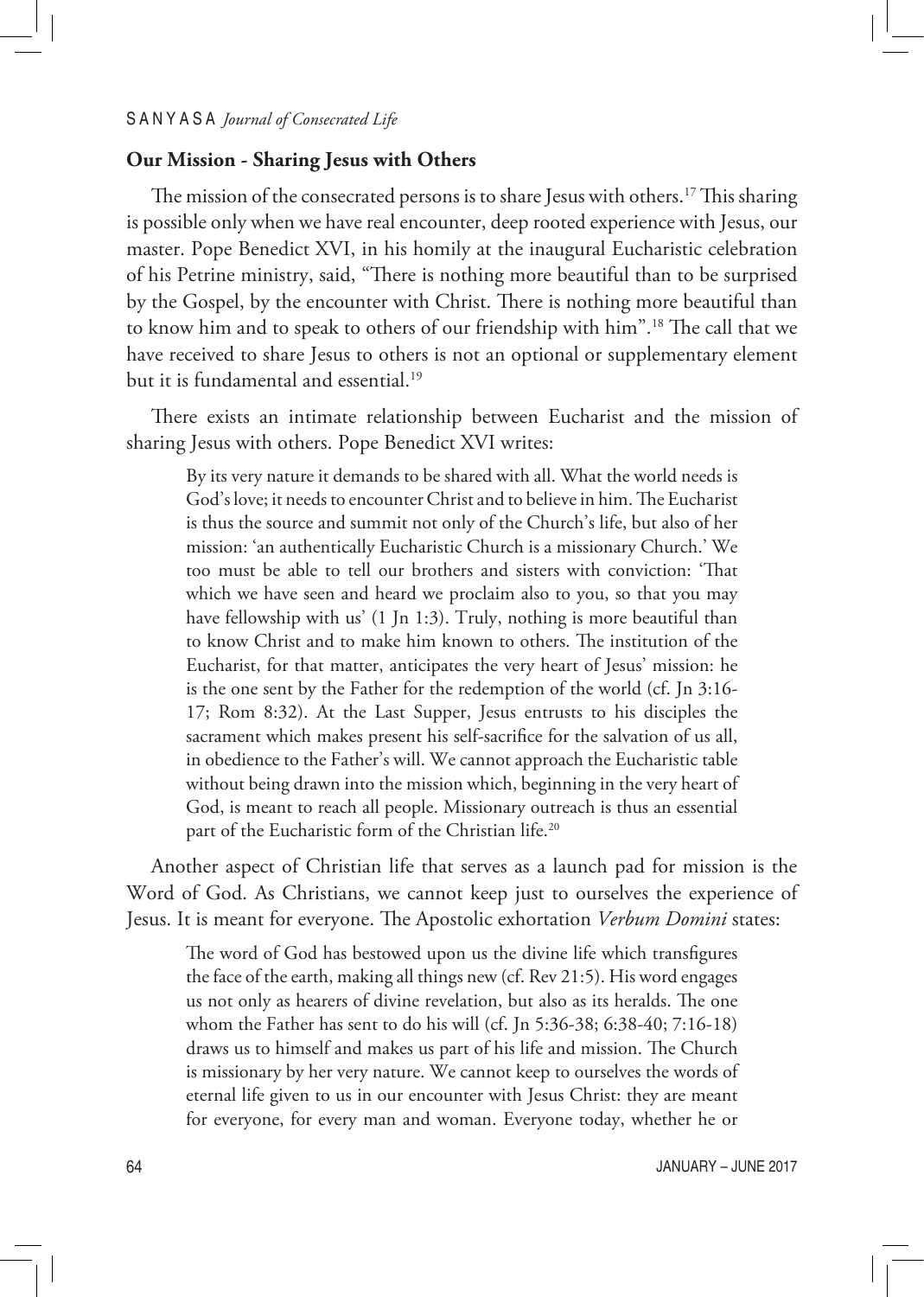she knows it or not, needs this message. May the Lord himself, as in the time of the prophet Amos, raise up in our midst a new hunger and thirst for the word of God (cf. Am 8:11). It is our responsibility to pass on what, by God's grace, we ourselves have received."21

Our mission has to be understood in the context of our faith. The faith in Jesus Christ was not for a particular culture or group of people. Faith in Jesus Christ belonged to the realm of truth. Thus, it belongs to everyone without any discrimination.

The first Christians saw their missionary preaching as a necessity rooted in the very nature of faith: the God in whom they believed was the God of all, the one true God who revealed himself in Israel's history and ultimately in his Son, who thus provided the response which, in their inmost being, all men and women awaited. The first Christian communities felt that their faith was not part of a particular cultural tradition, differing from one people to another, but belonged instead to the realm of truth, which concerns everyone equally.<sup>22</sup>

Let us be clear that the goal of evangelization is always the transmission of the Christian faith The transmission of the faith is a fundamental act of the Church, which leads Christian communities to articulate, in a strict sense, the basic works of the life of faith, namely, charity, witness, proclamation, celebration, listening and sharing.

# *1) The Necessity of Experiencing Jesus before Sharing Him*

We cannot give what we do not have. We cannot give Jesus to others if we do not have him with us, if we do not have deep significant experience. Prophet Jeremiah had intense encounter with Yahweh where the Lord put out his hand and touched his mouth and put his words into his mouth (cf. 1:4-10). The experience was so intense that it made an indelible mark in his life. It was this experience which simply energized him and strengthened him to preach and preach in spite of the hardships, oppositions and persecutions that he had. He was so filled with the Word of God that he cannot but share it with others. "If I say, 'I will not mention him or speak any more in his name, then within me there is something like a burning fire, shut up in my bones; I am weary withholding it in and I cannot" (cf. 20:9).

The Apostles of Jesus spent three long years with Jesus sharing his life and mission, being taught, corrected and formed by Jesus himself. Though their formation and Jesus-experience was incomplete as could be seen in their panic reaction and blatant rejection at the time of Jesus' arrest and consequent death on the cross and the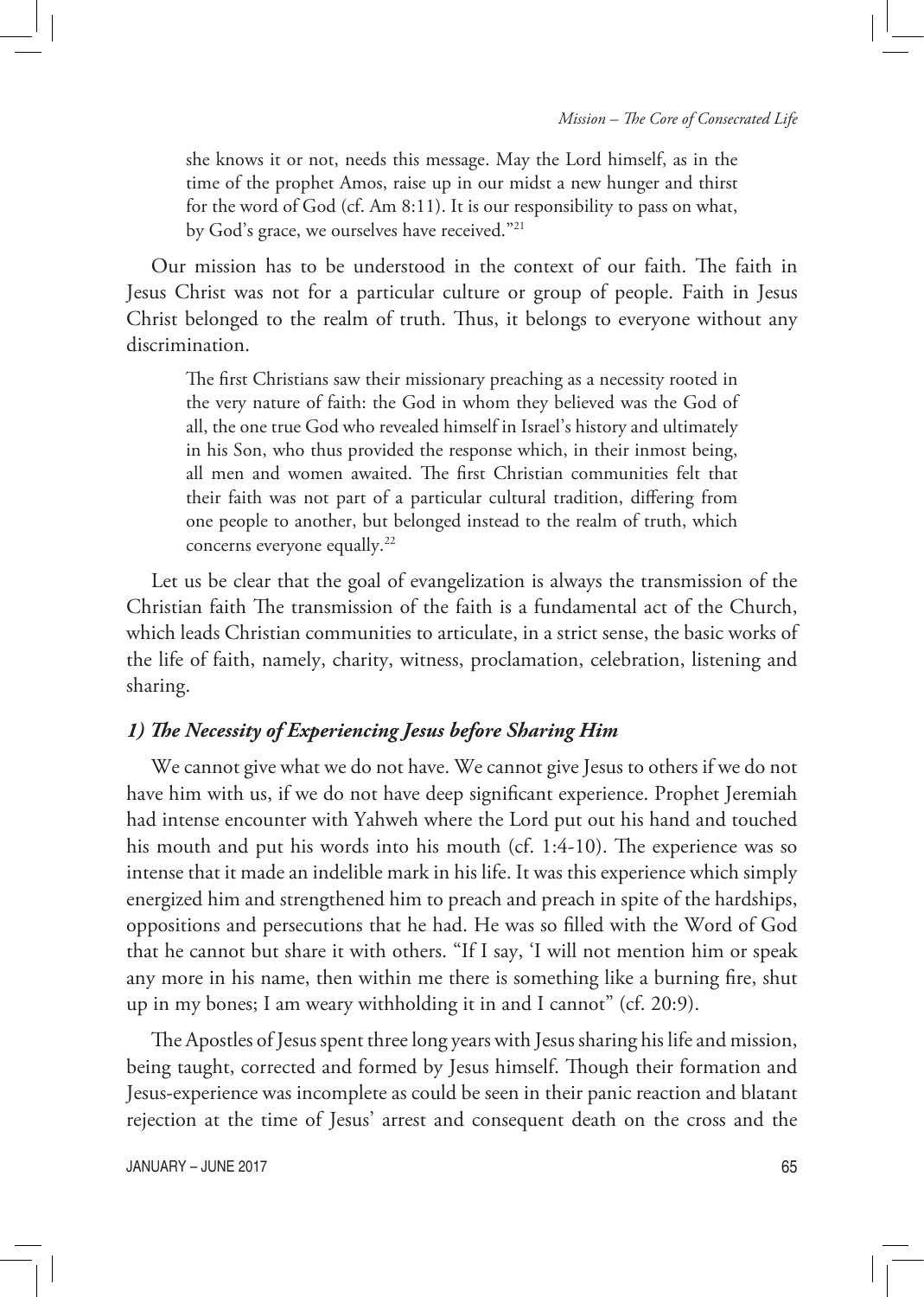burial, they had intense Jesus' experience with the risen Christ. The experience was so intense that the timid apostles became brave, powerful and daring preachers overnight. Even when there was severe warning from preaching the Gospel of Jesus, they were not afraid. They would boldly say, "We cannot keep from speaking about what we have seen and heard" (Acts 4:20). Little later in the same context, they would say, "We must obey God rather than any human authority" (5:29) while defying their order not to preach the Gospel of Jesus. John would begin his letter saying, "That which was from the beginning, which we have heard, which we have seen with our eyes, which we have looked at and our hands have touched-this we proclaim concerning the Word of life" connecting beautifully the experience of Jesus and sharing of Jesus.

The life of Paul is a fascinating story of how one encounter with the risen Lord can do incredible wonders and miracles: yes, the notorious hater of Jesus became the ardent lover of Jesus; the vociferous persecutor of Jesus became the humble persecuted, the ruthless killer of Jesus became the innocent martyr of Jesus. St. Paul's Damascus encounter of the risen Christ made such an impact in his life that he would say happily, "I regard everything as loss because of the surpassing value of knowing Christ Jesus my Lord. For his sake I have suffered the loss of all things, and I regard them as rubbish in order that I may gain Christ" (Phil 3:8). Paul lost everything, suffered immensely and gained the surpassing value of Jesus. He could not but share that precious gift of Jesus to others: He would say, "If I proclaim the Gospel, this gives me no ground for boasting, for an obligation is laid on me, and woe to me if I do not proclaim the Gospel" (1Cor 9:16).<sup>23</sup> Pope John Paul II makes it clear that the consecrated person cannot be missionaries at the service of God and humanity without profound experience of God.<sup>24</sup>

# *2) Different ways of Sharing Jesus with others*

Pope Francis' Apostolic Exhortation *Evamgelii Gaudium*, proposes person to person contact, charity, witness, proclamation, celebration, listening, sharing, dialogue, social works, establishment of Kingdom of God, etc. as manifestations of faith. We shall summarise and restrict our reflection to only three modes of the expression of the mission: witness, proclamation and apostolic and social works.

# a) Proclamation by Life: Life Witness

The best and the most effective mode of sharing Jesus with others is one's own life witness. This is what the first Christian community did. Their exemplary Christian life touched many hearts. They lived the Gospel that they believed. The book of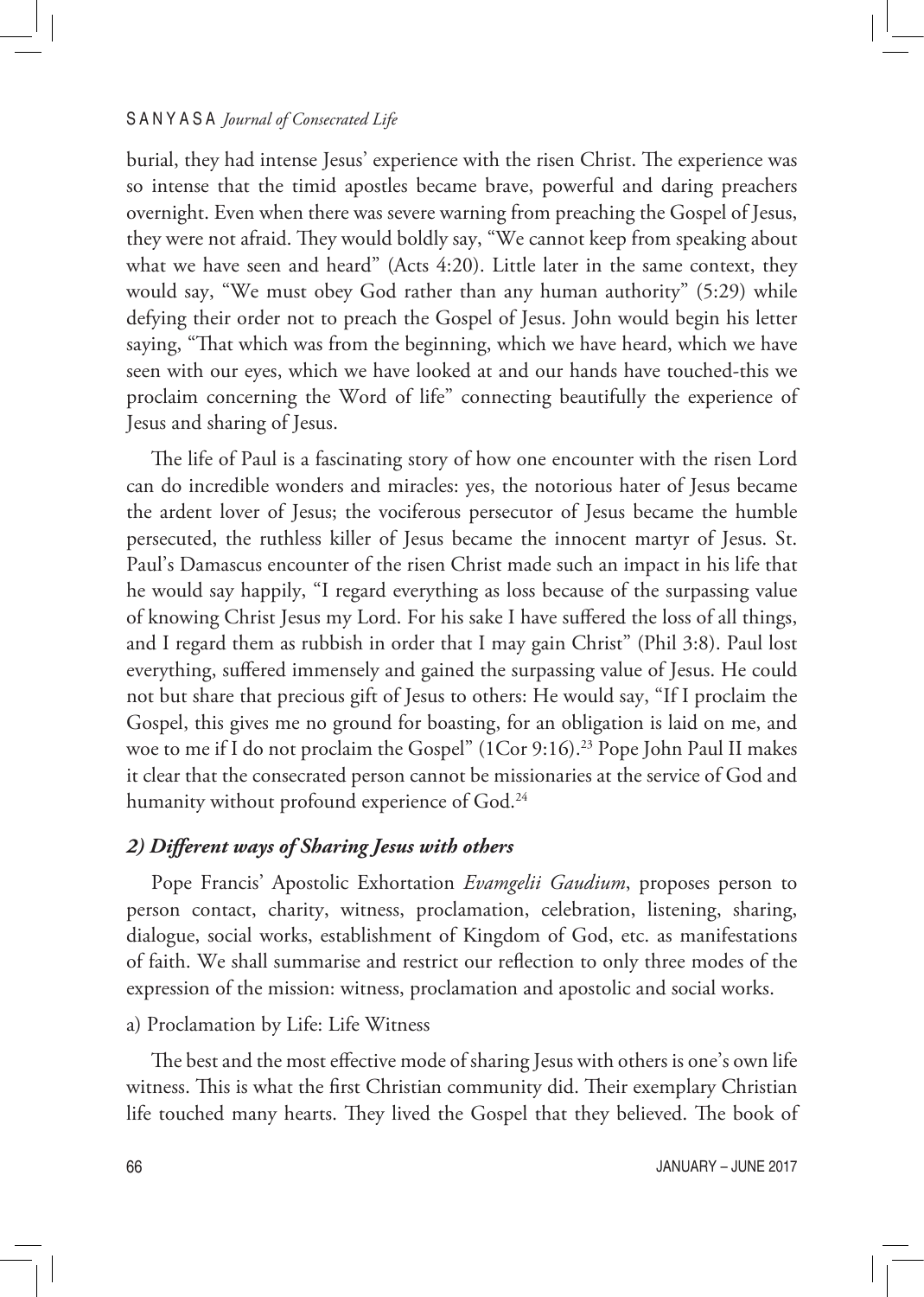the Acts of the Apostles testifies, "Day by day, as they spent much time together in the temple, they broke bread at home and ate their food with glad and generous hearts, praising God and having the good will of all the people. And day by day the Lord added to their number those who were being saved" (2:46-47). Pope Paul VI speaks of life witness as the first means of evangelization. The same Pope while addressing the members of *Consilium de Laicis* in 1974 said, "Modern man listens more willingly to witnesses than to teachers, and if he does listen to teachers, it is because they are witnesses."25 Pope John Paul II in his *Redemptoris missio* speaks of life witness as the first form of evangelization.<sup>26</sup>

Pope Paul VI in his Apostolic exhortation, *Evangelii Nuntiandi* elucidates that life witness is a very powerful and effective tool of proclamation of the Gospel:

Above all the Gospel must be proclaimed by witness. Take a Christian or a handful of Christians who, in the midst of their own community, show their capacity for understanding and acceptance, their sharing of life and destiny with other people, their solidarity with the efforts of all for whatever is noble and good. Let us suppose that, in addition, they radiate in an altogether simple and unaffected way their faith in values that go beyond current values, and their hope in something that is not seen and that one would not dare to imagine. Through this wordless witness these Christians stir up irresistible questions in the hearts of those who see how they live: Why are they like this? Why do they live in this way? What or who is it that inspires them? Why are they in our midst? Such a witness is already a silent proclamation of the Good News and a very powerful and effective one. All Christians are called to this witness, and in this way they can be real evangelizers.<sup>27</sup>

Pope Benedict XVI in his Apostolic Letter, *Porta Fidei*, for the indiction of the Year of Faith asserts strongly about this form of proclamation. He says that the world is in need of credible witnesses of faith:

Intent on gathering the signs of the times in the present history, faith commits every one of us to become a living sign of the presence of the Risen Lord in the world. What the world is in particular need of today is the credible witness of people enlightened in mind and heart by the word of the Lord, and capable of opening the hearts and minds of many to the desire for God and for true life, life without end.<sup>28</sup>

Pope Benedict XVI writes, "The first and fundamental mission that we receive from the sacred mysteries we celebrate is that of bearing witness by our lives. The wonder we experience at the gift of God has made to us in Christ gives new impulse to our lives and commits us to becoming witnesses of his love. We become witnesses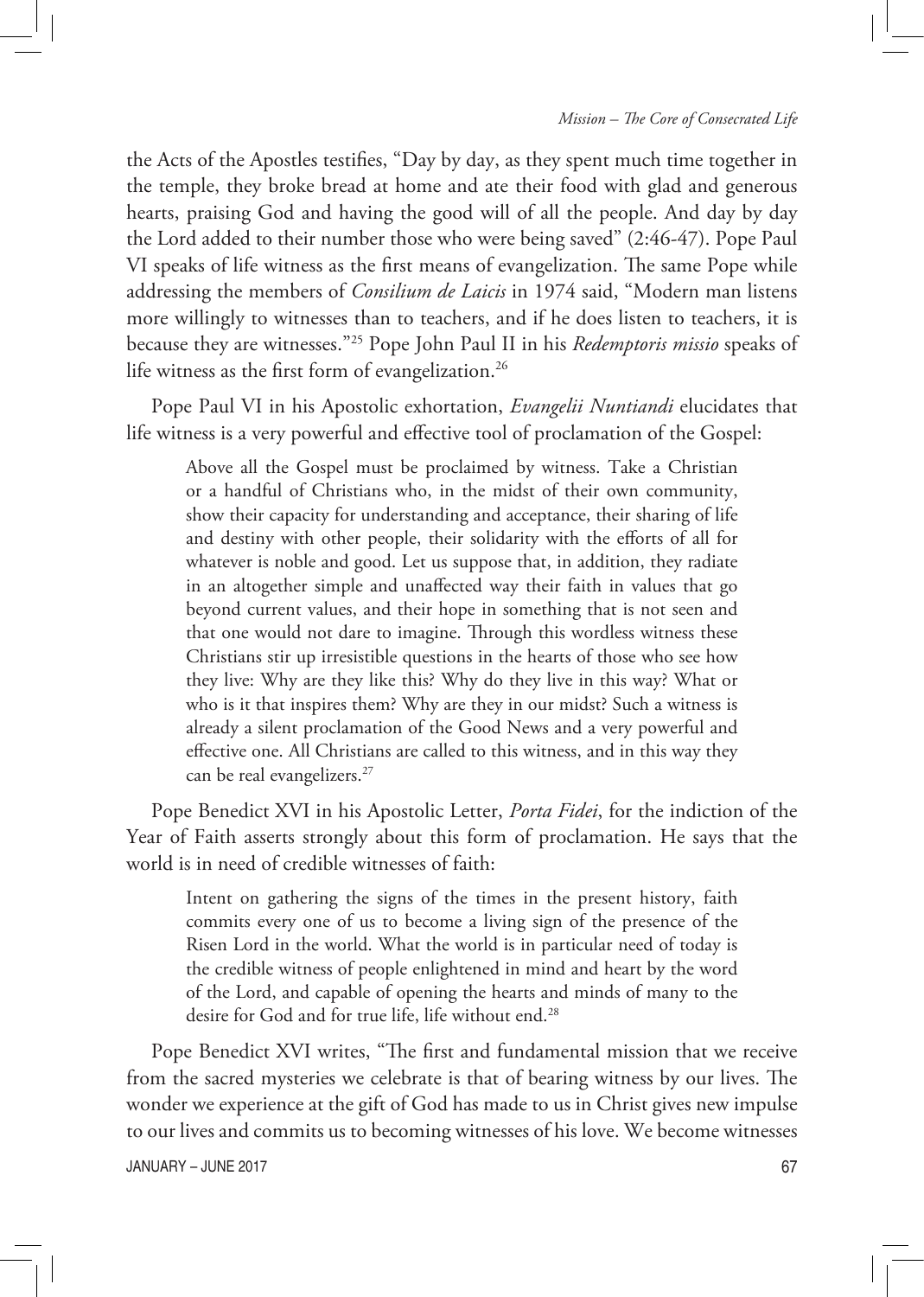when, through our actions, words and way of being, another makes himself present".29 Apostolic Exhortation of Pope Benedict XVI *Verbum Domini* states that the Spirit of the Risen Lord empowers us to proclaim the word everywhere by the witness of our lives. This was experienced by the first Christian community, which saw the word spread through preaching and witness (cf. Acts 6:7). Here we can think in particular of the life of the Apostle Paul, a man completely caught up by the Lord (cf. Phil  $3:12$ ) – "it is no longer I who live, but Christ who lives in me" (Gal 2:20) – and by his mission: "woe to me if I do not proclaim the Gospel!" (1 Cor 9:16). Paul knew well that what was revealed in Christ is really salvation for all peoples, liberation from the slavery of sin in order to enjoy the freedom of the children of God<sup>30</sup>

*Instrumentum Labories* of New Evangelisation Synod too stresses this primary aspect of evangelization. It points out that the Gospel cannot be transmitted in a life which is not modelled after the Gospel. "The Acts of the Apostles illustrates that a person cannot convey what is not believed or lived. The Gospel cannot be transmitted in a life which is not modelled after the Gospel or a life which does not find its meaning, truth and future based on the Gospel."31

The advice of St. Mother Teresa of Calcutta to the missionaries sums up beautifully the importance of consistency between what we live and what we preach: "Keep giving Jesus to your people not by words, but by your example, by your being in love with Jesus, by radiating his holiness and spreading his fragrance of love everywhere you go. Just keep the joy of Jesus as your strength. Be happy and at peace. Accept whatever he gives and give whatever he takes with a big smile. You belong to Jesus". The words of St. Francis of Assisi should provoke every consecrated person: "Speak the Gospel always, and whenever necessary, use words."

Pope John Paul II's Apostolic Exhortation *Vita Consecrata* teaches about the sense of mission for the consecrated persons. He writes that that the sense of mission is at the very heart of every form of consecrated life. Then he goes on explaining how the first duty of consecrated persons as missionaries of the preaching the Gospel is life witness. The consecrated persons are exhorted to clearly show in their lifestyle what they proclaim and to present themselves as a living sign of God and as an eloquent, albeit often silent, proclamation of the Gospel. More than in external works, the mission of the Consecrated person consists in making Christ present to the world through personal witness.<sup>32</sup>

#### b) Proclamation of the Gospel in Words

Proclaiming Gospel means proclaiming Jesus. We cannot take away Jesus and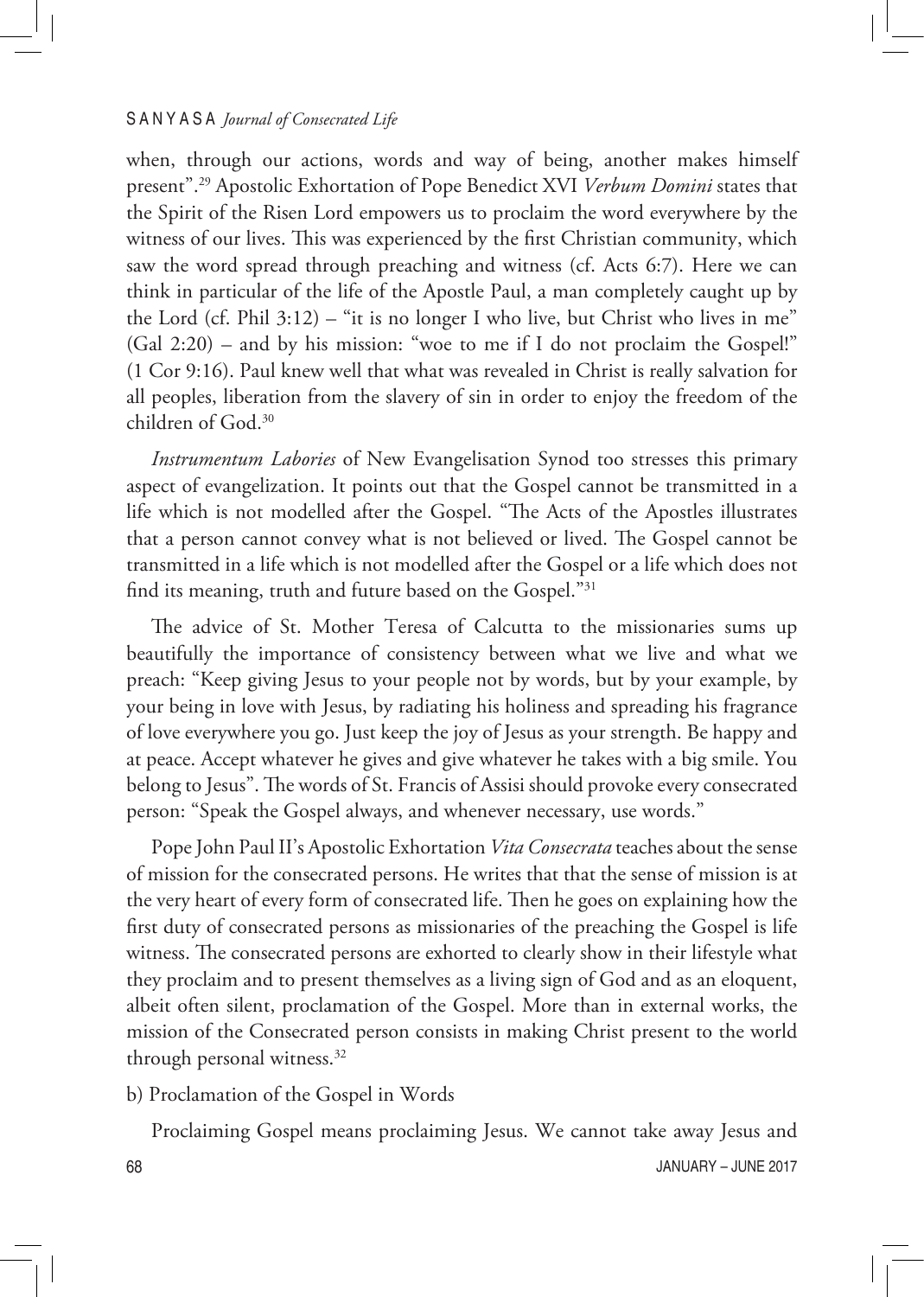proclaim the Gospel. Gospel is the Good news. The angel announced the shepherds, "I am brining you good news of great joy for all the people: to you is born this day in the city of David, a Saviour, who is the Messiah, the Lord" (Lk 2:10). The Greek verb used here means proclaiming the good news and the good news is Jesus, the birth of Jesus. Evangelization is the proclamation of the Gospel of Jesus through words and deeds.33 For Pope Francis, evangelisation means first and foremost preaching the Gospel specially to those who do not know Jesus Christ. He adds that everyone has the right to know about Jesus which cannot be denied.<sup>34</sup>

Jesus wills everyone to be saved and to come to the knowledge of the truth (cf. 1 Tim 2:4). Since the Church believes in this divine plan of universal salvation, she must be missionary.<sup>35</sup> Jesus has commanded every baptised and very specially every consecrated person to "go into all the world and proclaim the good news to the whole creation" (Mk 16:15). This is what exactly the apostles who followed Jesus radically like the consecrated persons of today, did after the ascension of Jesus: "They went out and proclaimed the good news everywhere" (Mk 16:19).

To reveal Jesus Christ and His Gospel to those who do not know them has been, ever since the morning of Pentecost, the fundamental program which the Church has taken on as received from her Founder. The whole of the New Testament, and in a special way the Acts of the Apostles, bears witness to a privileged and in a sense exemplary moment of this missionary effort which will subsequently leave its mark on the whole history of the Church.36

Pope Paul VI writes about Proclamation of Jesus in words to those who have not yet heard of Jesus Christ in his Apostolic Exhortation *Evangelii Nuntiandi*,

it is not superfluous to emphasize the importance and necessity of preaching. And how are they to believe in him of whom they have never heard? And how are they to hear without a preacher? So faith comes from what is heard and what is heard comes by the preaching of Christ. This law once laid down by the Apostle Paul maintains its full force today.

Preaching, the verbal proclamation of a message, is indeed always indispensable. We are well aware that modern man is sated by talk; he is obviously often tired of listening and, what is worse, impervious to words. We are also aware that many psychologists and sociologists express the view that modern man has passed beyond the civilization of the word, which is now ineffective and useless, and that today he lives in the civilization of the image. These facts should certainly impel us to employ, for the purpose of transmitting the Gospel message, the modern means which this civilization has produced. Very positive efforts have in fact already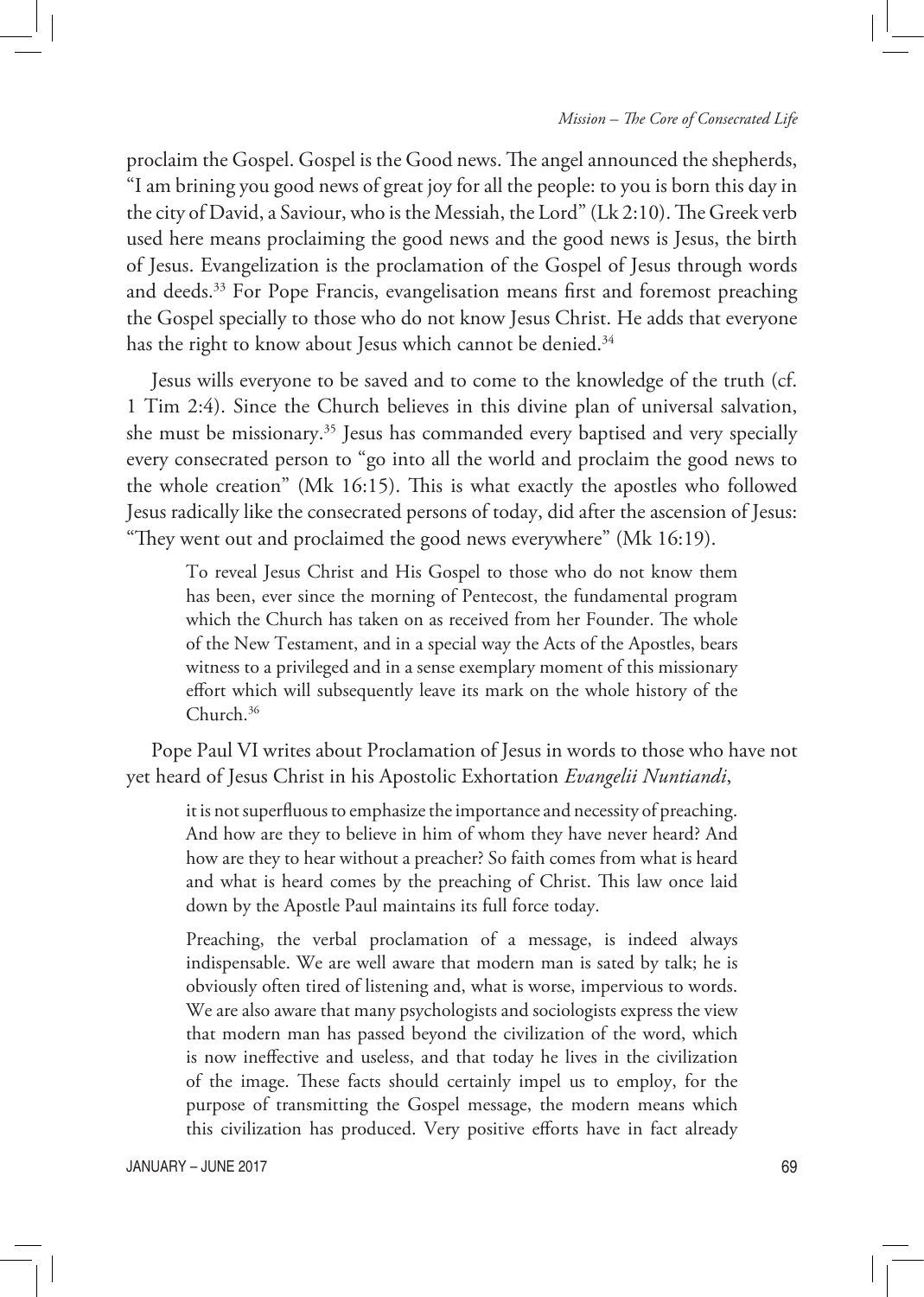been made in this sphere. We cannot but praise them and encourage their further development. The fatigue produced these days by so much empty talk and the relevance of many other forms of communication must not however diminish the permanent power of the word, or cause a loss of confidence in it. The word remains ever relevant, especially when it is the bearer of the power of God. This is why St. Paul's axiom, "Faith comes from what is heard," also retains its relevance: it is the Word that is heard which leads to belief  $37$ 

Consecrated persons who have dedicated their life for loving God above all else, cannot fail to love their fellow human beings. Consequently, they cannot remain indifferent to the fact that many men and women do not know still the full manifestation of God's love in Jesus. Hence, every consecrated person must have the missionary drive *ad gentes*. Consecrated persons should be impelled by the love of Christ (2 Cor 5:14) like St. Paul because the task of the consecrated life is to work in every nook and corner of the world expanding the Kingdom of Christ and bringing the proclamation of the Gospel ever to the most far-off regions. The history of religious life testifies to the great contribution made by consecrated persons to the evangelisation of the peoples. It is the essential and never ending mission of the consecrated persons to proclaim Jesus to the growing number of people who do not know Jesus. The first evangelisation of the consecrated persons is proclaiming Christ to the nations. Faith is strengthened when it is given to others. Proclamation of the Gospel too strengthens the consecrated persons and gives them new enthusiasm and motivation.<sup>38</sup>

# **c) Proclamation by Deeds: Charitable and Social Works**

We are called for sharing Jesus with others not only by our life and words but also by our deeds, good deeds, charitable, social and developmental works (apostolic ministries). The writings of New Testament make this aspect of evangelization is very clear. It is not sufficient that we love only in word and speech but it should also been seen in action and truth (cf. 1 Jn 3:18).

When we look at the life of Jesus as presented in the Gospels, we find him interested in charitable and social work and he was as involved in these types of ministry as he was in the preaching of the Gospel. In his reply to John the Baptist's inquiry on him as Messiah, Jesus answered, "Go and tell John what you hear and see: the blind receive their sight, the lame walk, the lepers are cleansed, the deaf hear, the dead are raised and the poor have good news brought to them" (Mt 11:4- 5). Here Jesus categorically asserts that preaching the Word as well as charitable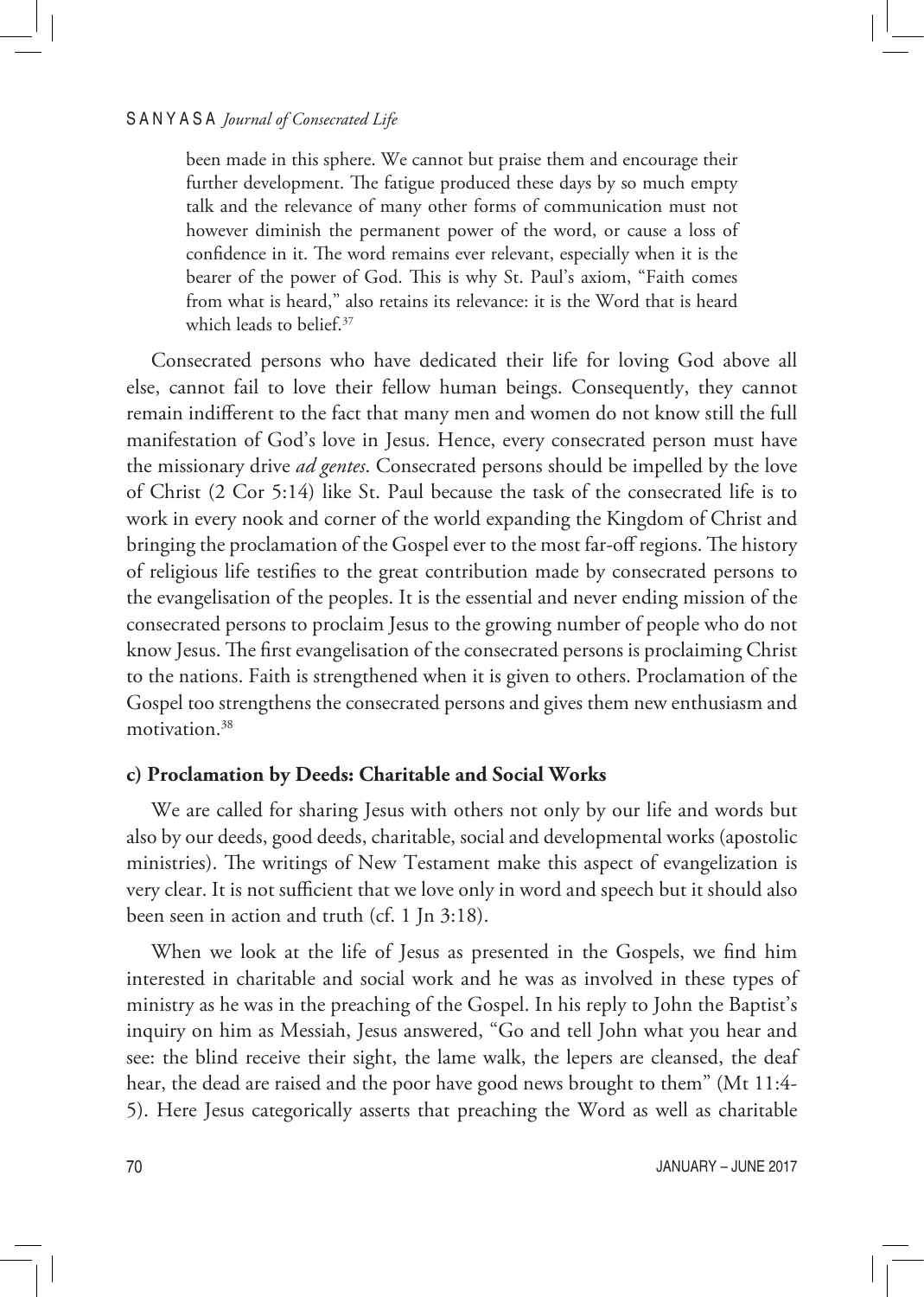works are messianic activities and charitable and social works are important part of evangelization. Through the parable of the Good Samaritan, Jesus presents the love of God and the love of our brothers and sisters as two sides of the same coin and inseparable realities and commands the lawyer to go and do charitable works to inherit eternal life. It is a clear statement from Jesus that charitable and social works are part and parcel of our evangelization. In other words, different apostolates carried out today by the consecrated persons are indeed evangelisation and mission. We can call them as indirect form of evangelization.

In the context of racial discrimination in the distribution of daily food in the Acts of the Apostles and the subsequent appointment of the seven to serve the poor widows enables us to understand that the preaching of the Word as well as charitable works are important aspects of evangelization right from the early Church (cf. Acts 6:1-7).

St. Paul while explaining the nature of new life in Jesus to the newly convert Ephesians tells them that they were given new birth in Jesus for good works: "For we are what he has made us, created in Christ Jesus for good works" (2:10). In his letter to the Corinthians, he lavishly appreciates the generosity of the Macedonian Churches in helping the poor in spite of their own poverty because they understood that charity was part of Christian ministry. Paul showing this good example to the Corinthians exhorted them to follow the same (cf. 2 Cor 8:1-7).

The letter of James is a beautiful description of faith in action. Well, the letter is so complex and very rich in the theology of faith and work. Let us conveniently leave out the issue of primacy of faith or good works in one's salvation though I believe there is no contradiction in the positions of Paul and James if they are understood properly as meant by the sacred authors. Coming to James, he is categorical that our faith in Jesus should lead us to do good works. Faith must issue in works to be a living faith (2:14–26). Can faith save you? If a brother or sister is naked and lack daily food and one of you says to them, "go in peace; keep warm and eat your fill," yet you do not supply their bodily needs, what is the good of that? So, faith by itself, if it has no works, is dead (2:14-17). James also insists that we need to be doers of the word and not merely hearers of the word (1:22).

In his Apostolic letter on the occasion of the closing of the great jubilee year 2000, Pope John Paul II, reminds the Christians the importance of carrying out charitable works. He adds that many things are necessary for the Church's journey through history but without charity all will be in vain. Quoting 1 Cor 13:2, he points out that faith without love will come to nothing. Love is truly the heart of the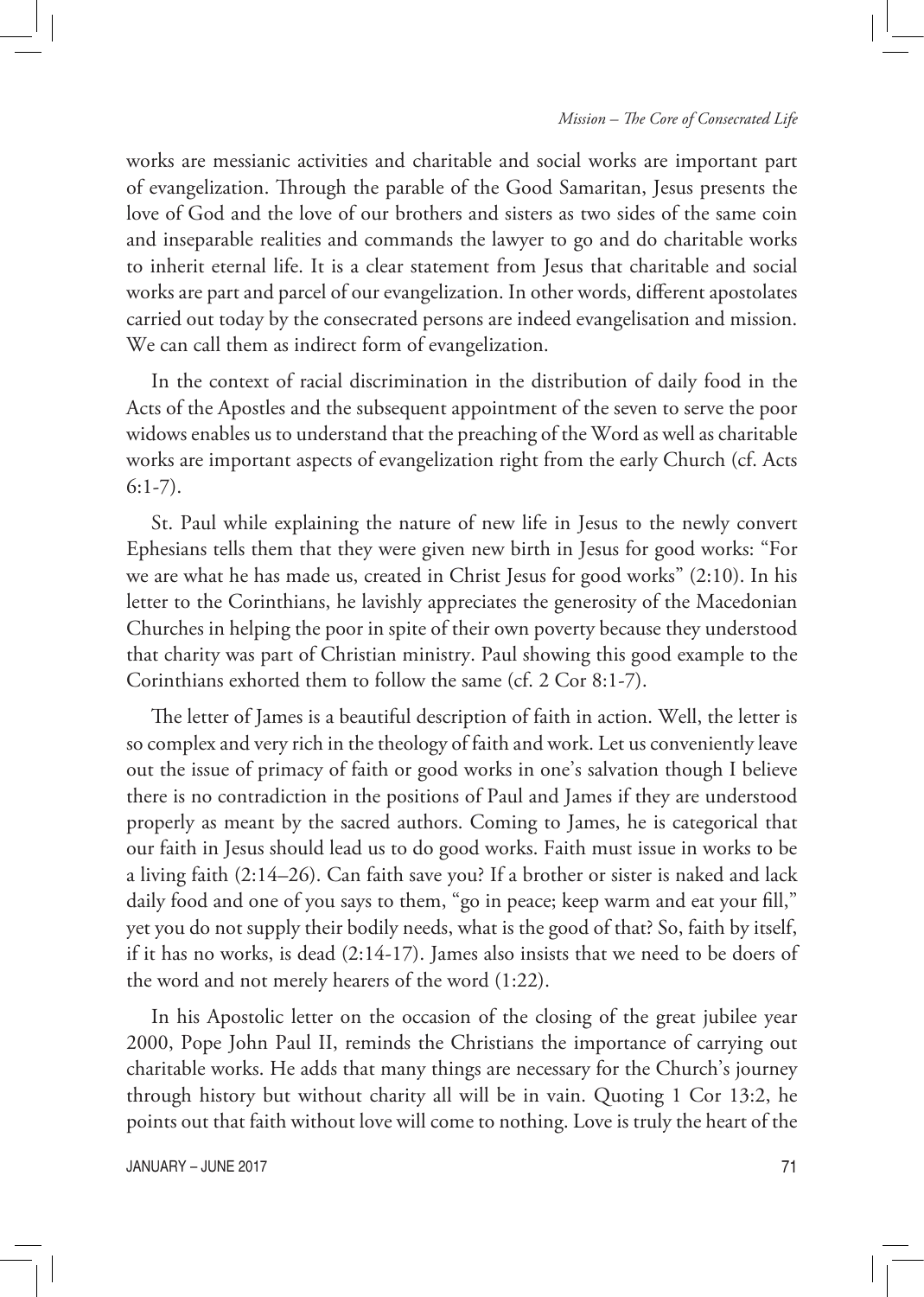Church. He also quotes the words of Saint Thérèse of Lisieux, "I understood that the Church had a Heart and that this Heart was aflame with Love. I understood that Love alone stirred the members of the Church to act... I understood that Love encompassed all vocations, that Love was everything." He also receoomends to have all the pastoral planning to be inspired by the 'new commandment' which Jesus gave us: 'Love one another, as I have loved you' (Jn 13:34).<sup>39</sup>

Obviously, *Verbum Domini* articulates this aspect of the proclamation. It talks of commitment to justice, reconciliation and peace finding its ultimate foundation and fulfilment in the love revealed in Jesus Christ. It describes the clear bond between a love-filled hearing of God's word and selfless service of brothers and sisters. Then, it recommends all the believers to translate the Word into gestures of love. And it is these gestures of love which make the Gospel proclamation credible, despite the human weakness. Listening to the word of God with docility should awaken charity and justice towards all, especially towards the poor. Love of God has to be seen in concrete actions of love and charity in the love of the neighbour.<sup>40</sup>

The text of the propositions presented to Pope Benedict XVI after the conclusion on the Bishops Synod on New Evangelization cites option for the poor. It reads:

Pope Benedict XVI teaches: "Jesus identifies himself with those in need, with the hungry, the thirsty, the stranger, the naked, the sick and those in prison. 'As you did it to one of the least of these my brethren, you did it to me' (Mt 25: 40). Love of God and love of neighbour have become one: in the least of the brethren we find Jesus himself, and in Jesus we find God" (cf. *Deus caritas est*, 15). Today there are new poor and new faces of poverty: the hungry, the homeless, the sick and abandoned, drug addicts, migrants and the marginalized, political and environmental refugees, the indigenous peoples. The current economic crisis seriously affects the poor. Among the poorest in contemporary society are the victims of grievous loss of respect for the inviolable dignity of innocent human life. The preferential option for the poor leads us to seek out the poor and to work on their behalf so that they may feel at home in the Church. They are both recipients and actors in the New Evangelization.<sup>41</sup>

Pope Francis who often speaks of a poor merciful Church which dedicates itself for the tangible concrete actions of service for the poor has a long section on "The Inclusion of the Poor in society" in his famous Apostolic Exhortation *Evangelii Gaudium* where he stresses powerfully the option of the Church for the poor. Our faith is to be seen in our concern for the integral development of the poor and the outcast. Each individual and every community should be an instrument of God for the liberation and promotion of the poor. As consecrated persons, we need to be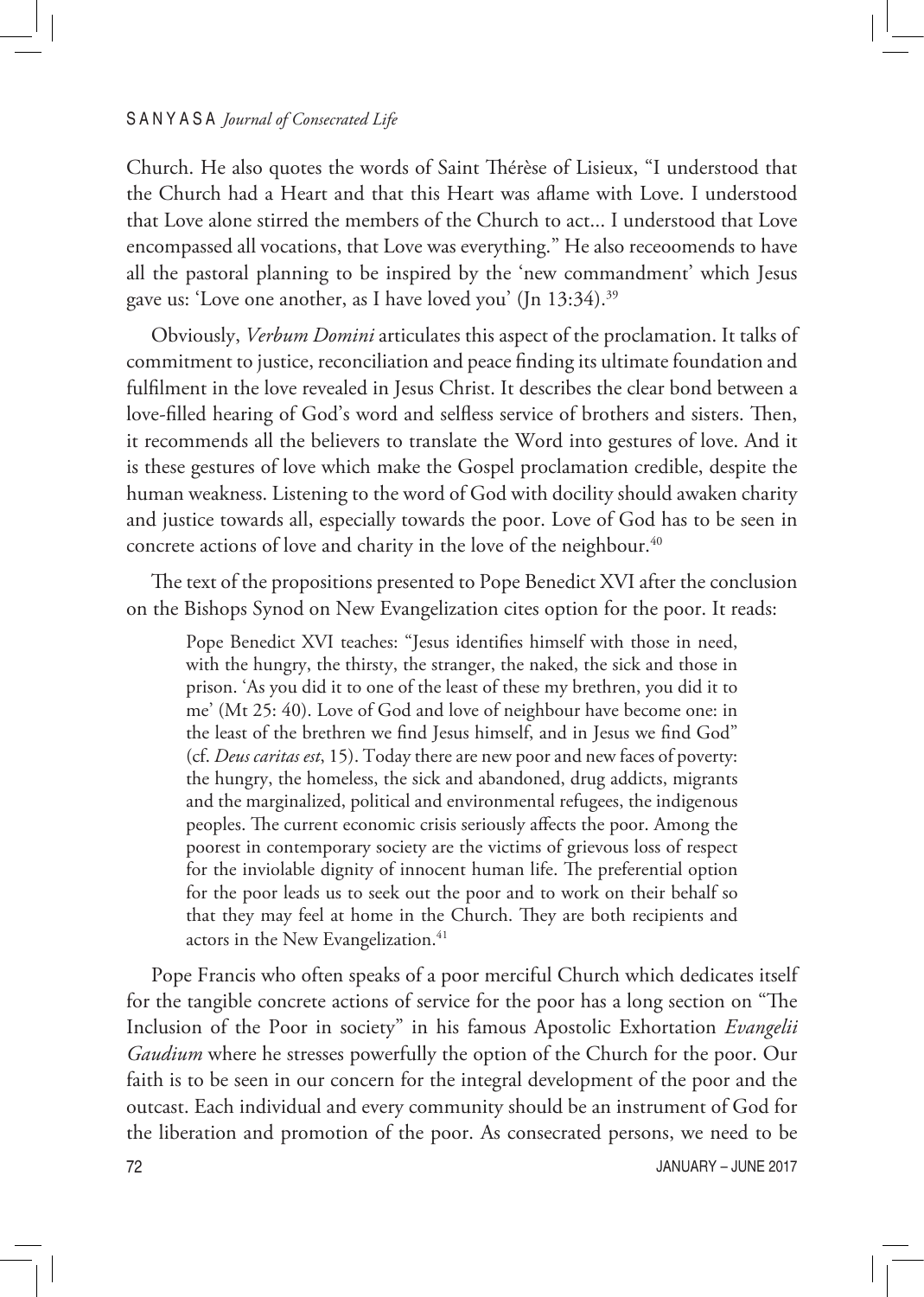docile and attentive to the cry of the poor and come to their aid. Our God is the God of the poor and he is concerned for their needs (cf. Ex 3:7-8; Jg 3:15; Dt 15:9; Sir 4:6; 1 Jn 3:17; Jam 5:4). This mission of heeding to the cry of the poor is not a mission reserved only to a few. Our mission is not only working to eliminate the structural causes of poverty and to promote the integral development of the poor but also carrying out small daily acts of solidarity in meeting the real needs which the poor face in their daily life (cf. Mk 6:37). The word "solidarity" does not mean only a few sporadic acts of generosity but it also presumes the creation of a new all-inclusive merciful mindset which embraces the welfare of all the members of the society with commitment for structural transformation. Pope Francis makes a bold statement that the planet belongs to all mankind and is meant for all mankind. He exhorts the more fortunate to renounce some of their rights so as to place their goods more generously at the service of the needy. In all places and circumstances, Christians must hear the cry of the poor. Then, the Pope goes on narrating a few biblical passages of mercy and exhorts Christians to brotherly love, to humble and generous service, to justice and mercy towards the poor through almsgiving (cf. Mt 5:7; Jam 2:12-13; Dan 4:27; Tob 12:9; Sir 3:30; 1 Pet 4:8).

Quoting the example of Paul, the Pope asks the Christians never to forget the poor (cf. Gal 2:10). Jesus' words express that merciful acts towards the poor and needy are the keys to heaven (cf. Mt 25:5ff.). God shows the poor his first mercy and this divine preference has consequences for the faith life of all Christians since we are called to have the same mind as that of Jesus (cf. Phil 2:5). The option that the Church has made for the poor is a special form of primacy in the exercise of Christian charity. The Pope invites every Christian to find Christ in the poor, to lend our voice to their causes, to be their friends, to listen to them, to speak for them and to embrace the mysterious wisdom which God wishes to share with us through them. This is the invitation of the new evangelization. Beyond the charitable works, Christians should be lovingly attentive towards the poor. Then, he states that without preferential option for the poor, the proclamation of the Gospel which is itself the prime form of charity, risks being misunderstood or submerged by the ocean of words. Preferential option for the poor should lead into a privileged and preferential religious care for the poor.<sup>42</sup>

Pope John Paul II in his famous Post-Synodal Apostolic Exhortation *Vita Consecrata*, while describing the importance of mission for the consecrated persons, speaks of preference for the poor and the promotion of justice as real proclamation of the Gospel inherited from Jesus of Nazareth (cf. Lk 4:16-19). The document also defines "poor" as those in varied states of affliction, the oppressed, those on the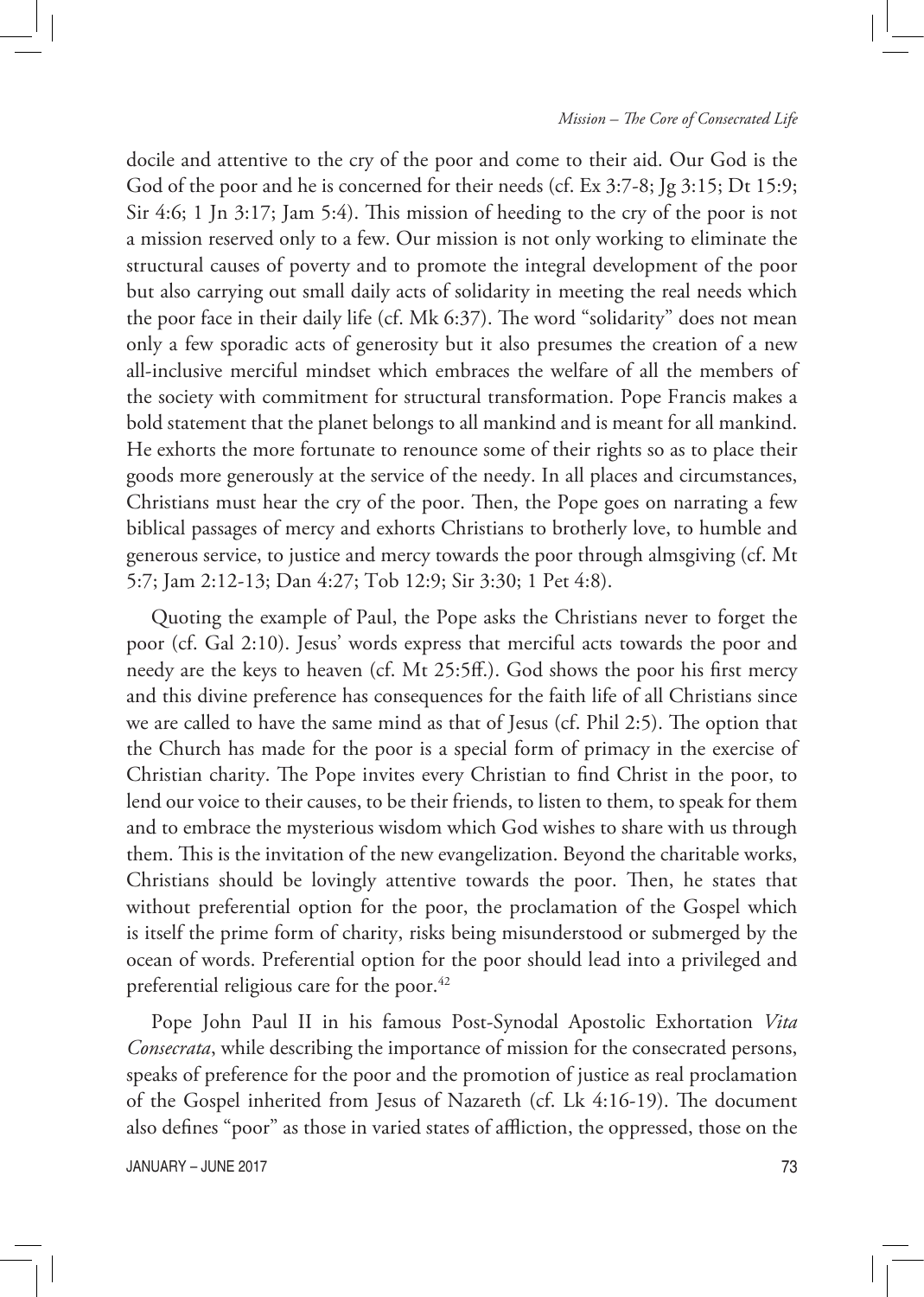margin of society, the elderly, the sick, the young, any and all who are considered and treated as "the least". All of Christ's disciples are called to be like him in his option for the poor. But consecrated persons who wish to follow Jesus more closely and radically cannot but feel involved in special way with him by living a life of poverty and embracing the cause of the poor. Consecrated persons should denounce the injustices committed against fellow human beings and commit themselves to the promotion of justice. Pope John Paul II emphasizes that the Gospel is made effective through charity since Jesus here on earth is still poor, suffers hunger, thirst and nakedness. Consecrated life is to be seen as a living exegesis of Jesus' words, "As you did it to the one of the least of these my brethren, you did it to me" (Mt 25:40). Concern and care for the needy expressed in prayer, assistance and hospitality should be normal part of every form of the consecrated life. The fabulous examples of St. Paulinus of Nola and St. Vincent de Paul should continue to stimulate the consecrated persons in serving the poor. Serving the poor is indeed an act of evangelization and a seal of Gospel authenticity.<sup>43</sup>

St. Mother Teresa of Calcutta urges the consecrated persons saying: "Today our poor of the world are looking up at you. Do you look back at them with compassion? Do you have compassion for the people who are hungry? They are hungry not only for bread and rice, they are hungry to be recognized as human beings. They are hungry for you to know that they have their dignity that they want to be treated as you are treated. They are hungry for love."

On 4th December, 1989 Mother Teresa gave an interview to the Times Magazine. She was asked, "But you do not evangelize in the conventional sense of the term". She replied, "I'm evangelizing by my works of love. For us, yes. For somebody else, something else. I'm evangelizing the way God wants me to. Jesus said go and preach to all the nations. We are now in so many nations preaching the Gospel by our works of love. 'By the love that you have for one another will they know you are my disciples' (Jn 13:35). That's the preaching that we are doing, and I think that is more real."

Other forms of indirect evangelization like educational ministry, health ministry, communication ministry, commitment for peace, justice and integration of creation, developmental and capacity building ministry, social apostolate, empowerment of women, youth and children, etc. are not dealt due to the constrains of space. They all can be grouped under proclamation by deeds, faith in action, different apostolic ministries and indirect form of proclamation of the Gospel.<sup>44</sup>

In Indian context, *missio ad gentes* with educational, social and developmental emphasis is a very convincing form of evangelization.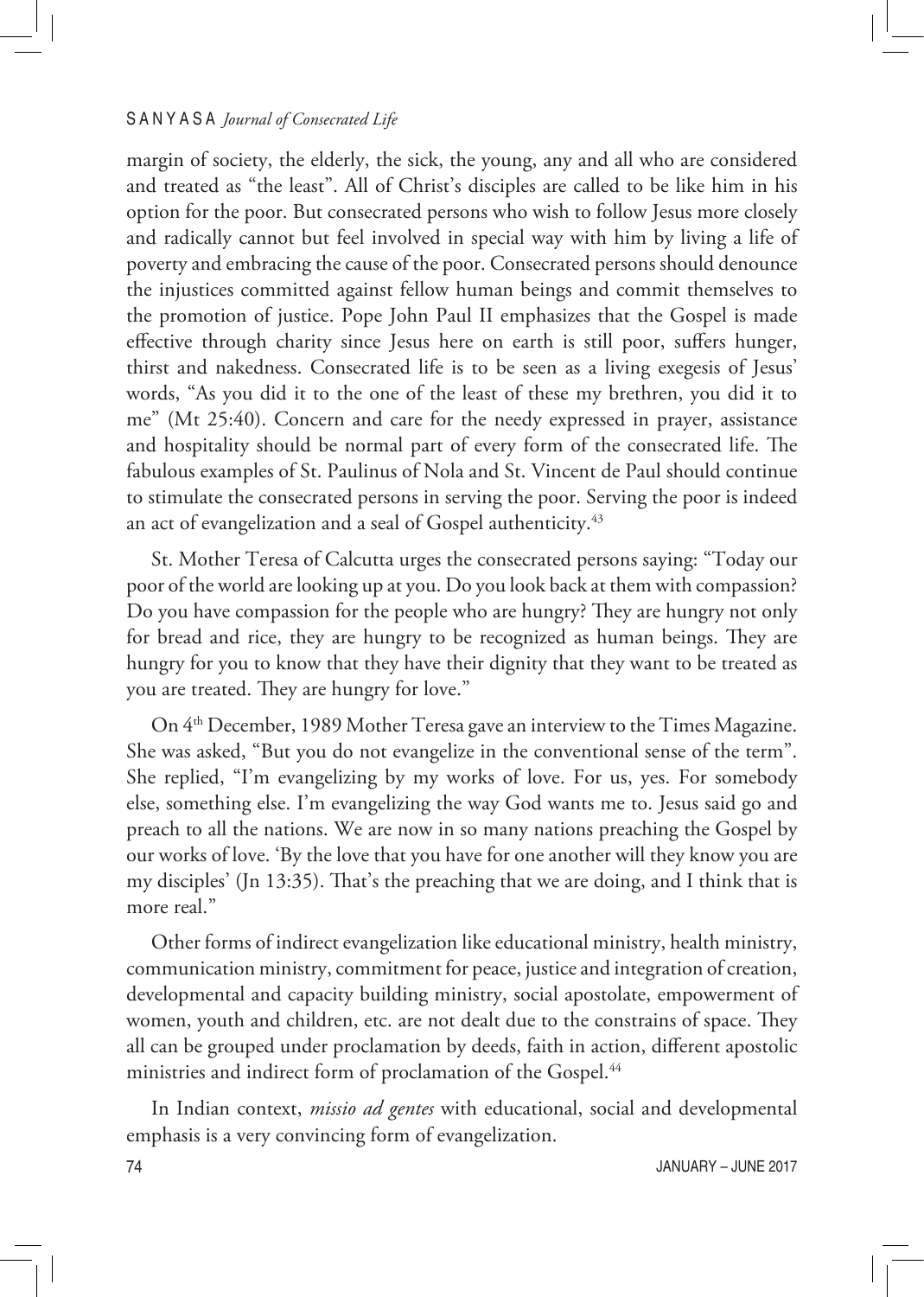The mission *ad gentes* is still being carried out today, for the most part in the southern regions of the world, where action on behalf of integral development and liberation from all forms of oppression is most urgently needed. The Church has always been able to generate among the peoples she evangelizes a drive toward progress. Today, more than in the past, missionaries are being recognized as promoters of development by governments and international experts who are impressed at the remarkable results achieved with scanty means.45

Indian Church should emphasize also dialogue as the proper mode of evangelization: dialogue with cultures, with religious traditions and with the poor. Through this dialogue the joyful message of the Gospel is communicated and our experience of God, whom we discover more and more as Father/Mother of all, is enriched. Through dialogue we can all turn more towards the Kingdom.46

The General Synod of the Church of England in 1996 aptly summarized the missionary work under five headings which are worth mentioning here. They are: 1) Proclaim the Gospel of the Kingdom of God; 2) teach, baptize and nurture new believers in the Church; 3) respond to human needs by loving service; 4) seek to transform the unjust structures of society and 5) strive to safeguard the integrity of creation and sustain and renew the life of planet earth. These five aspects are very important and they form the nucleus of the mission of the consecrated persons.

## **Conclusion**

The Gospel of Mark 3:14-15 pertinently sums up the mission of the consecrated persons: "Jesus appointed twelve, whom he also named apostles to be with him and to be sent out to proclaim the message and to have authority to cast out demons". It is very important that the consecrated persons be with Jesus and experience him deeply. Yes, this should be the first priority. One can experience Jesus in the Word, Eucharist and our brothers and sisters. We need to share Jesus whom we experienced with others. If we are with him, we can proclaim him by our life, we can proclaim boldly the Gospel of Jesus and we can engage ourselves in proclaiming Jesus by charitable, social and developmental projects (casting out demons).

## **End Notes**

1 I have taken this part mainly from the paper presented by Fr. José Cristo Rey García Paredes, CMF on "Theological Reflections on the Mission «Today»" at the International Congress of the Claretian Missionaries on "Mission" at Vic, Spain. His article can be accessed at http://apostoladocmf.org/p/ coordinacion/encuentros/taller-teologia-para-nuestra-mision.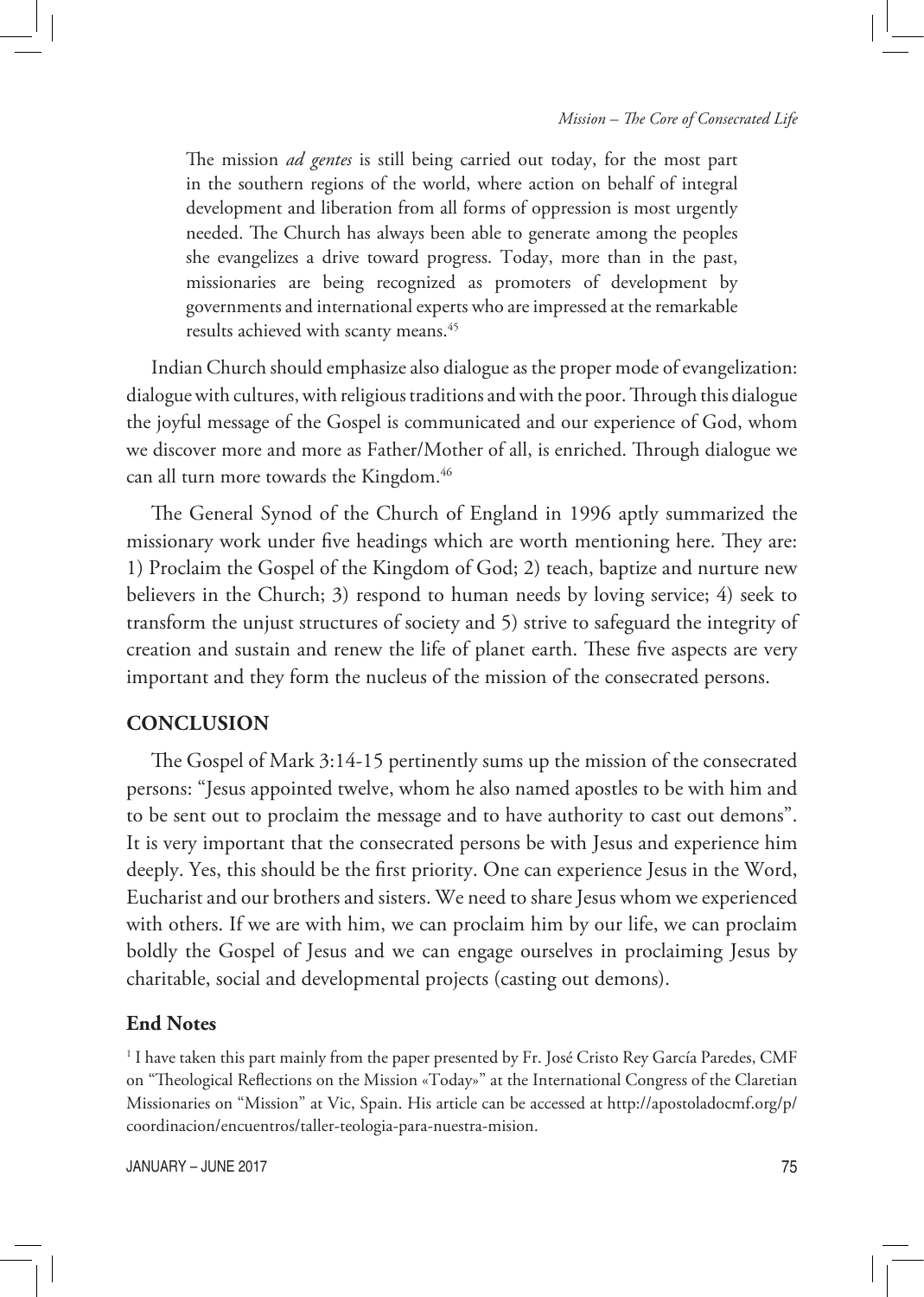2 Cf. William Mcconville, "Mission" in J.A. Komonchak, M. Collins and D. Lane, eds. *The New Dictionary of Theology* (Bangalore: Theological Publications in India, 2014), 664-668.

<sup>3</sup> To have a clear idea of the term "mission" from the time of Jesus to the time of John Paul II's encyclical *Redemptoris Missio* in 1990, confer B. Joseph Francis, "Called to Respond to the Mission Call. Theological and Ecclesial Horizons", *Sanyasa* 7 (2012), 19-32. See also Joseph M. Abella, "New Horizons for the Mission of Consecrated Life", *Sanyasa* 9 (2014), 85-87.

4 Cf. José Cristo Rey García Paredes, "Mission-Shaped Religious Life. New Paradigm in Epochal Change", *Sanyasa* 8 (2013), 74-78.

5 Cf. John Paul II, *Vita Consecrata* (Rome: Libreria Editrice Vaticana, 1996), no. 72.

6 See for details International Congress on Consecrated Life, *Passion for Christ Passion for Humanity* (Mumbai: Pauline Publications, 2005).

7 Cf. John Paul II, *Vita Consecrata* (Rome: Libreria Editrice Vaticana, 1996), no. 25.

8 Cf. *Vita Consecrata,* nos. 14-25, 78, 85.

9 For an elaborate analysis of these important terms on "Mission", the readers can refer the presentation of Fr. José Cristo Rey García Paredes, CMF on "Theological Reflections on the Mission «Today»", referred above at the first end note.

10 Cf. John Paul II, *Redemptoris Missio*, Rome, 1990, no. 34.

<sup>11</sup> *Redemptoris Missio*, no. 34.

12 Cf. John Paul II, *Ecclesia in Asia,* New Delhi, 1999, nos. 6, 15, 18, 28-34,

<sup>13</sup> For the detailed analysis on the challenges to the mission in the Indian context, see Helen Dantis, "Challenges to the Mission. The Indian Horizon", *Sanyasa* 7 (2012), 69-82.

14 Pope Paul VI, *Lumen Gentium. Dogmatic Constitution on the Church. Vatican II Council Document*, Rome, 1964, no. 16. *See also Catechism of the Catholic Church*, nos. 846-847.

<sup>15</sup> I have taken these reflections on thechallenges faced by the consecreted persons in carrying out the mission of God in the Indian Context, the readers can refer the Paper "The Congregation in Asia – Toward a Future" presented by Fr. Vincent Anesthasiar, CMF. You can access his views at http:// apostoladocmf.org/cp/696/rasgos-estilo-cmf-continentes-2014

<sup>16</sup> For detailed analysis of the challenges posed by globalisation, cultural and religious pluralism, secularisation and fragmentation, confer the artcile of Fr. Joseph M. Abella, CMF, former Superior General of the Claretians: Joseph M. Abella, "New Horizons for the Mission of Consecrated Life", *Sanyasa* 9 (2014), 88-89. See also Cf. John Paul II, *Ecclesia in Asia,* New Delhi, 1999, nos. 6, 38, 39.

17 Cf. *Ecclesia in Asia*, nos. 10-13, 20.

18 Pope Benedict XVI, *Sacramentum Caritatis*, (Rome: Libreria Editrice Vaticana, 2007), no. 84.

19 Cf. Pope Benedict XVI, *Verbum Domini*, (Rome: Libreria Editrice Vaticana, 2010), no. 93.

<sup>20</sup> *Sacramentum Caritatis*, no. 84.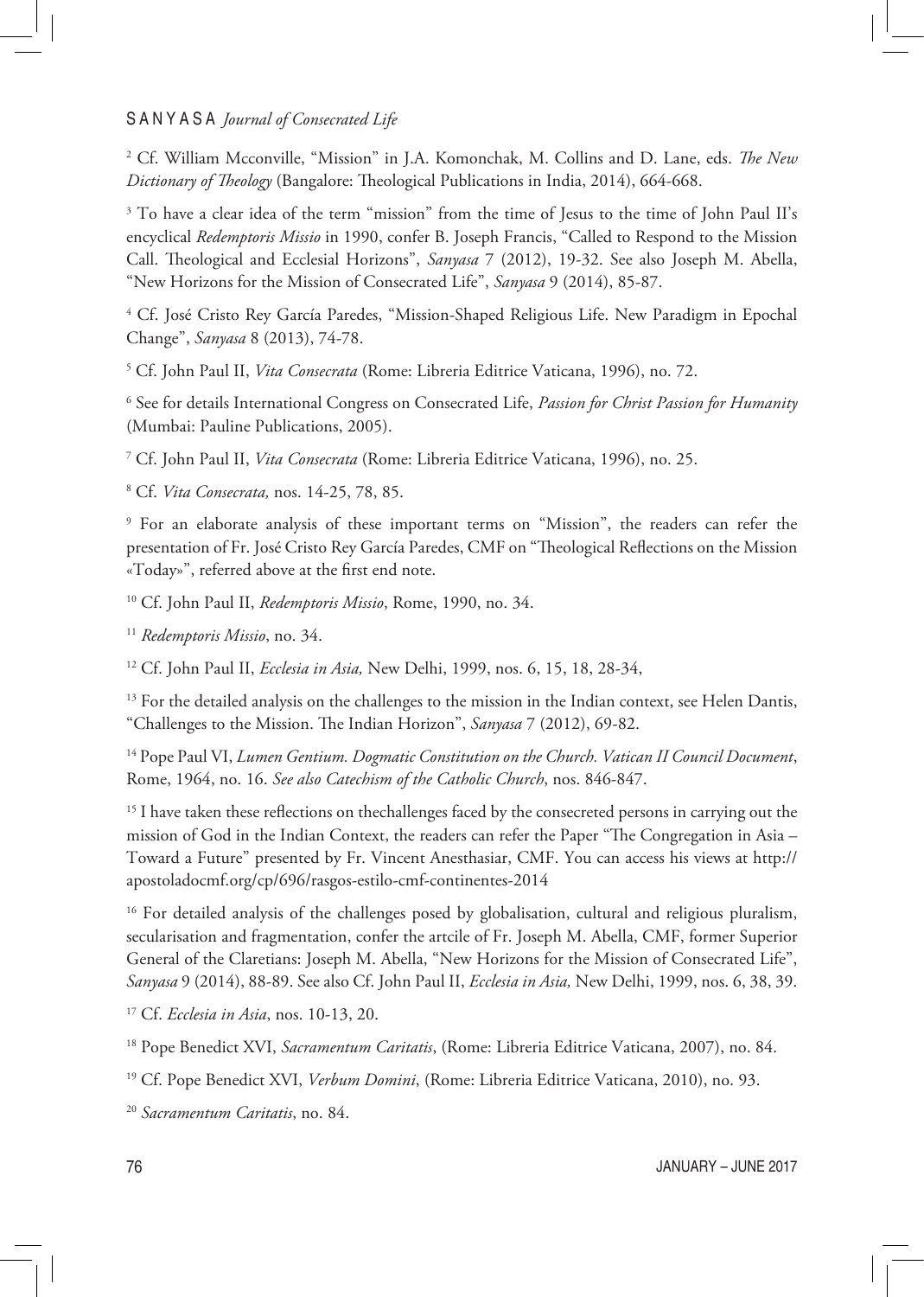<sup>21</sup> *Verbum Domini*, no. 91.

<sup>22</sup> *Verbum Domini*, no. 92.

23 From the New Evangelization point of view, refer Pope Francis, *Evangelii Gaudium*, (Rome: Libreria Editrice Vaticana, 2013), nos. 264-267.

24 Cf. *Vita Consecrata,* no. 73.

25 Cf. Pope Paul VI, *Evangelii Nuntiandi*, (Rome: Libreria Editrice Vaticana, 1975), no. 41.

26 Cf. *Redemptoris Missio*, 42.

<sup>27</sup> *Evangelii Nuntiandi*, 21.

28 Pope Benedict XVI*, Porta Fidei*, (Rome: Libreria Editrice Vaticana, 2011), no. 15.

<sup>29</sup> *Sacramentum Caritatis*, no. 85.

30 Cf. *Verbum Domini*, no. 91.

<sup>31</sup> Cf. Synod of Bishops XIII Ordinary General Assembly on The new Evangelization for the Transmission of the Christian Faith, *Instrumentum Laboris*, Vatican City, 2012, no. 91.

32 Cf. *Vita Consecrata*, nos. 25, 33, 72, 76.

<sup>33</sup> Cf. Synod of Bishops XIII Ordinary General Assembly on The new Evangelization for the Transmission of the Christian Faith, *Instrumentum Laboris*, Vatican City, 2012, no. 26.

34 Cf. *Evangelii Gaudium*, nos. 15, 19.

35 Cf. *Evangelii Nuntiandi*, no. 14. See also "*Missionary motivation*. It is from God's love for all men that the Church in every age receives both the obligation and the vigor of her missionary dynamism, «for the love of Christ urges us on» Indeed, God «desires all men to be saved and to come to the knowledge of the truth»;344 that is, God wills the salvation of everyone through the knowledge of the truth. Salvation is found in the truth. Those who obey the prompting of the Spirit of truth are already on the way of salvation. But the Church, to whom this truth has been entrusted, must go out to meet their desire, so as to bring them the truth. Because she believes in God's universal plan of salvation, the Church must be missionary" (*Catechism of the Catholic Church*, no. 851).

<sup>36</sup> *Evangelii Nuntiandi*, no. 51.

<sup>37</sup> *Evangelii Nuntiandi*, no. 42.

38 Cf. *Vita Consecrata,* nos. 76-78.

39 Cf. Pope John Paul II, *Novo Millennio Ineunte,*(Rome: Libreria Editrice Vaticana, 2001), no. 42.

40 Cf. *Verbum Domini*, no. 103.

41 XIII Ordinary General Assembly of the Synod of Bishops (7-28 October 2012), *Final List of Propositions*, Proposition No. 31. Refer also Joseph M. Abella, "New Horizons for the Mission of Consecrated Life", 97-99.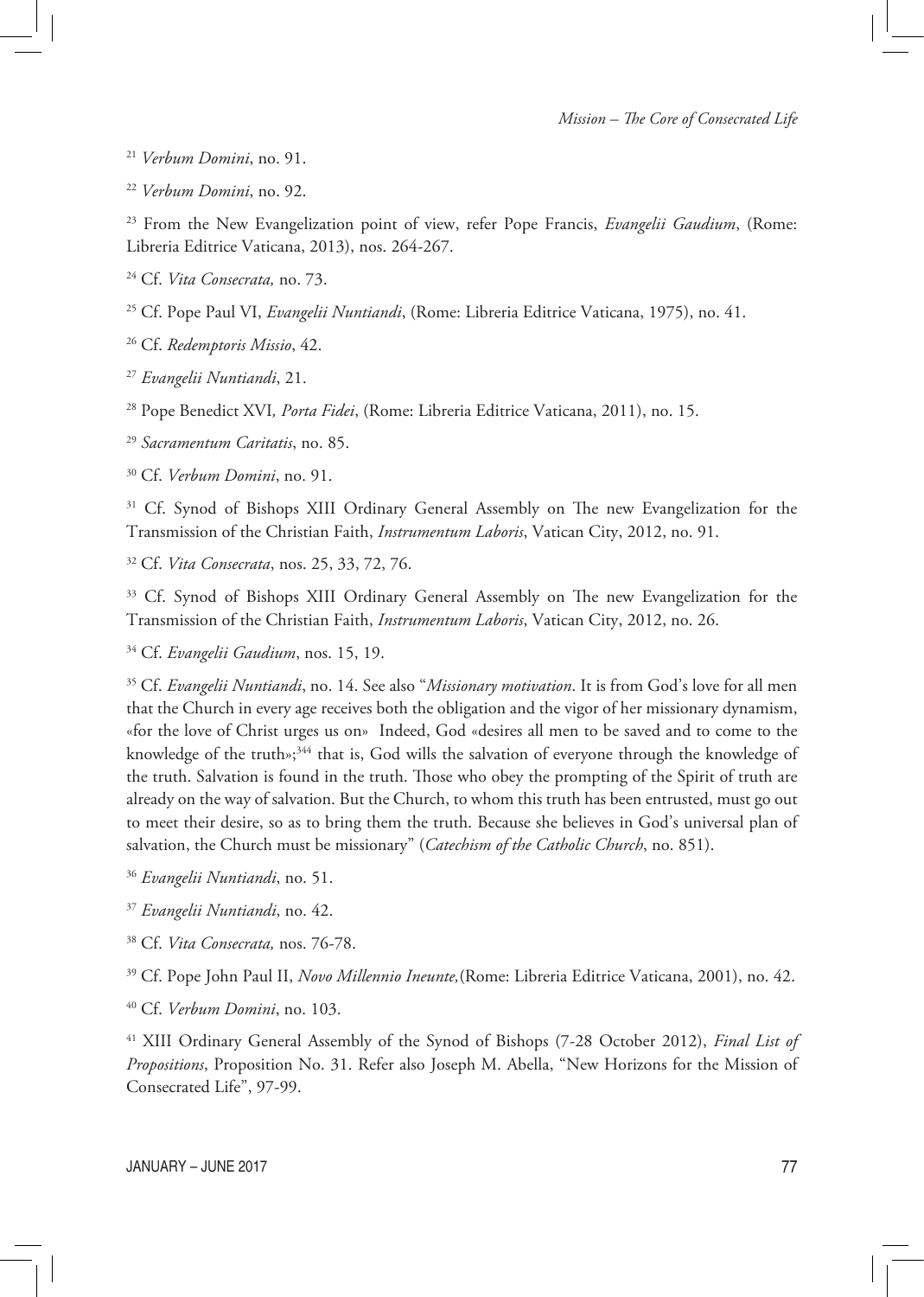<sup>42</sup> *Evangelii Gaudium*, nos. 186-216. Pope Francis writes here that he wants a Church which is poor and for the poor. He makes a powerful attempt to assert that one cannot speak of proclamation of the Gospel in today's world without committing oneself for the total transformation of the poor. It should begin with the change of attitude. He wants that his words do not remain only in papers but that they are translated into concrete action by which everyone is included in the missionary journey of the Church.

43 Cf. *Vita Consecrata,* no. 82. Saint Vincent de Paul, loved to say that, when one is obliged to leave prayer to attend to a poor person in need, that prayer is not really interrupted, because "one leaves God to serve God".

44 Cf. *Vita Consecrata,* nos. 82, 96-99.

<sup>45</sup> *Redemptoris Missio*, 58.

46 Cf. *Evangelii Gaudium*, nos. 238-258. See also*Vita Consecrata,* nos. 100-102.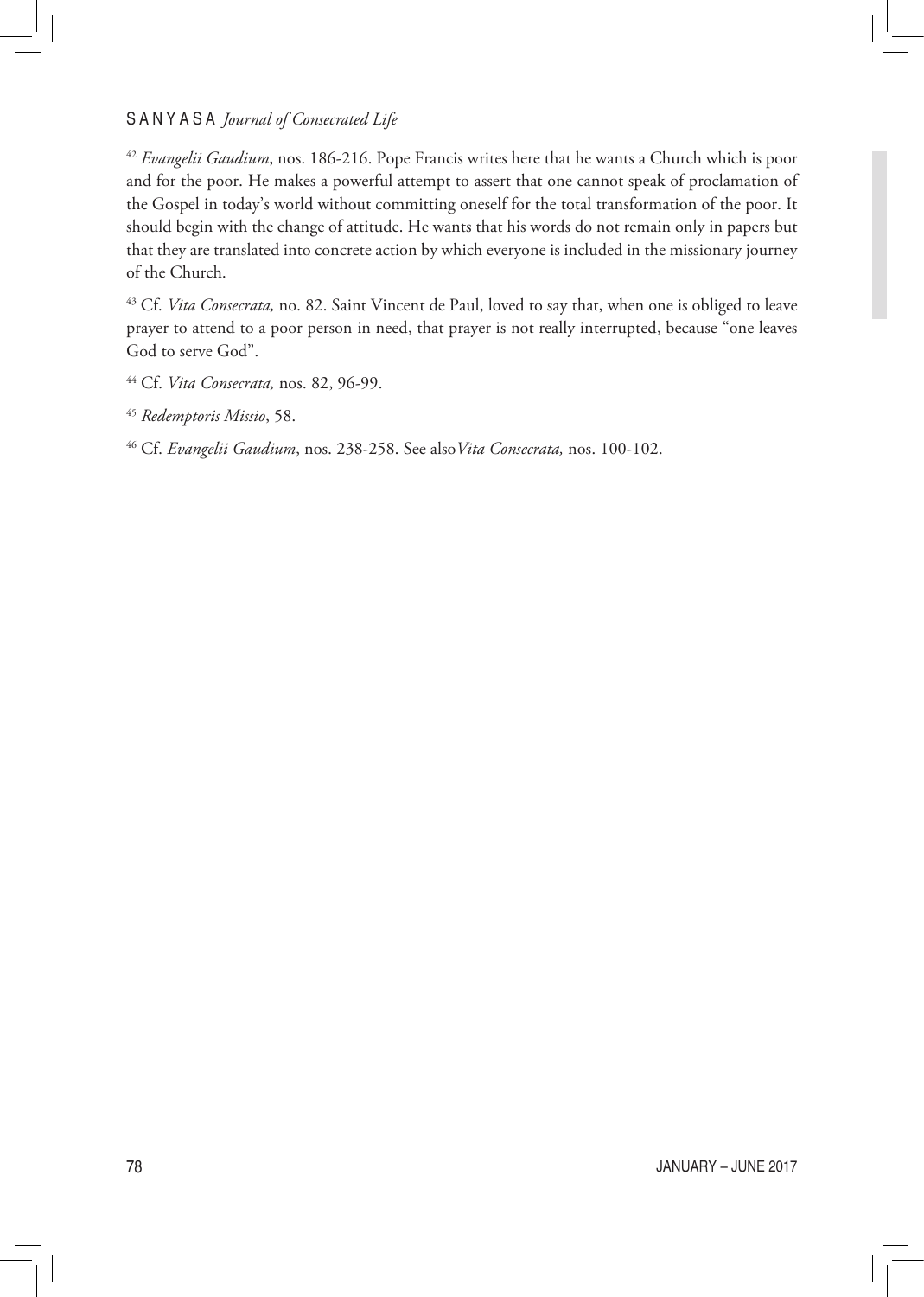# JOYFUL MISSIONARIES OF THE GOSPEL

#### **M. Sahaya Sangitha Rani, FMA**

#### **INTRODUCTION**

"In virtue of their baptism, all the members of the People of God have become missionary disciples" says Pope Francis in EG (120). So all of us are called to be missionaries, irrespective of the form of life that one belongs to. He further continues saying that anyone who experienced the love of Jesus wastes no time in proclaiming it to others, as it happened in the case of the first disciples, the Samaritan woman, the disciples of Emmaus, etc. If this is the case with all the Christians, how much more will it be for the Consecrated men and women, who are called to configure themselves to Christ, the true missionary!

To the seminarians and the novices Pope said, "Wherever there are consecrated people, there is always joy." Thus, we can speak of Consecrated men and women as missionaries of joy. If the presence of consecrated persons create joy, why then are the youngsters of today least attracted to this way of life? Why is the gradual alarming decline in vocation to religious life? If the religious find joy in Jesus, they should be able to attract many people to our Institutes to have God-experience. What are the reasons for unhappiness, dissatisfaction and laxity in some of the religious today? Possibly, consecrated persons themselves have lost the true sense of being missionaries of joy.

#### **1. CLARIFICATION OF THE TERMS**

We shall try to understand the terms "joy" and "missionary." First and foremost, joy is a complex concept, which is difficult to decipher. It is also difficult to measure. Yet it is the innate search of each individual. But many make mistake in choosing

M. Sahaya Sangitha Rani is from the Congregation of Salesian Sisters of Don Bosco, commonly known as Daughters of Mary Help of Christians. She obtained her Diploma and Degree studies in Salesian Spirituality and Pedagogy respectively from Auxilium Pontifical University, Rome; and Post-graduation in Theology of Consecrated Life from Christ University. At present she is working in the Formation house in Karunapuram, Warangal, Telengana, as an assistant *formator of the candidates in initial formation of Bangalore province.*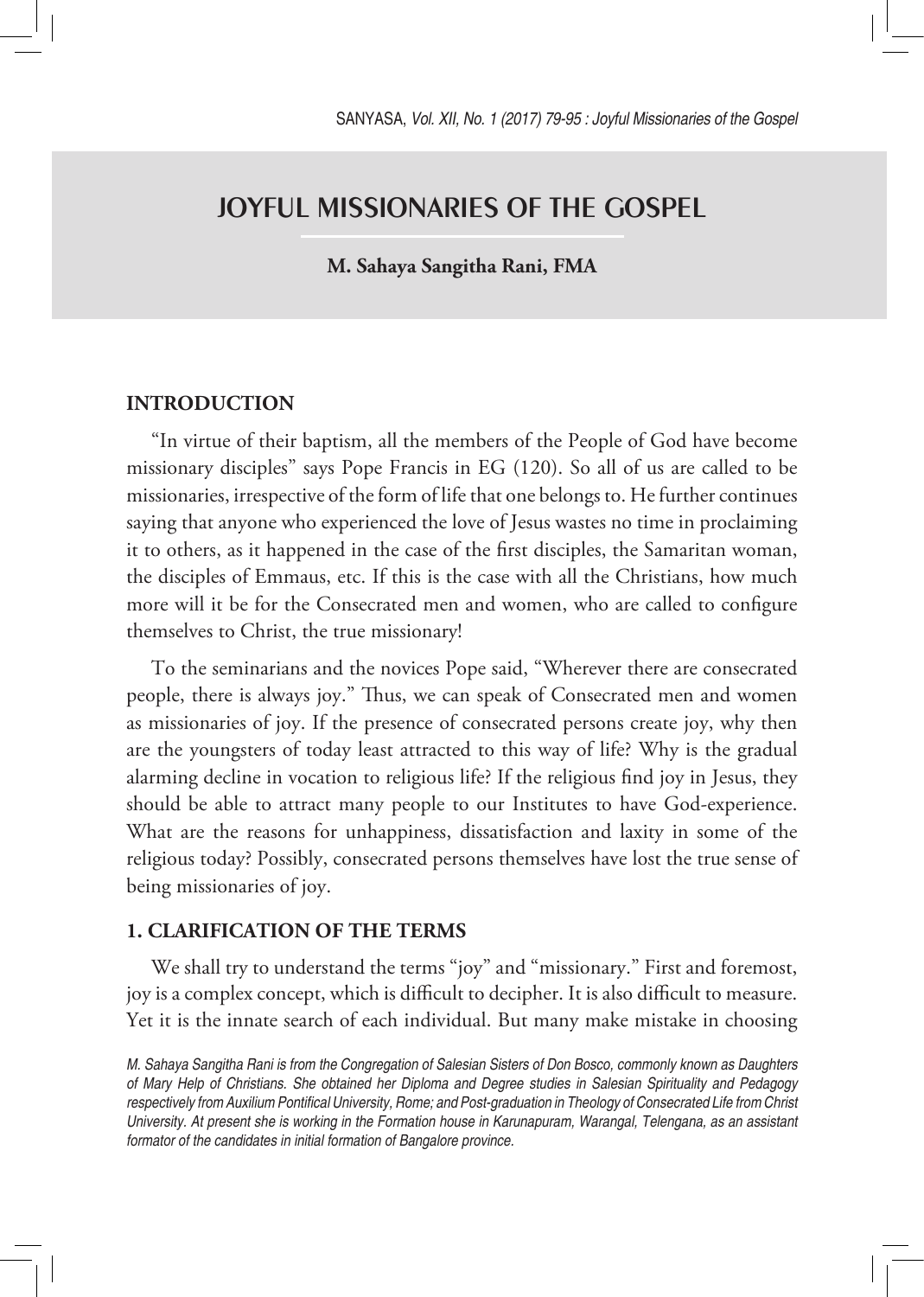the wrong means for their happiness. The same is true with the term missionary. This was understood in different ways throughout the centuries.

## **1.1. Meaning of Joy**

Joy is the emotion that every human being longs for. It is an art of living happily. People use different means and ways to acquire it. Moreover, each one understands it in different ways according to each one's beliefs. We shall restrict our reflection only to Christian understanding of joy.

## *Christian Concept of Joy*

In fact joy is the Messianic gift which Jesus himself promised his disciples to give in being united with him and the Father (Jn 15:11; 16:24; 17:13), which in turn unites us with others. In this union there is an expansion of our ego boundaries which leads us to an experience of ecstasy, a mystical union, which normally takes place in a feeling of love.1 Rightly Paul places it next to love in the list of the fruit of the Spirit (Gal 5:22), which is present in spite of trials and tribulations and which is strengthened through unceasing thanksgiving (Phil 3:1; Col 1:11ff; 2 Cor 6:10; 7:4).

Pope Benedict XVI, very often in his homilies, invites his listeners to reflect on what it means to be a Christian. He says that the Christian faith should produce real joy since it flows from the very heart of being a Christian.<sup>2</sup> An authentic source of inner joy is not something that is frivolous and transient, but it emerges from the heart that is filled with the Holy Spirit, which comes from God and which is the bond of love and union in the Triune God. Thus the true source of joy is God Himself, the experience of the love of God.

The love of God that the person experiences is not to remain within oneself, but to be shared with others. Thus the letter to the consecrated men and women by the Congregation for Institutes of Consecrated Life and Societies of Apostolic Life on the occasion of the Year of Consecrated Life reminds every religious of their mission of bringing God's consolation to others from the joy experienced by them. Thus the true and great joy is experienced by the one who gives the consolation and the comfort of God to the people who are fragile and weak. Thus happiness is a continuous choice that one makes in enjoying the love of God and loving others, even if one experiences delusion, anguish, pain and sorrow. Therefore Christian joy dwells in love, loving God, oneself, others and the nature.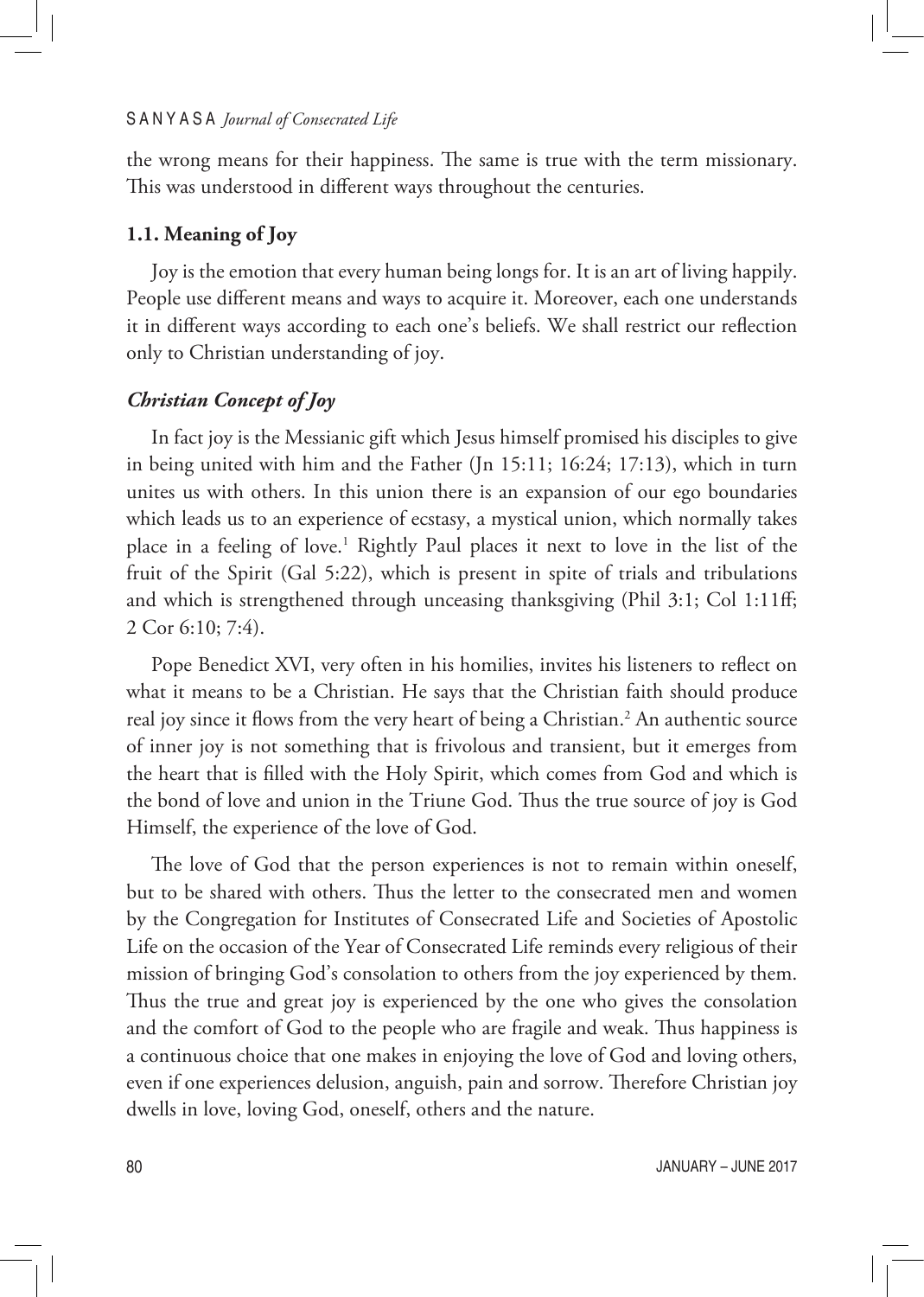## **1.2. Meaning of Missionaries**

In order to understand the meaning of the term "Missionaries", which simply means the one who is sent on a mission, we shall being with understanding the term "Mission". This has got different nuances of meaning throughout the history. But we shall look at it from the Christian perspective alone.

#### *Pre-Vatican Understanding*

The Church, from its very origin, followed seriously and literally the divine mandate of Jesus, who said: "Go into the entire world and proclaim the good news to the whole creation. The one who believes and is baptized will be saved; but the one who does not believe will be condemned" (Mk 16:15-16). Thus Jesus wanted the disciples to proclaim about the love of God and to share their experience of the Risen Lord. In this perspective a missionary is the one who has a personal experience of the living Christ. Here, the concentration was more on going forth to the different parts of the world to proclaim the Good News about Jesus and converting them into Christianity since it was believed that there was no salvation outside the Church.

Before Vatican II, the Church understood mission as saving the souls of the non-Christians, giving benefits to those who have not, to convert into Christianity, etc.. It was done mainly by religious and parish priests. Only those who were involved in "conversion" were considered missionaries. During this time many left their home town to foreign lands to work in difficult situations with the sole intention of making known Jesus to those who do not know him and baptizing them as Christians.

#### *Post-Vatican Understanding*

Vatican II gave altogether a new perspective for the term mission. The Church is seen as the salt of the earth and the light of the world and its mission is understood as renewing every creature in order to unite everything in Christ.<sup>3</sup> The Council states:

'Missions' is the term usually given to those particular undertakings by which the heralds of the Gospel, sent out by the Church and going forth into the whole world, carry out the task of preaching the Gospel and planting the Church among peoples or groups who do not yet believe in Christ.<sup>4</sup>

Thus the missionaries are called to establish a Christian community that should stand as a sign and agent of salvation for the whole world. This leads to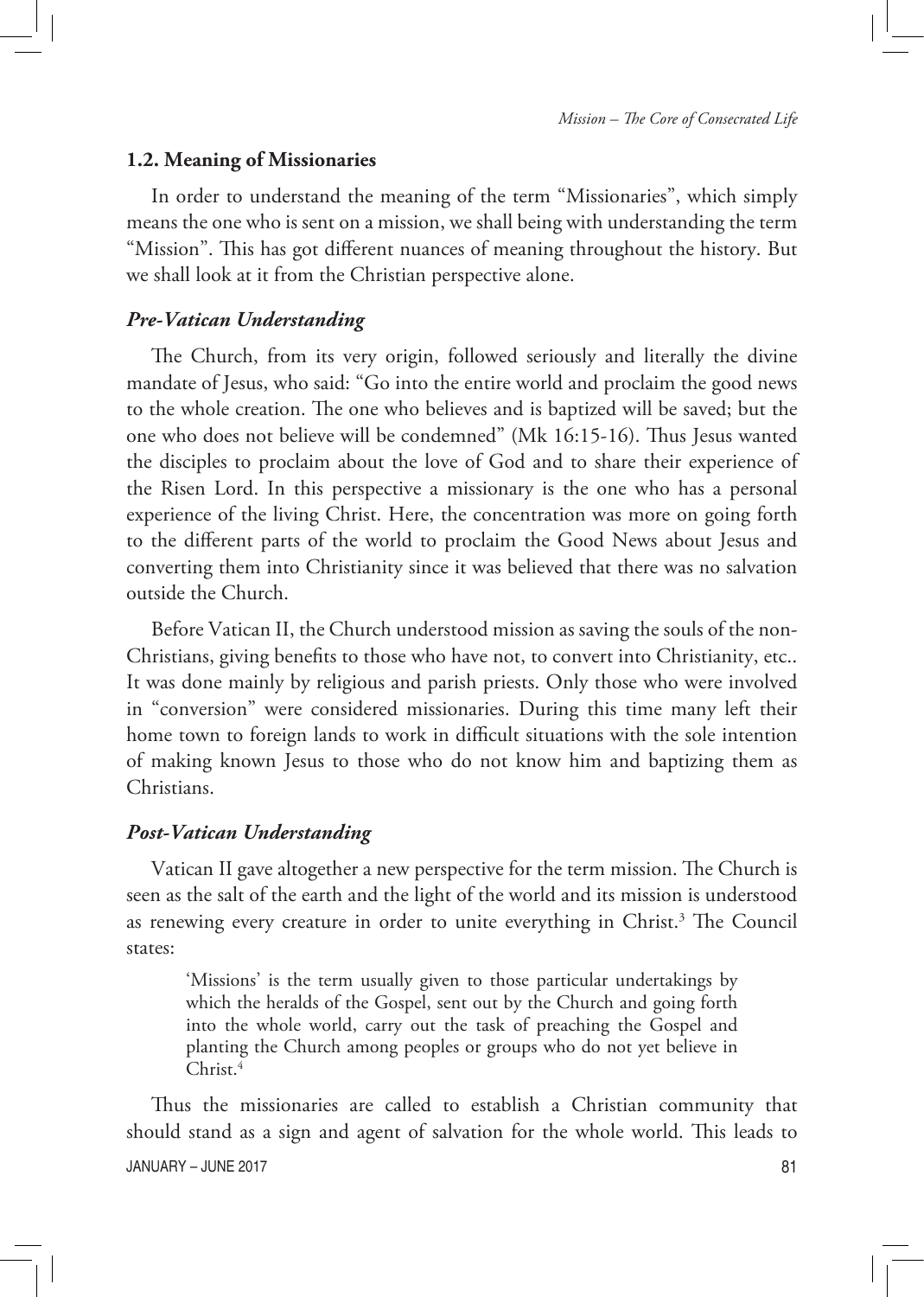the conviction that the world is at the centre of the mission and not the church.<sup>5</sup> Thus the life and the activities of the Church were renewed based on the situation of the place. In other words mission is understood as searching for the will of God in a particular place and time. Another novelty that emerged with the Council was the disappearance of the hierarchy, where the Church began to be considered as the people of God and all are called to participate in the mission of the Church, which started to embrace the whole world, even the non-Christians, through interreligious dialogue.

These reflections sowed in the Second Vatican Council eventually started bearing fruit in the Post Conciliar documents on mission.6 *Evangelii Nuntiandi* gives emphasis on the obligation of everyone to proclaim the Good News,<sup>7</sup> which is supposed to transform humanity from within and make it anew.8 *Redemptoris Missio*, the document that came out at the twenty-fifth anniversary of the Second Vatican Council's Decree *Ad Gentes Divinitus*, reaffirms the basis of the Church's missionary activity that Jesus is the only Saviour,<sup>9</sup> who should be proclaimed by proclaiming the Kingdom values. It highlighted the role of the Holy Spirit in the mission of the Church as well as in that of the missionaries, $10$  who necessarily have to be contemplatives.<sup>11</sup> CT (1979) speaks of catechesis to strengthen the mission of proclamation. It is here that the term 'inculturation' appears for the first time.<sup>12</sup> *Novo Millennio Ineunte* (2001) was another apostolic letter of Pope John Paul II to mark the great Jubilee Year 2000, stressing on the evangelizing mission in the new millennium starting afresh from Christ by launching into the deep. Another document worth mentioning here is *Ecclesia in Asia* (1999), after the Synod of the Bishops of Asia. It highlights that the place of birth of Jesus as well as that of the Church is Asia; Jesus is the gift to Asia (chapter 2), who has to be proclaimed in communion and in dialogue (chapter 4), which promotes the integral formation of the whole human person (chapter 5). It also emphasizes the role of each individual in spreading the Good News of God's love.

The encyclical of Pope emeritus, Benedict XVI, *Porta Fidei*, on the occasion of the fiftieth anniversary of the opening of the Second Vatican Council, underlines the fact that it is the love of Christ that impels us to evangelize "in order to rediscover joy of believing and the enthusiasm for communicating the faith."13 In rediscovering this love and the joy in Christ the missionary never loses her vigour in communicating the same to others and thus grows day by day in faith and hope.<sup>14</sup>

82 JANUARY – JUNE 2017 This impelling love of Christ to evangelize urges us leave our comfortable zones to reach out to the outcast, the broken, the weak, the neglected etc. in the peripheries.<sup>15</sup> Pope Francis exhorts the missionary community to get involved in the daily lives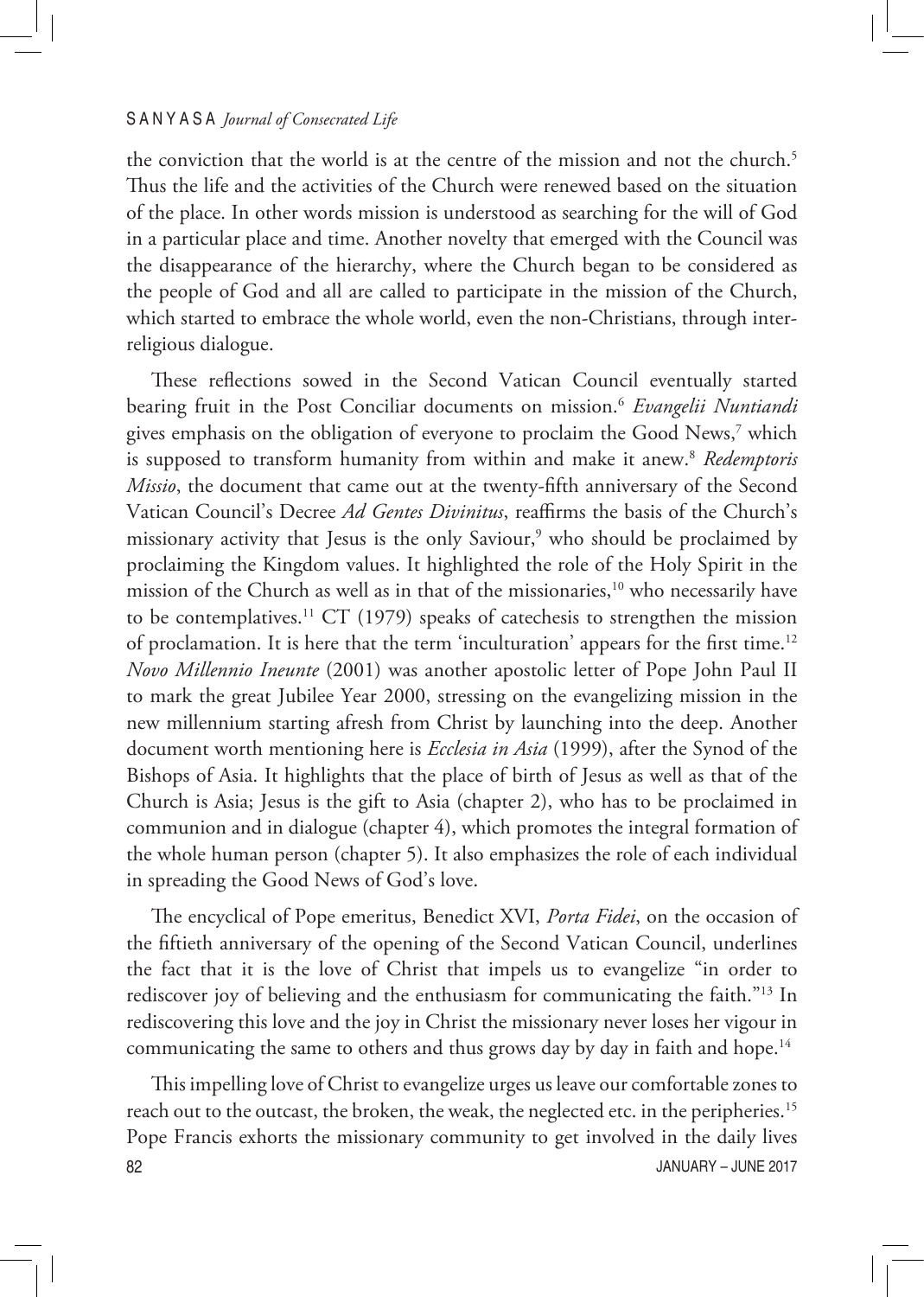of the people, in their joys and sufferings, bringing the merciful and compassionate love of Christ.16 He says that they should be remarked with the joyful spirit even in the midst of difficulties and challenges.

## **2. GENERAL CHALLENGES TO CONSECRATED PERSONS**

The global idea about the true meaning of the terms joy and missionary, makes it evident that the Consecrated persons of today encounter many challenges to be true joyful missionaries. The challenges can be from outside – the society in which they live – or from within – personal problems regarding their own identity. The rapid socio-cultural-economic changes of the world and the advancement in science and technology is making the world secular. Though there is a thirst in everyone for the divine, the contemporary situation makes most of the people to depend on one's own abilities and capacities, and the faith aspect of one's life is side-lined. The religious, who are called to be God-centered and to manifest Him in everything they think, say or do, are also, unfortunately, manifesting signs of secularity in their mannerisms. This is contradictory to their vocation, which results in unhappiness, frustration and meaninglessness with regard to one's choice. As a consequence one finds it difficult to allow oneself to be guided by God, to experience the unconditional love of God and thus to show this love to others.

## **2.1. Challenge to True Spirituality**

Spirituality is a way of life different from mere external piety. It is one's interior journey towards the Truth, who gives sense to one's life and fills her with joy.17 Walter Principe puts it in this way: "Spirituality points to those aspects of a person's living a faith or commitment that concern his or her striving to attain the highest ideal or goal."18 Thus it involves having a strong inner stamina and interior strength, which comes from one's faith and trust in the Supreme Authority, to transcend oneself from all the obstacles to achieve the goal, i.e., the Christian perfection in the case of Christians. It is purely the work of the Holy Spirit working in the inward being of self, which is manifested through its fruits: "love, joy, peace, patience, kindness, generosity, faithfulness, gentleness and self-control" (Gal 5:22-23). Thus if one's spirituality is weak, he/she may find it difficult to manifest the inner joy; in other words one's spiritual strength is radiated in the joy that is radiated outwardly. In this regard two main challenges that are seen in living a solid spirituality are: phenomenon of secularization ("turning to the world" as the point of reference for the explanation of the mysteries of life and fulfillment), where the individual finds it difficult to come in contact with the Divine and thus manifests superficiality in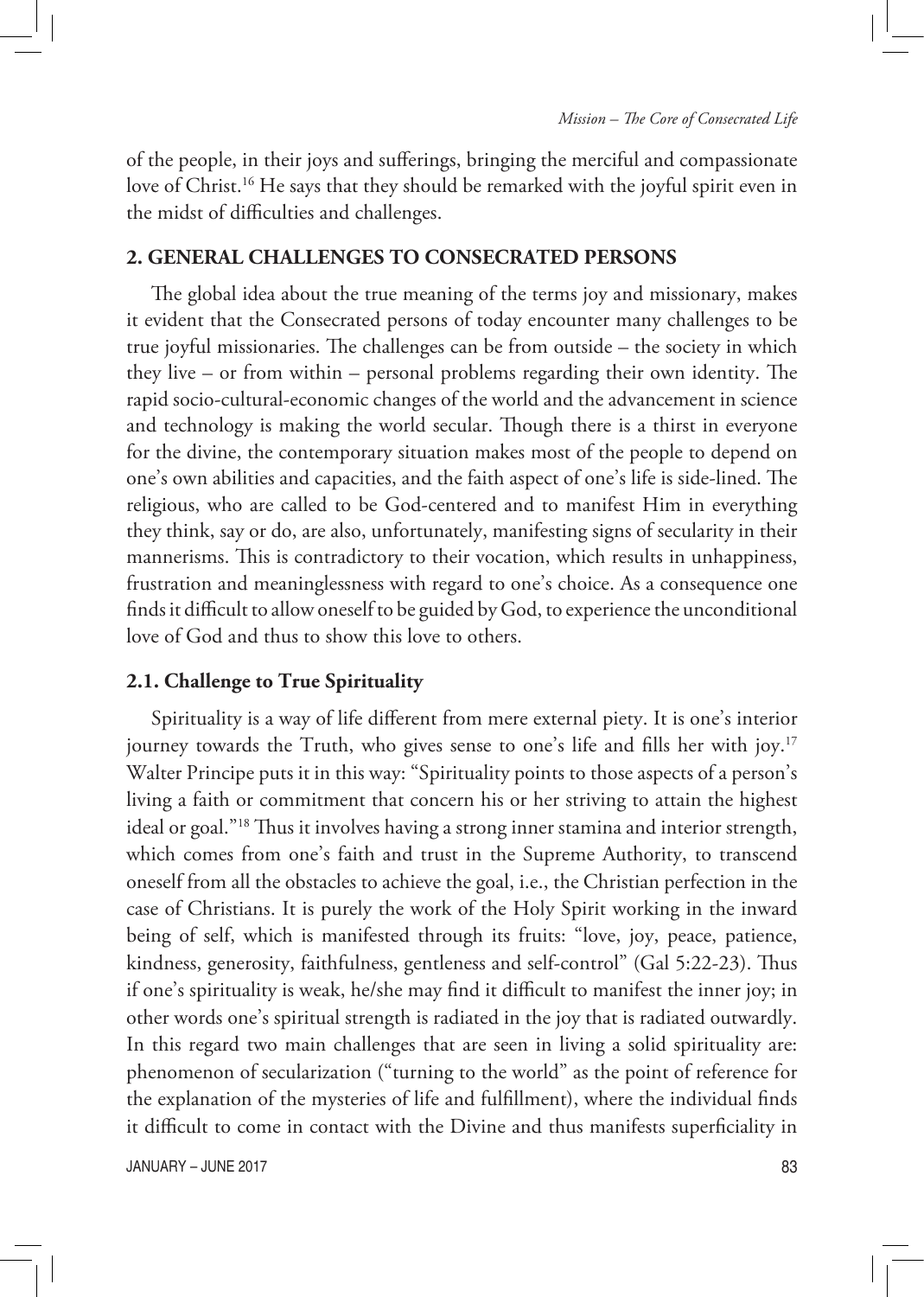religious practices. So, the person shows mediocrity in living and practicing one's faith.

Another drawback of the lack of depth in one's spirituality is the hesitation for lifelong commitment. As a result, the consecrated persons tend to waver in their vocation when encountered with adversities and difficulties, instead of tracing out the Christian joy. This was also experienced by the early Christians who had to face persecutions and sufferings but never lost joy. The same holds good for many other exemplary and committed religious who joyfully and hopefully faced sufferings, placing their trust in God.

#### **2.2. Challenge in Experiencing and Expressing Genuine Love**

As joy is placed next to love in the list of the fruits of the Holy Spirit, joy emerges from the soul that experiences the love of God and that of others, and grows profoundly when it is shared with others. True love is manifested only when one is selfless in giving without expecting anything in return. The new emerging culture is making the people to be closed up in their own emotions and concerns that they are lost in their virtual world. This affects their way of relating with others, which eventually influences even the community life and the mission.

#### *Challenges in Establishing Relationship*

The social networks and other advancements in technology, on the one hand, are making communication very easy and thus bringing many people close to each other. But on the other hand the same results in a superficial way of relating with each other. The superficiality in one's relationship is also a result of the change in the perspective of human person and change in one's value system, based on utilitarianism that makes to see the persons as objects for use without considering the fact that they are created in the image of God; human beings are considered consumer goods.19 Apart from individualism and relativism, greediness towards wealth and excessive competitiveness exclude the person from others, deny primacy of human person and create indifference towards the sentiments of others. It is a challenge for the religious, especially as missionaries of joy, to sow the seeds of the culture of love and culture of joy in the midst of growing culture of selfishness and hatred.

Love of God is experienced only in experiencing the love of others. Moreover to live a happy and meaningful celibate life, one is supported by: "community life, relationships with one's family, good friends, contacts one has through ministry, and the experience of intimacy."20 Certain times a wrong notion of friendship in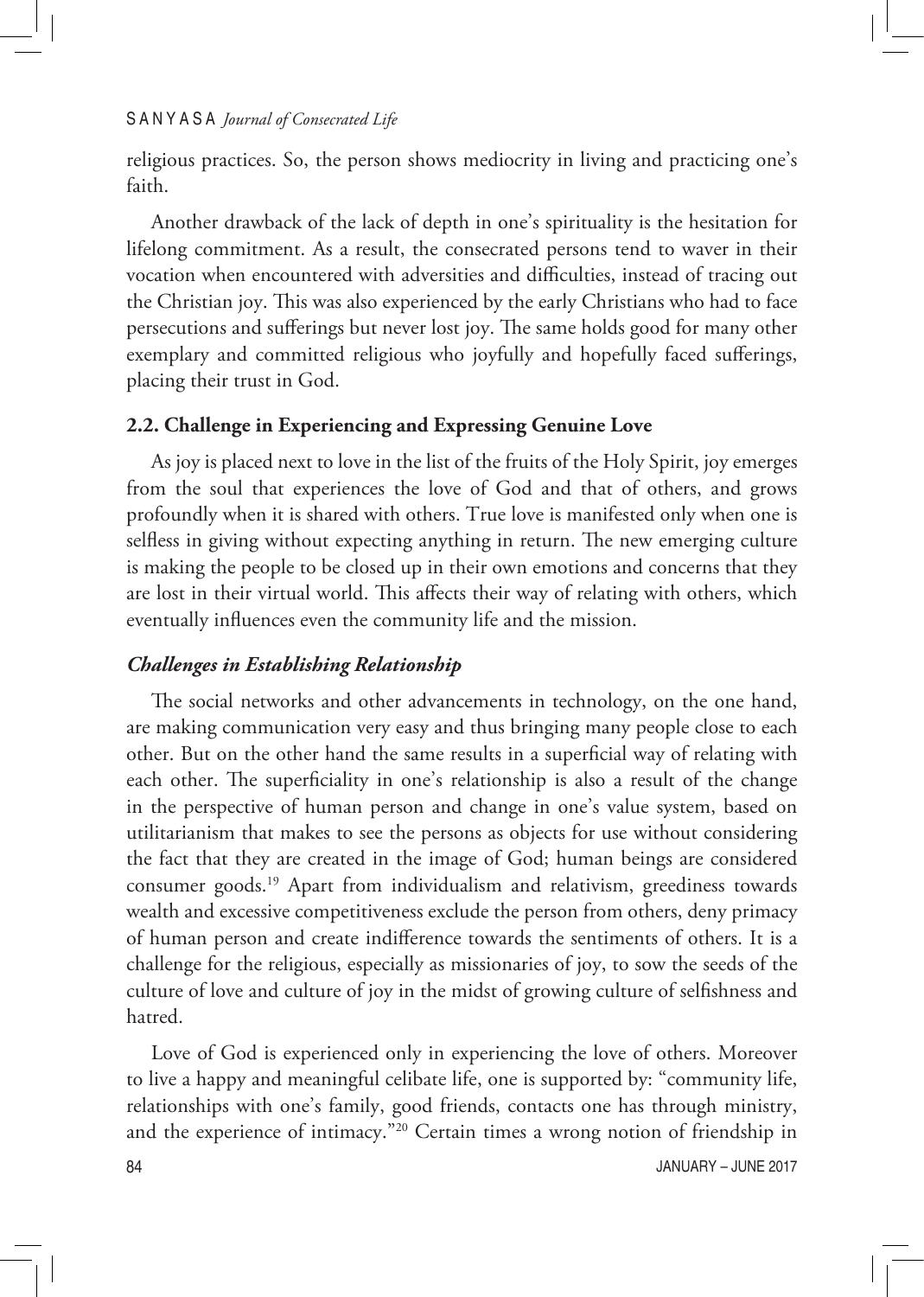religious life and the scrupulous notion of the vow of chastity are leading a religious to a progressive drying up of one's affectivity, $21$  that may lead to self-sufficiency and to view intimate relationships as hindrance to religious life. Universal love, at times, may turn into a risk of having superficial love, of unable to love anyone concretely.<sup>22</sup> Instead a true and genuine friendship helps the religious to live their celibacy fruitfully. The absence of such genuine relationships results in dissatisfaction, frustration and unhappiness.

## *Challenges in Mission*

Vatican II makes it very clear that all Christians are called to be missionaries for it says that the pilgrim Church is missionary by her very nature, which flows from the fountain of love of the Father, through which He constantly assures all of His glory and of their happiness.23 Pope Francis insists so much on this aspect by reminding all to be faithful to obey the call of the Lord to go forth from one's own comfort zone in order to reach all the peripheries in need of the light of the Gospel.24 This proclamation of the Gospel of joy makes them missionaries of joy. This universal call is all the more relevant for the consecrated persons. Nevertheless the same aspect seems to be lacking as each congregation and each individual is involved in many activities, at times without proper orientation to mission thrust, thus tending to become merely a social worker.<sup>25</sup>

Sometimes though the missionaries enter their mission field with much enthusiasm, fundamentalism and skeptical thoughts of the society and the media regarding Christian faith, weakens their faith and cools down their enthusiasm and as a result become unsatisfactory in their mission. This is what is mentioned by Pope Francis too in his first encyclical:

Many pastoral workers, although they pray, develop a sort of inferiority complex which leads them to relativize or conceal their Christian identity and convictions…. They end up being unhappy with who they are and what they do; they do not identify with their mission of evangelization and this weakens their commitment. They end up stifling the joy of mission with a kind of obsession about being like everyone else and possessing what everyone else possesses.26

Certain times consecrated men and women are so obsessed by their personal freedom and relaxation that makes them to be closed up in themselves. Some missionaries are closed up with their own petty problems that they suffer from inferiority complex, finding difficult to break open their shells to be free Christian missionaries. Thus Pope Francis refers to three evils, which fuel one's lack of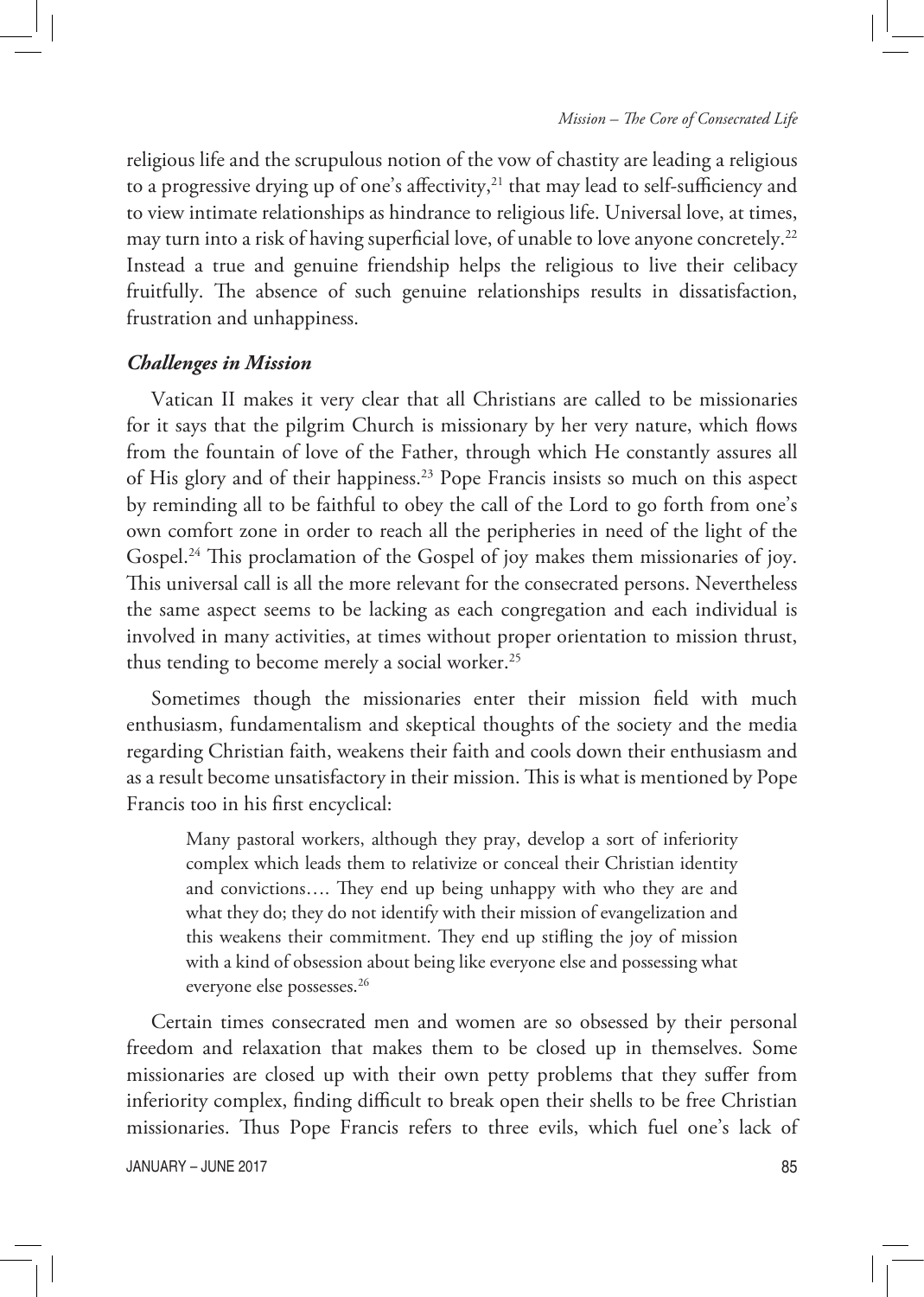enthusiasm in the mission: "a heightened individualism, a crisis of identity and a cooling of fervor."<sup>27</sup> These make them unhappy with who they are and what they do, weakening one's commitment towards mission.<sup>28</sup>

At times, relativism, individualism and competitive spirit for power, position and possession make the religious or rather the missionaries to lose sight of their mission, of the poor, of the people around and much more of their commitment. Religious needs a constant reminder of the precious gift of the call received from God and constantly allows oneself to be led by Him so that one does not lose the missionary fervor. It is good to be reminded of what Pope Francis says, "Let us not allow ourselves to be robbed of missionary enthusiasm!"29

The above mentioned challenges can be tackled when a Consecrated person is sure of the choice she has made in her life or when she is happy of the choice she has made. In such a case the challenges become an opportunity for growth and maturation.

## **3. JOY OF BEING CONSECRATED TO GOD**

"This is the beauty of consecration: it is joy, joy." This is the affirmation of our Holy Father, Pope Francis, to the seminarians and the novices. Joy is the basic longing of every human being and it emerges from the soul that finds meaning in one's own life and gives meaning to others' life. For the consecrated persons, being consecrated to God itself is the source of joy to which they respond by following radically Jesus through the evangelical counsels of chastity, poverty and obedience.

#### **3.1. Source of Joy**

One finds meaning in life when one feels being loved by someone and in turn is able to love others. Thus the root of one's joy is love itself. The then Cardinal Ratzinger says, "One cannot become wholly man in any other way than by being loved, by letting oneself be loved."<sup>30</sup> The true source of love is to be seen in Jesus and this love is one of the fruits of the Holy Spirit.

#### *Love of God*

When the angel Gabriel announced to Mary the Good News of salvation, she began with 'Rejoice' (Lk 1: 27). The birth of Jesus is connoted with the word joy. The root of this joy is 'God loved the world, thus He sent His only son' (Jn 3:3). This love is more personal. His love is not because the person being loved is good, meritorious or virtuous but it is because He Himself is good and love. Christianity is based on experiencing this love and transmitting the same love to others. Human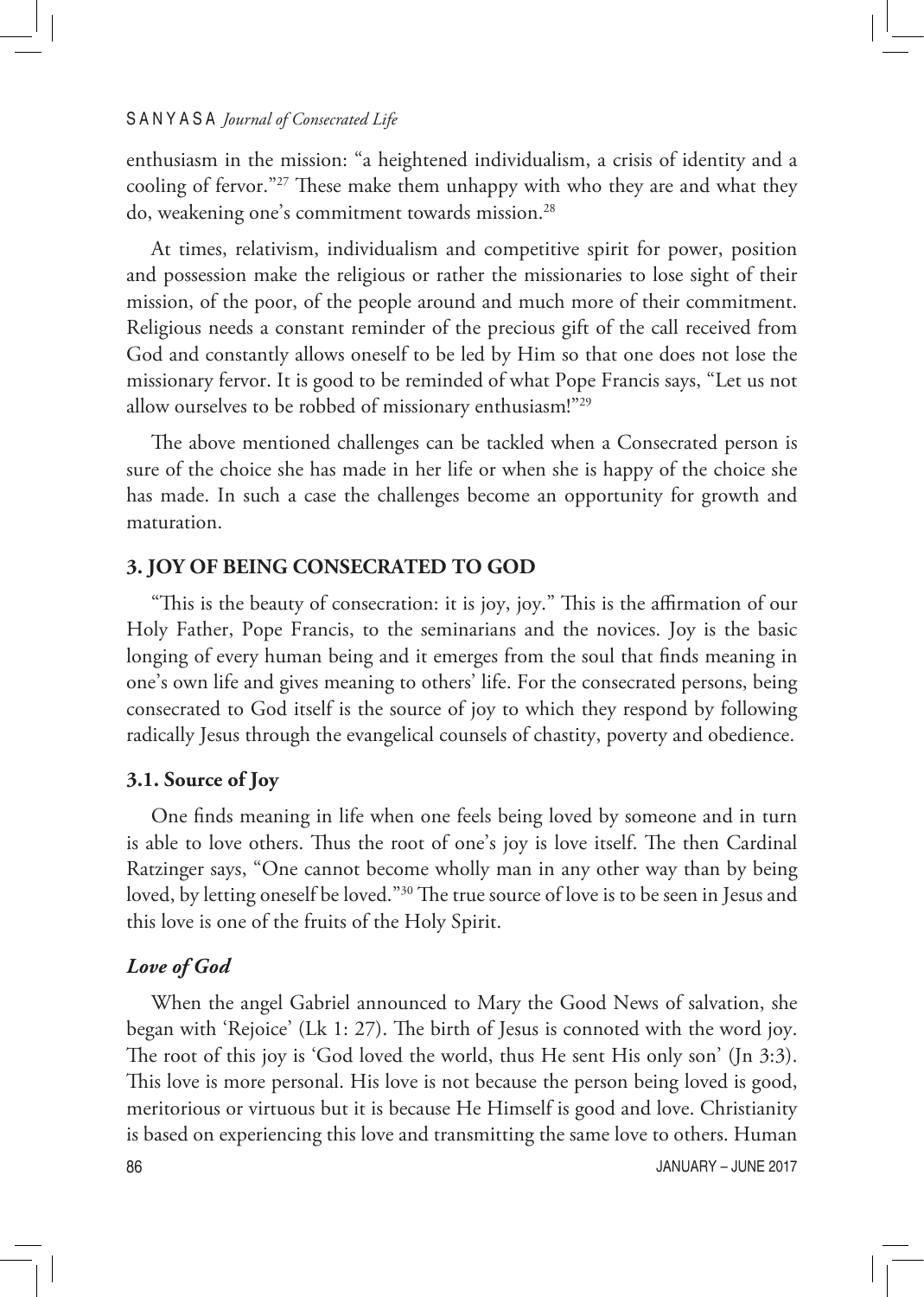love is limited and frail. It is in this context, one has to appreciate the depth and infiniteness of the love of God. But both human love and the love of God are inseparable, one is linked with the other.

A purely supernatural love, completely distinct from natural love, would be powerless, while natural love, which of its nature is a thirsting after infinite fullness, would be falsified if it were rigidly enclosed within the finite, separated from its dynamic reaching out to the eternal.<sup>31</sup>

All the other forms of love spring from this supernatural love. In all these forms the fundamental act is to move from oneself to another, to rejoice at the existence of the beloved. Consequently this makes oneself feel good and happier of her own existence.32 This is the beauty of consecration which Pope Francis too speaks:

In calling you God says to you: 'You are important to me, I love you, I am counting on you.' Jesus says this to each one of us! Joy is born from that! The joy of the moment in which Jesus looked at me. Understanding and hearing this is the secret of our joy. Feeling loved by God, feeling that for him we are not numbers but people; and we know that it is he who is calling us. $33$ 

Thus Pope invites the consecrated men and women to remain, contemplate and interiorize the place and the moment of their encounter with the Lord that created a friendly relationship. This is the source of true joy.

## *Jesus, the Bearer of Joy*

Jesus is the love of God personified, in whom it took human flesh and was born among us. Therefore the incarnation of Christ itself is joyful news. It is in encountering his face that joy springs. It also emerges from experiencing tangibly the goodness and the love of God in the person of Jesus Christ, which is revealed in his selfless giving in obedience to the Father. A love that is self-centered is not a true love; rather it has to move from oneself to the other. This is the essence of the love among the Trinity, moving from oneself to the other selflessly. This is also the essence of the theology of the incarnation of Jesus. This idea applies also for the human beings in expressing one's love - to move from oneself to others.

JANUARY – JUNE 2017 87 This theology of incarnation, which is founded on love, culminates and is manifested concretely on the cross. Thus the theology of incarnation leads to the theology of the cross.<sup>34</sup> Both the theologies converge on one point: the unity of human and divine nature, at the level of will. This unity is at the realm of freedom, without diminishing the human nature, which is possible only out of love.<sup>35</sup> This merging of divine and human will emphasize that there are no two 'I's but only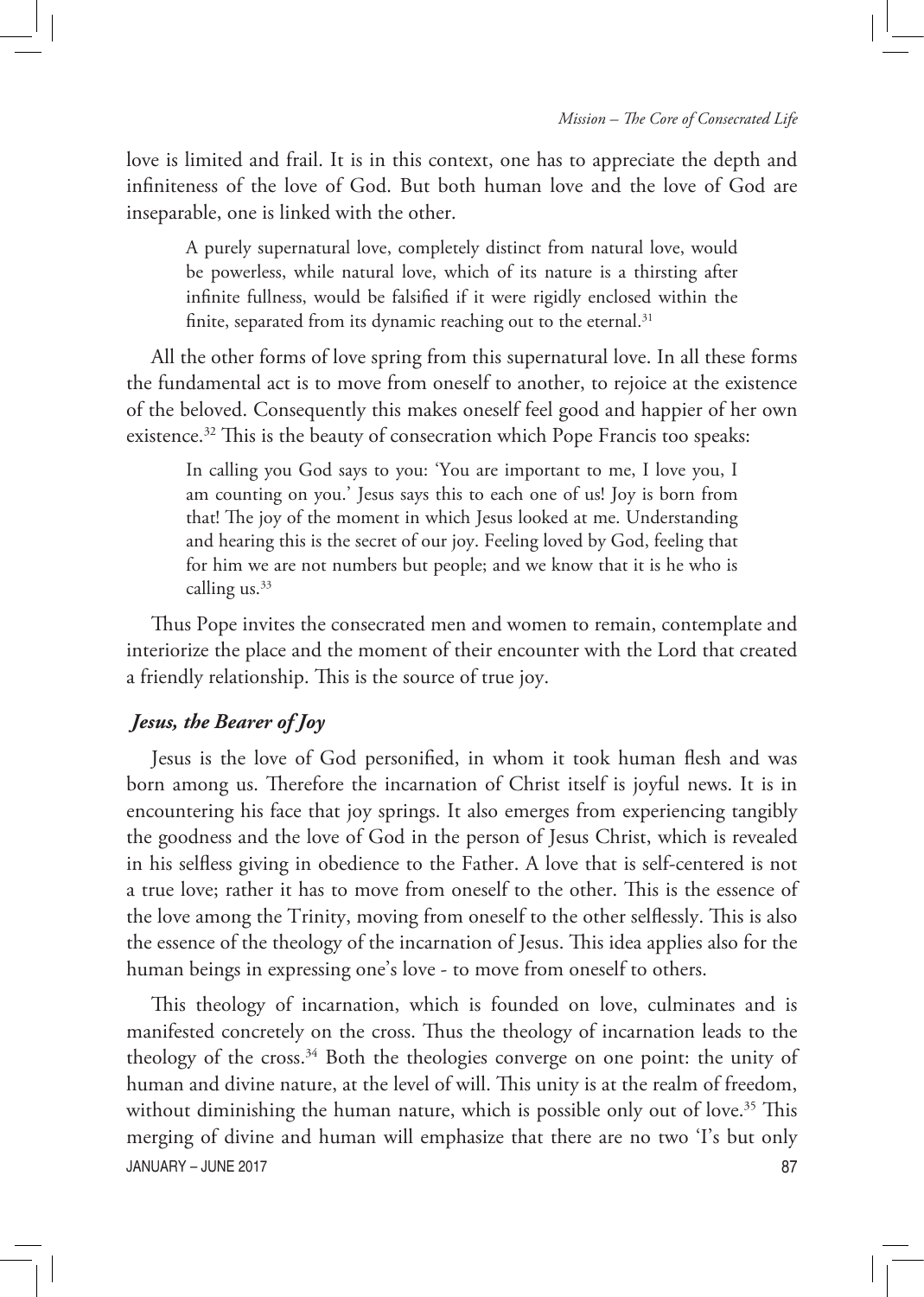one 'I'. St. Paul too was moved by the same experience, which made him exclaim, "It is not I who live but Christ lives in me." This is the expression of intimacy. It is through this deep intimate relationship with God, the Father, that Jesus willingly accepted suffering to death to show us the path to eternal life. Thus his intimate love towards the Father led him to resurrection that causes the most profound joy. This is the essence of our Christian faith that death is not the last word, but eternal life, the source of true joy.

## *Joy, Fruit of the Holy Spirit*

Christian faith teaches us that the mystery of the Trinitarian love contains the highest form of unity in love, which draws every human being into its embrace. The Holy Spirit is the vital force of this love that binds and unites them. It is the Holy Spirit that constitutes the intimate life of the Triune God that gives oneself as a total self-gift.<sup>36</sup> Thus it is the Holy Spirit who is the personal expression of the self-giving and of his being love. Fruit of this love is joy and thus Paul says that joy is the fruit of the Holy Spirit (Gal 5:22).

Jesus, at the last supper, consoles and assures the disciples that he would send the Holy Spirit and that he would give courage to speak. Exactly at the Pentecost, the outpouring of the Holy Spirit freed the disciples from fear and filled them with an everlasting joy. Thus the Spirit is essential and fundamental for authentic and joyful Christian living. Again, it is the Spirit that brought the whole humanity together; it is again the Spirit that made the disciples to pray and live together in love; it is the Spirit that helped the community to pray and rejoice in spite of the persecutions; it is the Spirit that made the disciples to solve the conflict. All these are the different aspects of the same joy. Thus joy is the fruit of the Spirit that each one longs for interiorly.

As Jesus promised, the Holy Spirit descended after his ascension, as the "fruit of his love manifested on the Cross."37 Cross is the symbol of self-less sacrifice, the greatest form of love, which entails suffering, renunciation and pain. It is here that the Spirit emerges as the fruit and that is the real joy. Thus to experience this joy, it is essential to allow the Spirit to fill us which is the source of joy, which emerges from the heart that is empowered to love as Jesus loved.

## **3.2. Joyful Response to the Call of Love**

In order to respond to this call of the love of God as consecrated persons, what is essential is to configure oneself to Christ, to follow him radically through "the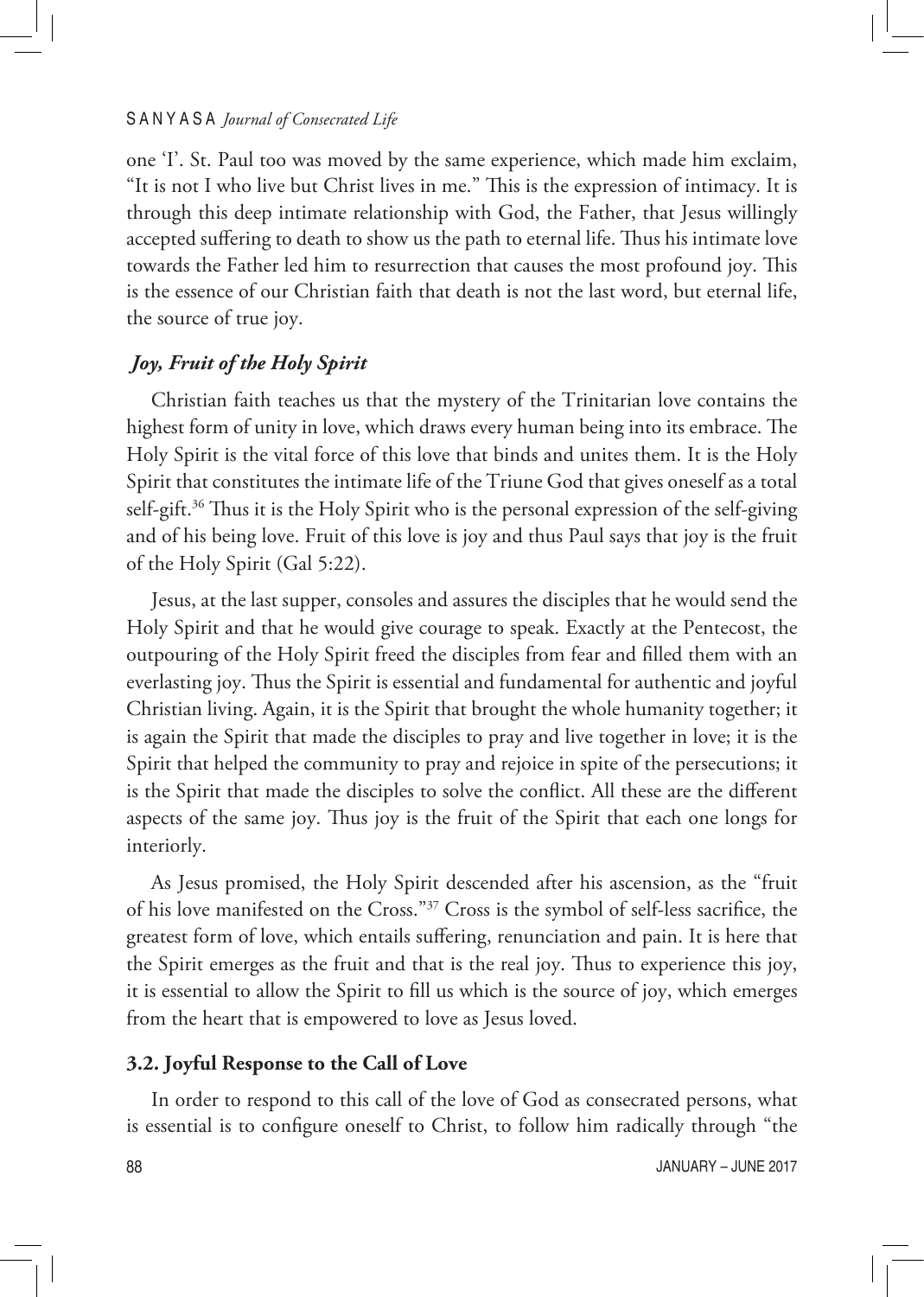obedience of faith, the happiness of poverty, the radicality of love."38 Indeed, Jesus himself is the model for every consecrated men and women to respond to the call of God. Let us see how consecrated persons can respond to the call of love biblically and theologically.

### *The Obedience of Faith*

 Jesus was united with God the Father in will that led him to obey Him even unto the death on the cross, where he manifested his greatest love. This was the source of joy for him. Likewise, as every human being is created in the image of God, each one is designed in such a way as to be in full communion with the will of God and this is the secret of true joy for each one.<sup>39</sup> Through the vow of obedience, the consecrated persons are called to let go of ego and selfishness to gain greater inner freedom and be united in mind and heart with God and thus with one another, an essential element to live a joyful religious life. This deep union is accomplished by keeping the words and commandments of Jesus. Thus, our joy will be complete (Jn 15:17).

The community of Israel was demanded to keep the commandments of God in their heart and this would make them His own possession among all the peoples (Ex 19:5). The obedience of Israel was in the context of the love relationship that God established with them through the covenant. It entails from them total trust, love and meekness. As long as they were faithful to the commandment of God, they were happy and free. On the contrary, when they were disobedient, they were under slavery.

Mary, the first disciple of Jesus, entered into the new covenant and remained in it till the end by listening, pondering, meditating the Word of God and saying yes to it (Lk 1:38). She experienced the love of God and thus welcomed His benevolence in her life, which she exclaimed in the *Magnificat*. Because of her obedience to the Word in the Gospel, the beatitude of faith is attributed to her, declaring her as blessed (Lk 1:42-45; Lk 11:28).

Pope Francis says, "Anyone who met the Lord and follows him faithfully is a messenger of the joy of the Spirit."40 This was indeed the experience of many consecrated men and women who followed and obeyed the Lord even till the death. These are the ones who having encountered God's love, blossomed into an enriching friendship and thus were liberated from the narrowness and self-absorption.<sup>41</sup> This is the joy of living in obedience to God and to His word.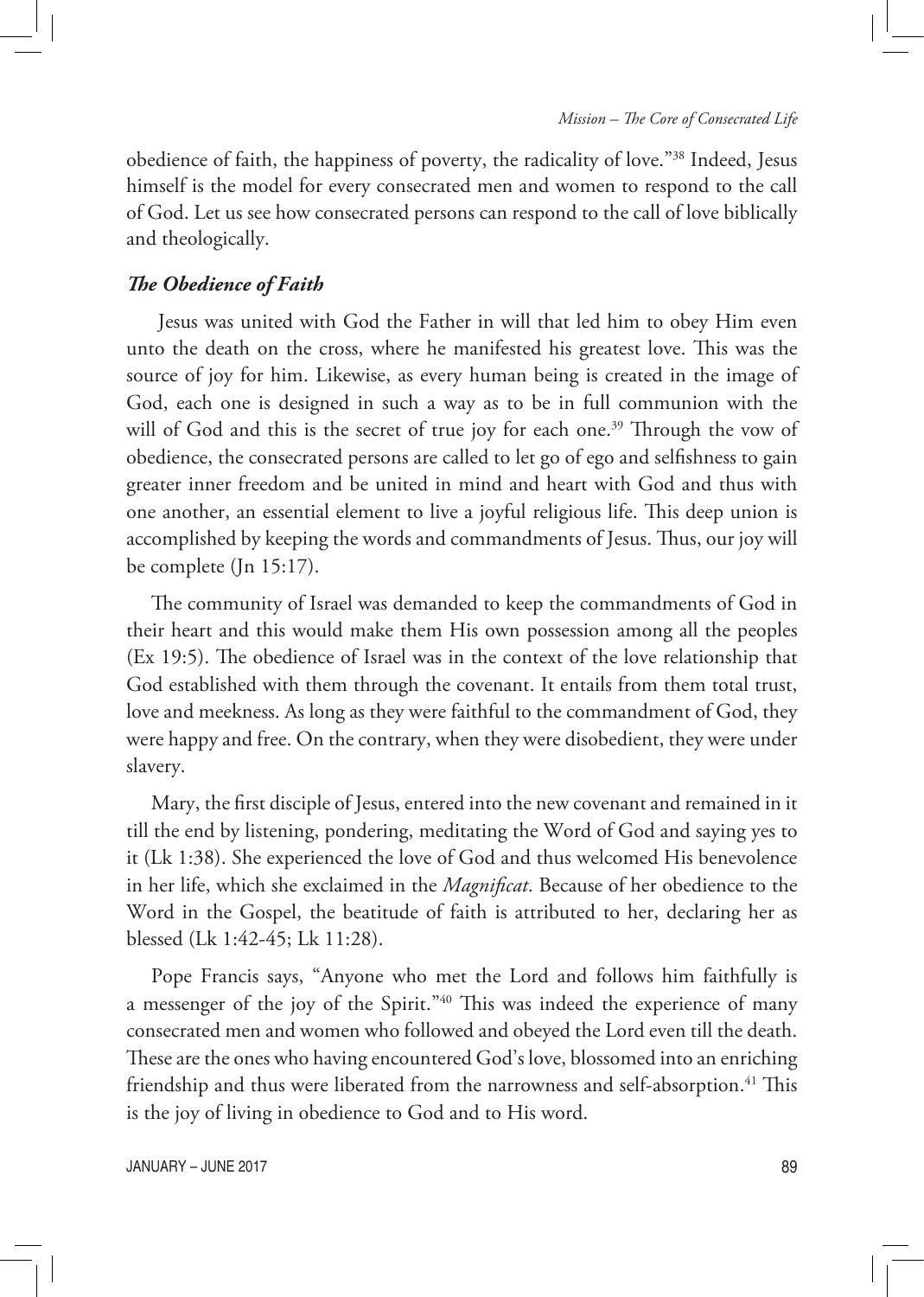## *The Happiness of Poverty*

Once again it is apt to recall here the words of Pope Francis: "Joy is born from that! The joy of the moment in which Jesus looked at me."42 There is a deep connection between joy and the look of Jesus. This look of Jesus is so powerful, loving and penetrating that the first disciples left everything that they possessed and followed Jesus (Mk 1:16-20).

Evangelical poverty, though apparently seems to be limitation and deprivation, becomes a virtue when one generously shares with others considering their needs more than one's own.<sup>43</sup> This entails the basic emptying of oneself and having a detachment from the material things of the world. Jesus demands complete detachment as a condition to be his follower. He said to the young man who wanted to follow him, "There is one thing you lack. Go, sell everything you have and give to the poor and you will have treasure in heaven. Then come, follow me" (Mk 10:21). This implies that the followers of Jesus must have absolute trust and confidence in the providence of God.<sup>44</sup> One can be fully and genuinely happy only by giving the first place to God and depending completely on Him. Happiness does not consist in what one has but what one can do without possessing and depending upon the provider of all things.<sup>45</sup> It also depends upon the balanced and correct use of the available material things with discretion.

The spirit of poverty also demands sharing and having things in common as the early Christians. There is much joy in giving than in receiving. Thus the poor in spirit are happy as they receive the kingdom prepared for them, where there is eternal joy, "Come, you that are blessed by my Father, inherit the kingdom that was prepared for you from the foundation of the world" (Mt 25:34-36, 40).

Mary, the first disciple of Jesus, lived poverty in its radicality. She was not only from a simple and poor background but also lived a humble and simple life. Her acknowledgment of the greatness of God in exalting the poor and lowly which she exclaims in the *Magnificat*, is fulfilled in her life itself. Her humble acceptance of the tough situations of life makes part of her following of Jesus. Thus she was the first one to receive the Gospel of joy when the angel Gabriel greeted her, "Rejoice highly favoured one."

## *The Radicality of Love*

In the Old Testament, celibacy had no special significance. A childless woman was considered to be a curse and misfortune (Gen 30: 1-2; 1 Sam 1:5-18; Is 4:1). But later virginity started to creep in, especially among the rabbis, in order to dedicate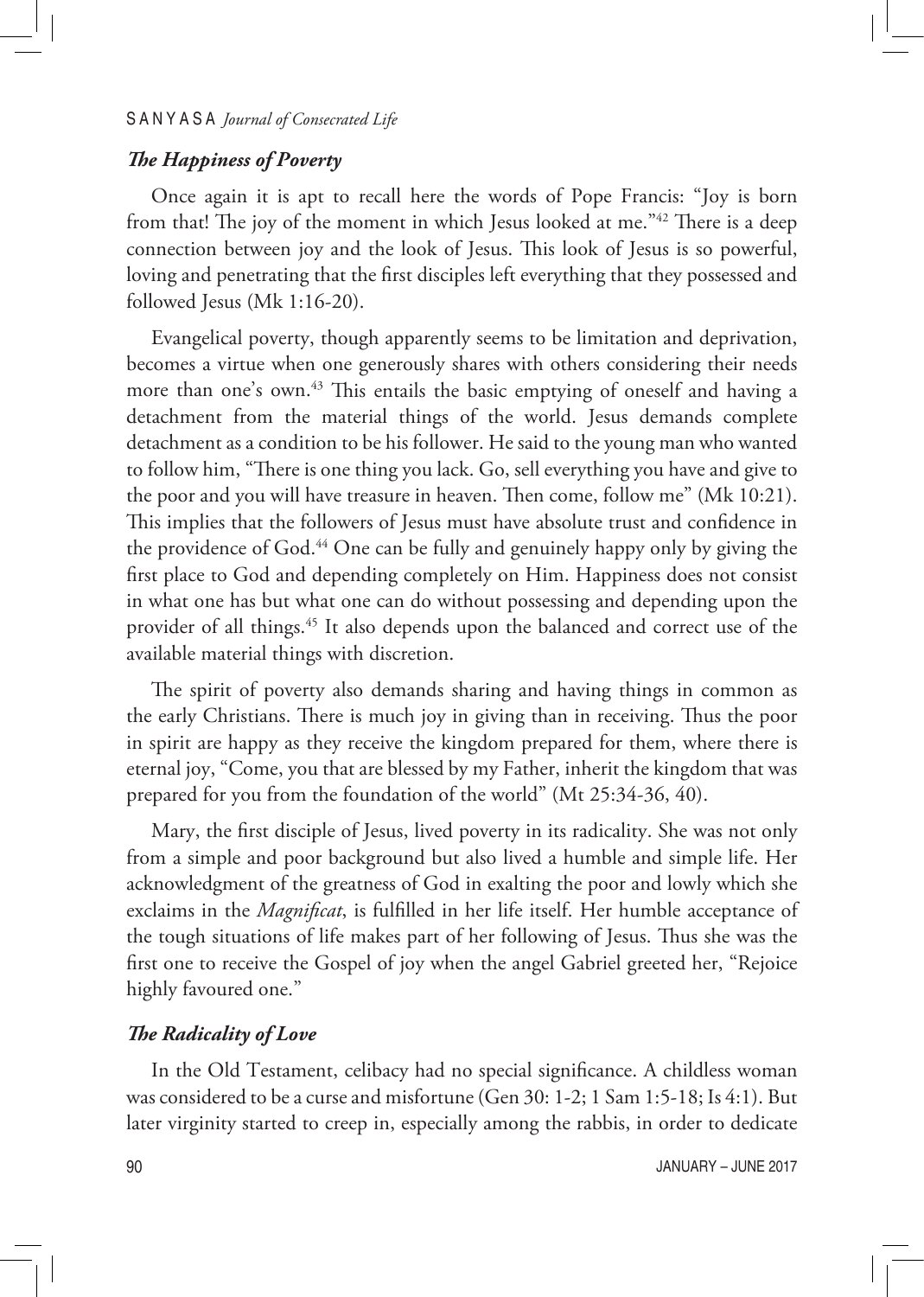their lives to study the Torah. The celibacy of Jesus was to be understood in his motivation to live it. The novelty lies in his being seduced by the beauty of God and by his Kingdom. Jesus experienced this fascination in his own body that "in spite of temptations, he could not be married; he lost his body in order to give up to death and give life to many."46 In the Bible, this fascination for God and for His Kingdom is referred to as the source of great joy, which upon finding the person goes and sells everything to buy it (Mt 13:44-46). The intimate love for the Father led Jesus to have a mystical union with Him, which is the source of joy for him (Jn 15:7-11).

The mystical experience of Jesus has its continuity in his love for everyone and in building a community which is animated by love. The celibacy of Jesus was not like that of prophet Elijah or John the Baptist. Instead the celibacy of Jesus had a communitarian dimension. He did not choose celibacy to live alone but in communion with the new community and new creation of the kingdom that he formed. In this new community, there is no discrimination, no distinction of any sort, but all are welcomed, loved and accepted as children of the same Father in Heaven.<sup>47</sup> Thus, the characteristic of the celibacy of Jesus and his community was to live the fraternity and sorority among each other in the local community as well as in the community at large. It is to have one heart and one soul (Acts 4:32).

With regard to Mary, God chose her virginity, to bring forth a new creation through the power of the Holy Spirit. Thus a new order of fecundity is born out of Mary's virginity, which was then considered to be weakness or shame.<sup>48</sup> This new order is not out of the human potentialities but due to the intervention of the Holy Spirit. The same is true of the new family formed by Jesus. Unless each person in the community of the new family is animated by the Holy Spirit, it is not possible to have oneness in mind and heart and to have the same love of Jesus. Moreover, the source of joy is the Holy Spirit himself (1 Cor 7:7). Hence, a celibate person can experience true joy of the Spirit by being a part of this new family of the kingdom, where Jesus takes his center place. It is here that she can learn to the meaning and practice of love from Jesus.49 Jesus lived and manifested this communion by stretching out his hands on the cross thus uniting through his body the whole of the universe.50 Thus the cross is the sign of victory and love, a sign of great joy, manifested in the resurrection.

## **3.4. Mission as an Expression of Joy**

The Holy Father Pope Francis states in EG, "The joy of the gospel fills the hearts and lives of all who encounter Jesus."51 This was exactly the experience of the disciples who encountered the risen Christ. This is expressed very well by John: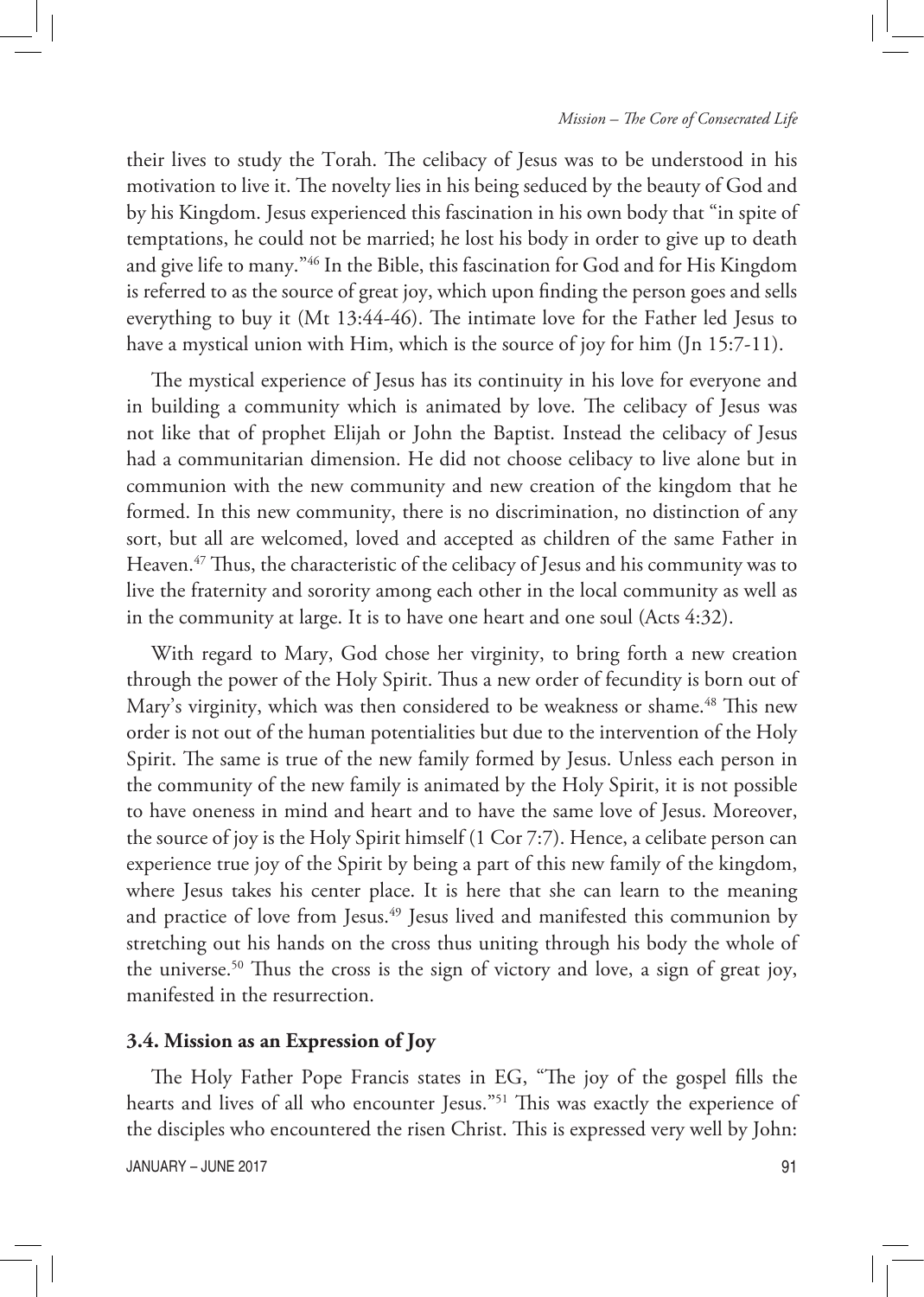We declare to you what we have seen and heard so that you also may have fellowship with us: and truly our fellowship is with the Father and with his Son Jesus Christ. We are writing these things so that our joy may be complete (1 Jn 1:3-4).

This is the joy that enlivened even the seventy-two disciples who went for mission and returned delighted (Lk 10:17). Pope Francis says, "This joy is a sign that the Gospel has been proclaimed and is bearing fruit."52 The missionary of the Good News, Mother Mary, having received it first from the angel with the words, "Rejoice!," went out of herself to visit Elizabeth to share the same. Thus the child in the womb of Elizabeth leapt with joy (Lk 1:41). The same was the experience of the Samaritan woman who after experiencing the love of Christ went out of herself to the village to proclaim this source of joy (Jn 4:28-29). Jesus himself shared his joy with his disciples by saying, "I have said these things to you, so that my joy may be in you and that your joy may be complete" (Jn 15:11). After the resurrection of Jesus, the women and the disciples who witnessed him returned with joy and radiated it to others (Mt 28:8; Mk 16:8; Lk 24:33-35; Jn 20:18). The story of the disciples of Emmaus is also worth mentioning in this regard. It is after having an intimate encounter with the Risen Christ, that they take a 'U' turn returning to Jerusalem sharing their experience with the rest of the disciples with great joy. In the Acts of the Apostles, we see great joy among the disciples (2:46), which they shared with everyone (2:46) even in the midst of persecution (13:52).

Thus mission is an expression of joy which a missionary first experiences within and thus sets off to proclaim it and share it with others since joy is to be always shared, not contained for oneself. Moreover, when a person is joyful in living her/ his religious vocation by living the vows meaningfully and happily, he/she will be an ardent missionary proclaiming this joy to others, since mission is an expression of joy.

#### **CONCLUSION**

Jesus is the true model for every consecrated men and women. True happiness comes from moulding oneself and configuring oneself to him. This is possible only by the one who has experienced personally the love of God, which is the positive energy that fills one's soul with joy. Moreover, joy is the fruit of the Holy Spirit. The love of God experienced by him impelled him to be obedient to the Father, to live a simple lifestyle and to love everyone unconditionally and generously. The same is expected from the religious too. The essence of religious life is to be seduced by the beauty of God and by His Kingdom. Love for God never separates anyone from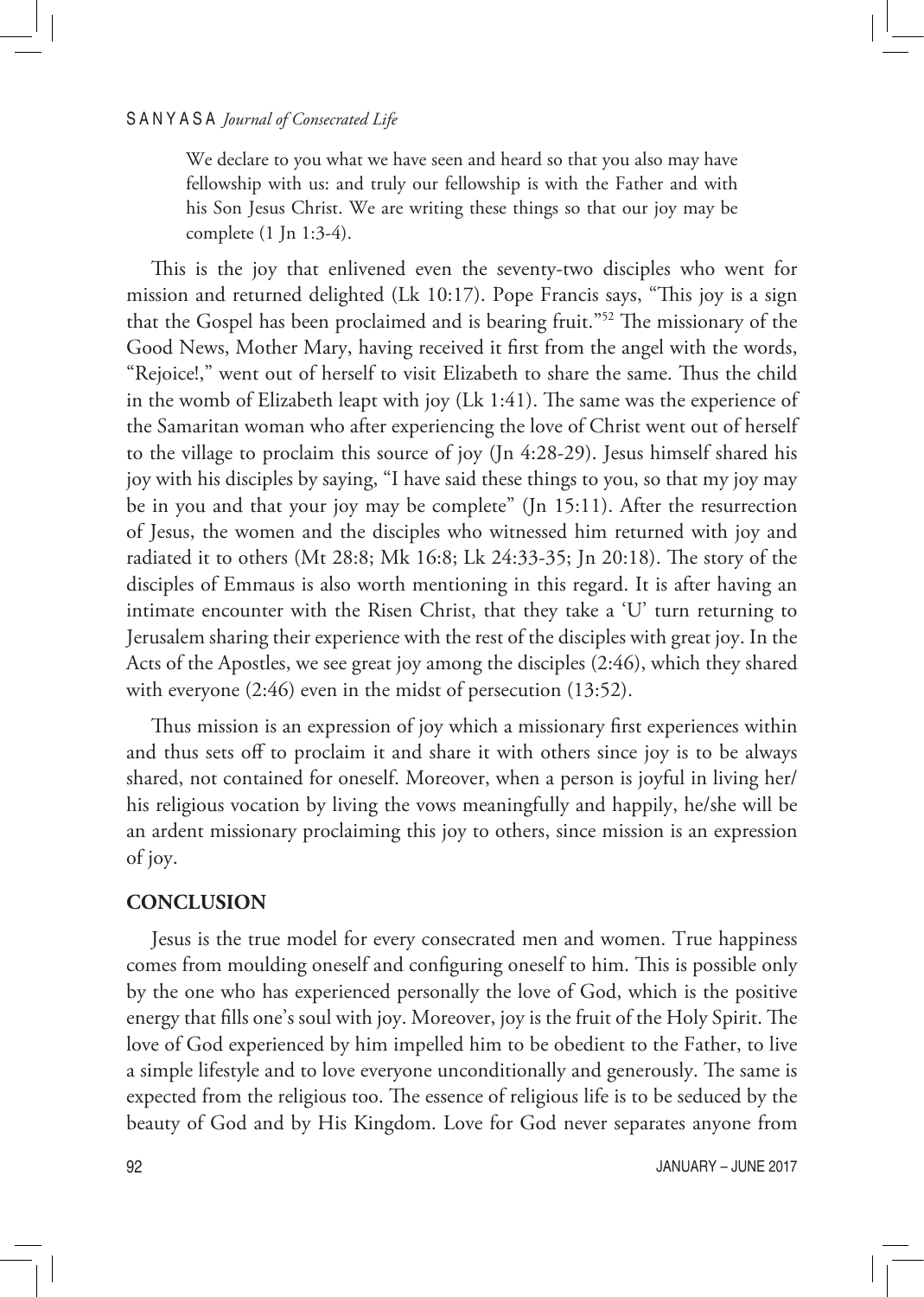others. A sincere love for others never separate them from God, instead helps them to discover more and more the beauty of God and to be committed to the mission of love, fraternity, mercy and peace. In fact, this is the reason for one's rejoicing. This was also lived and experienced by the missionaries either as individuals or as a community. Thus a mission is not the work that one performs; rather it is a joyous response to the benevolence of God which is lived in communion with the whole creation of God.

## **Endnotes**

1 Cf M. Scott Peck, *The Road Less Traveled*: *A New Psychology of Love, Traditional Values and Spiritual Growth* (New York: Touchstone, 1985), 94-95.

2 Joseph Murphy, *Christ our Joy: The Theological Vision of Pope Benedict XVI* (Mumbai: St. Paul Press Training School, 2010), 1.

3 Vatican Council II, *Ad Gentes Divinitus*, Decree on the Mission Activity of the Church (7 December 1965), 1.

<sup>4</sup> *ibid.*, 6. ) [henceforth, it will be referred to as ADG]

5 Kurien Kunnumpuram, *Prophets of the Lord Friends of the Poor*: *Indian Christian Reflections on the Religious Life* (Mumbai: St Paul Press Training School, 2014), 49.

6 Paul VI, *Evangelii Nuntiandi* (8 December 1975) [henceforth, it will be referred to as EN]; John Paul II, *Catechesi Tradendae*, Apostolic Exhortation (16 October 1979) [henceforth, it will be referred to as CT]; Congregation for the Doctrine of the Faith, *Instruction on Christian Freedom and Liberation* (22 March 1986); International Theological Commission, *Faith and Inculturation* (1988); John Paul II, *Redemptoris Missio*, Encyclical on the Permanent Validity of the Church's Missionary Mandate (7 December 1990) [henceforth, it will be referred to as RM]; Pontifical Council for Interreligious Dialogue, Dialogue and Proclamation (19 May 1991) etc.

 $7$  EN, 5.

<sup>8</sup> *ibid.*, 18.

9 RM, 5.

<sup>10</sup> *ibid.*, 28, 29, 44, 56, 87 etc.

<sup>11</sup> *ibid*., 91.

<sup>12</sup> CT, 53.

13 Benedict XVI, *Porta Fidei*, Apostolic Letter (6 January 2012), 7. (Henceforth, it will be abbreviated as PF).

<sup>14</sup> *ibid*.

<sup>15</sup> *ibid*., 20, 26.

<sup>16</sup> *ibid*.

JANUARY – JUNE 2017 93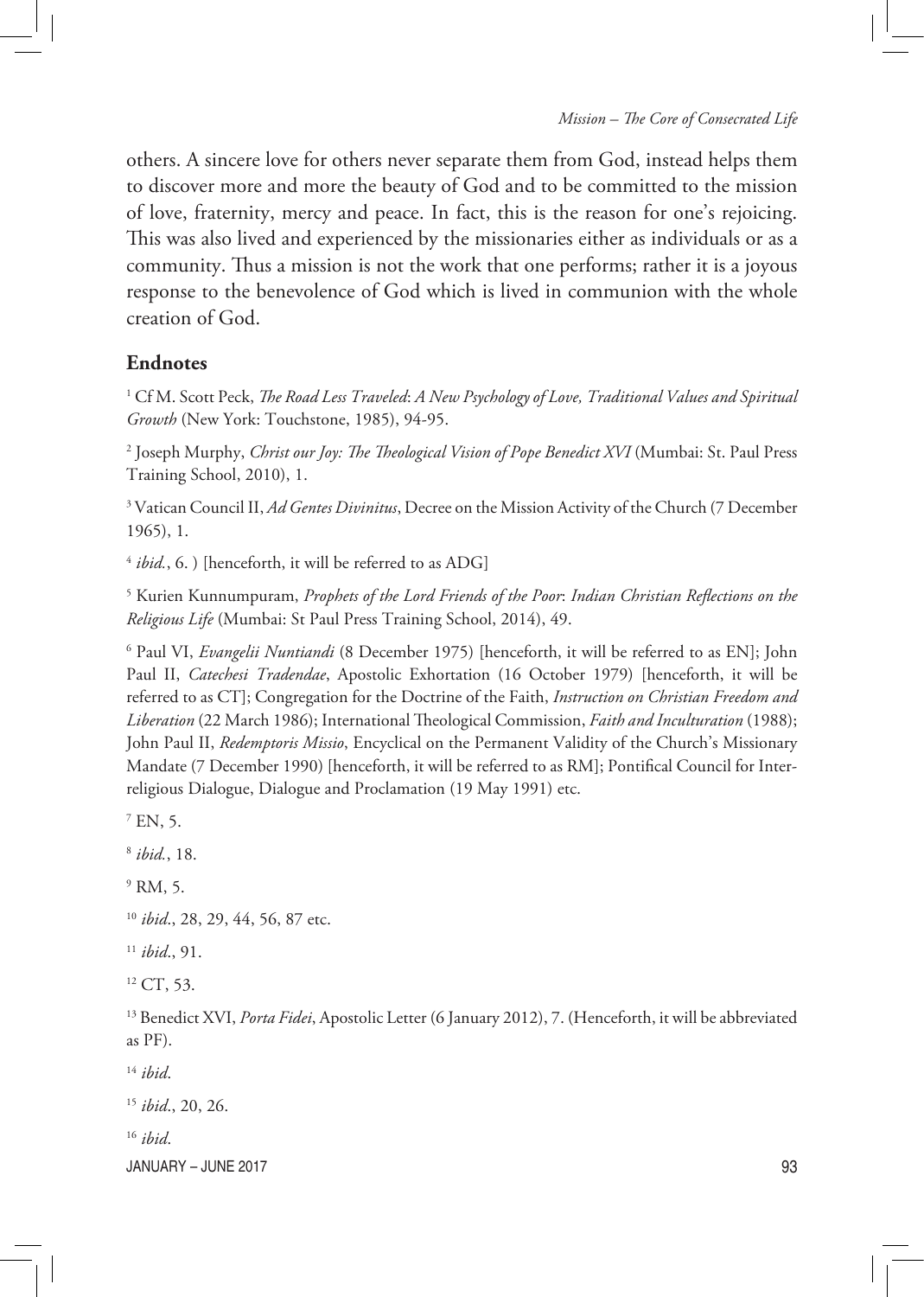17 Kurien Kunnumpuram, *Prophets of the Lord Friends of the Poor*: *Indian Christian Reflections on the Religious Life*, 17.

18 Walter Principe, "Towards Defining Spirituality," *Studies in Religion*, 12/2 (1983), 128.

19 Pope Francis, *Evangelii Gaudium*, Apostolic Exhortation, 2013, 20.

20 Joe Mannath, "Psychosexual Integration and Happy Celibate Life: Conditions and Helps," *Psychosexual Integration & Celibate Maturity*: *Handbook for Religious and Priestly Formation*, ed. Jose Parappally & Jose Kuttianimattathil, vol. 2 (Bangalore: Salesian Psychological Association, 2012), 512.

21 Kunnumpuram, *Prophets of the Lord*, 18.

<sup>22</sup> *ibid*., 19.

 $23$  AGD, 2.

24 Pope Francis, *Evangelii Gaudium*, Apostolic Exhortation, 2013, 24.

25 Kunnumpuram, *Prophets of the Lord*, 16.

26 Pope Francis, *Evangelii Gaudium*, Apostolic Exhortation, 2013, 29.

<sup>27</sup> *ibid.*, 67.

<sup>28</sup>*ibid*.

<sup>29</sup> *ibid.*, 29.

<sup>30</sup> Ratzinger, *Introduction to Christianity*, 2<sup>nd</sup> ed. (San Francisco: Ignatius Press, 2004), 73.

31 J. Murphy, *Christ our Joy*, 71.

<sup>32</sup> *ibid*.

33 Francis, *Meeting with Seminarians and Novices*, Rome.

34 J. Murphy, *Christ our Joy*, 125-126.

<sup>35</sup> *ibid*.

36 José Cristo Rey García Paredes, "Charism in Consecrated Life: Presence and Action of the Holy Spirit" (Class Notes, Sanyasa Institute Library, 2015), 23.

37 Murphy, *Christ our Joy*, 144.

38 Congregation for Institutes of Consecrated Life and Societies of Apostolic Life, *Rejoice: A Letter to Consecrated Men and Women, Rome, 2014,* 22.

39 Lawrence Venceslaus, *On Earth as in Heaven*: *Biblical Spirituality for Consecrated Life*, 2nd ed. (Chennai: Claretian Arts and Media, 2014), 109.

40 Congregation for Institutes of Consecrated Life and Societies of Apostolic Life, *Rejoice: A Letter to Consecrated Men and Women, Rome, 2014, 6*.

41 Pope Francis, *Evangelii Gaudium*, Apostolic Exhortation, 2013, 8.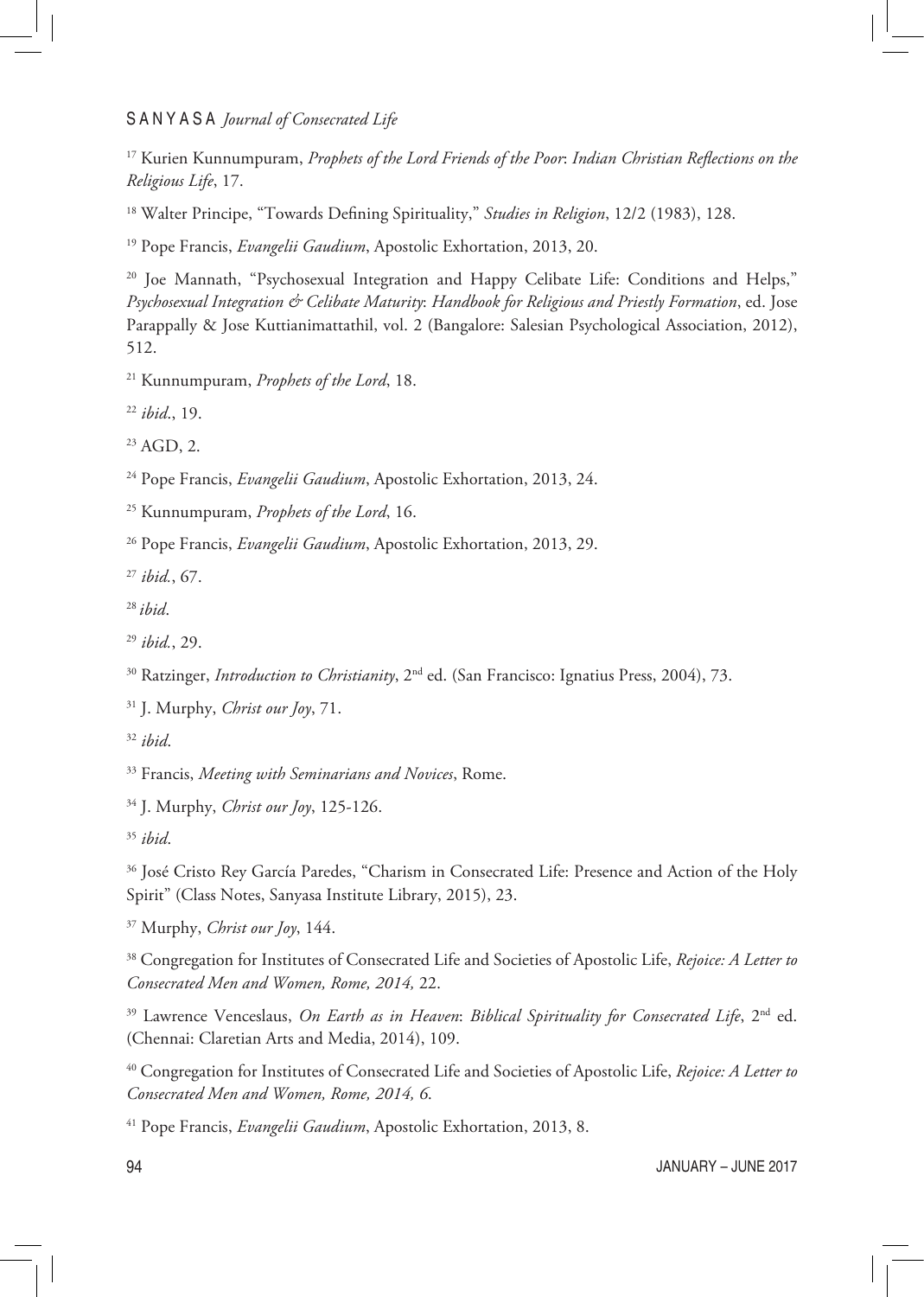42 Francis, *Meeting with Seminarians and Novices*.

43 José Cristo Rey García Paredes, *The Evangelical Counsels*: *The Vows*, vol. 5 of *Theology of Religious Life: Covenant and Mission* (Quezon City: Claretian Publications, 2006), 89. <sup>44</sup> *ibid*.

45 J. Maurus, *Fourteen Laws for Happiness,* (Mumbai: St. Paul Press Training School, 2012), 15.

46 José Cristo Rey García Paredes, *Fundamental Theology of the Forms of Christian Life*: *Towards a New Vision*, vol. 2 (Bangalore: Claretian Publications, 2016), 222.

<sup>47</sup> *ibid*., 223.

48 L. Venceslaus, *On Earth*, 75.

49 Pope Francis, *Witnesses of Joy,* Apostolic Letter, 2014, 14.

<sup>50</sup> *ibid*., 86-87.

51 Pope Francis, *Evangelii Gaudium*, Apostolic Exhortation, 2013, 1.

<sup>52</sup> *ibid.*, 21.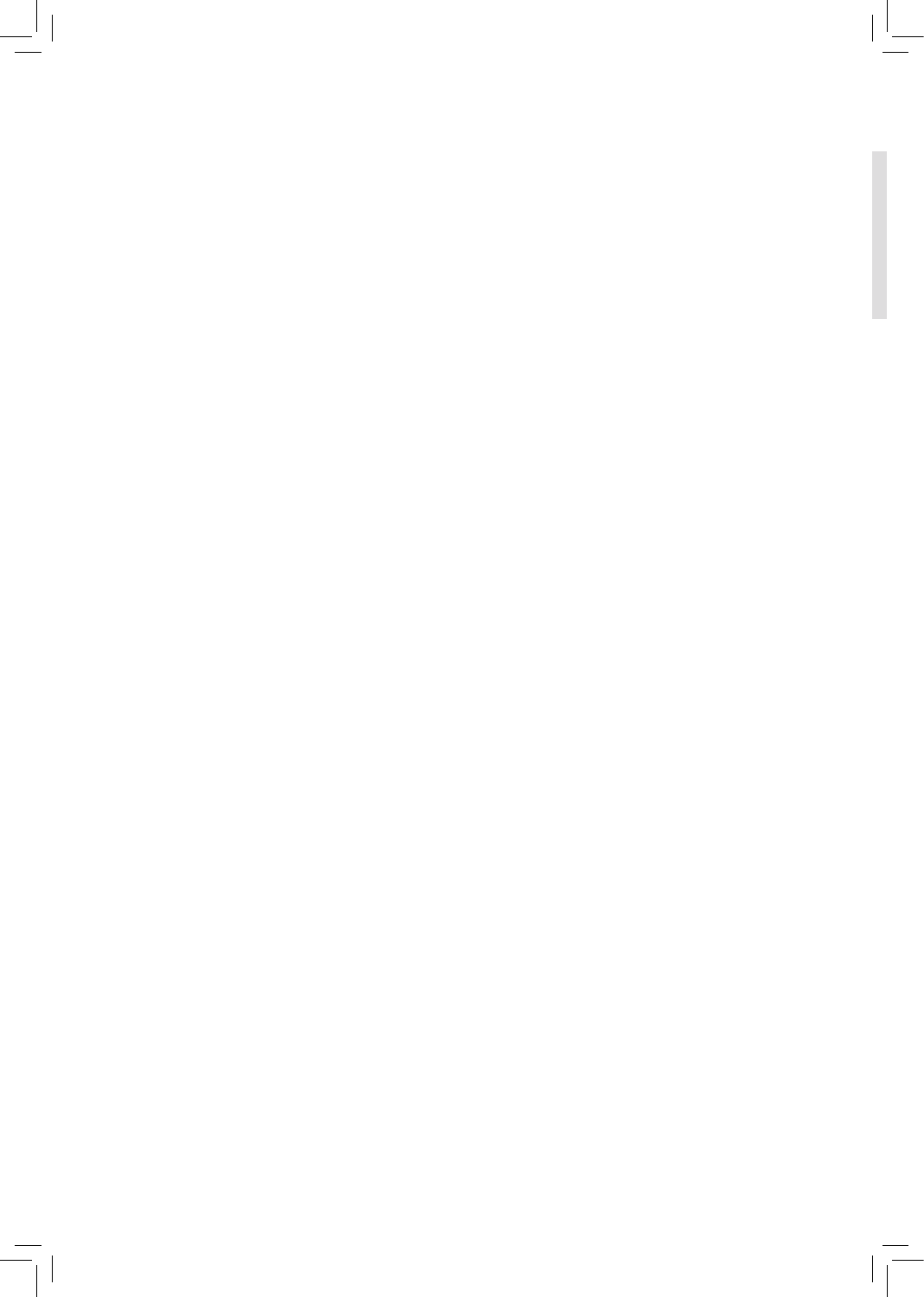# ACCOMPANIMENT: AN ESSENTIAL TOOL IN THE FORMATION OF THE RELIGIOUS

**Santhiyagu Jansi, CSA** 

## **INTRODUCTION**

In a world that is rapidly changing under the impact of modernity and globalization, religious life too is going through a period of profound transition. This is a great challenge for us as we are in the third millennium. The Church today needs a living witness for the Gospel values in this secularized world. Basically we need to review and revitalize the formation of our consecrated life in the context of the contemporary world.

Formation is a rich and complex process. It is primarily a learning process which involves change, growth, and transformation as a whole. It involves all the dimensions of human learning such as spiritual, human-psychological, intellectual, and sociocultural. Its aim is to lead the person to the freedom which enables her to assume a mature attitude of life and find her vocation on genuine human and Christian values, which in turn would bring about insight, inspiration, and enlightenment leading to profound personal growth.<sup>1</sup> It is, in fact, a life-long process in which the formee acquires the capacity to discern for oneself and to advance towards the wholeness in the Spirit of God. Thus the subject of formation for consecrated life is very much present in the priorities of the Magisterium and of religious congregations. Our approach to the present day youngster's formation should be in consonant with the situation existing in the society today.

## **THE PURPOSE OF FORMATION**

The purpose of the formation programme is intended to lead them along the period of formation to discover the deeper motivations of their vocation. This formation

Sr. Santhiyagu Jansi, CSA is a member of the Catechist Sisters of St. Ann. She holds a MBA, specialized in Human Resource Management (HR) from St. Pious X Degree and PG College for Women, Hyderabad, and M.A. in Theology of Consecrated Life from Sanyasa affiliated to Christ University, Bangalore. At present she serves as the formator, an *assistant Mistress of the Candidates in Ananthapur, AP. India.*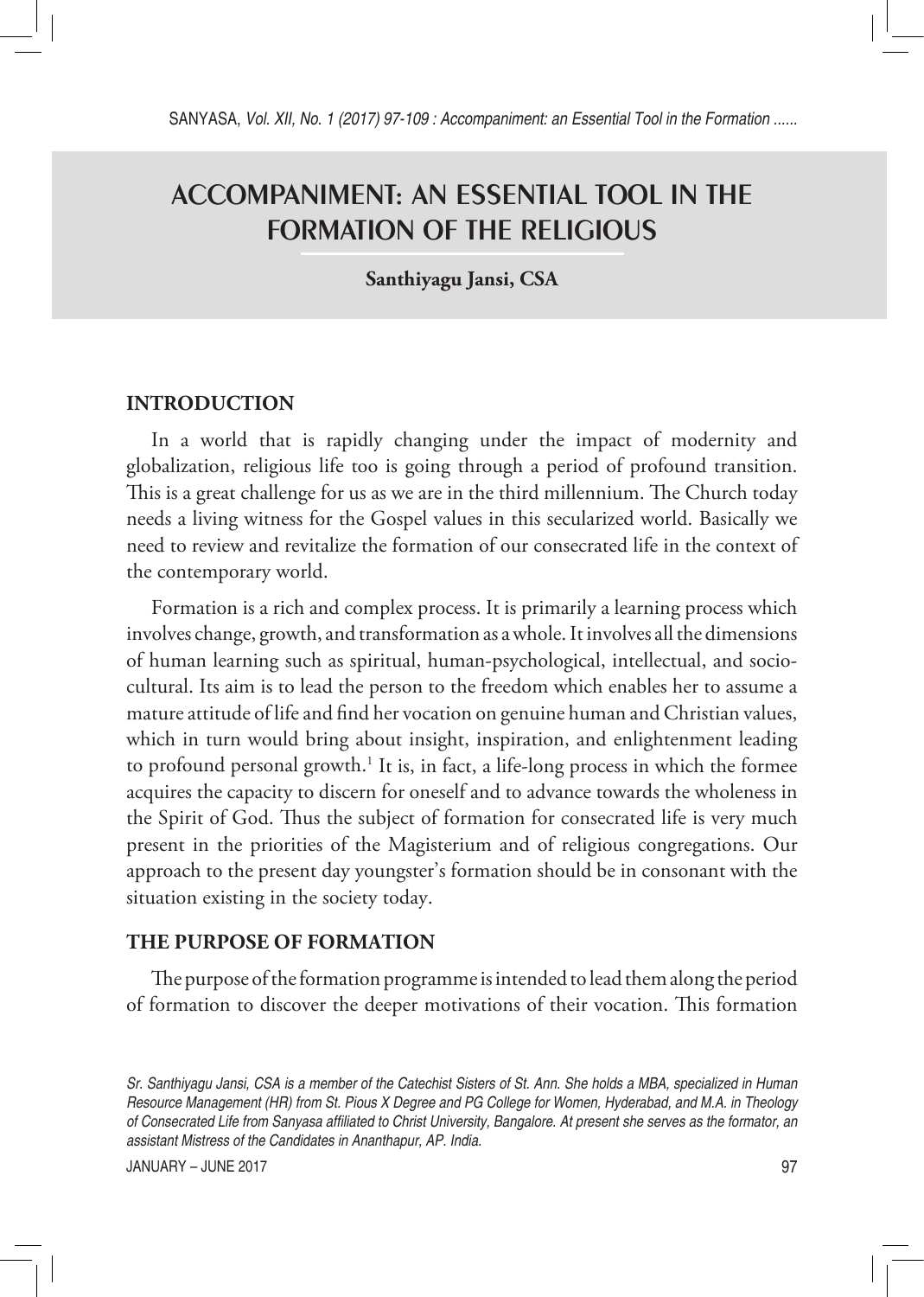is done through a process with serenity. It should not remain theoretical but to be lived in the communities day-to-day life. This brings about transformation that affects the individual's entire mode of existence. It involves an inner transformation of attitudes, values, pattern of behavior, tendencies, and dispositions. The transformation is a radical change in the person and in the personality. It reaches down into the roots of an individual's affection, images, dreams, and choices. It touches all the dimensions of the human person. Transformation is a very important key-concept. It is fundamental to religious living. It is an on-going process. It is not merely a change or even development rather it is a radical change on all levels of living. Therefore, formation should bring about refinement. Pope Benedict XVI said that the Church today needs a sound human, cultural, and spiritual formation. The quality of the person depends on the soundness of their formation. As it is said, a tree is judged from its fruit (Mt 12:33-37).2

We are in the era that calls for a relevant living of consecrated life. This implies a change in mindsets, paradigm shift and a reading of the signs of the times, which primarily involve reading the context and its challenges. Today in the religious life one of the important areas that face a lot of challenges is the formation of the formees. The value systems that are at work in the world, are directly affecting the motivation, formation, and inner disposition of the formees in consecrated life today. There is a need to deepen the initial formation in order to face the contemporary world.

The future of one's religious life depends on the initial formation. The quality of a religious life is based on the formation received during the initial formation in an adequate way. The aim is to help the formees to confirm and deepen their vocation and prepare themselves for the free and responsible consecration of their lives to our Lord and to the Church. Formation for religious life is an extremely important subject and of enormous relevance today.3 Many of those responsible for formation are trying to draw up a systematic programme of formation in their respective institutes.<sup>4</sup> In fact, at the heart of formation there must always be Christ's way or form of life.

To say that without assimilation of Christ's form of life there can be no real formation for religious life is not a way of playing with words, but it is a way of explaining the real biblical and theological meaning of formation. At the center of formation there must always be Christ as he is presented in the Gospel. In every stage and period of formation, initial or ongoing, the figure of the Christ of the Gospel must always be present. Every moment of formation must be marked by his presence. Formation must endure for a life-time. Forming oneself is placing at the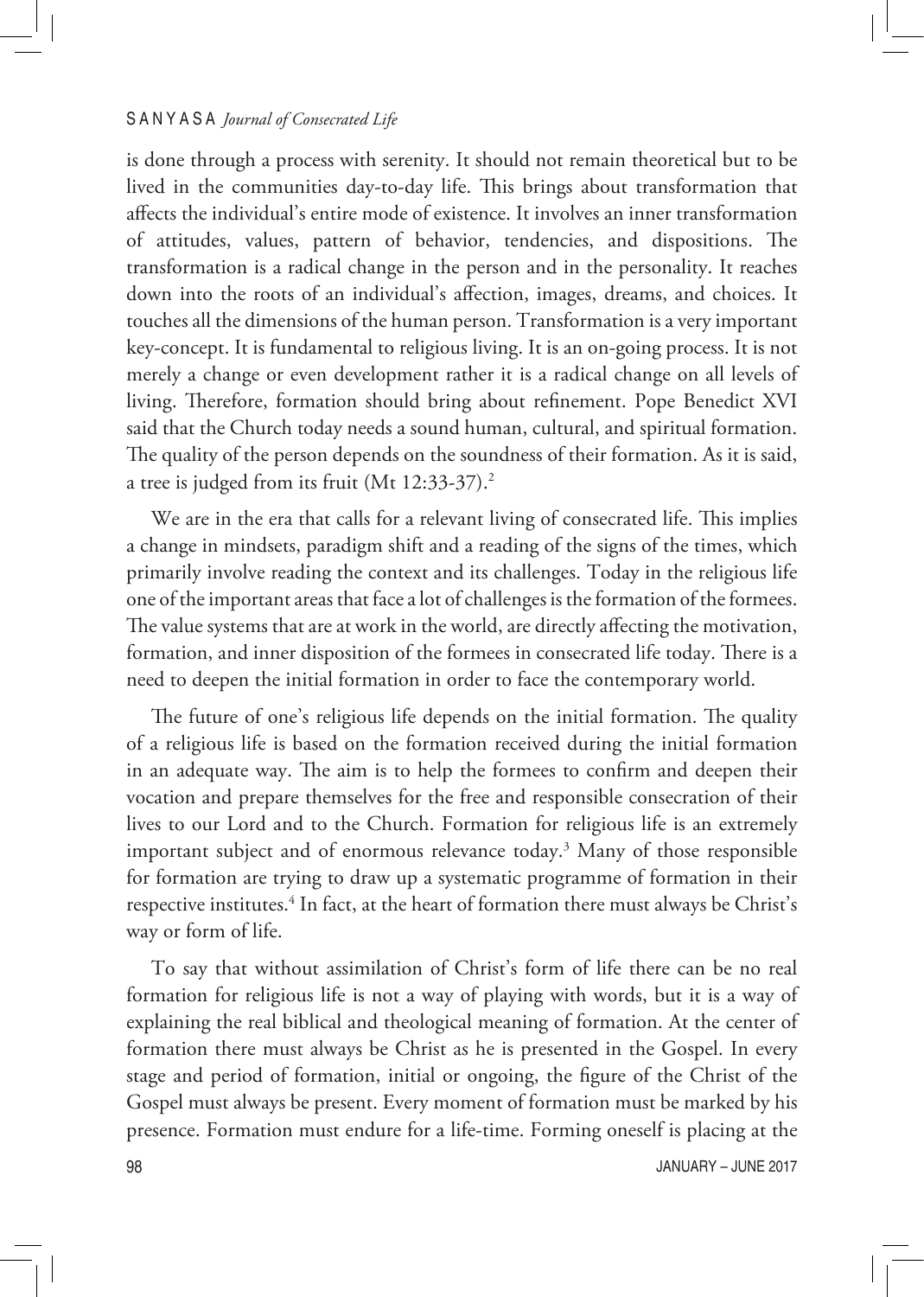center of one's life the inner dynamism of the consecrated, missionary and prayerful Christ.

The important aspect of formation was to encounter the person of Jesus by restructuring their relationship and the experience of the wholeness of life through Jesus. Separated from Jesus they would be able to do nothing. The disciples were called to be at the side of Jesus, not to be just instructed and be sent out to repeat what they had learnt; rather they are with him in order to know him intimately through a communion of life which will gradually transform, and make them share from within his own way of living, thinking, loving and acting.5 By being one with him, identified with him, they let him live in them. They would be able to testify to him.

#### **JESUSU AS AN EXAMPLARY FORMATOR**

Jesus is the great model and formator for all the disciples. If we want to follow somebody, we acknowledge him as a leader and thereby forming a relationship with him. This is a common experience in human life. Every formative process is a partaking of God's creative mission. It is the process of acquiring the values and qualities of the one whom she wants to follow. When a person or an ideology fascinates someone, she sees everything else as insignificant and leaves all to follow the person or ideology.

Though Jesus does not provide us with a manual of formation programme, his approach to his formees is extremely relevant for all times. The aim of Jesus is to help the disciples to become authentic persons through dialogical relationship, challenging and enabling them to transcend all the barriers that separate human beings from one another. He challenged them through his life of servant-hood to become servants of one another and encounter the suffering God of humanity whom he experienced as his own Abba. The special characteristic of Jesus as a formator was that he himself was the lesson the disciples had to learn and his very life was an example for the disciples.<sup>6</sup> So in his formative programme, Jesus attached great importance to his disciples being with him and participating in all his activities. So he was able to understand them personally with all their differences and temperaments.

Jesus formed his disciples in such a way that they were able to challenge society after the example of their Master Jesus and carried out the mission entrusted to them. The world in which we live today, is characterized by changes and challenges. The formative methodology and pedagogy that we adopt today should help the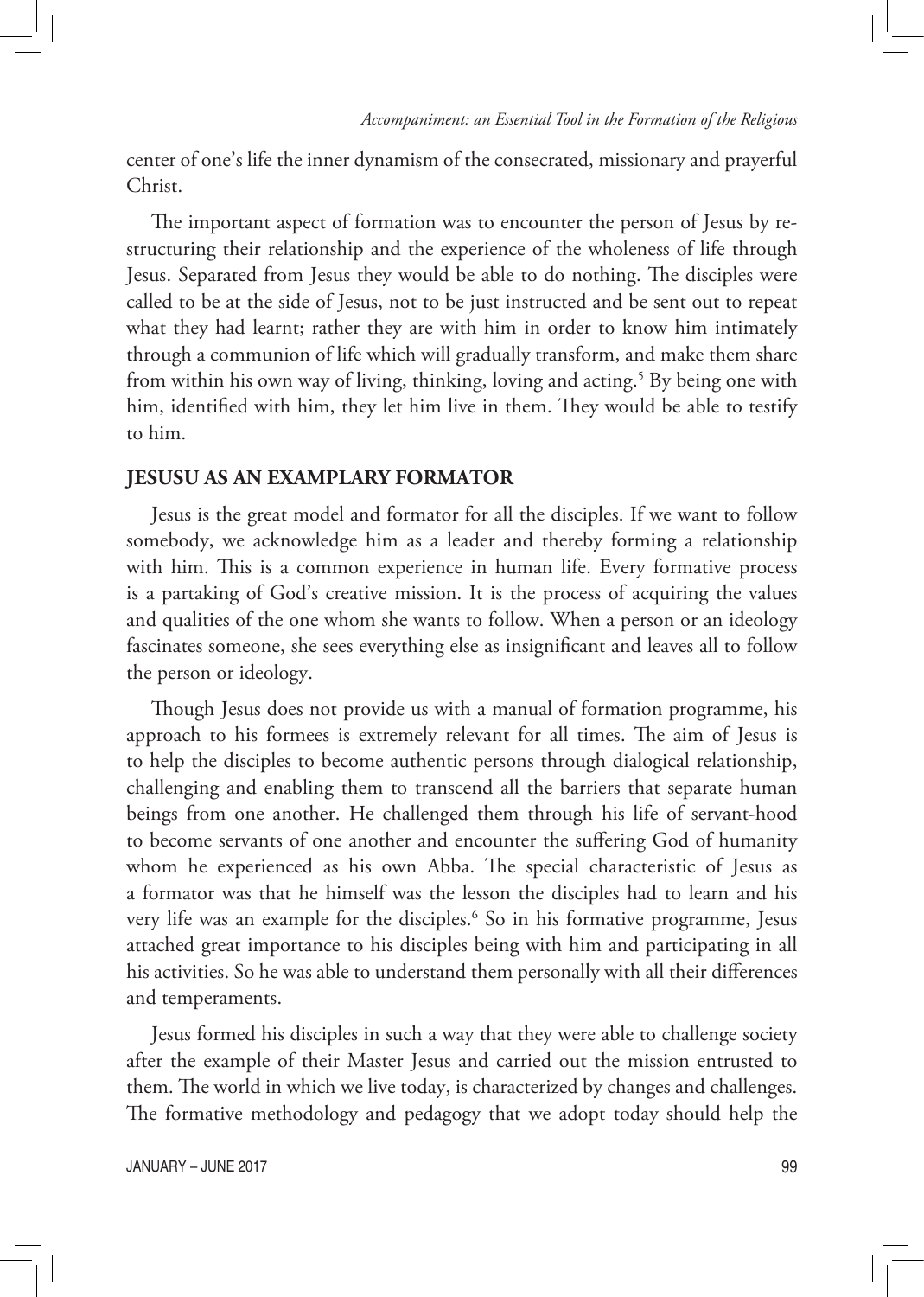formees to respond to the present day challenges and commit their life in order to follow in the footprints of Jesus.

Ishanand says: "The master or the formator could be likened to a person who combines within himself the characteristics of a spiritual director, superior and prophet. He embodies the God given message. He has the authority, credibility and competence as his personal quality".7 We find all these characters and qualities in Jesus as a formator. Though Jesus was never trained as a formator, all the necessary qualities of a formators were the hallmark of Jesus. He was a model for his disciples in every aspect of their life. Jesus taught his disciples more by his actions than by his words, which means his actions were louder than his words. The followings are the characteristics of Jesus as a formator.

The accompaniment of Jesus is very important in the world that looks for a role model. An accompanying presence of today's environment demands the model of Jesus who comes down to the human being's path, makes the journey and enters into heaven with humankind.<sup>8</sup> Communication is an effective and creative process. Through effective, timely and meaningful communication, the co-traveler can touch the heart of the candidates. The primary task of the accompaniment of the formees is to initiate young candidates into a growing closeness with Christ as well as with the congregation. In the total development of a candidate, the role of the community is not less important. Today's people are in the midst of all sorts of struggles and hardships, hurts and wounds, confusions and misunderstandings. In front of such a situation, the co-traveler should be active to find the right place.

Journeying with the formees in different stages implies that the formation is for transformation of the formees and formation house is compared as a replica of home as well as school environment. The various expectation of the formees such as love and friendship are also explained together with different challenges and expectations of formees today. The specific role of the formator in the formation of the religious, deepens the God-experience and having proper motivation as well as different qualities of a formator.<sup>9</sup> It further explains the different roles of a formator and also elaborates different challenges that the formators have to face in the present context and the need of personal transformation.

## **ACCOMPANIMENT OF JESUS IN THE FORMATION OF HIS DISCIPLES**

Accompaniment is an essential tool in the formation of the religious. It is to deepen our understanding about how the changing situations of the society have affected vocation and formation of the candidates to religious life. It demands that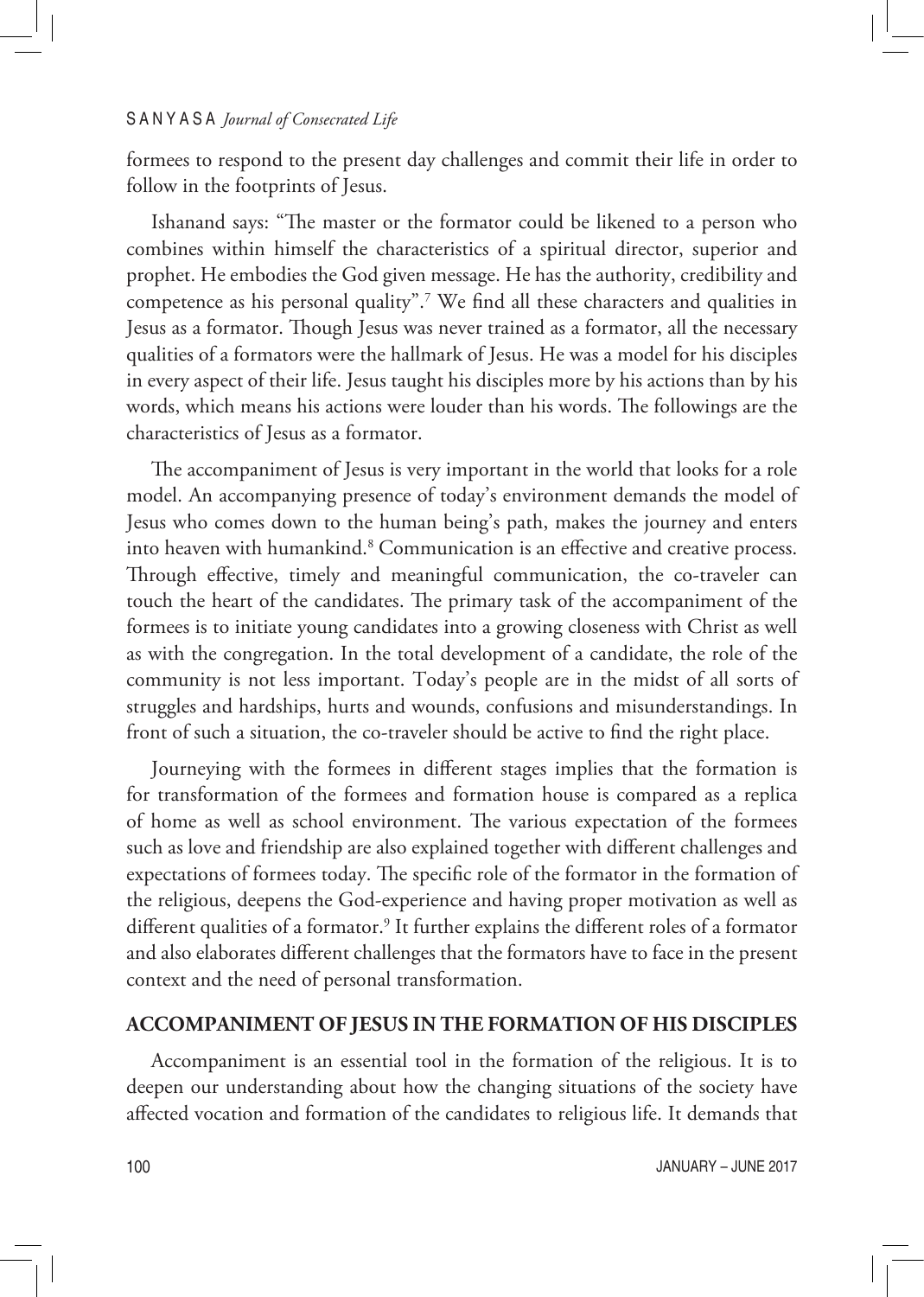the formators be a role model. Accompaniment helps the formee to have a sense of self-worth and increase her capacity for self-transcendence, self-acceptance and self-confidence. The understanding of person-centered approach is that each person has in essence, self-renewing, self-transcending and self-transforming principle. Therefore, one can say that a person has the capacity to guide, regulate and form herself in a self-chosen way in order to find fulfillment in her vocation which is more meaningful and convincing.

The socio-economic cultural and family background of our present day candidates to religious life is largely different from the past years. The growing consumer culture, hedonistic life style and the influence of the mass media, with their attendant attractions, enticements and moral and spiritual decline, have a great influence on the candidates. They are faced with many problems today, which probably, were never thought of a few decades ago. They are quite sensitive to all these aspects. They need to be equipped to face this world through an effective formation programme.

Formation, like all other facets of Christian existence, changes and evolves in keeping with the demands of time and place. There is no uniform, unchanging and unchallengeable model of formation valid for all times and for all places.10 This means we have to chart new maps to guide us in our formation, distinct from the past ones. Today, the need for integrated formation is all the more needed. The youth, who wish to embrace religious life, needs to be balanced and integrated persons to face the challenges of the present society or they will not be able to lead a happy and life giving witness in their life.

#### **CHALLENGES IN FORMATION**

The goal of formation is to become lovers like Jesus. In view of that, we must focus more on the inner dimensions rather than external conformity. We need to make our formees feel the absolute need for God and His love than present prayers as a duty, an obligation or an item in the daily schedule of the seminary and religious community. We must lead the formees to fall in love with God and then leave them to live this love in their own unique way rather than standardizing and stereotyping spiritual life by means of common practices, common places, common time tables and common prayers.

JANUARY – JUNE 2017 **101** If the fromees have to grow in compassion and love, they should also see the role models in the fromators. The theoretical foundation of the accompanied formative journey is psycho-pedagogical, spiritual and traditional that has thrown light into the realities and challenges of today's religious formation. We are in an age of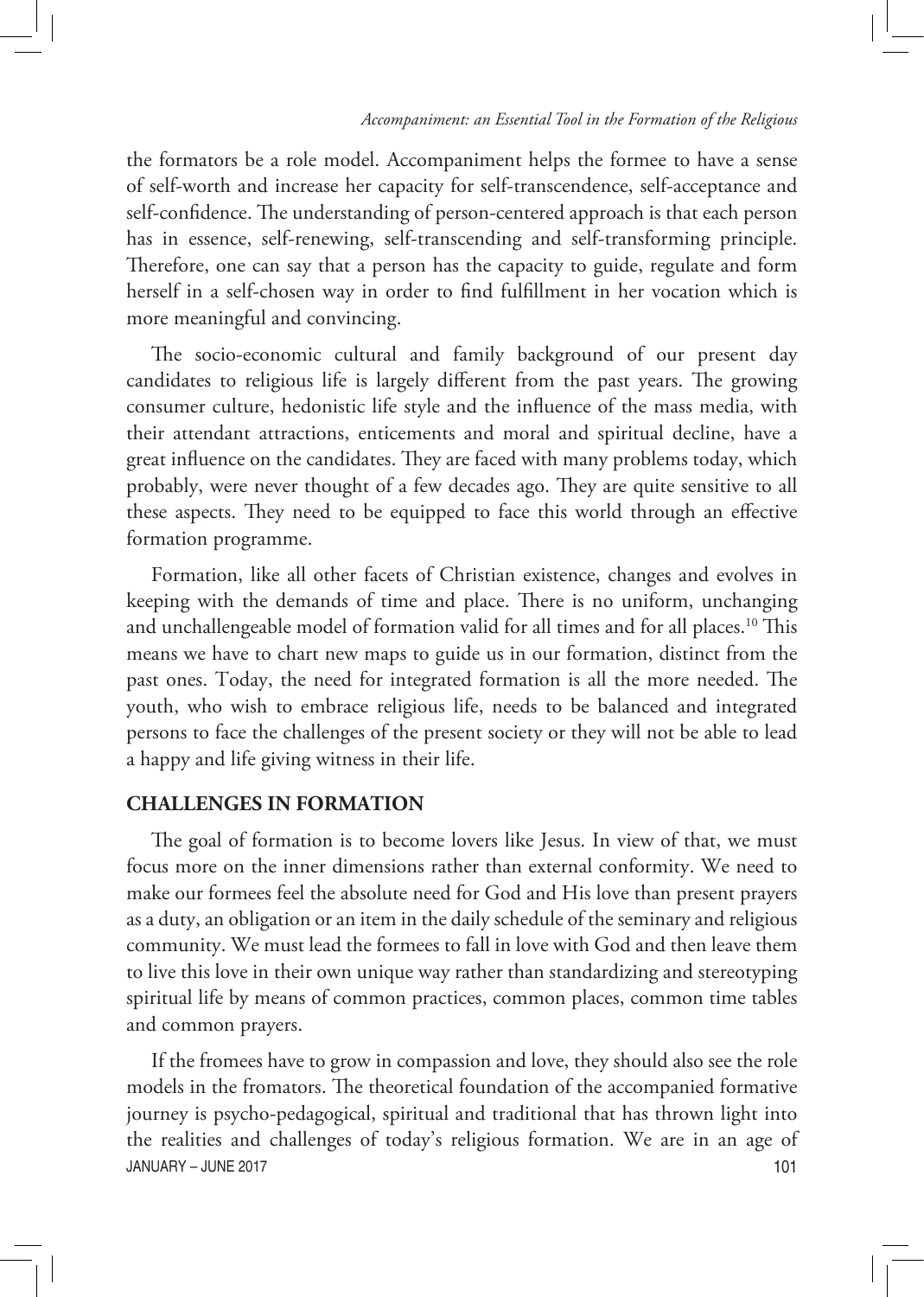challenges as well as of grace. In order to attain the grace in its fullness the religious have to face the challenges in a creative way by taking advantage of the time. In this world of continuous change there is need for life-long formation through an accompaniment, whatever be the age, culture and environment.

In this current world, most of the congregations are facing the drop-outs in initial formation as well as quality of the missionary spirit. In today's context the personal accompaniment plays a vital role in the lives of the ones formed. The present youth observe very much the parents, teachers and the formators.11 Personal accompaniment has a greater impact than mere theoretical teaching. People are more inspired and touched by what they see than what they merely hear. The personal experience remains in the person for a longer period. Hence here is a need to give proper life witnessing to the gospel values through one's own life. A person is formed very much by the environment in which she lives. One can build or destroy other's life. There are cases wherein candidates are de-motivated by the formators due to their bad example. On the contrary, there are cases wherein the formees become very creative and innovative, hardworking and optimistic through the inspiration of the formators.

There is no doubt that personal accompaniment has a great role in formation among the youth. One should understand that there are areas of a formator that really affect the formation.<sup>12</sup> Team spirit of the formators, the understanding among themselves, their relationship, private life which is known to others, past life, life style, lack of spiritual goal in life, lack of intimacy or depth in spiritual life etc., may have direct influence in the lives of the formees.

#### **CONCLUDING REMARKS**

The young men and women of today with a vocation to religious life are called to live radical and evangelical lives, amidst the diverse challenges of our present society, to pledge themselves to make the Kingdom of God present in the world. They need to model their lives after the example of Jesus, who challenged the unjust structures and took the side of the poor and the marginalized. The Society in which we live today is carried away by secularization, consumerism and globalization. In such a situation, religious are called to exercise their role as counter cultural witnesses: to work against the culture of consumerism, violence and division by practicing poverty and renunciation. To form committed religious, who will respond to the demands of our present society, an adequate formation programme and a suitable recruiting system of candidates to religious life are vital.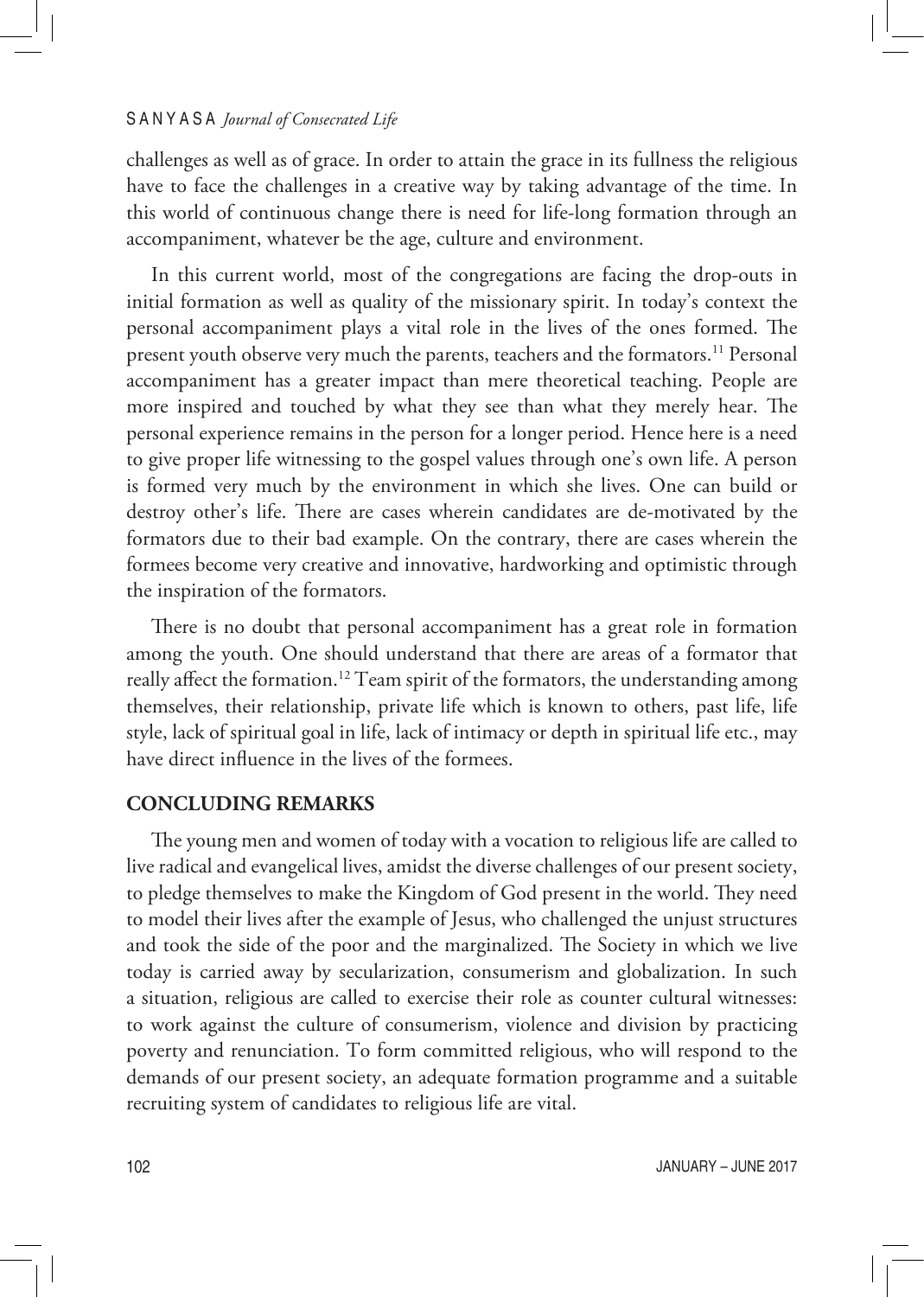Personal accompaniment in the formation will bring about in the candidates better understanding of her consecrated life as this approach allows her in space and time to discover the self-worth, under the example of the formator, listening to the depth of her being where the Spirit constantly teaches, guides, inspires and leads to live life in its fullness. Human being is a social animal, who lives in a society. Their growth to a great extent depends on others. In the history of humankind God entrusted each one to look after one another. In the beginning of creation God himself accompanied his people. In the Garden of Eden, God walked with Adam and Eve. God did the same with the Israelites. He was walking with them in their hardship and sufferings. God accompanied his people through clouds, fire, water, and in the stormy wind. During the course of time, God called leaders and prophets, to be with his people as the co-traveler of his people. Latter He sent only begotten Son Jesus Christ in to this world. Jesus chose his disciples to accompany him with the earliest community in Jerusalem. Thus, through the hands of apostles, this accompanying journey continued in the Church. Jesus called his consecrated people to be with him and his people. In the case of an infant, the accompanying presence of his/her parents is there from the time of conception and throughout his/ her developmental stages. So the accompaniment of a significant person in the field of formation is also necessary for the total transformation and the development of the candidates.

Having seen some of the challenges and complexities of vocation and formation ministry, we have realized that a proper screening of the candidates is an essential aspect of vocation to religious life today. Vocation promoters and the major superiors have a duty to see that every vocation is properly discerned and assessed with the help of modern science like sociology and psychology. The spirit of competition and canvassing among vocation promoters for quantity needs to be avoided, and focus should be on quality and motivation of the candidate. With regard to the formation ministry we have realized that only an integrated formation programme at the level of human, psychological, affective-sexual, intellectual spiritual and socio-pastoral formation will help the formees to be effective religious in the future to respond to the challenges of our contemporary society.

Formators need to be role models after the example of Jesus and sufficiently equipped to form candidates as integrated persons. They create the climate of the house of formation. Their life witness and the positive outlook towards life will create love and zeal in the formees to live religious life meaningfully. The role played by the formators alone is not sufficient. The witnessing life of religious as a whole contributes to genuine vocations to religious life. The counter witness of religious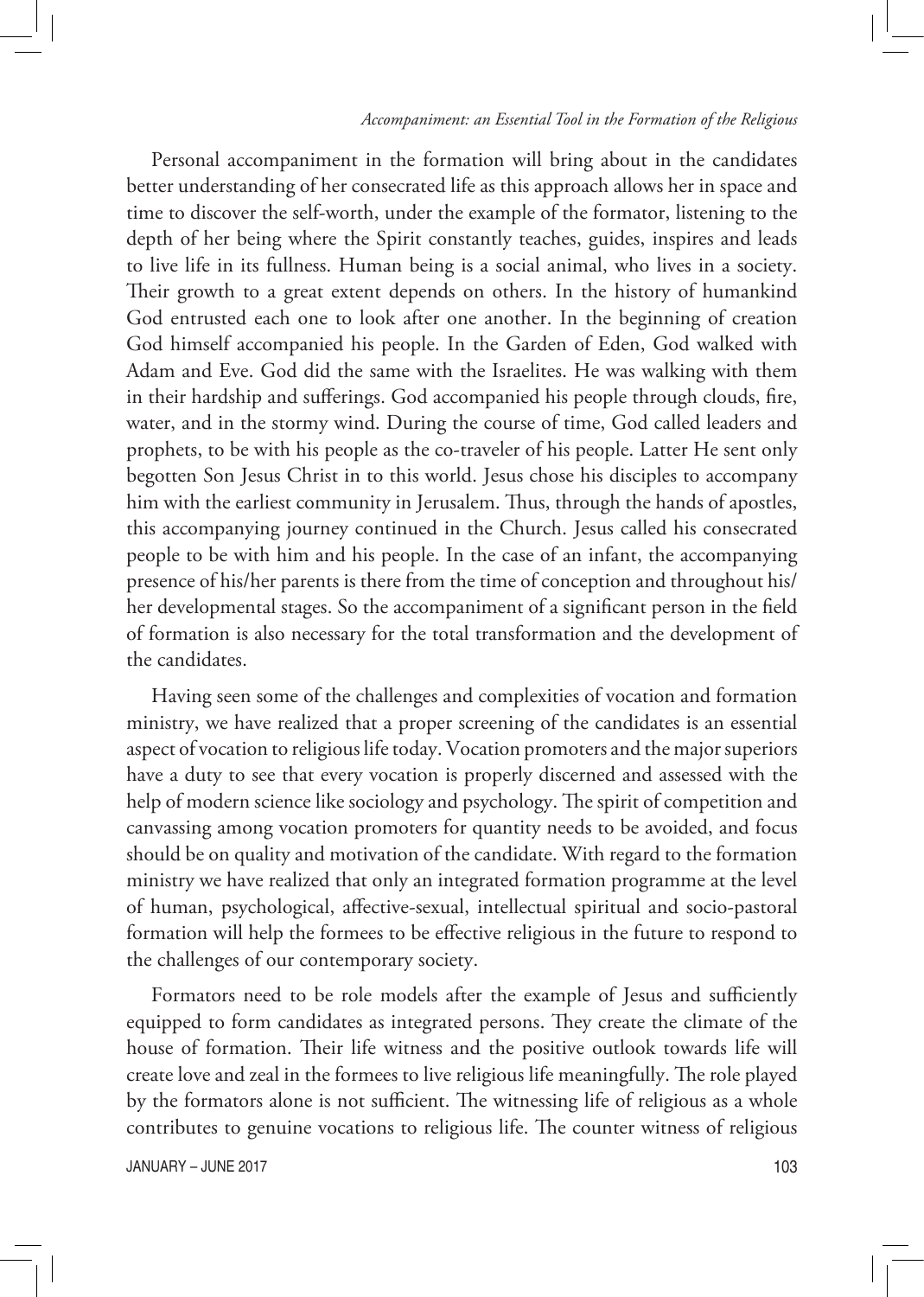life today in the form of institutionalization, limiting ministers to which one is comfortable and secure, excessive build up of material resources, easy and luxurious life style, worldly outlook, imbalance between prayer and work, are to be replaced with a prophetic caliber to challenge the world regarding the real poverty of the poor who are pushed into the very fringe of society in every respect, as Jesus went around searching for the poor. Religious need to fight against the evils of the society. If so religious life will continue to have meaning and future and the young and energetic generation who wish to commit their life to Jesus will find an opt place in religious life.

The field of formation needs much concentration and attention, because they are handling the living souls. It is a long process and they have to handle with caution as each individual is precious and each one wants much care and attention. So the study and analysis in this field makes a person more and more interested and enthusiastic. Since the religious are set apart and stand for the signs of the Kingdom of God, the whole world and the Church look at the religious with hope and wonder.

The main factors of religious formation in this third millennium would be a spirituality of integration and involvement with all that concerns ones' life and the world around. An integrated formation programme aims at making every candidate to equip themselves to live a happy and contented religious life in the midst of all the challenges of our present day society. The task of forming the candidates towards the attainment of Gospel values is not a simple thing. The Gospel narrative and Jesus' style of formation prove that his personal accompaniment changed the disciples from fishermen to catching of people, the apostles. One of today's problems is that people are not transparent, people tend to hide things; no one is ready to clarify things directly. An integral vision budding from a fruitful discourse helps the formators and formees in realizing the gracious goal of formation. An accompanied journey with today's candidate, away from Jerusalem to Emmaus, will transform both the formee and the formator.

#### **Endnotes**

1 L. Maliekal, "Religious Priestly Formation in India Today*," In Christ* 44, 2 (April 2006), 84.

2 J.M. Lozano, *Discipleship: Towards an understanding of Religious Life* (Manila: Claretian Publications, 1986), 12.

3 L. Maliekal, "Religious Priestly Formation in India Today*," In Christ* 44, 2 (April 2006), 84

4 T. Malipurathu, "Formation from a Biblical Perspective," *Asian Journal of Vocation and Formation*, 43.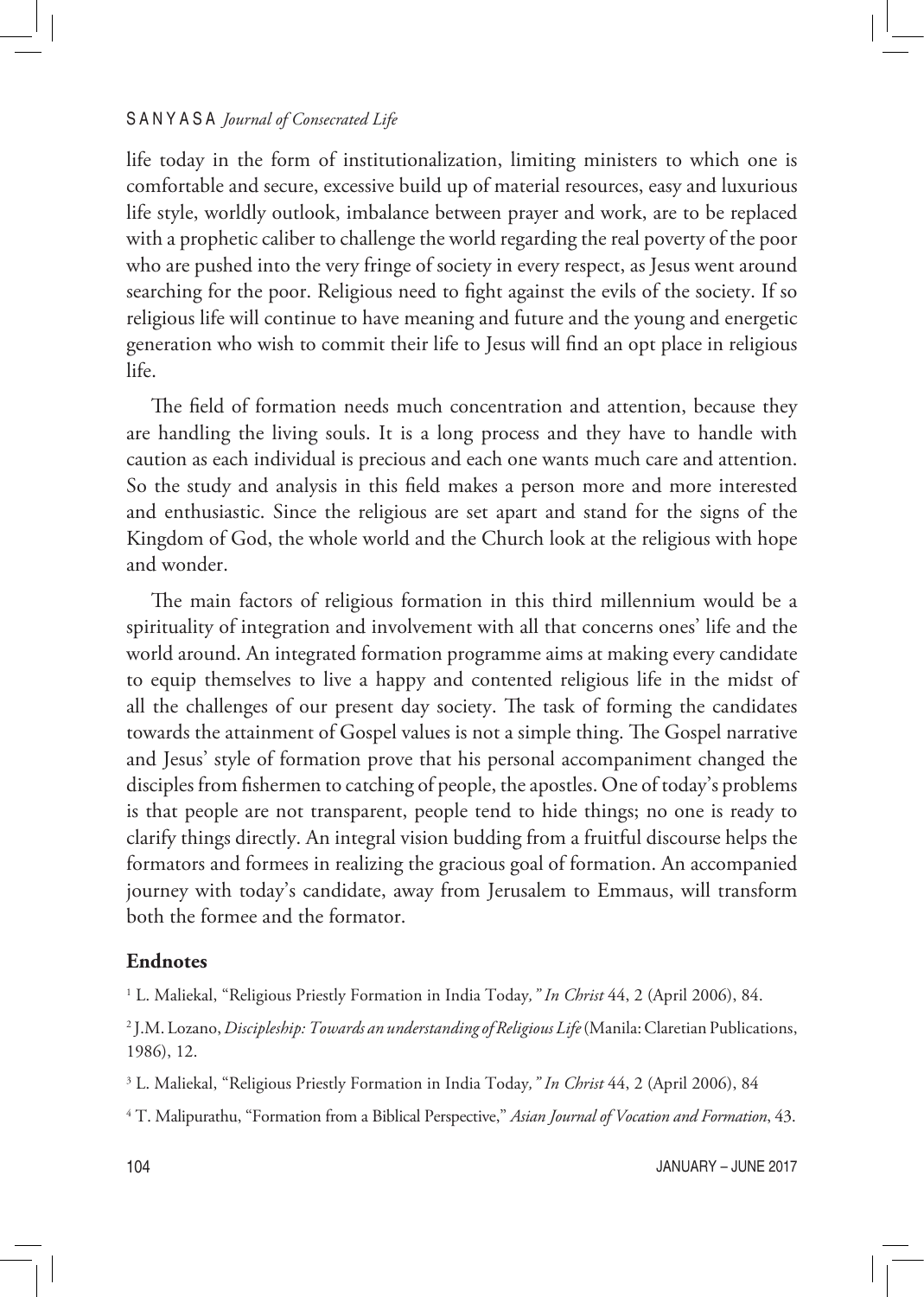5 \*Seminar on *"Consecrated Life in the Third Millennium: Hopes and Challenges"* on January 26, 2015, Dhyanavana, Mysore. India.

6 Pardilla, *Christ's Way of Life at the Center of Formation for Religious: A Biblical and Theological Perspective of Formatio* (Rome: Rogate, 2005), 162.

7 Quoting Ishanand, *"Ashrams and Missionary Spirituality,"* IV, II (PL 183, 86B).

8 Diarmuid O' Murchu, *Religious Life A Prophetic Vision* (Notre Dame: Ave Maria Press, 1991), 166.

9 T. Antonysamy, "Jesus' Style of Formation in the Gospel of Mark: part-1 - To be with Him," Asian Journal of Vocation and Formation, 22/2 (1998): 32.

10 N. Kunnamundayil, *Formative Accompaniment an Emmaus Experience* (Bangalore: Dharmaram Publications, 2011), 124.

<sup>11</sup>Marcello Azvedo, *Vocation for Mission: The Challenge of Religious Life Today* (New York: Paulist Press, 1988), 82.

<sup>12</sup> *ibid.,* 16.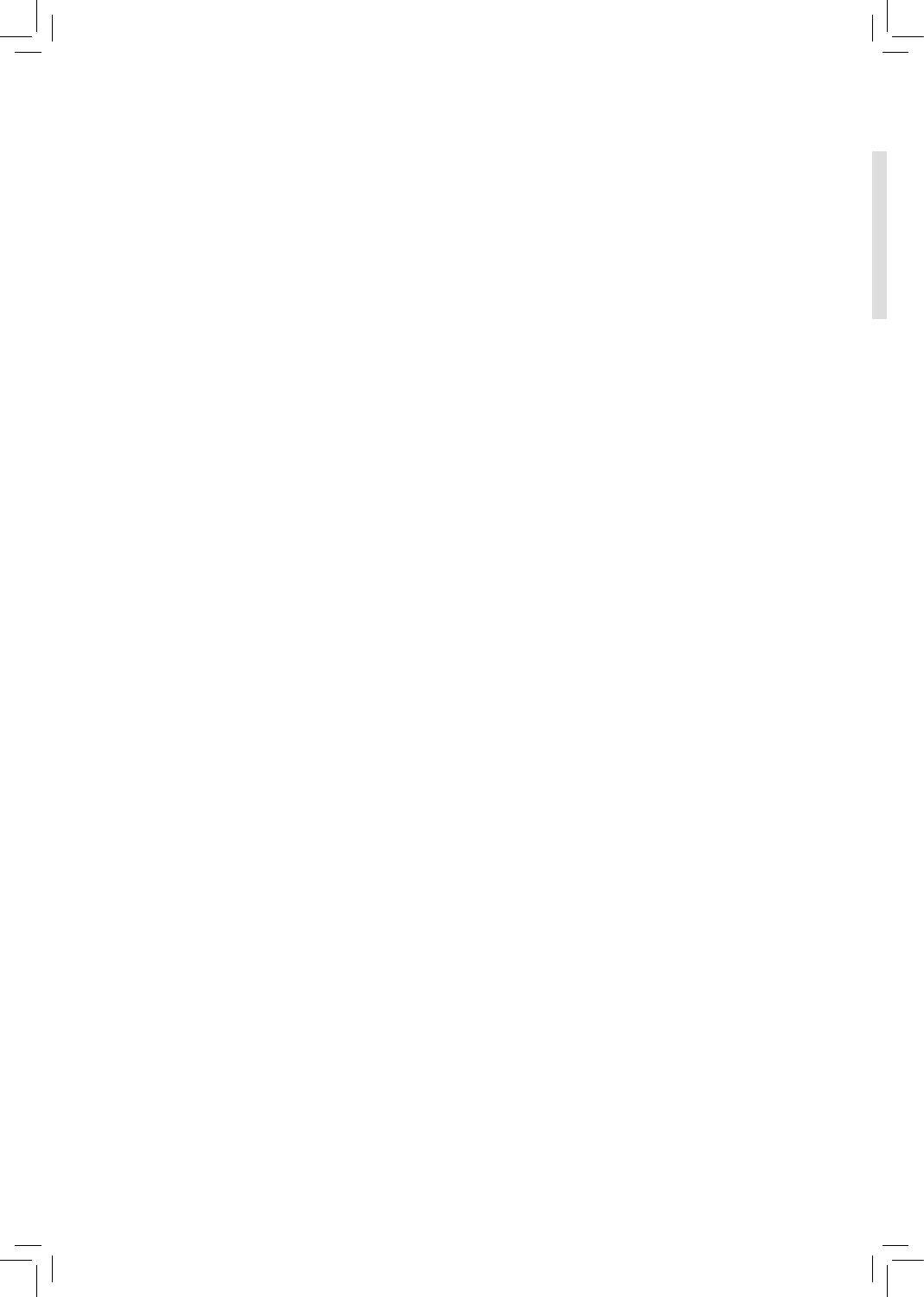# BOOK REVIEWS

*The Future of Christian Mission in India, Toward a New Paradigm for the Third Millennium* by Fr. Augustine Kanjamala, SVD. (Bangalore: Theological Publication in India) 2016, p. 399.

The author presents the history of the Christian mission in India systematically with accurate data. He reviews the past events of Roman Catholic and other Christian missions in India, their initial methods, and contributions in India. He presents the failures and success of Roman Catholic Church and affirms other Christian communities for their contribution to bring the Word of God to India. He also presents critical challenges which have been faced in the past and looks at the future with hope.

The book consists of 10 chapters. The first 6 chapters give a critical look into the history of the Church and mission in India. In chapter 9 and 10 he presents that the Christian mission has hope for the future with new approaches and new orientations.

Chapter 1: The author presents that India is a country as large as a continent, with different cultures, caste, class, and religions. This reality of India is difficult to speak as one, rather it can be spoken only in plural. In the context of such plurality, a single image of the church is difficult. He says that strictly speaking there is no Indian Church because the images of church in India have many faces constructed and reconstructed with the help of local cultures.

Chapter 2: "The Hindu response to Evangelical Mission" presents a brief look at the history of protestant mission in Calcutta. The outstanding character of the Christian mission is service to humanity, this aim is quite foreign to Hindu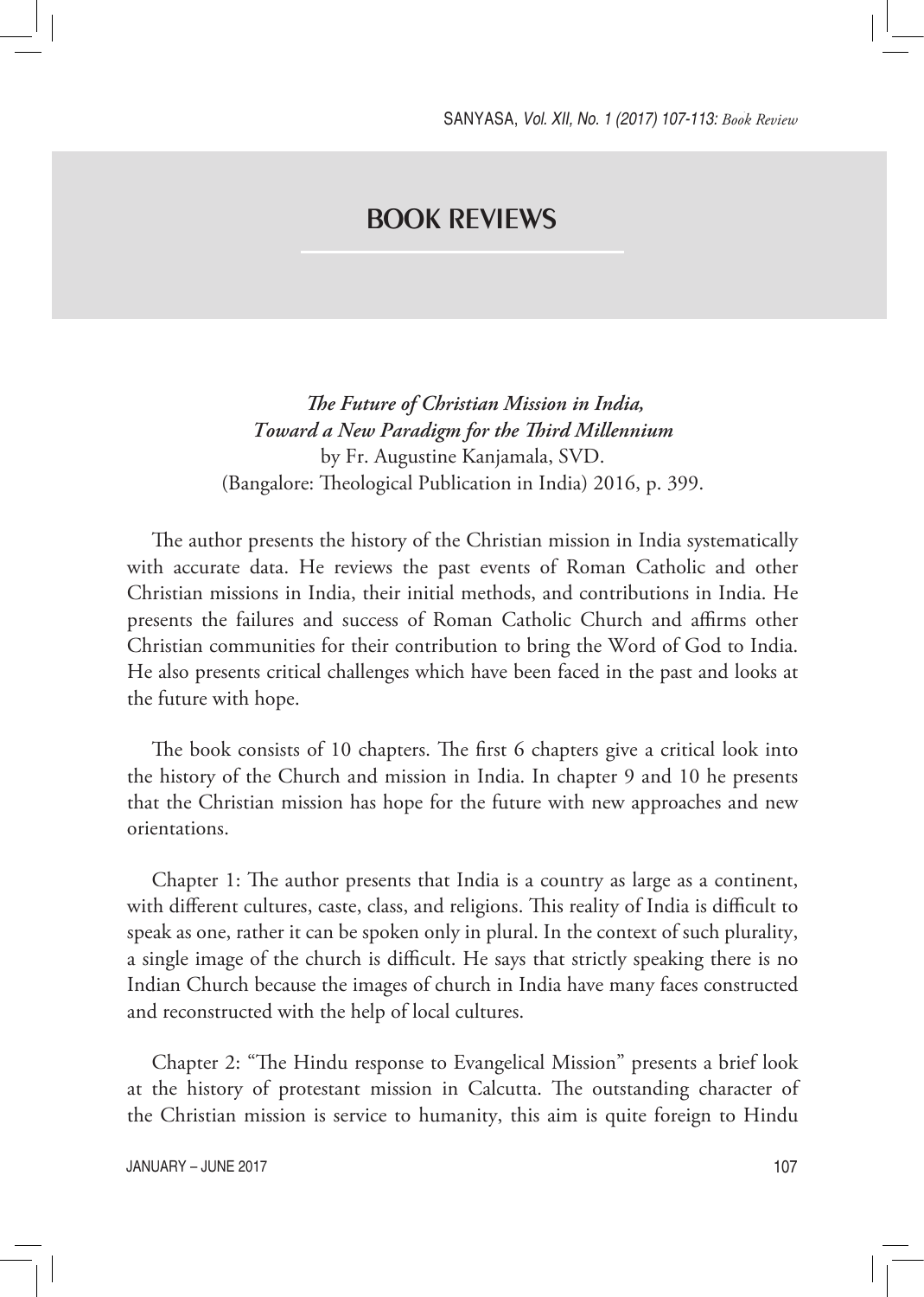#### S ANYA S A *Journal of Consecrated Life*

tradition. The Hindu response to evangelical mission has raised many questions between Hindu avatar and incarnation, Trinity and the lords Brahma, Vishnu, and Shiva. In the midst of Hindu's rejection, the response of the creation of Christian theology is a test and challenge.

Chapter 3. The author presents "Violence against Christian Missions", in the midst of religious pluralism and fundamentalism. India as a secular democratic country is scarred by frequent violence against minority and marginalized. The author presents the origin of communal politics in India and growing political influence which lead to violence against Indian Christian missions. Conversion by Christian missionaries has led to certain conflicts. He draws our attention to the anti-inflammatory Christian bias and recent violence against Christian missionaries in Orissa, particularly against priests and nuns including rape and murder have paralyzed the missionary activities of the Catholic Church.

Chapter 4: Author explores the "Conversion of Marginal Communities to Christian Communities". Christian mission is seen as a new vision of life and liberative vision of life. Benefits of conversion to Christianity have brought in huge number of marginal communities to Christian communities. The discovery of this period is of different spiritual worlds with their coherent meaning system.

Chapter 5: A movement towards "Confrontation to dialogue and partnership" the author presents the age of ecumenicity through the development from Portuguese to post Vatican II. The confrontation between Christians and Hindus regarding forced conversions, the conflict between Latin church and the Syrian church in Kerala, in such reality the second Vatican council opened doors for dialogue and partnership. A new perspective was emphasized that every person is a child of God, and there can be no peace among the religions without dialogue.

 Chapter 6: In this chapter the author deals with "Inculturation of the Indian Church". The Christian missionaries have believed that Christian culture is more superior than non-Christians. The local church today is struggling to move away from western orientation. The venture of the colonial missionaries generated a sense of superiority complex. In this context the author stresses the need for a new model of the kingdom.

Chapter 7: "Spirit of God in Contemporary Social Movements", through this topic the author draws our attention to the works of the spirit of God in the whole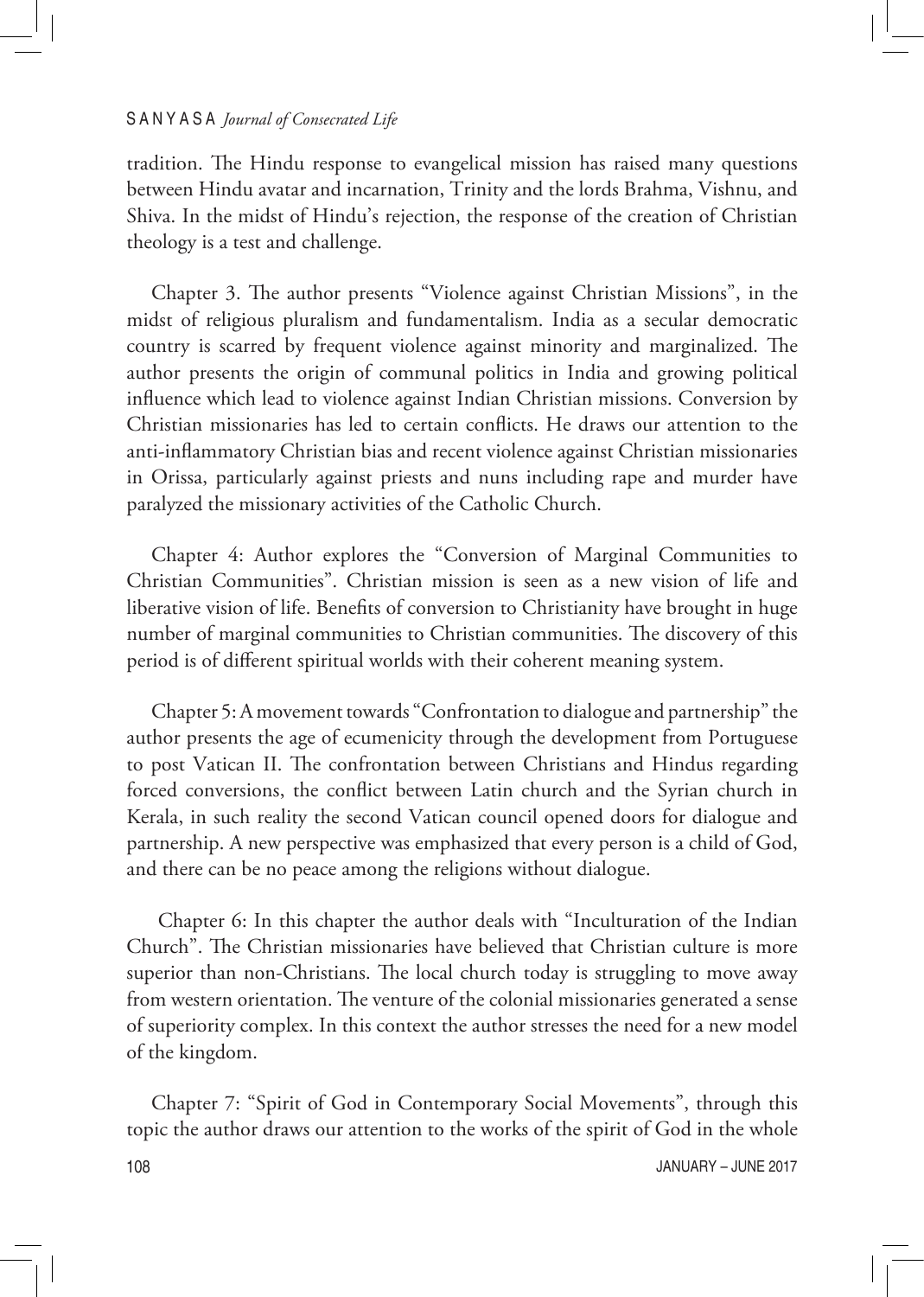world. The various congregations which were founded by the Holy Spirit have turned their spirituality into sacrament-oriented. This chapter presents spirituality distinguished by dominance of the awareness of the Holy Spirit. The spirit goes beyond boundaries, even to cross the traditional ecclesiastical boundaries to pass over to other religions.

In Chapter 8, the author considers question of "How to transform Christian institutions for the service of the Gospel". The author presents the renewal of mission methodology, mission Praxis and mission training. Missions in India have become highly institutionalized. The author invites us to see how we can transform Christian institutions into centers of Good news.

Chapter 9 deals with the "The Future of Mission in the Hindu Belt." The author presents that the mission theology itself is in the process of religious encounters, considerably challenged and changed in the reality, to face issues from ecclesiastical realities in the Hindu origin. The majority of Christians in the Hindu belt belong to schedule caste. Therefore, the future of the new mission demands new spirituality even in the midst of Hindu belt. He brings this awareness into the readers in the context of conversion, a current serious issue in India. He emphasizes that the prophetic mission of the Church in India is to read the signs of the times in the light of the Gospel.

Chapter 10 places guidelines for the "Emerging Missions and Missiologies for the future." The author presents the mission in India before Second Vatican Council and after Second Vatican Council. The Indian Church is emerging as the most influential country in the Third World with largest number of missionaries and creative theologians. However, the author stresses that the Christian mission in India ought to be kingdom-centered.

The author deserves appreciation for his profound research work and the scholarly compilation of realities in the past and the present. This book is indeed a great help for all religious, priests, seminarians and those who are involved in Christian mission. I personally feel that the presentation of the future of Christian mission could have been elaborate with new methods and concrete ways of new life style. The author has used the title of the book as the "Future of Christian Mission in India, Towards a New Paradigm for the Third Millennium". But he has used almost, 6 chapters only to give a brief account of the past. A prophetic challenge of looking at mission is not much stressed with regard to facing political injustices,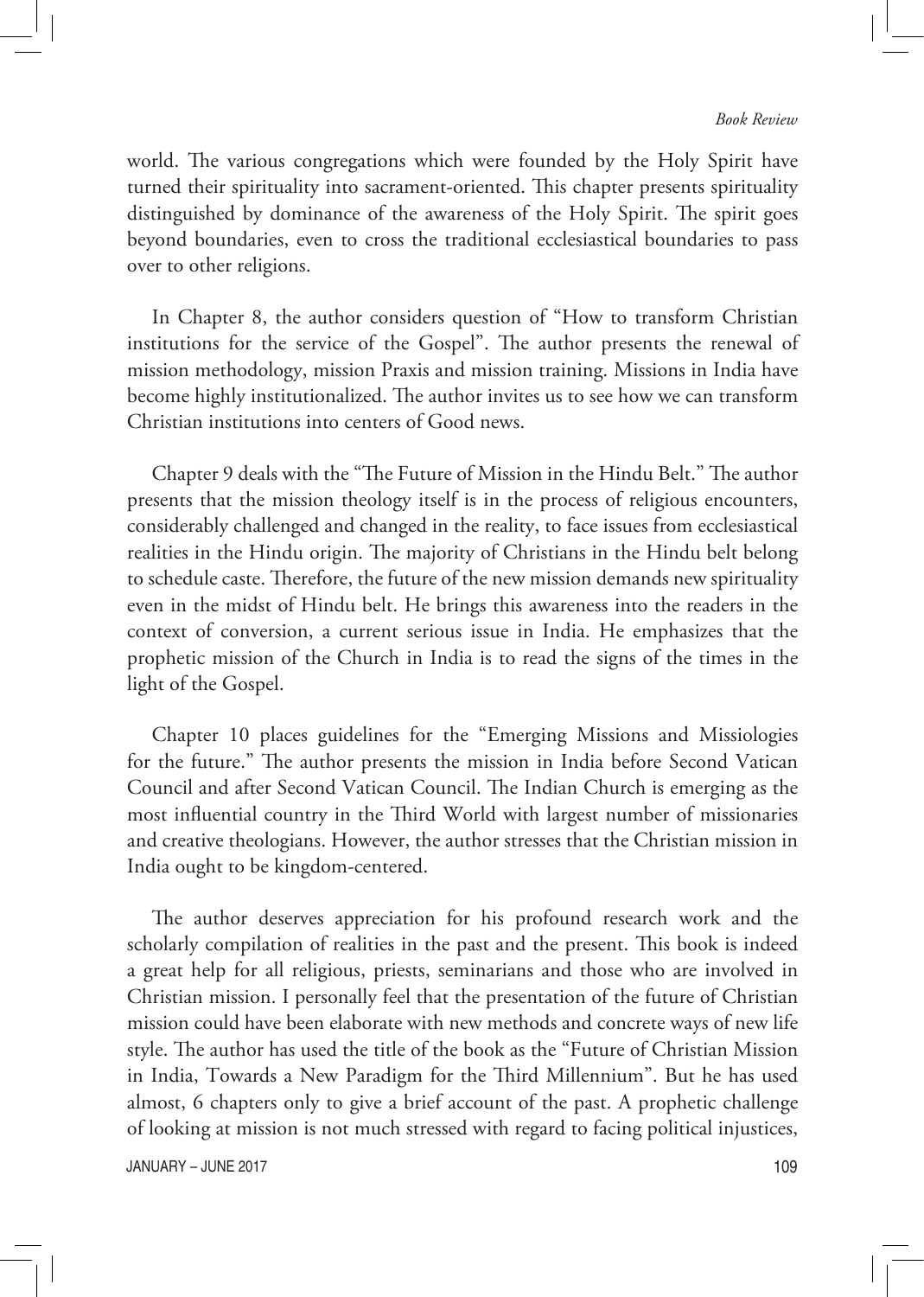#### S ANYA S A *Journal of Consecrated Life*

violence of Human Rights etc. It needs a new ways or forms of concrete action. The author states in the final chapter that "future of the Christian mission is as bright as the reign of God" however, to promote kingdom-centered mission first of all we who are doing mission have to integrate this perspective of coming together to work for common mission.

Finally, the relevance of mission in the contemporary world is not to be seen as a threat but as a hope to live bearing witnesses, rediscovering constantly with a new paradigm shift from authority-centered to kingdom-centered.

This book indeed is a great contribution of Fr. Augustine Kanjamala, SVD, to Catholic Church, to mission in India, to look at the future challenges of mission and to promote the kingdom of God.

**Jisha Mathew, SCSC**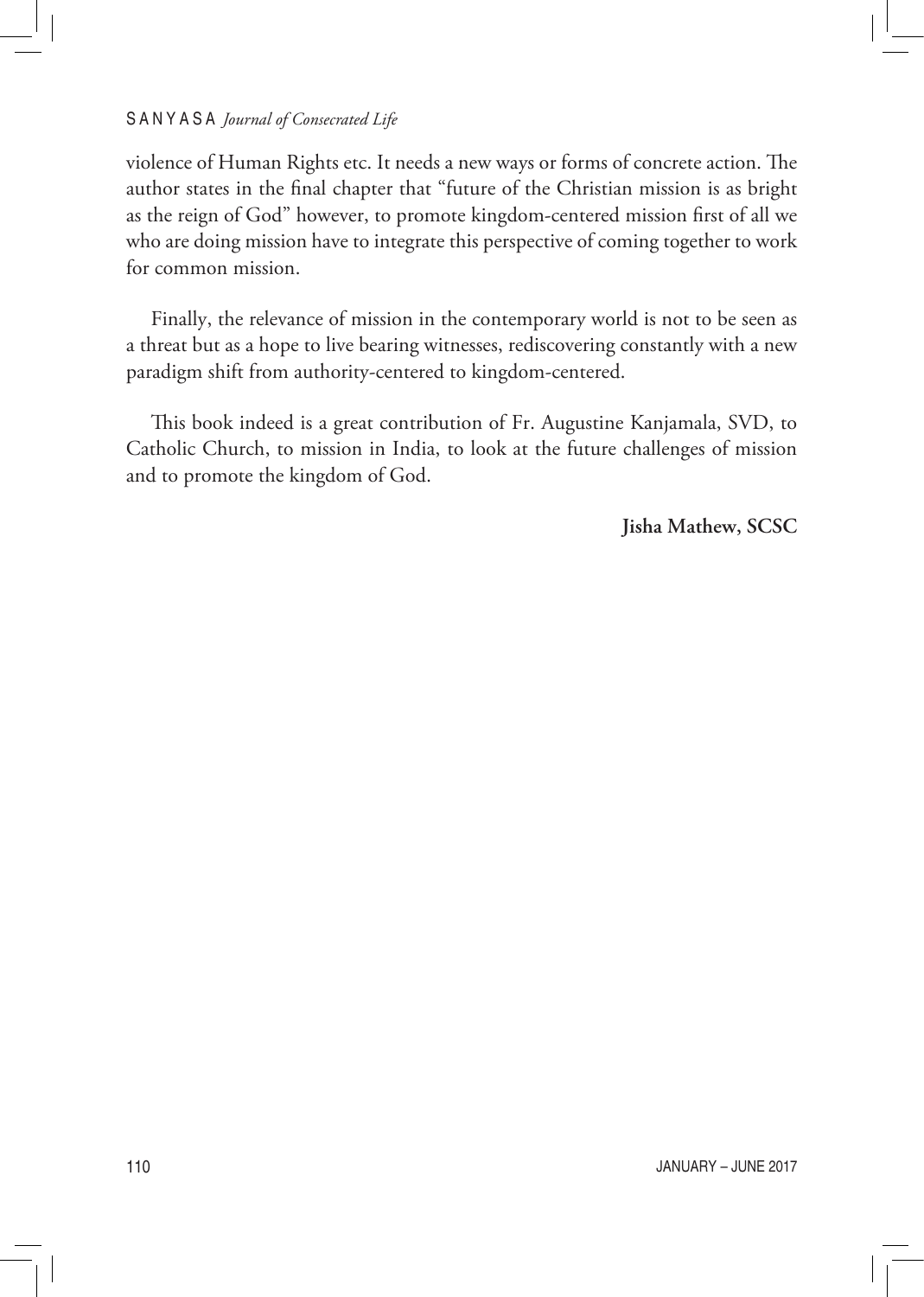*Renewed Vision for Consecrated Life: Mystics, Prophets and Jesus Christ* by Fabian Jose (New Delhi: Christian World Imprints) 2016, p. 136, ISBN 13: 978-93-5148-098-3, Price - `200/-

Fabian Jose, in her *Renewed Vision for Consecrated Life: Mystics, Prophets and Jesus Christ,* makes an attempt to awaken the consciousness of consecrated men and women on the necessity of nurturing 'Prophetic mysticism' as a way of life in this 21st century. She voices the urgency of having a renewed vision of consecrated life in the Church today on this theme. This theme runs throughout the entire book, powerfully calling consecrated persons to become true mystics and prophets rooted in Christ and be agents of God's love in the world.

Fabian Jose accentuates the indispensable need for a mystical consciousness of God for a renewed vision of consecrated life and to become emissaries of Christ in the world today. To elucidate this position, Jose divides the book into four chapters. The first chapter is an attempt to unfold the historicity of the rich treasures of mysticism. The study reveals the time-honoured nature of mysticism even before Christianity. It also brings out the distinctive nature of Christian mysticism and mysticism in the Bible. Here the author draws out the mysticism of Biblical personalities of both the Old and the New Testament who were called "friends of Jesus" because of their immediacy with Him. These figures are incentive for the consecrated persons who are called to 'be with God'. There are also sketches of the mystical life of the Fathers of the Church and some mystics of the recent centuries whose adventures of their encounters with God are an inspiration for consecrated life even today. To have an understanding on the mystical dimension of consecrated life, the author makes a study on the documents of the Church, viz., *The Contemplative Dimension of Religious Life and Vita Consecrata*. These documents stress on the importance of deep prayer and contemplation in order to grow in union with Christ. The author attempts also to describe a mystic. According to her mystics are "ambassadors of God" who "perceive the presence of God in the whole creation ... The touch of God is most strongly felt deep within their own hearts." Their rich and profound experience of God which accompanies them gives them the spiritual strength to touch the hearts of everyone whom they encounter.

JANUARY – JUNE 2017 **111** The second chapter takes the attention of the reader to the call of consecrated persons to become prophets. Here, the author links the prophetic task with rootedness in Christ, the source from which should spring all prophetic enterprises. It is from the "interior desert of the true mystical self" that a prophet emerges. In order to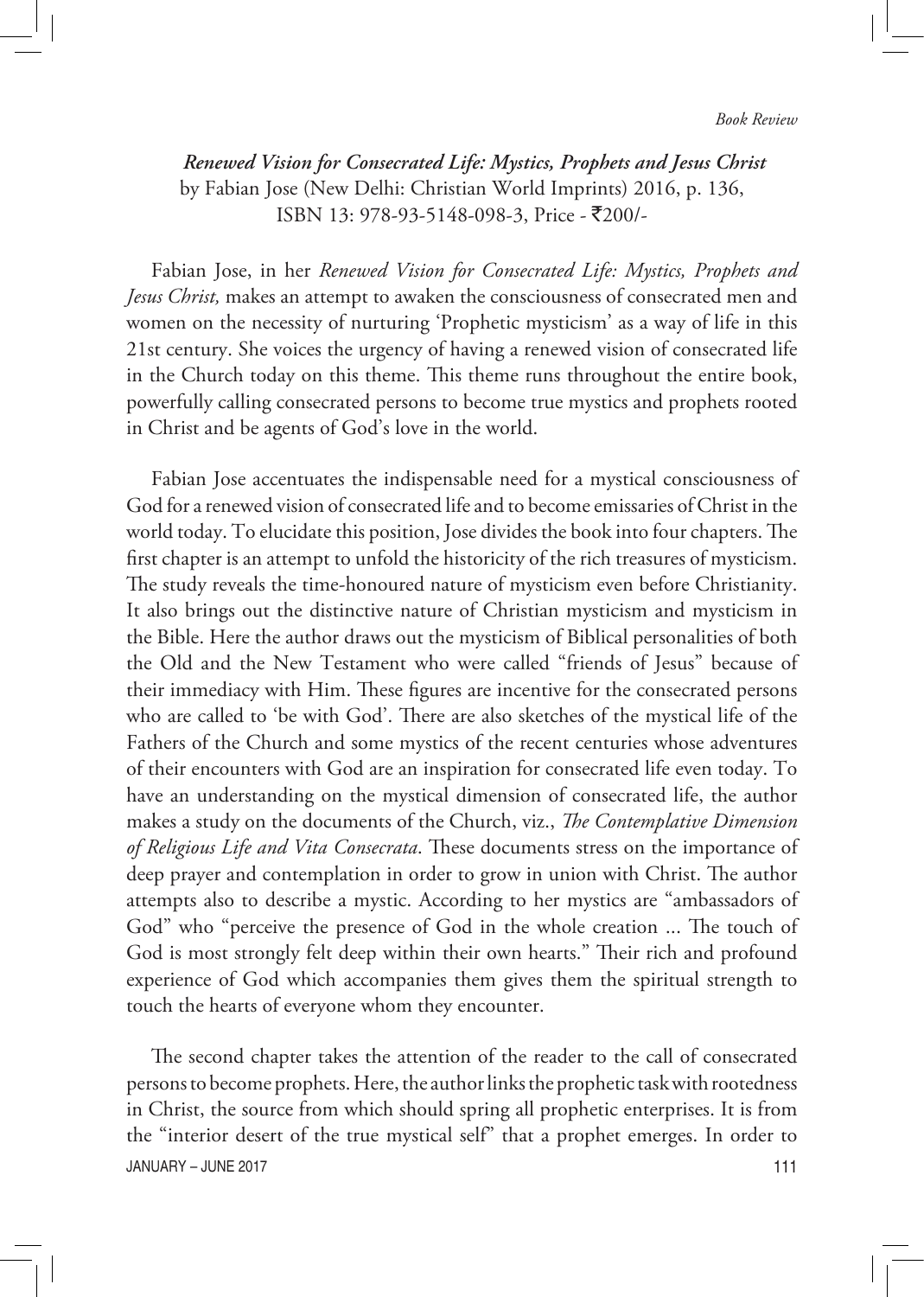#### S ANYA S A *Journal of Consecrated Life*

declare the word of God, the prophet must be first of all a contemplative friend of God who shares His heart in prayerful intimacy. She reflects on the process of the call of Biblical prophets who were powerful emissaries of God. To give relevance of this subject for consecrated life today, she brings out the stirring emissaries of the 21st century in the persons of Pope John Paul II and Mother Teresa, an Angel of Compassion. She also explains about the call of consecrated persons to be prophets through a study on the document of the Church, *Evangelical Testificatio* and the letter of Pope Francis, *'Wake up the World.'*

The third chapter deals with the source and culmination of mysticism and prophecy which is radically and genuinely found in the person of Christ. It presents Christ as the fountain of all mystical experiences and prophetic actions. The author explicates this by marking out the source of the mysticism of Jesus which is the *Abba* experience. It was this experience that enabled him to accomplish prophetic actions in the society where he lived. His oneness with the Father as a mystic enabled him to be a prophet. Jesus was conscious of his mission emanating from a deeply personal, unique and intimate relationship with his *Abba*. The author goes on to explore the integration of mysticism and prophecy in the person of Jesus. She interprets the blend of these two dimensions by presenting Jesus as a mystic who found the face of God in everything, who lived in perfect harmony with God, with himself and with others. Besides presenting Jesus as a mystic, she presents Jesus as a prophet who challenged everyone to live by love, who stood up against the oppressive religious and social system of his time, who identified himself with the poor and marginalized, who healed the sick and frees the possessed of demons. His boldness, radicalism and compassion came from his genuine God-experience and from the divine energy within. Like Jesus, the consecrated persons are invited to respond to God through contemplation and active prophetic service participating in the same mystical and prophetic experience that shaped Jesus' consciousness.

In the fourth chapter, the author focuses on a renewed vision of consecrated life for the 21st century. Here she speaks about the need to look for relevant and innovative ways of projecting new image and a new consciousness of consecrated identity in the world. She goes on to say that the consecrated men and women "have a great mission in the present century to renew the face of the world, society and the church through their mystical and prophetic role as emissaries of Christ, being rooted in him." The consecrated souls need new methods, new enthusiasm and new expressions to witness Christ. A journey back to Christ who is the source of consecrated life is one of the first means to have a renewed vision of consecrated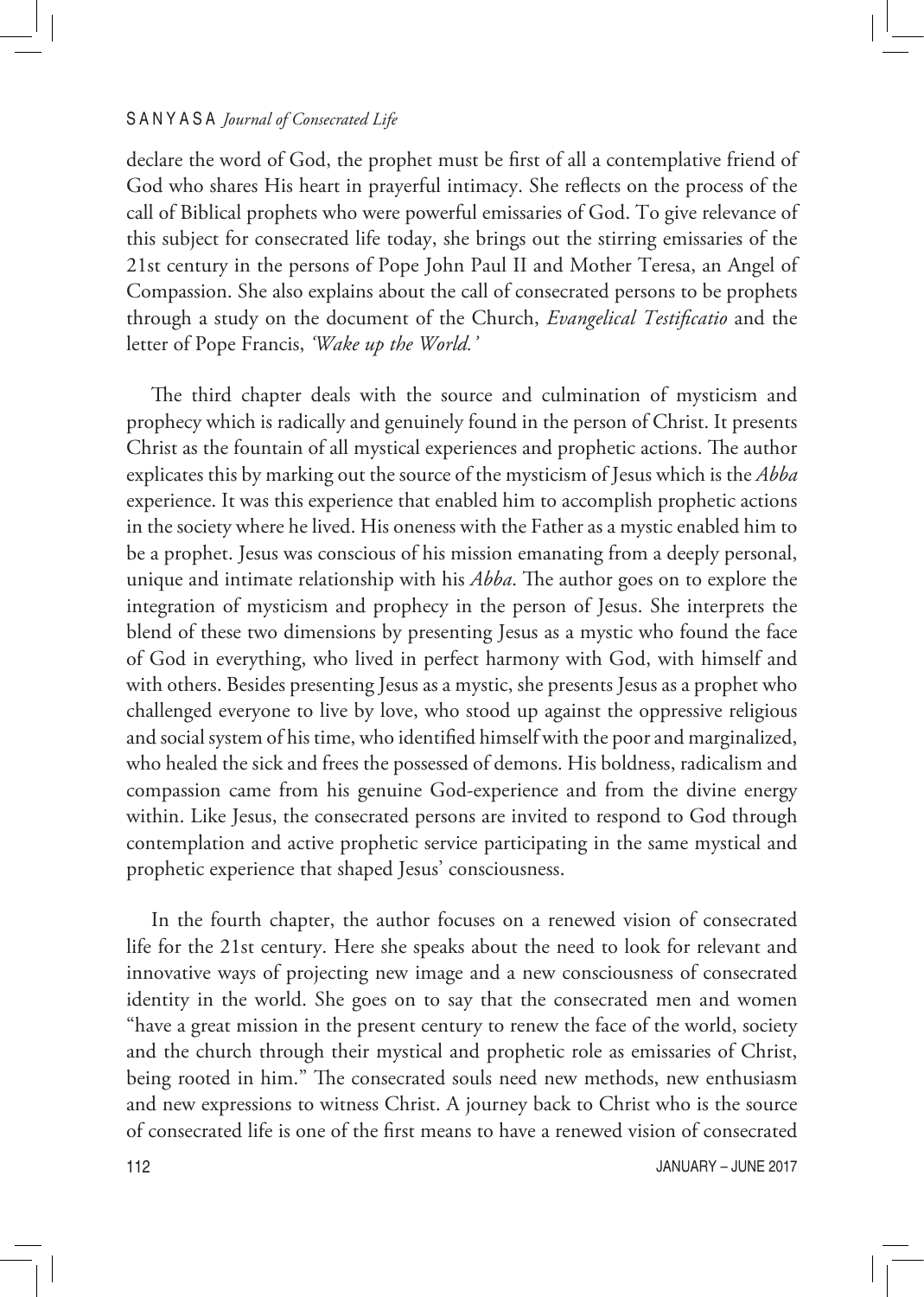life in the 21st century. The author also brings out the relevance of the vows and oneness of spirit in the community in spite of the differences for the consecrated to be emissaries of Christ's love. The religious communities, through their prayers and communion of hearts are called to be a beacon of light to the world that has no time for God. This can be a help to respond to the signs of the times together as mystics and prophets. Keeping this reflection at the background, the author observes the existential state of the Indian society that is pervaded by desolation and consumerism with the wide gap between the rich and the poor. She tells of the disturbing effects of the rapid changes brought about by science and technology which the people struggle to cope with. Here lies the challenge of the consecrated persons to bring transformation to this society.

The book is readable and appealing in its style and content. It is an excellent work replete with the author's desire to have a renewed vision of consecrated life. It is a remarkable and relevant contribution to the consecrated men and women of India as the author speaks from the context of Indian society. In this era when the age of mysticism is dying it is a relevant topic for reflection, to call the consecrated persons to return to the source of consecrated life and renew their commitment to mystical consciousness. The work is indeed inspiring and laudable. However, there seem to be some areas which are not addressed. The need for a renewed vision of consecrated life is underlined considerably which entails a renewed commitment to mystical and right prophetic consciousness. The historicity of these dimensions and the necessity for renewal are specified but the practical and concrete ways of attaining mystical life, and practical and innovative ways of being prophets different from what is being done currently seem to be missing. There could also be a mention of the need to inculcate the mystical and prophetic dimensions in the formative years of those who aspire for consecrated life along with practical ways of instilling in them. The book, however, remains an eye-opener for a mystical and prophetic consciousness for consecrated men and women of today.

#### **Theresi Zoremsangi, MSMHC**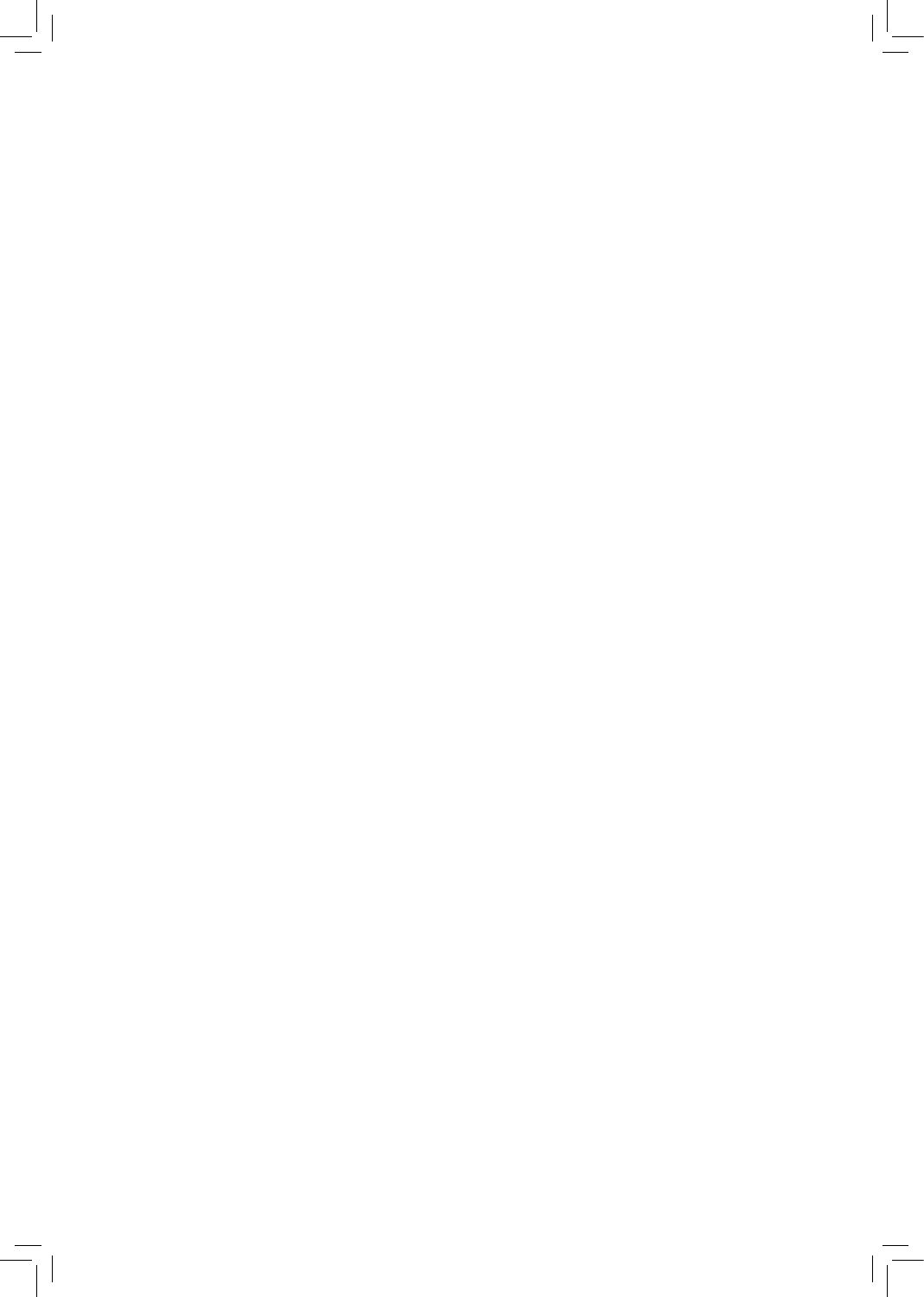#### **Sanyasa: Journal of Consecrated Life**

A biannual published by Sanyasa Institute for Consecrated Life, Bangalore

Sanyasa: Journal of Consecrated Life is a biannual publication of scholarly reflections committed to the Re-visioning and Renewal of Consecrated Life.

It welcomes the contributors with openness to express their views freely and responsibly.

Views expressed by the contributors are their own and do not necessarily manifest the view of the Editor and the Editorial Board.

The editors are indeed grateful to all the Priests and Religious for your encouragement and support and above all looking forward to your patronage.

Manuscripts for publication and books for review should be addressed to: **Executive Editor,** and business communications (correspondence, subscription, change of address) to: **Circulation Manager**

SANYASA: JOURNAL OF CONSECRATED LIFE

Sanyasa Carmelaram Post Bangalore – 560 035, Karnataka, India Tel: 080 – 28439259; 28439944 E-mail: sjbancmf@gmail.com / sanyasac@gmail.com Web:www.sanyasa.com

Dear Subscribers:

Kindly note the change in the rate of subscription of the Sanyasa: Journal of Consecrated Life. Since the beginning of the publication of this Journal in January 2006, we have been keeping the same rate. Now due to the escalation of the costs involved, we have decided to increase the rate of subscription minimally. We hope that our subscribers will understand this change and support this only Journal *on Consecrated Life, published in India.*

The new rates of subscription are as follows:

- - - - - - - - -

| <b>INDIA</b>                   |       | <b>SRI LANKA</b>               |       | <b>OTHER COUNTRIES</b> |               |
|--------------------------------|-------|--------------------------------|-------|------------------------|---------------|
| One vear                       | ₹ 120 | One vear                       | ₹ 285 | One year               | <b>US\$30</b> |
| Two years                      | ₹ 220 | Two vears                      | ₹ 520 | Two years              | <b>US\$50</b> |
| Three years $\overline{z}$ 320 |       | Three years $\overline{z}$ 755 |       | Three years            | <b>US\$70</b> |
| Three years $\overline{5}$ 500 |       |                                |       |                        |               |

### **Yes! I wish to subscribe to Sanyasa: Journal of Consecrated Life**

I am enclosing DD / Cheque no….................…dated….............…..drawn on (specify bank)………………............……favoring SANYASA for  $\bar{\tau}$  .............................(add  $\bar{\tau}$  15/- for non Bangalore cheques).

Name: –––––––––––––––––––––––––––––––––––––––––––––––––––––––––––––––––––––––––––––––––––––––––––––– Address: –––––––––––––––––––––––––––––––––––––––––––––––––––––––––––––––––––––––––––––––––––––––––––– –––––––––––––––––––––––––––––––––––––––––––––––––––––––––––––––––––––––––––––––––––––––––––––––––––– ––––––––––––––––––––––––––––––––––––––––––––––––––––––––––––– Pin:––––––––––––––––––––––––––––––––––– Tel: –––––––––––––––––––––––––––––––––––––––––––––––––––––––––––––––––––––––––––––––––––––––––––––––– Fax: ––––––––––––––––––––––––––––––––––––––––––––––––––––––––––––––––––––––––––––––––––––––––––––––– E-mail: –––––––––––––––––––––––––––––––––––––––––––––––––––––––––––––––––––––––––––––––––––––––––––––